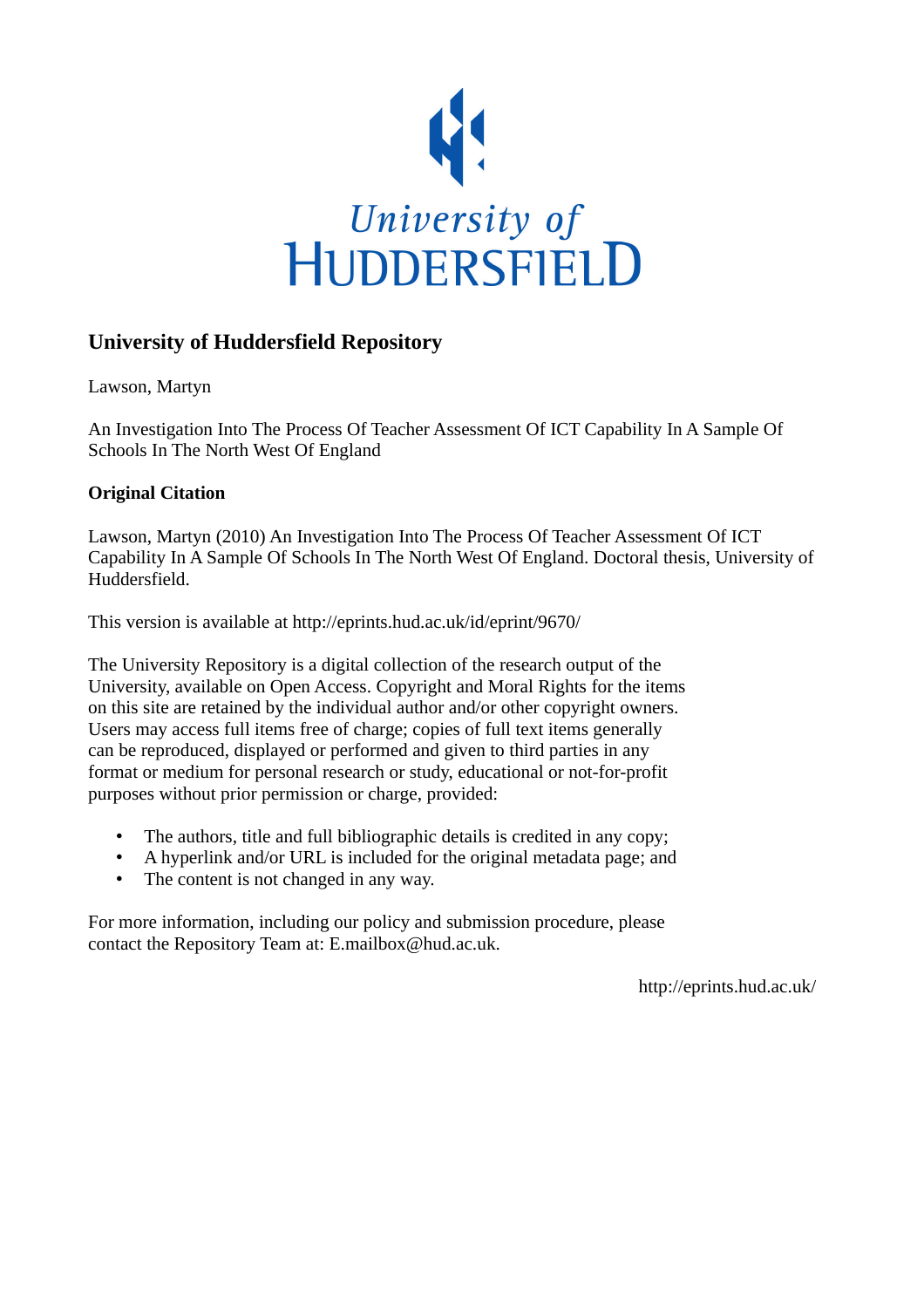# **AN INVESTIGATION INTO THE PROCESS OF TEACHER ASSESSMENT OF ICT CAPABILITY IN A SAMPLE OF SCHOOLS IN THE NORTH WEST OF ENGLAND**

## **MARTYN CHARLES LAWSON**

A thesis submitted to the University of Huddersfield in partial fulfilment of the requirements for the degree of Doctor of Education (EdD).

The University of Huddersfield.

June 2010.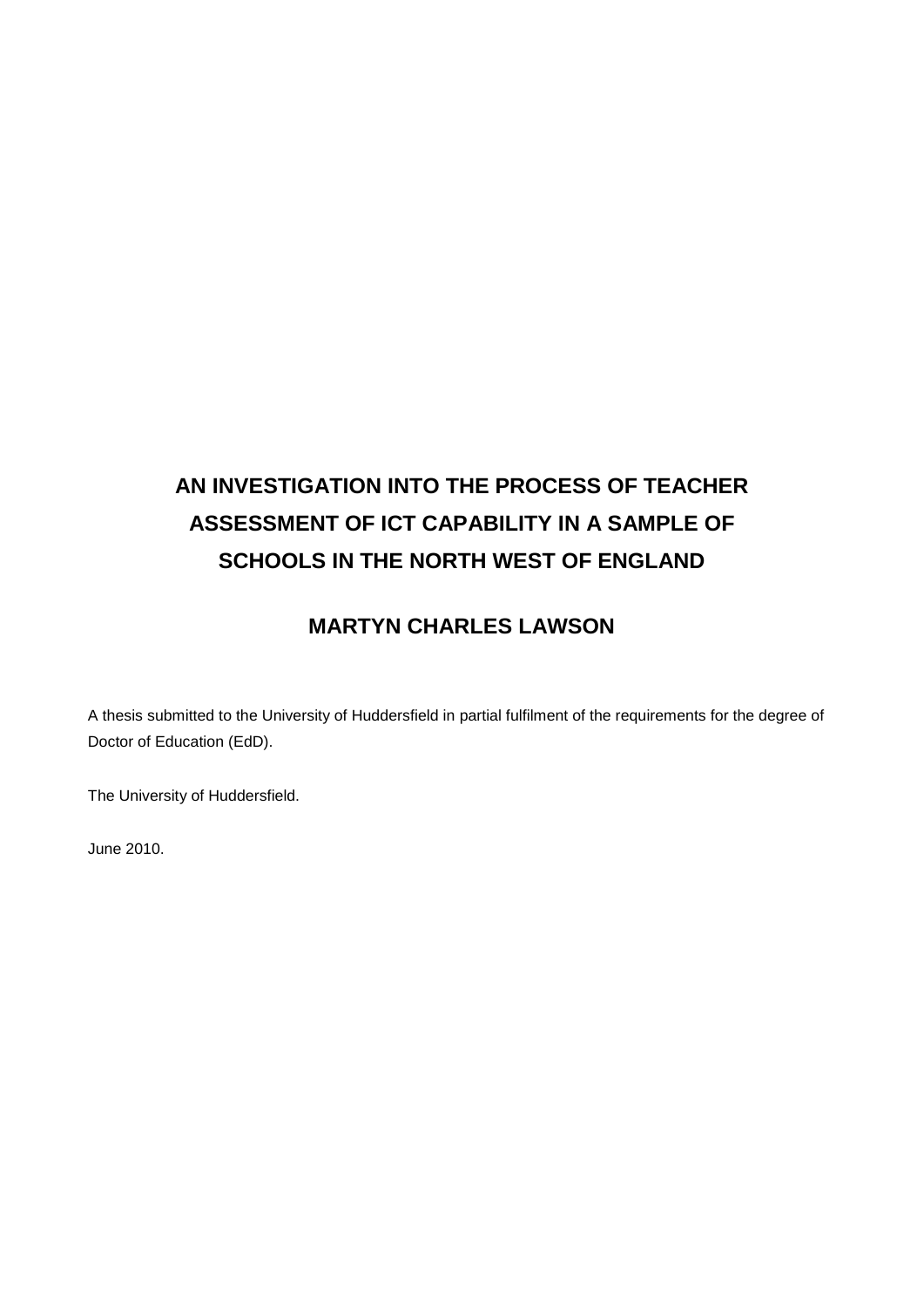#### Copyright statement

- The author of this thesis (including any appendices and/or schedules to this thesis) owns any copyright in it (the "Copyright") and s/he has given The University of Huddersfield the right to use such copyright for any administrative, promotional, educational and/or teaching purposes.
- Copies of this thesis, either in full or in extracts, may be made only in accordance with the regulations of the University Library. Details of these regulations may be obtained from the Librarian. This page must form part of any such copies made.
- The ownership of any patents, designs, trademarks and any and all other intellectual property rights except for the Copyright (the "Intellectual Property Rights") and any reproductions of copyright works, for example graphs and tables ("Reproductions"), which may be described in this thesis, may not be owned by the author and may be owned by third parties. Such Intellectual Property Rights and Reproductions cannot and must not be made available for use without the prior written permission of the owner(s) of the relevant Intellectual Property Rights and/or Reproductions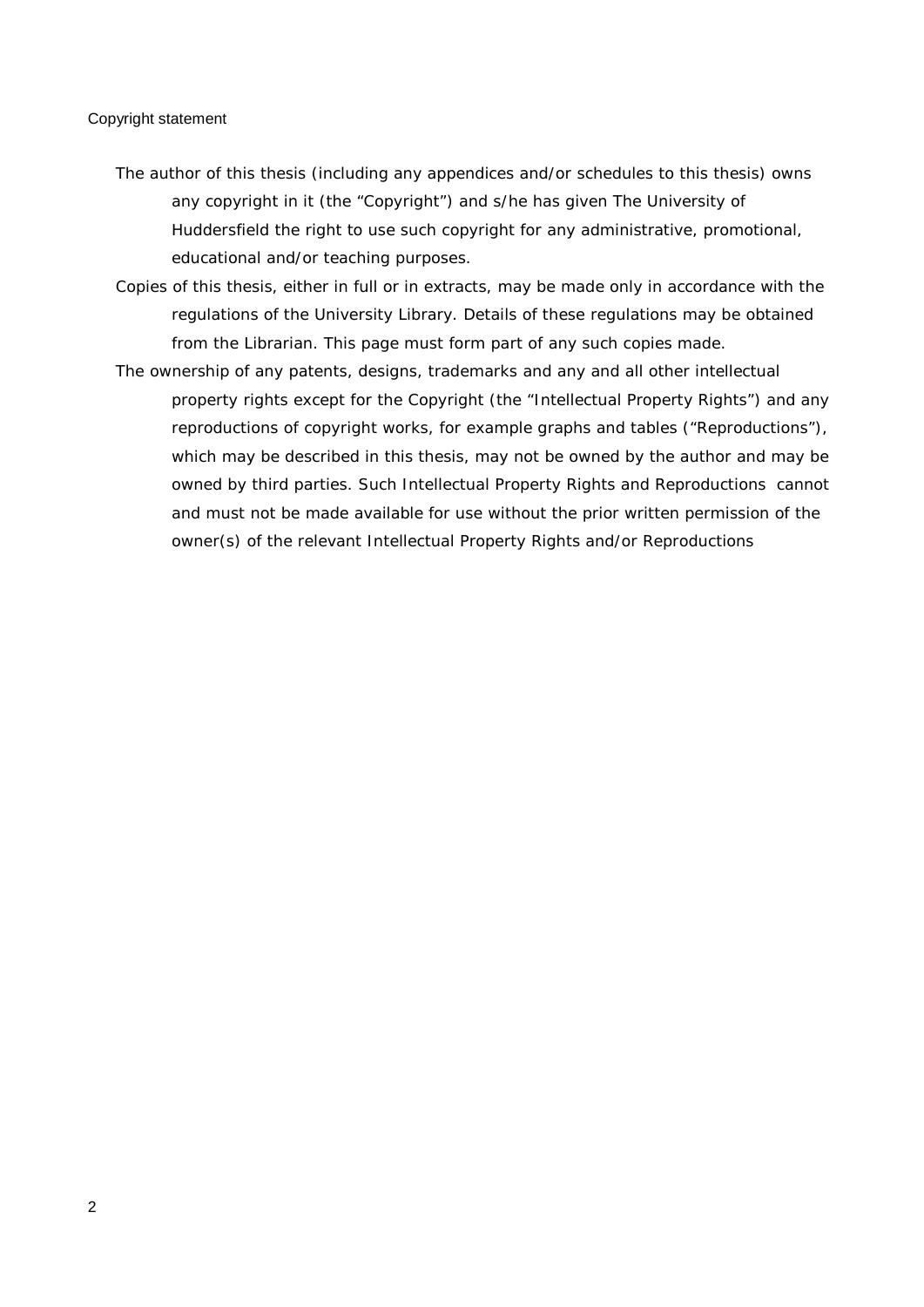# <span id="page-3-0"></span>**Abstract**

This small-scale study into the summative assessment practices in ICT of schools in the North West of England identifies a lack of consistency in teacher assessment at the end of KS3.

Central to the research is a consideration of what is meant by ICT capability. This phrase is important in this research because it is the term used in Government policy documents to indicate what schools are to assess in ICT at the end of KS3. Hence, if ICT assessment is to be consistent, there should be a shared understanding of this term. The research explores the lack of common understanding of the term in literature and then goes on to illustrate how this lack of understanding is mirrored in schools. This results in inconsistency of practice in assessing ICT in schools. This inconsistency of practice is explored through indepth interviews with a number of Heads of Department from a range of Secondary Schools in the North West of England.

Alongside the main consideration of assessment of ICT, the research also explores recent trends in assessment practices in English schools. The problematic nature of summative assessment is discussed as indicated by the attempts in the English National Curriculum to link assessment to observable and measurable criteria and how this leads to more and more trivialisation of what is being assessed. Assessment 'backwash' is considered where the outcomes of summative assessment are used in ways for which they were not originally intended; for example where summative assessment results such as those generated at the end of KS3 are used to measure the overall 'quality' of a school in comparison with other schools. Brief consideration is given to the recent focus on formative assessment techniques, as typified by the 2008 UK Government publication of an Assessment for Learning Strategy, although only in order to illustrate emerging assessment practices in schools.

A range of implications for schools and their assessment practices (particularly in relation to ICT) are identified.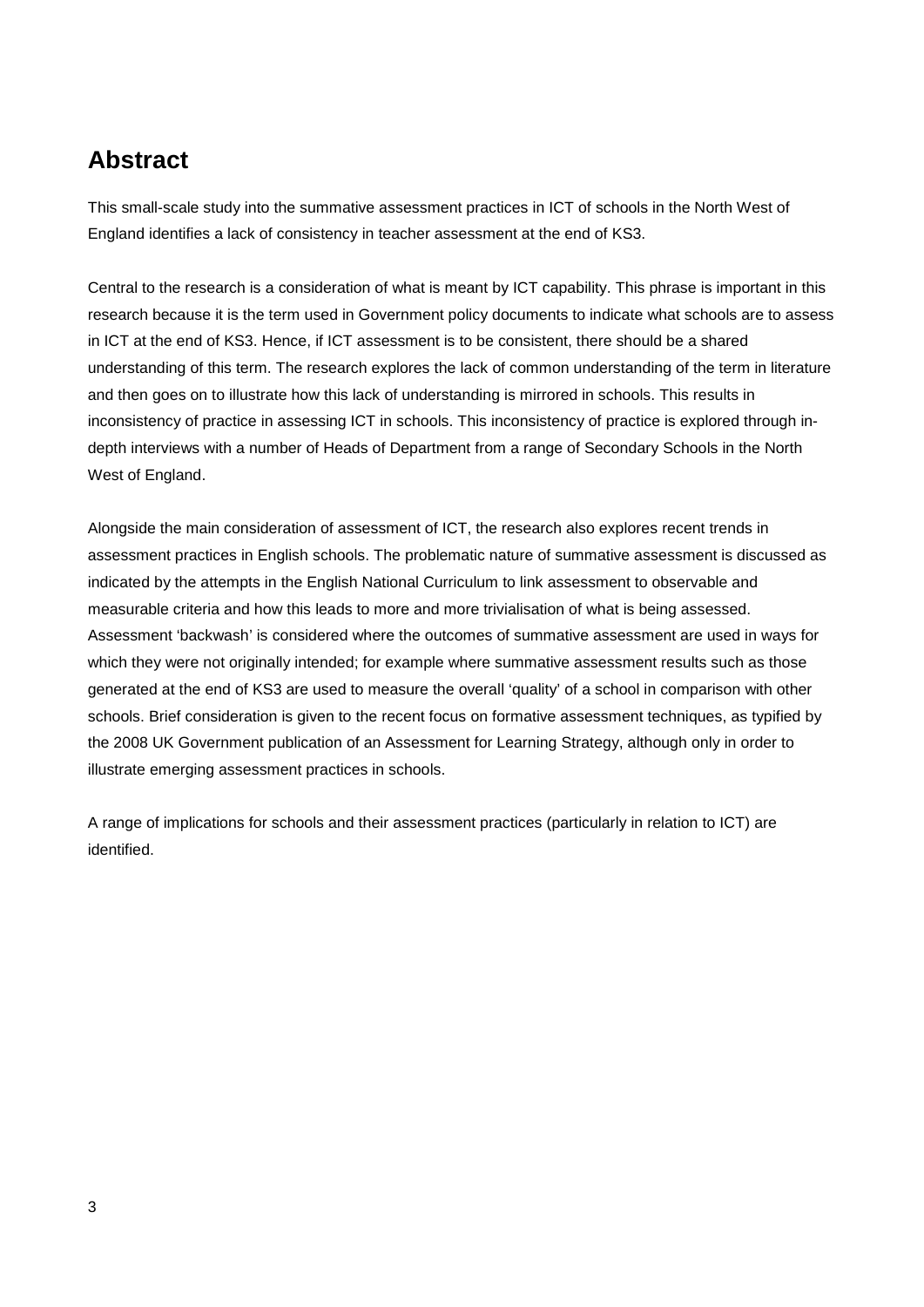# <span id="page-4-0"></span>**Table of Contents**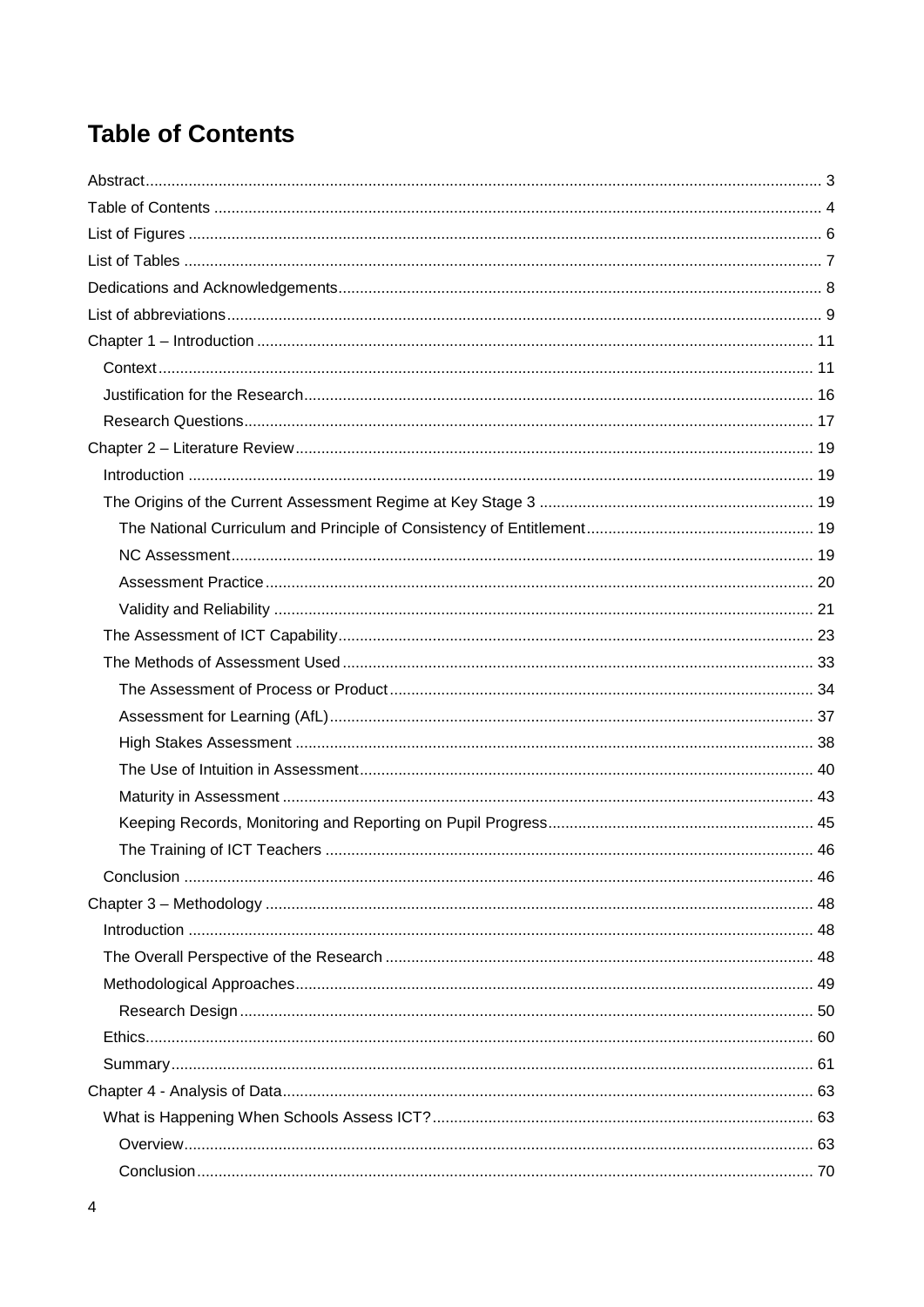| Appendix 1 - Questionnaire Relating to the Assessment of Pupil ICT Attainment at the End of Key Stage 3 |  |
|---------------------------------------------------------------------------------------------------------|--|
|                                                                                                         |  |
|                                                                                                         |  |
|                                                                                                         |  |
|                                                                                                         |  |
|                                                                                                         |  |

word count = 54,551 (not including appendices and bibliography)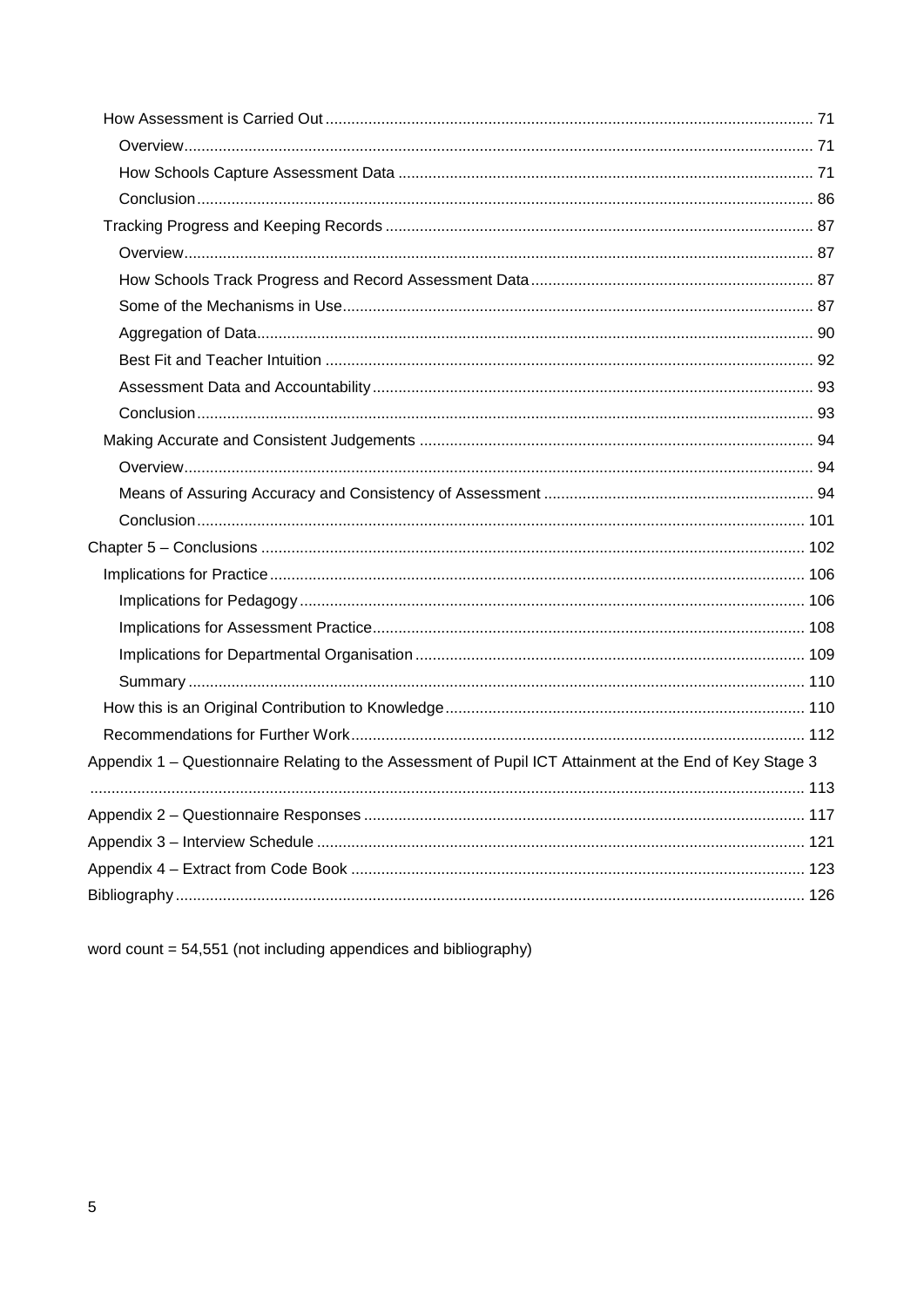# <span id="page-6-0"></span>**List of Figures**

| Figure 1 – Understanding Standards – What is ICT Capability? |    |
|--------------------------------------------------------------|----|
|                                                              |    |
| Figure 2 – Bloom's Taxonomy of the Cognitive Domain          | 28 |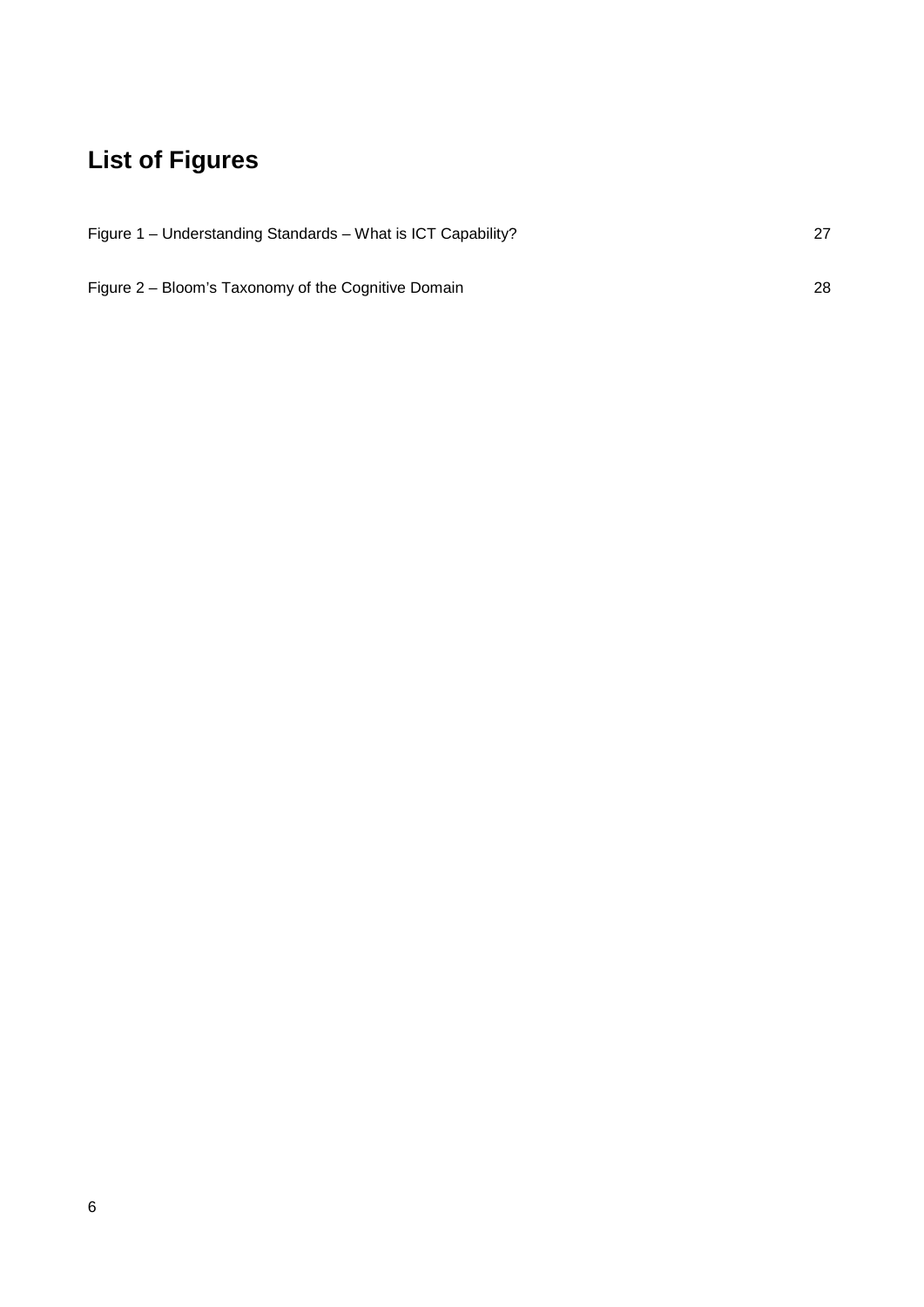# <span id="page-7-0"></span>**List of Tables**

| Table 1 - Maturity and Formative Assessment                                | 43 |
|----------------------------------------------------------------------------|----|
| Table 2 – Maturity and Summative Assessment                                | 44 |
| Table 3 – 2006 Data Comparison – Regional and School with National Figures | 57 |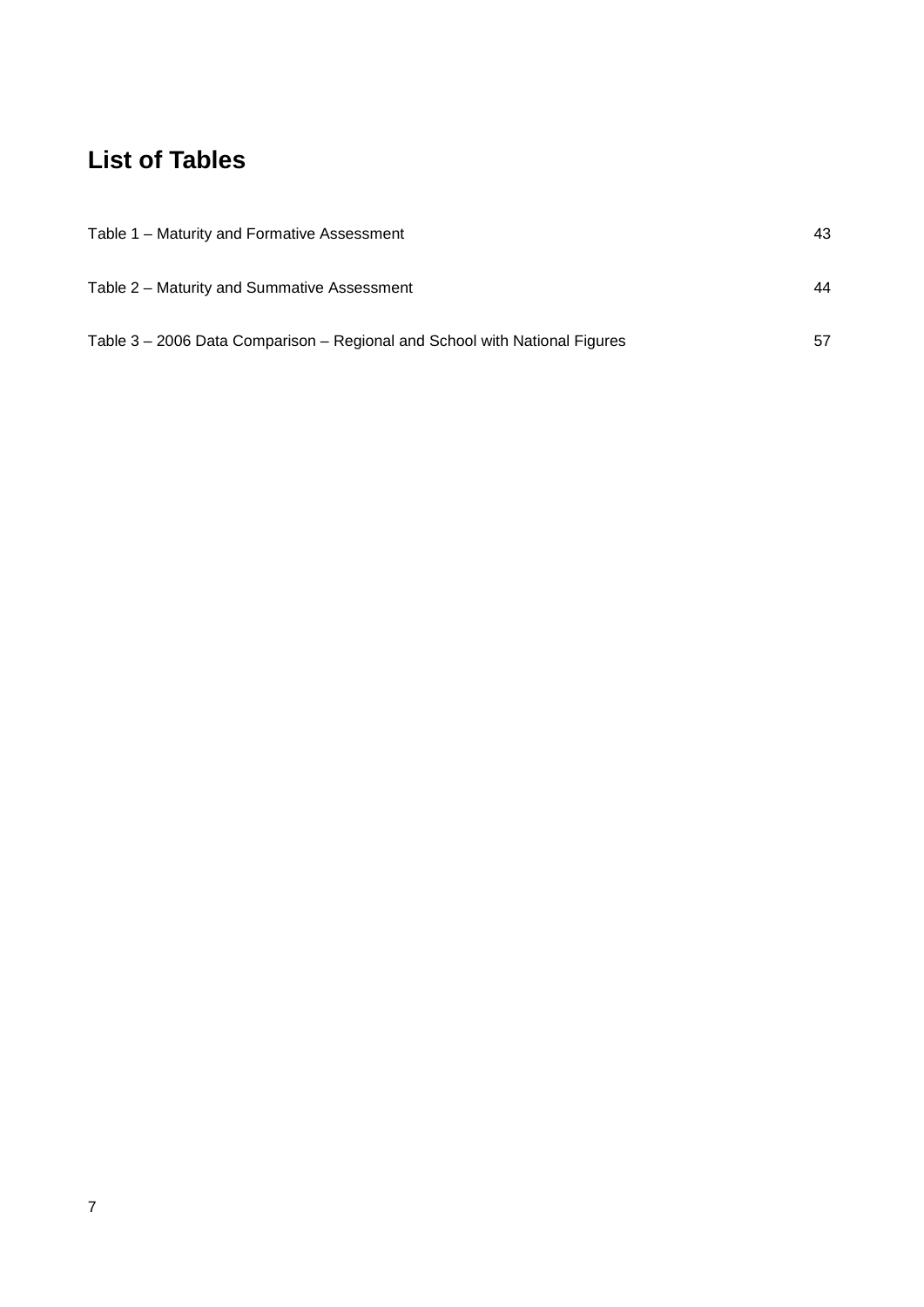# <span id="page-8-0"></span>**Dedications and Acknowledgements**

I am grateful to Dr Pete Sanderson, my supervisor at the University of Huddersfield, for his support and guidance. He willingly took on supervision of this thesis at a time when there were many other competing demands for his attention. He has consistently made valid and useful observations that caused me to reflect on my work and this has led to greater and more comprehensive understanding. I particularly thank him for the time he spent in careful reading of successive drafts of this thesis and the many detailed, useful comments he has made for its improvement.

I also acknowledge the initial help given by Dr John McComish of the University of Huddersfield in getting this work underway in the first place. I am sorry that he is not here to see the end product.

Considerable thanks are due to the colleagues in school who became the primary sources of data for this research. During the interviews, heads of department shared their thoughts and explained their school practices with me candidly and without reservation. I could not have undertaken this research without them.

My employers, the University of Cumbria, supported me throughout, both financially and by allowing me the opportunity to carry out the research, attend tutorials and taught sessions as needed. My colleagues and students at the University helped me in many different ways, often unknowingly, through both formal and informal conversations and discussions.

My wife, Susan has provided much needed support throughout. Her continued encouragement and motivation has been a source of great strength at all times.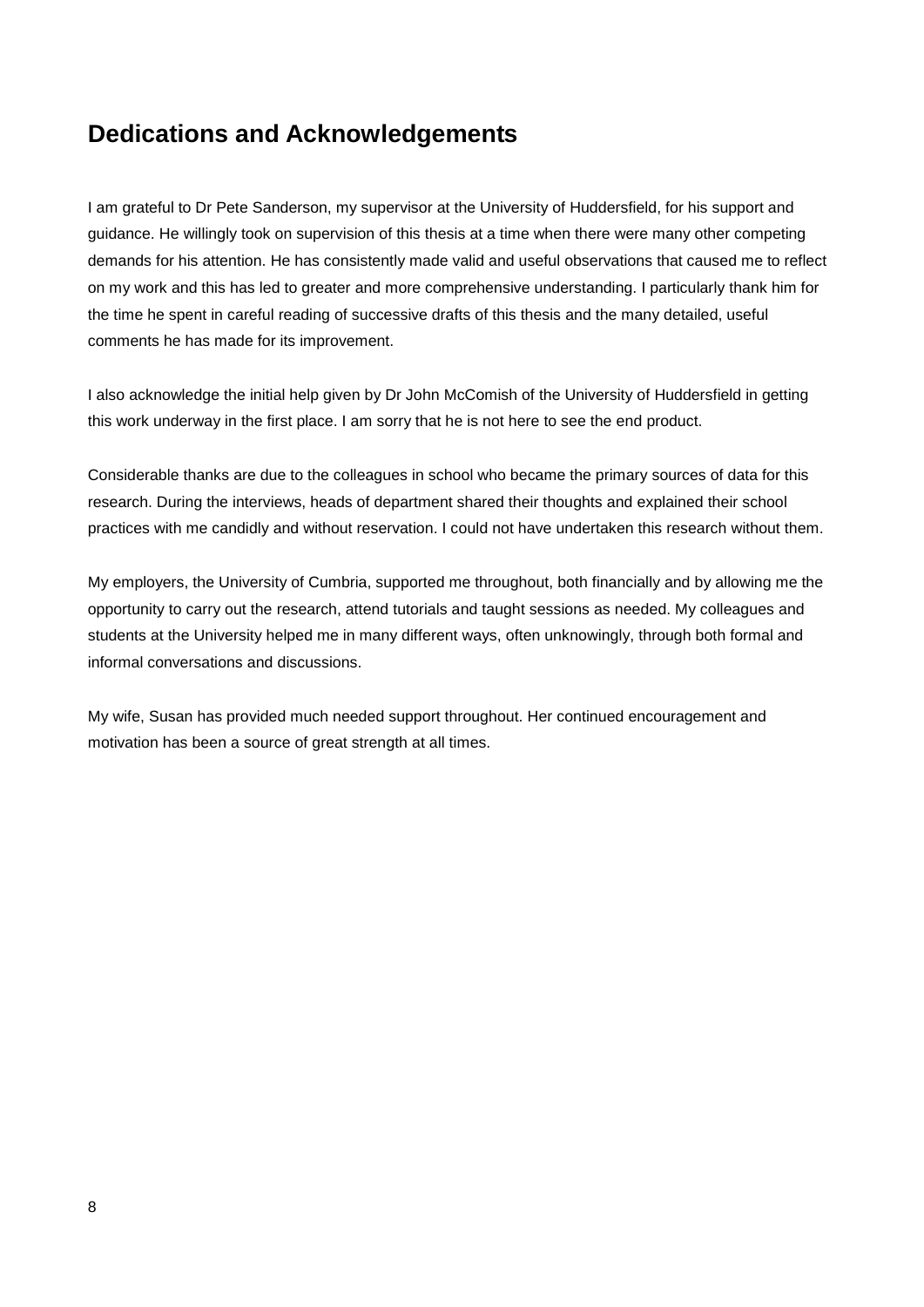# <span id="page-9-0"></span>**List of abbreviations**

| AfL             | Assessment for Learning                          |
|-----------------|--------------------------------------------------|
| CSV             | Comma Separated Variable                         |
| <b>DiDA</b>     | Diploma in Digital Applications                  |
| <b>DCSF</b>     | Department for Children Schools and Families     |
| <b>DES</b>      | Department for Education and Science             |
| <b>DfE</b>      | Department for Education                         |
| <b>DfEE</b>     | Department for Education and Employment          |
| <b>DfES</b>     | Department for Education and Skills              |
| EAL             | English as an Additional Language                |
| <b>FSM</b>      | <b>Free School Meals</b>                         |
| <b>GCSE</b>     | General Certificate of Secondary Education       |
| <b>HOD</b>      | <b>Head of Department</b>                        |
| <b>ICT</b>      | <b>Information Communication Technology</b>      |
| ΙT              | Information Technology                           |
| <b>ITTE</b>     | IT in Teacher Education                          |
| ΚS              | Key Stage                                        |
| KS <sub>1</sub> | Key Stage 1 (school years 1 and 2)               |
| KS <sub>2</sub> | Key Stage 2 (school years 3, 4, 5 and 6)         |
| KS3             | Key Stage 3 (school years 7, 8 and 9)            |
| KS4             | Key Stage 4 (school years 10 and 11)             |
| L4              | Level 4 in the National Curriculum Attainment    |
| L5              | Level 5 in the National Curriculum Attainment    |
| LA              | <b>Local Authority</b>                           |
| <b>LEA</b>      | <b>Local Education Authority</b>                 |
| LO              | Learning Objective                               |
| MS              | Microsoft <sup>®</sup>                           |
| <b>NC</b>       | <b>National Curriculum</b>                       |
| <b>NW</b>       | North West                                       |
| <b>OFSTED</b>   | Office for Standards in Education                |
| QCA             | Qualifications and Curriculum Authority          |
| QCDA            | Qualifications and Curriculum Development Agency |
| <b>SEN</b>      | <b>Special Educational Needs</b>                 |
| <b>SIMS</b>     | Schools Information Management System            |
| SOW             | Scheme of Work                                   |
| <b>TAMS</b>     | Textual Analysis and Mark-up System              |
| <b>TDA</b>      | Training and Development Agency for Schools      |
| <b>TGAT</b>     | Task Group on Assessment and Testing             |
| UA              | <b>Unitary Authority</b>                         |
|                 |                                                  |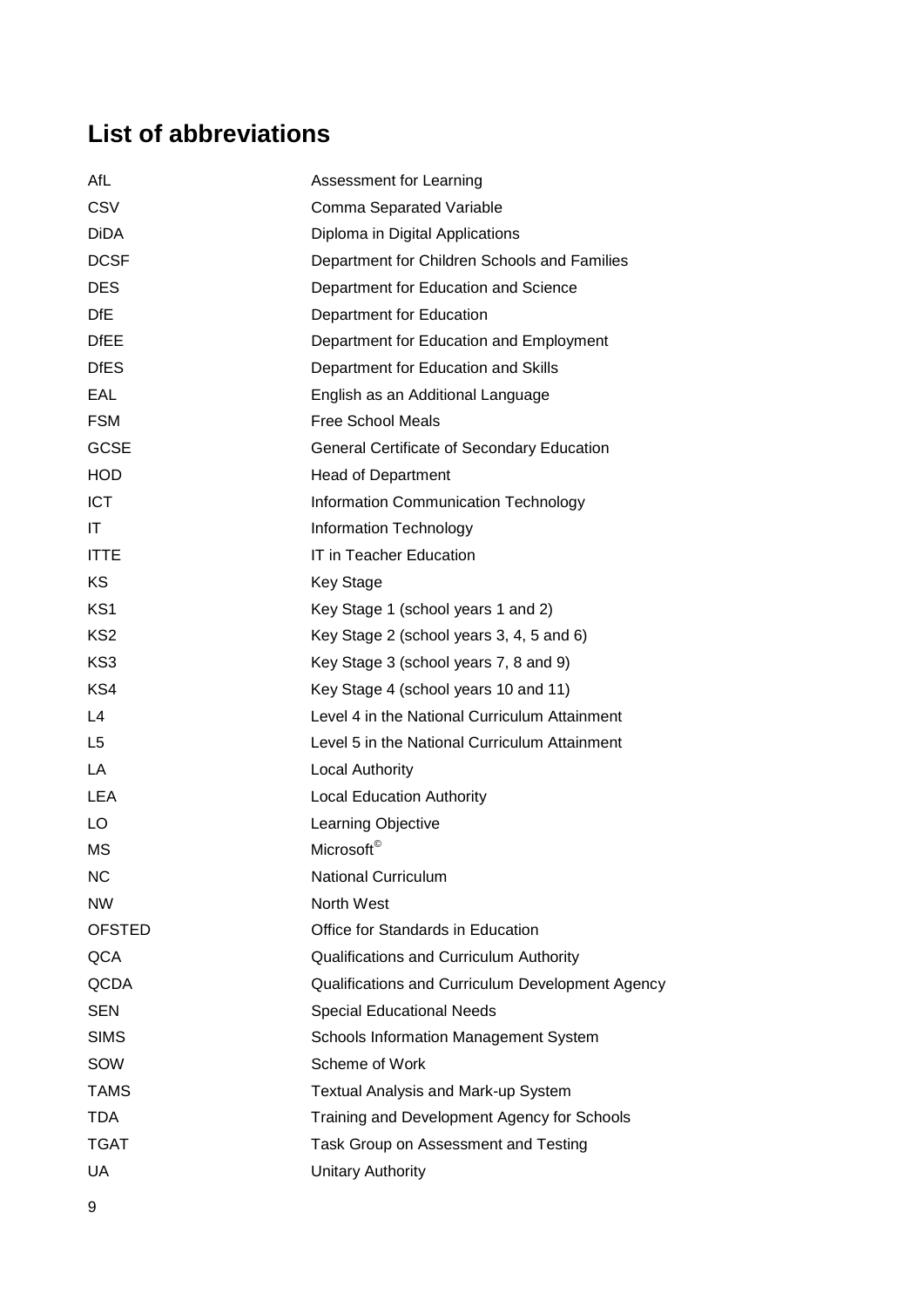| Y7 | Year 7 (first year of secondary school – children aged 11/12)  |
|----|----------------------------------------------------------------|
| Y8 | Year 8 (second year of secondary school – children aged 12/13) |
| Y9 | Year 9 (third year of secondary school – children aged 13/14)  |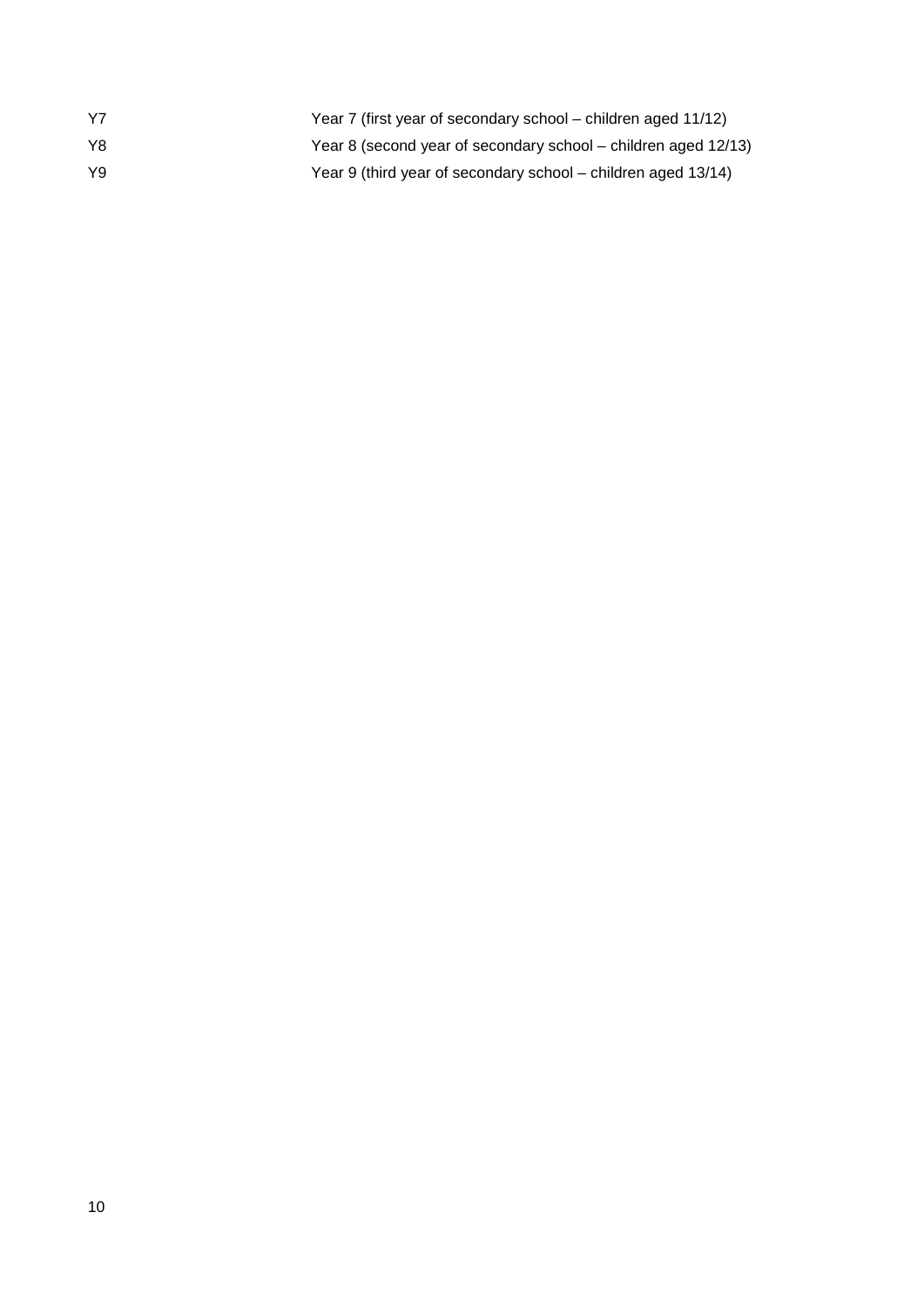## <span id="page-11-0"></span>**Chapter 1 – Introduction**

### <span id="page-11-1"></span>*Context*

This thesis concerns the practice of summative assessment of Information Communication Technology (ICT) capability in school throughout Key Stage 3 (KS3). The National Curriculum (NC) for England requires schools to assess pupils' capability in ICT although, as Webb (2002) points out, the NC statements for ICT are vague in comparison with other subjects and focus 'almost exclusively on skills and processes rather than knowledge' (Webb, 2002, p. 244). The revised NC (QCA, 2007), Crawford (2001), Kennewell et al (2000), Mills (2003) all provide some useful guidance on the nature of ICT capability; although, in discussing the definition of ICT as a subject, Hadjerrouit (2009, p. 156), notes '… there has not yet been found a coherent theory that takes into consideration the manifold aspects of ICT'. Given the rapidly changing nature of technology, this is not surprising. ICT is a complex and multifaceted subject and any attempt to set boundaries around the subject for curriculum purposes is likely to produce more controversy than agreement. Hence defining ICT capability is problematic and the subsequent discussion in Chapter 2 (Literature Review) and Chapter 4 (Analysis of Data) will consider the difficulties in defining ICT capability at length. Yet, if it is not possible to define capability with any certainty, teachers who are assessing ICT in schools are likely to be equally unclear about what it is they are assessing, and the most appropriate way to assess it. The latest review by OFSTED of the teaching of ICT in School (OFSTED, 2010) indicates that assessment is still the weakest area of ICT teaching and provision and that only 20% of schools surveyed had reliable and consistent means of tracking progress in ICT (OFSTED, 2010, p.29). This calls into question the reliability and validity of assessment of ICT and also its fitness for purpose. In addition, the uncertainty over the definition of ICT and how it is assessed may also provide insight into what schools think ICT as a subject within the curriculum is for.

This research seeks to determine how clear schools are about what they are assessing in ICT at KS3 and, as a consequence, how reliable and valid this assessment might be. By investigating assessment of ICT, it will be possible to infer how schools are viewing ICT as a subject in the curriculum. As Handy (1994) suggests, it is all too easy to measure what we can easily measure and then give value to that which we measure. Hence, the process of assessment gives value to certain types of activity and behaviour which in turn exert a powerful influence on the subject curriculum in a process sometimes referred to as 'backwash' (Snow, 1990, p. 435). Thus the assessment 'tail' 'wags' the curriculum 'dog'. There are important implications here for assessment of the NC in general in that the specific focus of this research on ICT assessment may illustrate some of the wider issues that apply to all of the assessment of NC subjects in school.

11 The National Curriculum (NC) for England requires schools to assess pupils' capability in ICT throughout KS3 in order to produce a single reported level of attainment by the end of the Key Stage (that is at the end of Year 9) when the pupil is 13/14 (DfEE, 1999). The levels range from Level 1 to Level 8 and a description of attainment at each level is contained within the NC orders for the subject. Reporting of this level at the end of KS3 is a statutory requirement placed upon schools (QCA, 2009, p. 18). For ICT, the level is determined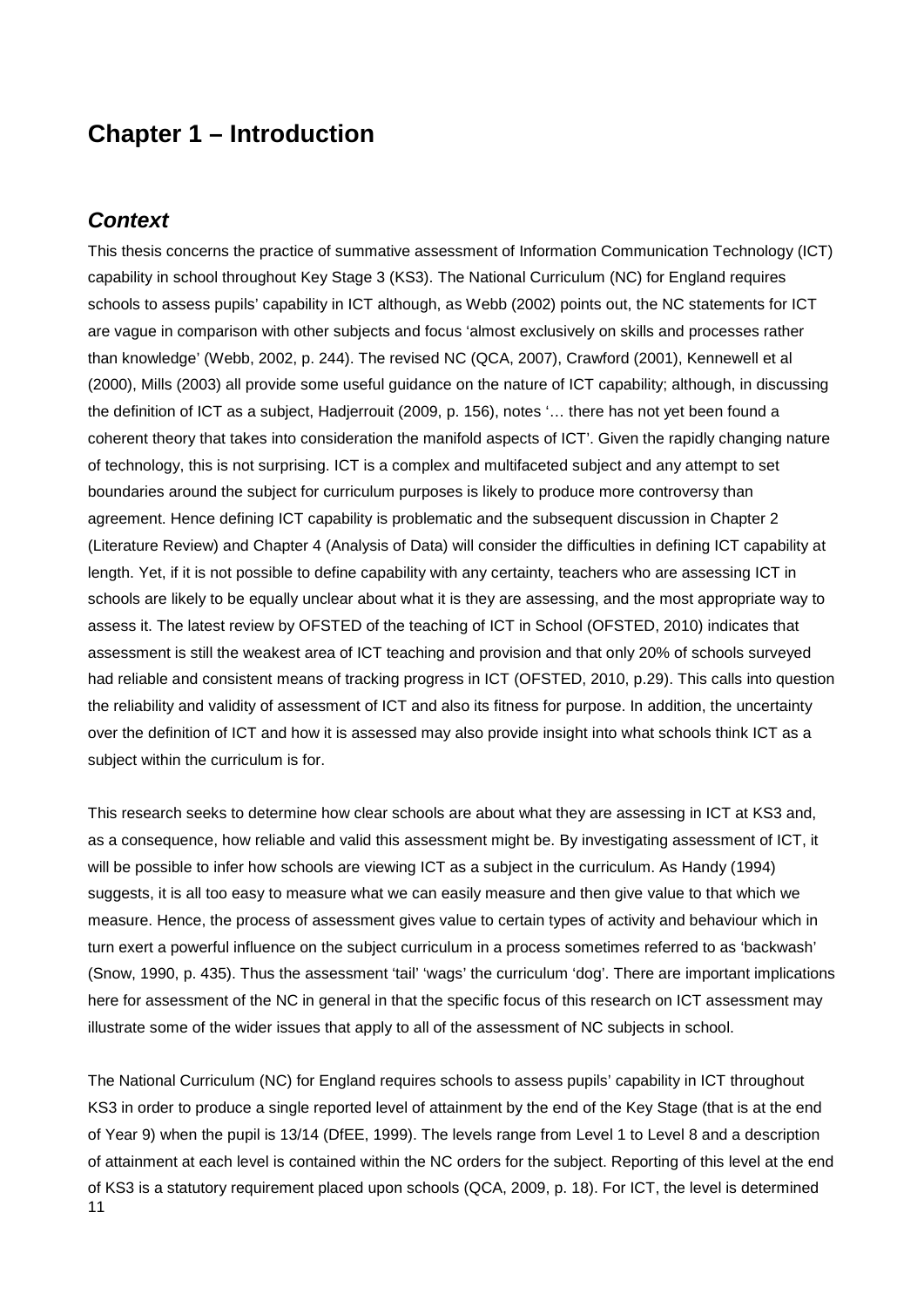by a process of Teacher Assessment in that the class teacher uses the evidence produced by the pupil and knowledge of the pupil to determine a level for their attainment at the end of the Key Stage (KS). In the 1999 NC, the Department for Education and Employment (DfEE) (known as the Department for Children, Schools and Families (DCSF) until May 2010 when it became the Department for Education (DfE)) set targets that indicated that the average pupil should reach Level 5 on the NC levels by the end of KS3 (DfEE, 1999, p.7). Although the 2007 revision to the National Curriculum (QCA, 2007) went some way to free up the curriculum so that greater opportunities for more creative approaches to subject teaching were encouraged, the basic process of Teacher Assessment of ICT capability at the end of KS3 remains.

The Office for Standards in Education (OFSTED) reported in 2000 that there was a significant difference in assessment standards at KS3 among schools that had been inspected during the 2 year period covered by their report. In addition OFSTED indicated that standards of ICT teaching and learning were below standards in other subjects in the curriculum in many schools (OFSTED, 2000). These comments were set within a context where there was a general recognition that standards of attainment in Secondary Schools in England needed to be raised (OFSTED, 2002). The progress made in raising standards within Primary Schools since the introduction in 1989 of the Literacy and Numeracy Strategies was not being reflected in the standards in Secondary Schools.

Up to 2001 there was little official guidance from the Qualifications and Curriculum Authority (QCA) available to schools as to how this assessment should be carried out in practice and also how consistency could be achieved within the current Y9 classes in the school, across Y9 classes from earlier cohorts or indeed across Y9 cohorts from different schools. However, in 2002 the QCA (known as QCDA since 2009) through the DfES introduced a KS3 Strategy that was designed to raise standards in Secondary Schools (DfES, 2002a). Right at the commencement of this strategy, ICT was targeted as a subject where standards needed to be raised and in 2002 a framework document (*The Key Stage 3 Framework for Teaching ICT Capability*) was published that established a clear context for the subject at KS3, along with Learning Objectives for the various strands of the subject. This was then followed over a timescale of 2 years by the release of sample teaching materials and resources for schools to use and adapt as they saw fit. Whilst this framework and the published teaching materials were never intended to be mandatory, in the first years of their existence many schools did adopt the sample units more or less as written.

Part of the reason for this reaction by schools was a reflection of the emphasis within the KS3 Strategy for ICT on the notion of ICT capability. Up to that point, many schools had been content to concentrate on the teaching of skills in the use of ICT applications and they had not considered how these skills could be combined to produce 'capability' in the use of the technology as a whole. In some ways, this was because the notion of capability in ICT is rather vague and often contentious (ACITT, 2003). The discussion surrounding capability will be summarised elsewhere in this dissertation, but it is true to say that a single accepted definition of ICT capability remains an elusive goal.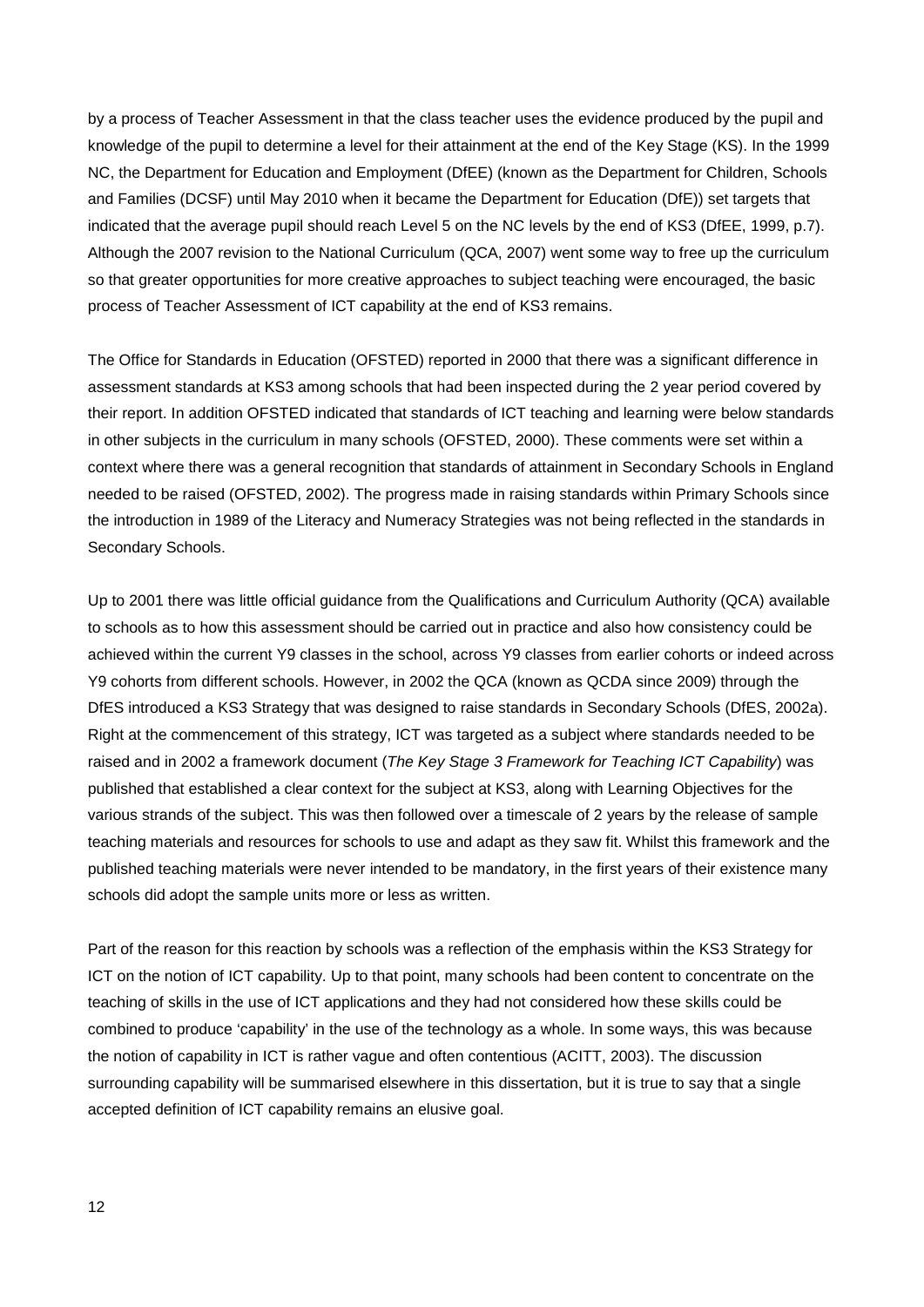Along with the release of the KS3 Strategy materials, regional training delivered by Local Education Authorities (LEA) was offered to schools. Initially this training concentrated on familiarising teachers with the Strategy materials that had been produced, but during 2003 a series of workshops was held on a regional basis to consider assessment of ICT. The motivation behind these workshops was to improve the accuracy and consistency of the assessment process so that the level that was awarded to pupils at the end of KS3 would be more consistent and reliable across schools and cohorts. The workshops used sample materials and examples of pupil work from schools to practise marking and (particularly) moderating the marks awarded for the work.

Notwithstanding this training designed to improve the overall standard of assessment of ICT at KS3, at the same time a programme was commissioned through the National Assessment Agency to produce an on-line assessment test that could be sat by all pupils at the end of Y9. The first pilot testing took place in 2004 with a limited number of schools. This was followed by a more extensive pilot involving 402 schools in 2005 (QCA, 2005b, p.5).

Testing at the end of KS3 in English, Mathematics and Science had been a reality for pupils since 1993 and pupils throughout the country sat a paper based test in these subjects during May in the year they reached the end of the KS. Although there are arguments against national testing of this type (these arguments will be rehearsed elsewhere in this dissertation), at least the QCA could ensure that the assessment process was largely consistent and that accuracy in the levels awarded to pupils at the end of the KS in these subjects was easier to achieve than for those subjects (such as ICT) that relied exclusively on Teacher Assessment.

The idea of an on-line test of ICT Capability at the end of KS3 has some merit in that at least with an on-line test the process is likely to be more valid and reliable as an assessment mechanism for ICT than the use of a paper based test. The test environment was set in a virtual world where the pupil was provided with an electronic in-tray-out-tray exercise which required them to respond to requests that were generated by email. The whole testing environment was self-sufficient and all the activities were generated by the test without teacher intervention. The test was also marked electronically and an overall level was awarded based on the pupil's performance. It is not the intention of this dissertation to describe in detail the on-line test, but this brief summary is included in order to provide some context about it so that where reference is made to the test elsewhere, the basic nature of the instrument is understood. In January 2007, the Secretary of State for Education announced that this on-line test would not be mandated as had previously been planned, but would remain an option for schools to use as a supplement to their Teacher Assessment in the future. In general, this policy decision was met with approval (Adam, 2007), and, as will be discussed later, the inherent problems associated with on-line testing mean that few teachers were sorry to see this initiative end.

A further concern is related to the purposes of summative assessment in schools. As Kelly (2009, p.151) identifies, the original NC Assessment Programme did not include summative assessment at KS 3; however,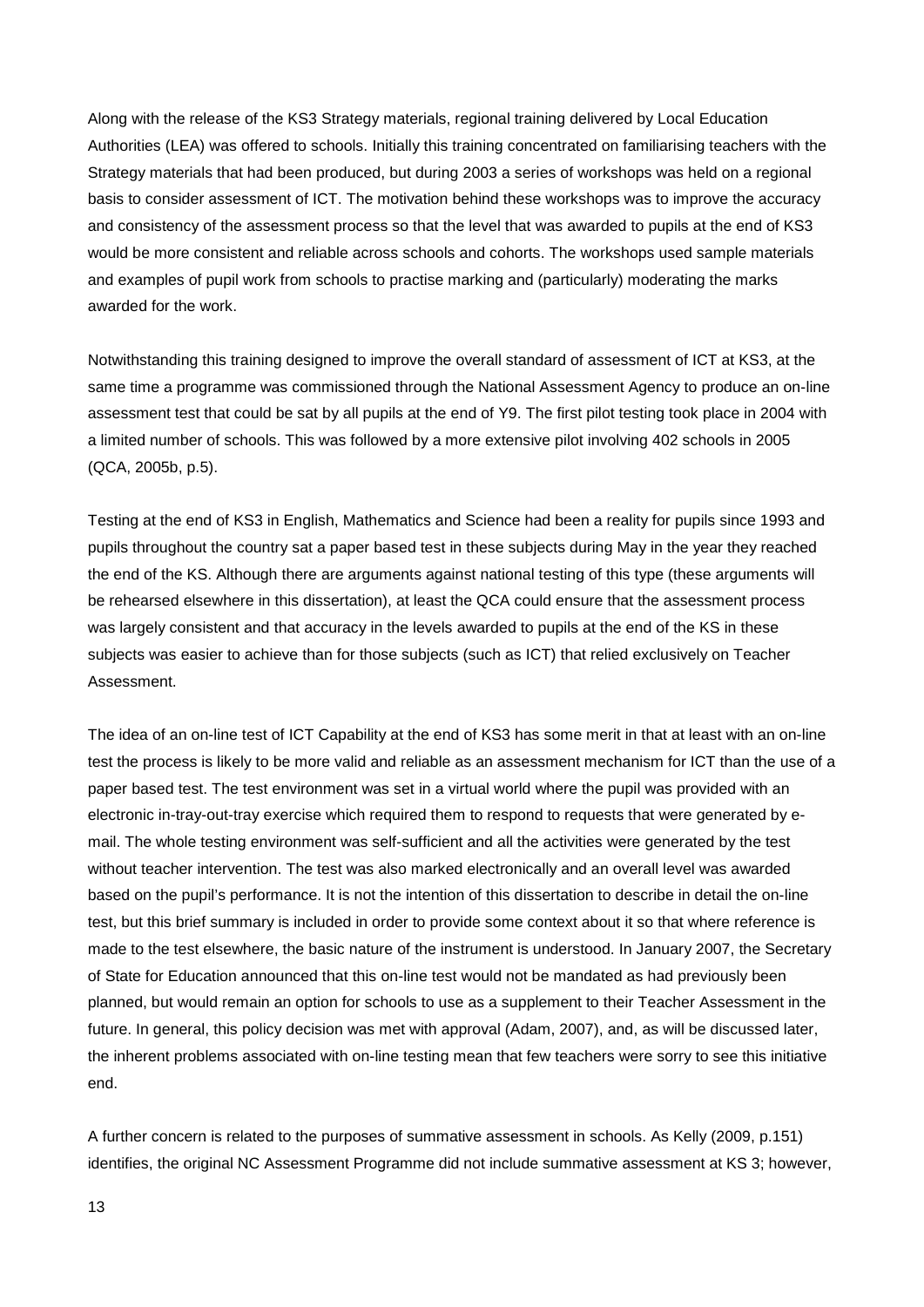by 1989 the (then) Department for Education and Skills (DfES) directed that assessment should be summative at all key stages. As Kelly goes on to illustrate (p. 151 – 152), this direction from the DfES predicated a shift in the purpose of assessment to a position where assessment data is used to measure the relative value of schools through the introduction of school league tables. As a result of this, there is a clear danger that the assessment process assumes an importance that is out of proportion to its original intent. Snow (1990, p. 435) defines this as the 'backwash effect'. By evaluating the worth of schools according to their assessment outcomes, the assessment process drives the curriculum to change so that schools teach that which will be assessed in order to maximise their potential for success in the league tables. This practice can, when taken to extreme, undermine the whole basis of the subject curriculum.

Over the past decade in England, successive Governments have used assessment data of a variety of kinds to measure the value of schools. League tables of results from Standard Attainment Tests and GCSE and A Level public examinations have been published to illustrate a hierarchy of school performance at these various phases of education; the idea being to inform people (particularly parents) of the performance of their local schools and provide a comparison with other schools in the surrounding area. The obvious implication from these published league tables is that a school at the top of the table is better than a school at the bottom and the percentage A\* to C pass rates at GCSE of schools is used as a measure of overall worth of the school. Parents will naturally want to send their children to good schools, and so position in the league tables becomes an important tool for the school to attract new pupils and hold on to the existing ones. Schools lower down the table are likely to see pupil numbers dwindling as their pupils are moved to higher performing schools and so a poor position in the table becomes a downward spiral from which some schools find it difficult to break free. Assessment thus has become what Brooks (2002) and Harlen and Deakin Crick (2002 and 2003) refer to as a 'high stakes' process which can have a significant effect on the future of the school. The importance of this 'high stakes' assessment has led to some dubious practice within schools where lower performing pupils are deliberately excluded from the figures. One such practice in use in a few schools is where pupils are entered into GCSE examinations as private candidates so that the school does not need to include them in their published school figures and so the school's GCSE percentage pass rate is not affected by lower ability pupils (HMC, 2004, p.5).

Whilst this may not have been the intention, the use of assessment as a measurement of value of the school has placed schools in a difficult position. At the same time, the National Strategy has increasingly emphasised the use of assessment as a formative tool to support learning through target setting (DfES, 2002b). This has led to tension and confusion within schools and a lack of clarity about what they are using assessment for. Fundamental to this research is a perspective on what assessment in schools is used for so I will seek to determine how schools make decisions about the content of their ICT Curriculum at KS3 and how their assessment practices are influencing these decisions.

The requirement for a summative, end of KS level provides another difficulty in terms of what assessment is being used for. In the ICT NC, there are five strands of study. Four out of Five of these strands can be seen as more or less discrete topic areas with the fifth as a unifying strand running across all other strands. During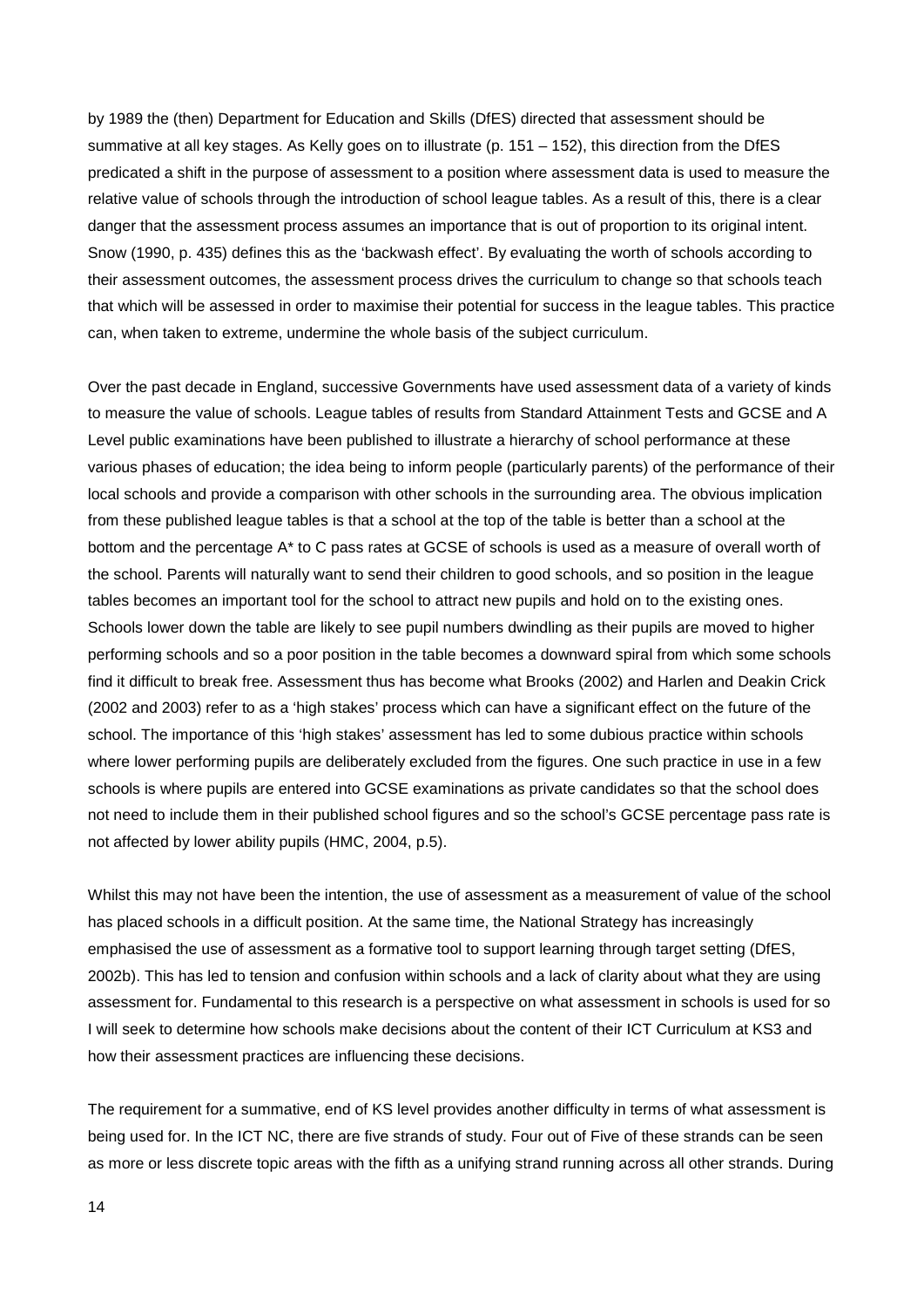Y7 and Y8, pupils are assessed in each of the strands separately. Only at the end of KS3 (Y9) are these individual assessments brought together to form one single summative level of attainment at the end of the KS. As noted above, the KS3 Strategy for ICT produced a Scheme of Work and teaching resources to support the delivery of ICT in the curriculum. According to findings published by the DfES (2004), many schools stick very closely to the KS3 ICT Strategy Scheme of Work in Y7 and Y8 and yet ignore it completely in Y9 where the scheme is intended to provide opportunities for pupils to demonstrate their capability across all strands of the ICT NC. Due to the way in which the Strategy scheme has been devised, topics and strands are visited once within each year at KS3 and so opportunities for progression and development within the year are limited for any one child. Also, by electing to bypass the Y9 scheme, schools are denying their pupils the opportunity to demonstrate their ICT attainment at the end of the KS in any structured way. So the end of KS3 judgement provided on pupils is largely based on historical evidence from Y8 or even Y7. Given that the expectation is that most pupils should make at least one full level of progress in a key stage, this practice would suggest that the real level of pupil attainment is being under represented. Also, because these unifying Y9 study units are being bypassed, the drawing together of a child's attainment across all strands of the NC is not happening. The schools then have to interpret how the individual levels in single strands are brought together into one final level for a pupil at the end of Y9. Whilst the process of levelling was never intended to be precise – the DfEE (1999) advice mentions notions of 'best-fit' for a level – this practice of combining levels from individual strands does seem to make the summative process even more imprecise.

Another practice that calls this summative levelling into question is where schools do not cover all the strands of the ICT NC in any systematic way at all. For example, the OFSTED 2002/03 Subject Report (OFSTED 2004) identifies that control and monitoring has been poorly taught in many ICT lessons in schools. There are a number of factors behind this, not least of which is the technical knowledge and understanding of ICT teachers in schools. As a consequence, many schools have avoided the topic in the KS3 ICT curriculum completely and based their end of KS assessment level on the other strands in the curriculum whilst ignoring this one. It is also fair to say that this topic spans more than one curriculum subject as it appears in the ICT, the Design Technology as well as the Science curriculum. This could be another reason for lack of consistency in coverage of the topic in that schools are placing the responsibility for delivering this topic in the curriculum outside the ICT department.

My experience of working with schools within the North West (NW) Region over a period of years provided anecdotal evidence of a number of practices being used that would suggest a lack of consistency in coverage of the ICT curriculum (as suggested above). This research will seek to provide a more systematic identification of how widespread these practices are.

A lack of clarity over the nature of ICT knowledge and the increasing importance of assessment as a curriculum driver have important implications for what is taught in ICT in schools and what is considered important to include in the ICT curriculum. The relative newness of ICT as a curriculum subject in schools and the constantly changing nature of ICT in general provide challenges for the clear definition of what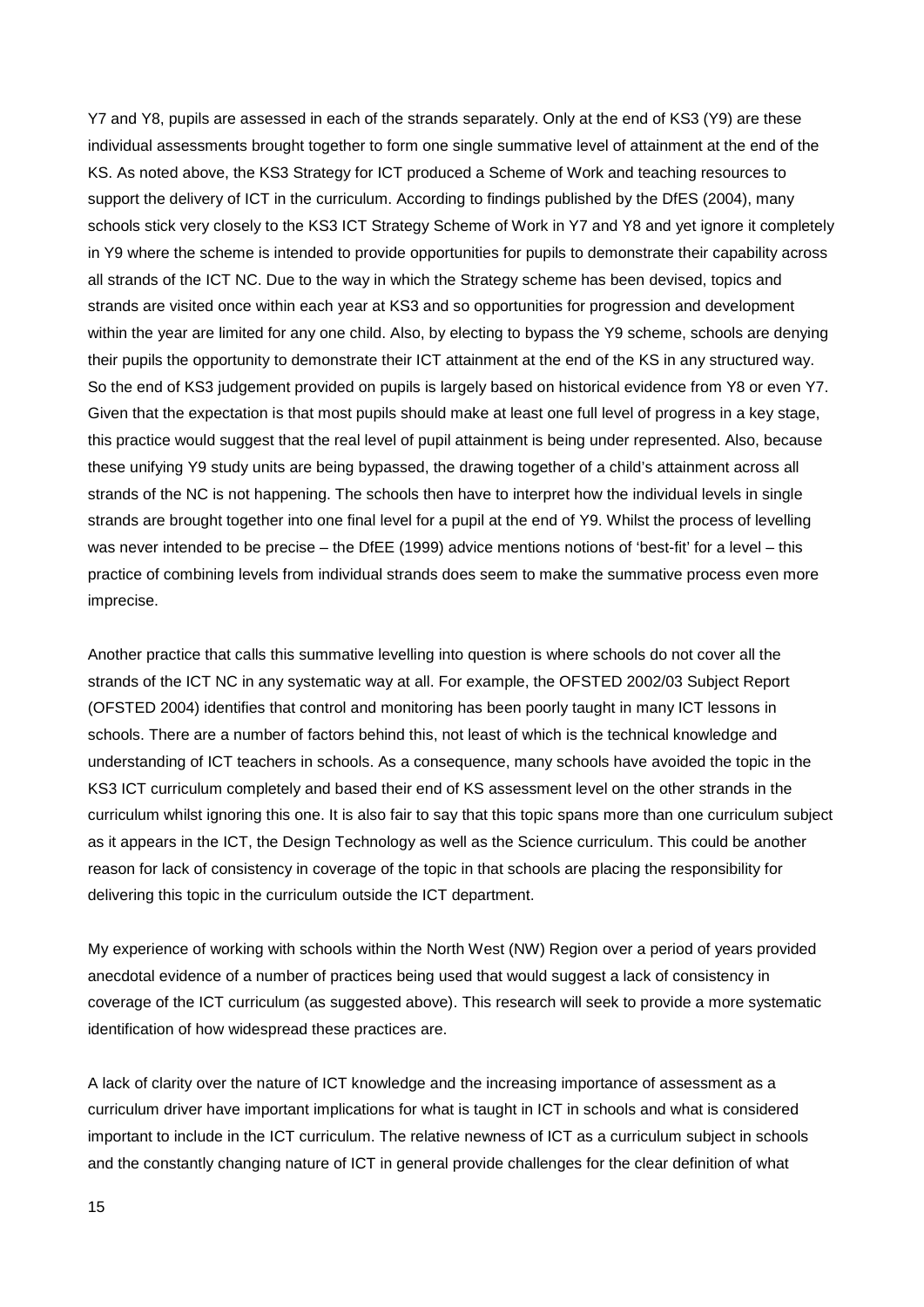constitutes an up to date curriculum in ICT. Consequently, the pedagogy of teaching ICT is immature and susceptible to change (particularly from policy initiatives from central government). One factor contributing to the immaturity of ICT pedagogy is, as Webb (2002, p. 244) indicates, the lack of qualifications in ICT held by teachers in school. Although this situation has improved since Webb's (2002) study, due to the continued training of teachers to teach ICT as their main subject, many schools still use non-ICT subject specialists to teach the ICT Curriculum to KS3 pupils. Consideration in this research will be given to who is delivering and assessing the ICT curriculum in schools; what are their experience and qualifications. Furthermore what subject-based development is provided to teachers in the schools participating in this study to determine what lessons might be learnt for future training and development of ICT teachers.

### <span id="page-16-0"></span>*Justification for the Research*

A study of the assessment of ICT at KS3 is important in order to establish how school practice is interpreting and then assessing ICT capability. A lack of clarity is likely to result in inconsistency of practice and unreliability of assessment. If assessment is unreliable in ICT, then its value as an indication of what pupils know about the subject and the progress they have made during the KS is called into question. It is also important to determine how much assessment practice is driving the content of the ICT curriculum in schools. If assessment is exerting an undue influence on the school curriculum by aligning what is taught with what can easily be measured, then it is questionable if schools can be sure that they are really equipping pupils with the ICT knowledge and understanding necessary for their future in the information economy. Finally it is important to determine how schools are equipping their teaching staff to deliver and assess the ICT curriculum in the light of rapid technological change and a general immaturity of pedagogy in the subject area.

At the moment there is little research relating to the assessment of the ICT curriculum as taught in schools in England. There has been considerable attention paid to the way in which ICT may assist pupils to learn overall, but very few researchers have paid any attention to ICT as it is taught, and particularly how it is assessed in schools at this level.

Evidence from the summary reports of OFSTED Inspections in 1998 and 1999 indicated that ICT was inconsistently taught and poorly assessed (OFSTED, 2000). In many cases schools were non-compliant at both KS3 and KS4 and were not delivering the curriculum. As a consequence, and in order to bring some consistency to the teaching within the maintained school sector, in 2002 *The Key Stage 3 Framework for Teaching ICT Capability* was launched (DfES, 2002a) and resources to support the teaching of all strands of the ICT national Curriculum were released to schools over 2002 and 2003. This material was and is nonstatutory in nature, but many schools within the region this research studied adopted the resources. In the first instance these resources were used with little if any modification, although since that time most schools have adapted the material to suit the context and circumstances of their school. Alongside this a major investment in ICT resources in terms of hardware and software has also been funded and schools have been able to update their facilities. This national emphasis on the importance of ICT has, according to OFSTED, resulted in a more consistent delivery of the subject and an accompanying improvement in the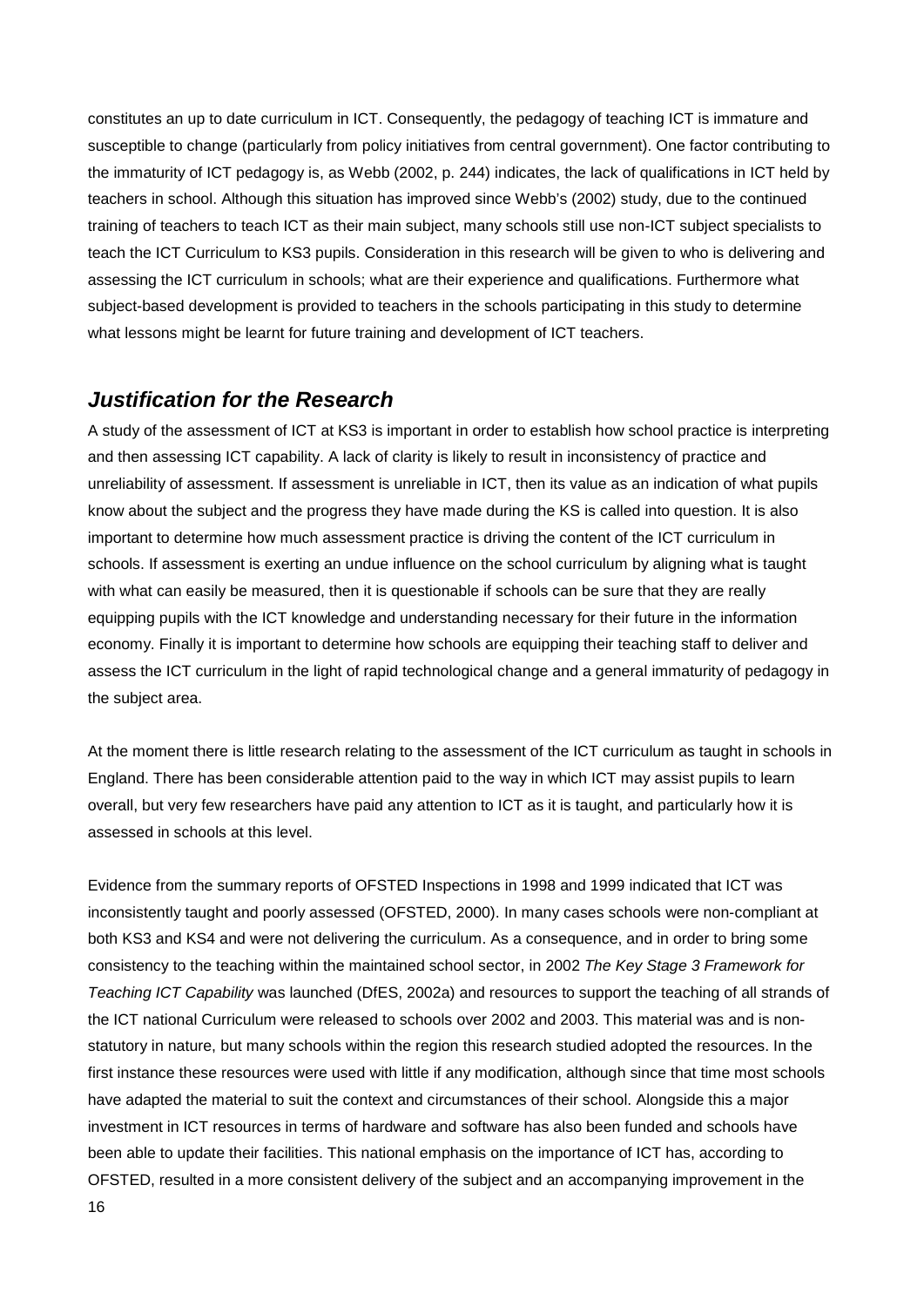resourcing of ICT in schools (OFSTED, 2009). In addition, given the highlight placed upon the subject through initiatives such as *The Framework for Teaching ICT Capability* (DfES 2002a), schools have also been more systematic in consideration of how ICT fits into their curriculum and, consequently, compliance has improved. OFSTED reports since 2000 indicate a significant improvement in the quality of delivery of ICT within the curriculum (although the inspection process still found evidence of poor practise in assessing ICT (OFSTED, 2010)).

Whilst this improvement in the overall teaching of ICT represents good news for the position of ICT within the curriculum, it is true to say that the nature of the subject has changed within this time period in that strong emphasis has been placed on pupil's ICT capability rather than delivering a curriculum that focuses on ICT skills (National Strategies, (2007)). However, there is some continuing debate about what is meant by capability in this sense and there is still an argument amongst ICT professionals in the field about the relative merits of ICT skills based development (ACITT, 2003). Within this research, attention will be paid to exploring the nature of capability in ICT and then determining whether or not that is what is being assessed in schools. An investigation of what is being assessed will provide an important indication of how schools view and value ICT as a curriculum subject and whether the rapid pace of change in technology is reflected in school ICT curriculum content delivery and assessment.

Along with the increased emphasis on ICT within the curriculum, there has also been an emergent realisation of the significance of assessment as a process to aid learning rather than using assessment purely as a tool to discover what has or has not been learnt. Building on the work of Black and Wiliam (1998), the DCSF has produced resources for schools and emphasised the value of Assessment for Learning (AfL) as a means of improving pupil performance (DCSF, 2008). It seems timely therefore that some consideration is given to how this increased focus on the methods and uses of assessment in schools be looked at in terms of its impact on the practice of ICT departments.

A final reason of the value of this research at this time is the recent intention to introduce an on-line testing mechanism for assessing KS3 ICT. Whilst the plans to introduce this as a compulsory element of the end of Key Stage 3 testing were somewhat surprisingly abandoned by the Government in early 2008, followed later in the year by the complete abandonment of testing for English, Mathematics and Science at KS3, the considerable investment into the on-line testing mechanism is unlikely to disappear altogether and there is mounting interest in on-line testing methods. Because of this interest, on-line testing for ICT at Key Stage 3 will be considered in this discussion as the impact it had on schools and the investment that it generated provides some interesting perspectives. Additionally, at the time of the interview phase of this research, a number of schools involved in the research were piloting the on-line test and it seems useful to include their experience of the process.

### <span id="page-17-0"></span>*Research Questions*

For all these reasons, it seems timely to research assessment of ICT within schools.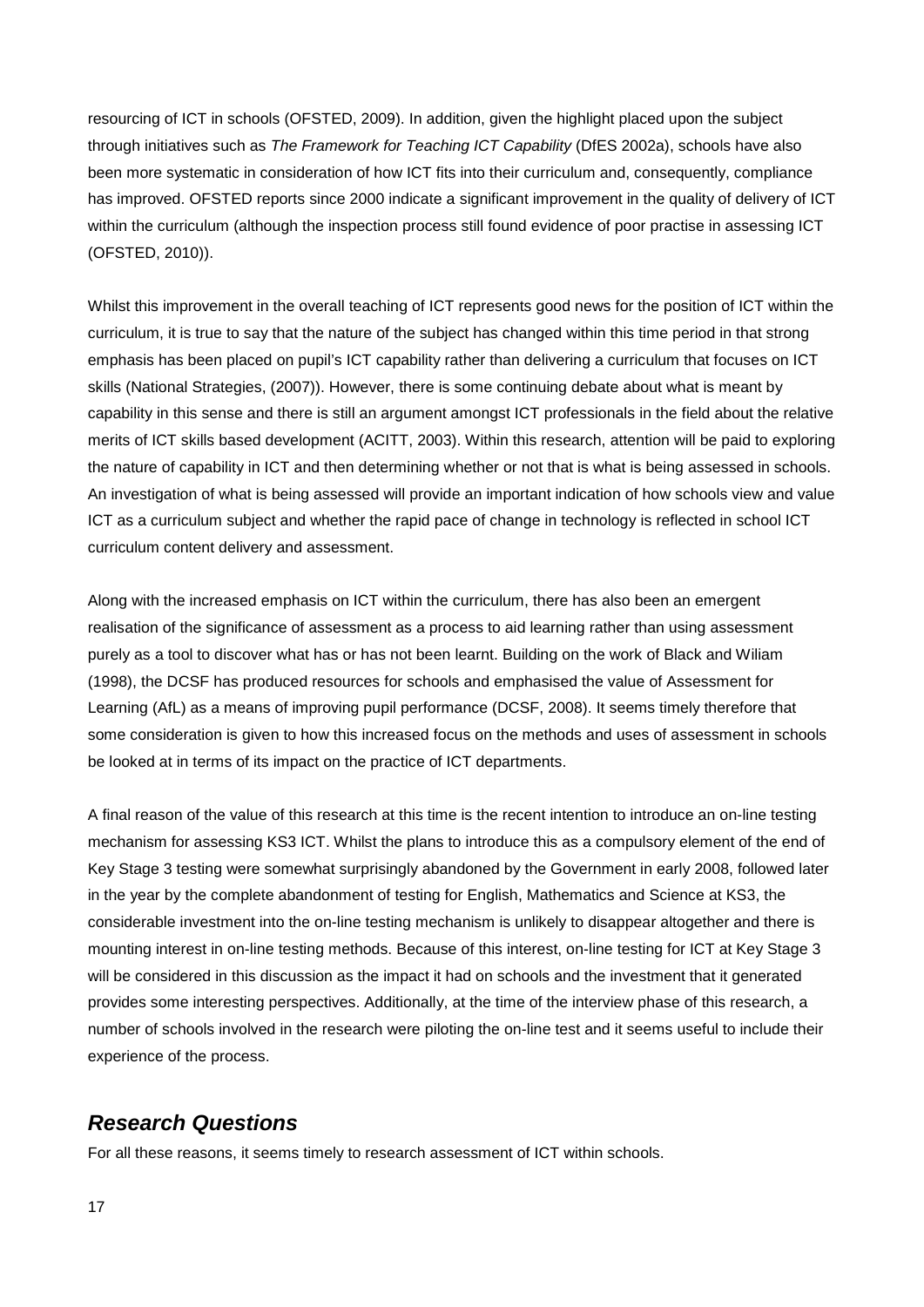The central question that this research seeks to address is how the practices of assessment of ICT capability at KS3 illuminate the role of ICT as a subject in the school curriculum. However, in order to investigate this question, it is necessary to ask some subsidiary questions.

### Firstly:

What is meant by ICT capability? In exploring this question, I will consider; what schools are currently doing when they assess ICT capability at KS3 (including how they define capability); how schools ensure validity, reliability and consistency of assessment and whether the assessment methods currently being used can be relied upon?

#### Next:

What are the purposes of assessment of ICT at KS3? Central to addressing this question will be consideration of what schools are using end of KS3 ICT assessment for and how the assessment process is shaping curriculum content.

#### Finally:

How are schools equipping their teaching staff to deliver and assess the ICT Curriculum? In addressing this question I will consider the qualifications and experience of ICT teaching staff and the implications for training and development of ICT teachers.

Throughout, there will be a consideration of the implications for assessment at KS3 in general (beyond the assessment of ICT) as well as the implications for the teaching of the subject and assessment practices raised by the responses to the questions above.

I intend to explore fully the theoretical background to these questions in the following chapter.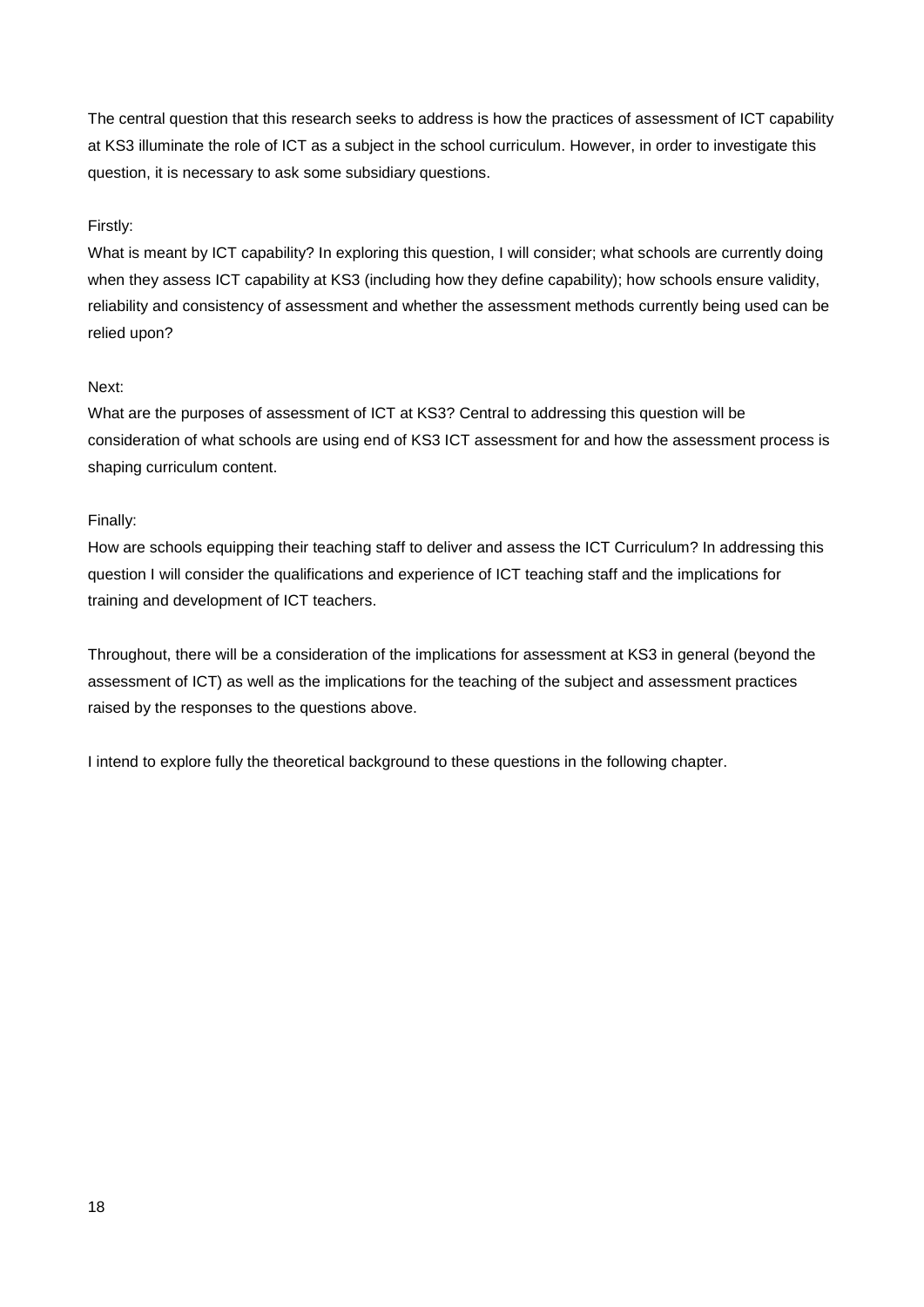# <span id="page-19-0"></span>**Chapter 2 – Literature Review**

### <span id="page-19-1"></span>*Introduction*

In this chapter, the theoretical background to the research is considered. Starting with a brief summary of the nature of NC assessment practice, consideration is then given to the validity and reliability in relation to assessment. The nature of ICT Capability is discussed at length in order to provide a theoretical framework within which to consider and analyse the research findings later in the thesis. A consideration of the methods of assessment is undertaken, particularly as these methods relate to current issues in the practice of assessment in schools. Whilst much of the literature is grounded in an ICT context, care has been taken to ensure that a wide range of relevant theoretical sources have been reviewed and included in this discussion.

# <span id="page-19-2"></span>*The Origins of the Current Assessment Regime at Key Stage 3* **The National Curriculum and Principle of Consistency of Entitlement**

<span id="page-19-3"></span>A National Curriculum was introduced into all English maintained schools in 1988. This provided a standard, statutory core curriculum to all pupils up to the age of 16. Although the original aims of this NC are open to criticism (White, 2006), one of the consequences (perhaps unintended, or at least unforeseen) of a statutory national curriculum has been to secure a consistency of entitlement for all pupils in the country. Indeed, in subsequent versions of the NC, this entitlement has been enshrined so that the latest iteration of the KS3 and KS4 curriculum (2007) specifically identifies the four purposes of the NC as: establishing an entitlement; establishing standards; promoting continuity and coherence and promoting public understanding. These purposes provide a useful benchmark against which to consider assessment practice in schools. If the NC is to achieve these four purposes nationally, assessment must be configured and practised so that it is in sympathy with these purposes. In order to determine whether or not assessment practice does achieve these four purposes, it is necessary to have some understanding of how NC assessment is carried out.

### <span id="page-19-4"></span>**NC Assessment**

Since the inception of the NC, assessment has broadly consisted of two main types. For the so called 'core' subjects of English, Mathematics and Science there have been end of Key Stage (KS) tests (at KS1 (7 years old), KS2 (11 years old) and KS3 (14 years old)) additionally supported by Teacher Assessment in those subjects. All the other curriculum subjects (with the exception of RE which is not assessed) have been assessed by Teacher Assessment alone. Between 2004 – 2007 an end of KS3 on-line ICT test was piloted. However, this on-line test was scrapped in early 2008.

Sainsbury (1994) identifies 5 main purposes for NC assessment:

formative – providing information on where a pupil is, enabling teachers to plan the next stages; summative – providing overall information on the achievement of pupils; evaluative – providing aggregated information on classes and schools to address curriculum issues, as well as the functioning of teachers and schools;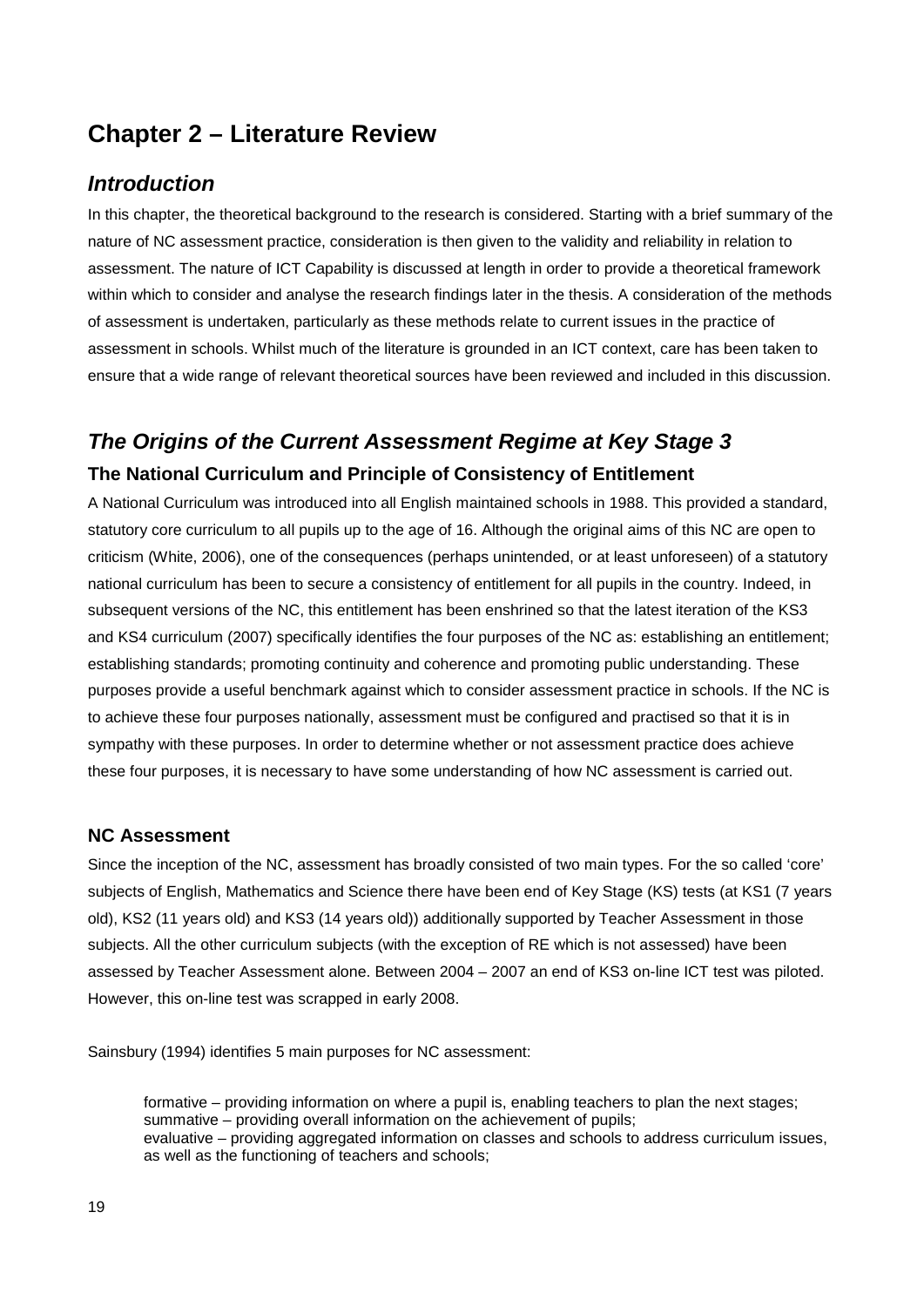informative – providing information to parents about their own children as well as general information about the school; for professional development – giving teachers greater sophistication in assessment, recording and monitoring so they can evaluate their own work. (Sainsbury, 1994, p. 2)

These assessment purposes find resonance in the earliest Task Group on Assessment and Testing (TGAT) publications relating to assessment of the introduction of the NC into schools in the 1980s (DES 1988). As Kelly, (2009, p. 151) indicates, the evaluative purpose of assessment has become much more important over the last decade as league tables have been used by parents, the media and government as a means of measuring the worth of schools. However, in the classroom, the use of assessment for formative or summative purposes is a daily feature of classroom interaction and so for most teachers a much more immediate concern and aspect of their practice. This research considers formative assessment in respect of the pedagogic and assessment techniques that Assessment for Learning has introduced, however, the main purpose of assessment under consideration is summative assessment and how KS3 summative assessment in particular is carried out in ICT. In trying to discover what schools are doing when they assess pupils in ICT at the end of KS3, this research has concentrated on assessment practice within the school contexts involved in this study.

#### <span id="page-20-0"></span>**Assessment Practice**

Increasingly, assessment in English schools is being used not just for what could be defined as educational purposes, that is the improvement of pupil performance or teaching practice, but it is also being used to hold schools, teachers and pupils to account. This has been particularly evident in the English Educational System over the past decade with the introduction of league tables indicating the performance of school cohorts in national tests both in the primary and secondary phases of education. A large-scale study of New Zealand teachers carried out by Brown (2004) illustrates that whilst teachers are generally clear about the potential for assessment practices to improve teaching and learning, they are also often in tension over the use of assessment for evaluative and informative purposes of school and pupil accountability, and the consequences of this tension can change the emphasis of the school curriculum.

Rowntree (1977, p. 11) identifies a number of questions that need to be addressed when considering assessment of students. Among them are what to assess, the purposes of assessment and how to assess. As Newton (2007) indicates, there is still much confusion over the terminology used in the area of assessment, particularly in relation to the purposes of assessment and, if anything, this confusion has been compounded in the last 10 years with the increasing emphasis in England of the use of formative assessment tools. Similarly Taras, 2005 and 2007, notes the confusion over terminology. The difficulties the literature identifies in distinguishing what, how and why assessment takes place are practical difficulties faced by schools on a daily basis and, increasingly, the purposes of assessment are being driven by issues other than improving pupil performance or teaching effectiveness. This research will need to determine the significance of the effect of this in the schools involved in the study.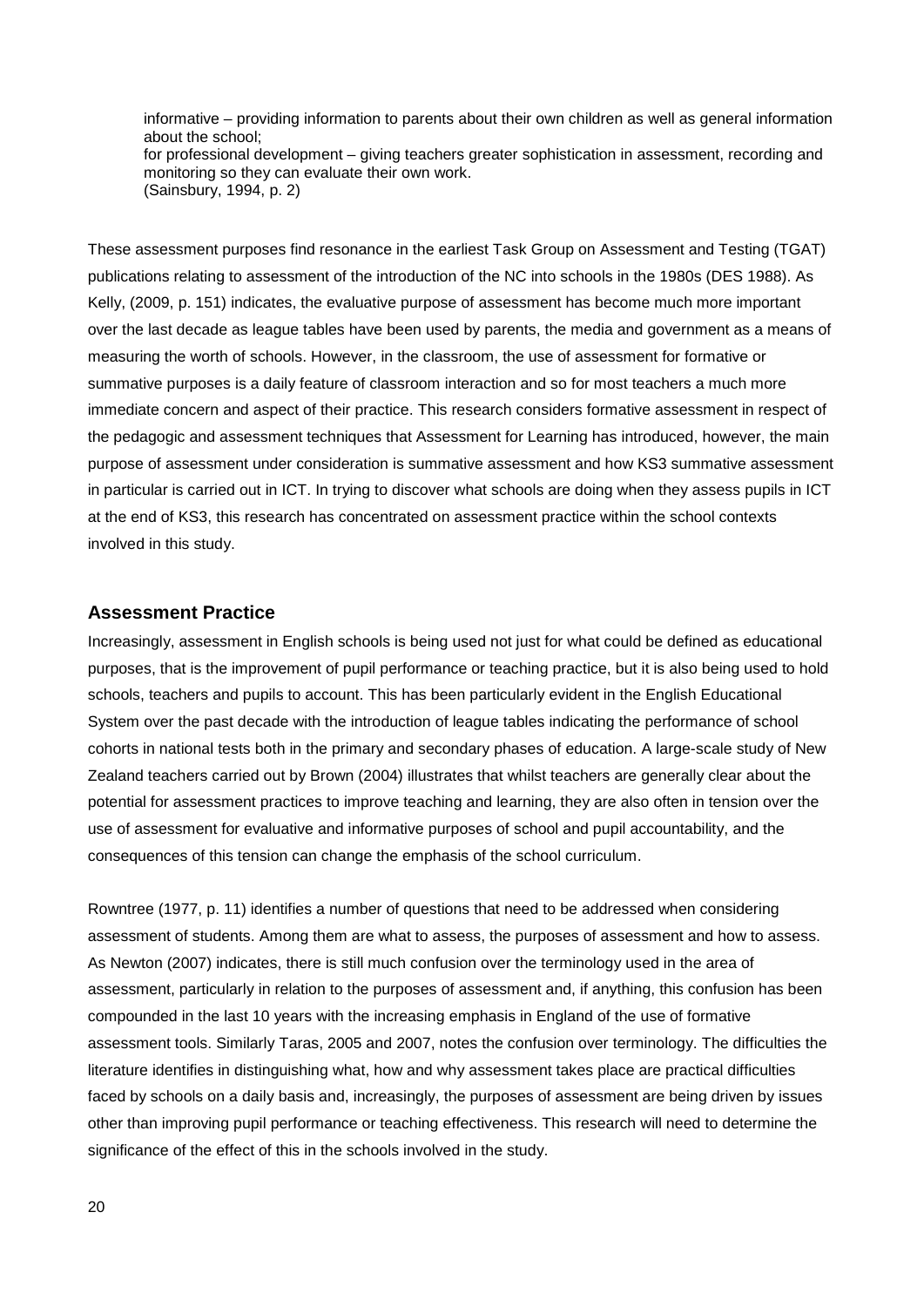When reviewing the literature, it is often difficult to tease out the distinction between Rowntree's three categories (above). As a consequence, I intend to consider these questions within a framework of four headings that acknowledge the symbiosis between Rowntree's categories and which concentrate on the practice of assessment of ICT in schools. The framework will consider questions relating to the nature of ICT capability; the methods of assessment used; the way pupil progress is tracked and records are kept and the methods used to improve accuracy and consistency in assessment. By using this framework it will be possible to compare practice as defined by the literature surrounding the assessment of ICT and the practice I have identified in schools within this research. As noted above, consideration of accuracy and consistency in assessment practice must be framed within an understanding of the validity and reliability of the assessment that is being carried out.

#### <span id="page-21-0"></span>**Validity and Reliability**

Any discussion about assessment has at some point to consider notions of validity and reliability. Validity, in that for an assessment to be valid, it must be assessing what it purports to be assessing. According to Messick (1993):

Validity is an overall evaluative judgment of the degree to which empirical evidence and theoretical rationales support the adequacy and appropriateness of inferences and actions based on test scores. (Messick, 1993, p. 13)

For example, it would not be valid to assess a physical activity such as running 100 metres by asking a pupil to write an essay about the race. That is not to say that writing an essay about a race is not assessing something, but it is not assessing the pupil's ability to run. Wragg  $(2001, p. 20 - 22)$  provides a helpful summary when he identifies four aspects that affect the validity of a particular form of assessment, namely; face validity – does the assessment appear as if it is assessing what it purports to asses?, content validity – does the assessment reflect the content of the course or topic?, concurrent validity – does the assessment provide similar results to other forms of assessing the same thing?, and predictive validity – is the assessment a good predictor of future outcomes? However, as Cronbach (1982) indicates:

Validity is subjective rather than objective: the plausibility of the conclusion is what counts. And plausibility, to twist a cliché, lies in the ear of the beholder. (Cronbach, 1982, p. 108)

Thus as Bruner (1990) notes, validity is interpretive rather than objective in nature.

Commenting in 2000, Stobart (2001) provides a useful summary of the difficulties in defining validity and then the complexity of applying measures of validity to NC Assessment. He prefers Messick's (1989) definition of 'consequential' validity and then examines NC assessment on English, Mathematics and Science in an 8 stage framework of threats to validity proposed by Crooks, Kane and Cohen in 1996. His conclusion is that: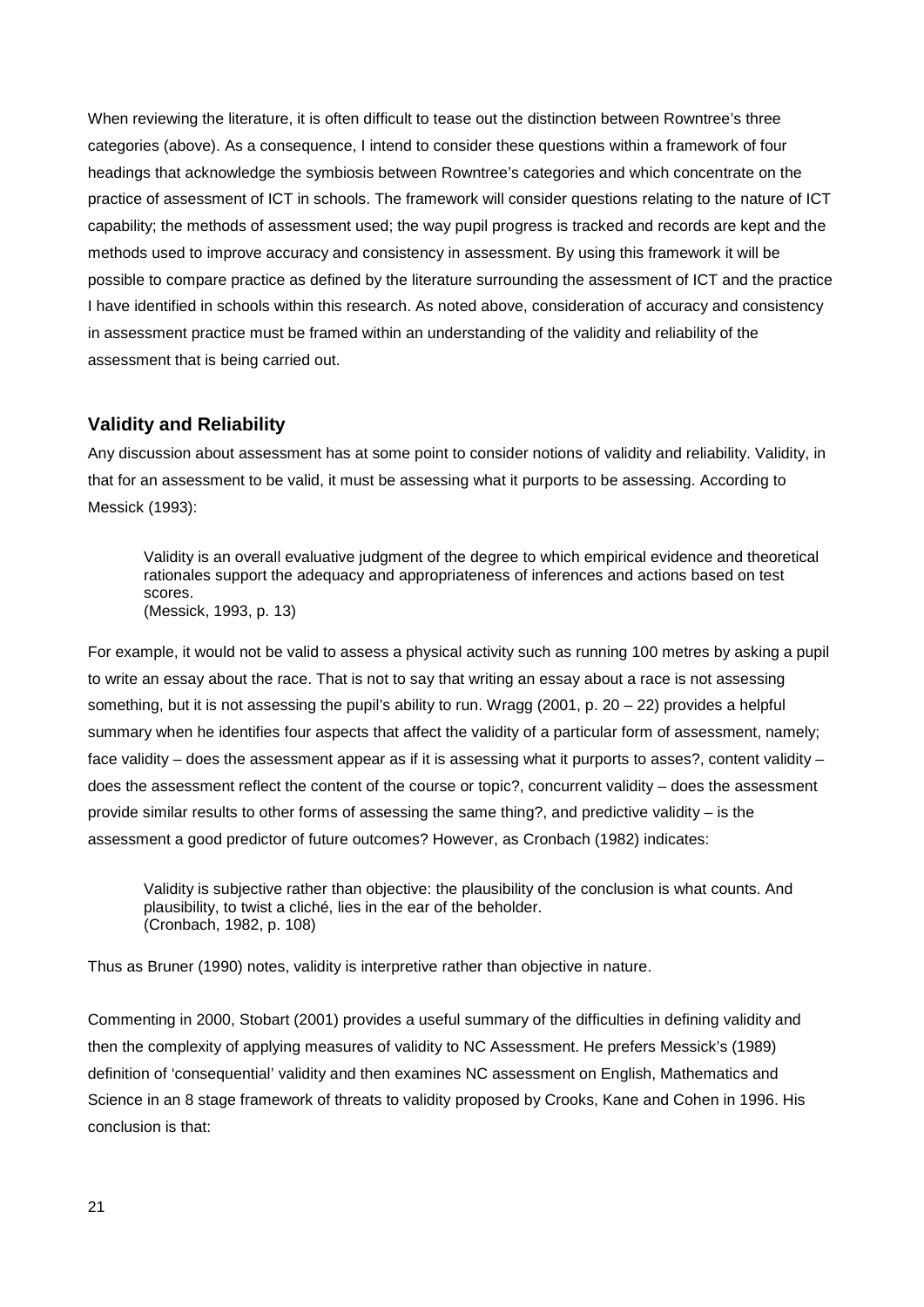… the validity of National Curriculum Assessment hinges on the balance between Teacher Assessment and testing. (Stobart, 2001, p. 26)

Hence, by implication, some element of testing is necessary in order to secure validity in NC assessment.

Reliability is about the replicability of the assessment instrument. For example, if the same assessment tool is used with two different but similar groups of pupils in similar conditions, will it produce similar results? Rowntree (1977, p. 188 – 198) summarises some of the potential difficulties and pitfalls of the reliability of assessment methods. He contends that in many assessment circumstances, subjectivity of the assessment is central and thus reliability is questionable. Even with the increasing use of standardised or objective testing Rowntree would question the reliability of the assessment instrument (1997, p. 193). Harlen (2007, p. 22) contends that in informal assessment circumstances (particularly when teachers are using formative assessment techniques), reliability is less important. The assessment process here is individual and specific to a particular pupil, so it is not important if it is replicable for other pupils or in different circumstances. However, she goes on to indicate that formal assessment processes do need reliability. In a comprehensive literature review on the reliability of marking of public examinations in the British Educational System, Meadows and Billington (2005) acknowledge:

… the inherent unreliability associated with assessment in general, and associated with marking in particular. (Meadows and Billington, 2005, p. 68)

As Wiliam (2000) indicates:

The validity-reliability relationship is thus one of focus. For a given amount of testing time, one can get a little information across a broad range of topics, as is the case with national curriculum tests, although the trade-off here is that the scores for individuals are relatively unreliable. One could get more reliable tests by testing only a small part of the curriculum, but then that would provide an incentive for schools to improve their test results by teaching only those parts of the curriculum actually tested. (Wiliam, 2000 p. 13)

Here Wiliam is pointing out the unreliability of NC testing, but perhaps more significantly he also illustrates how a narrowing of the assessment of the curriculum would improve reliability, but have the unintended consequence of limiting that which is taught. Hence the assessment process would directly drive the curriculum content that schools deliver. This issue will be returned to on page 40.

Questions of validity and reliability are important, particularly in relation to formal assessment techniques such as tests or examinations, or to summative assessment events such as the end of KS assessment referred to in this research. If the methods of assessment used in these circumstances are invalid or unreliable, then the results or conclusions from the assessment are equally invalid and unreliable. As much formal assessment exists within our educational system within England, teachers cannot afford to be complacent about the validity and reliability of the assessment tools they choose. Within the discussion of findings from the research, consideration will be given to the means by which assessment practice takes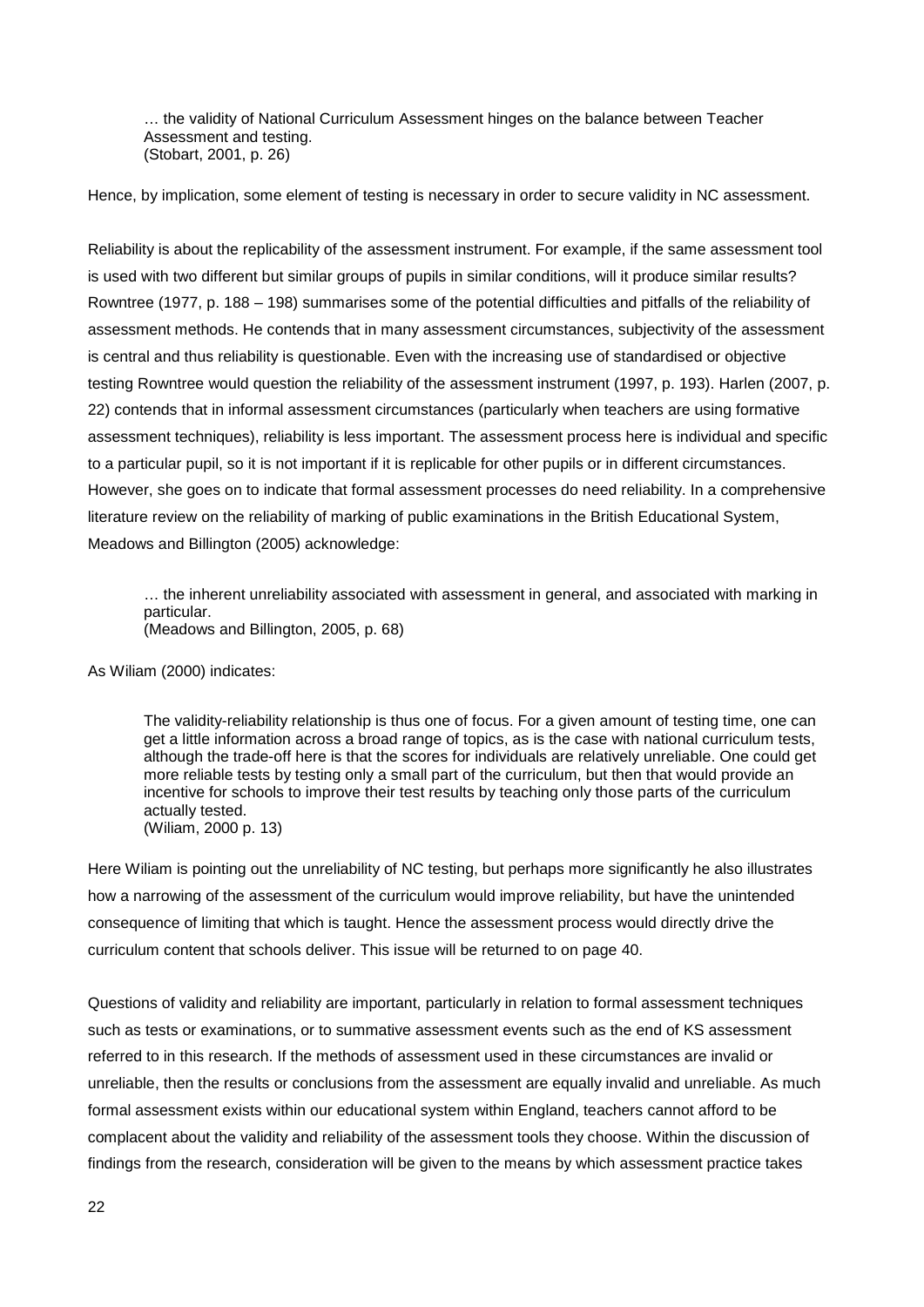note of matters of validity and reliability, and also where it is found to be lacking in consideration of these matters. One area where there is scope for concern over the validity and reliability of assessment in ICT is in relation to the definitions around what is being assessed. In order to explore this more fully, the next section considers the nature of ICT capability at length.

# <span id="page-23-0"></span>*The Assessment of ICT Capability*

An exploration of what is meant by ICT capability and how it may be assessed is central to a consideration of the questions set out in this research. Hence, significant space and time will be spent in this section summarising the discussion around this area and a number of alternative views will be considered.

The NC for ICT is quite clear in that it states that teachers are assessing pupils' ICT capability. However, when it comes to the process of assessing ICT capability in pupils, the NC statement is not easy to unpick:

ICT capability involves information gathering, presentation and technical processing skills, underpinned by understanding of key concepts related to the nature of information and of technology. It includes, but is much broader than, a set of technical competencies in common software applications. DfES (2002a, p. 9)

The revised NC from 2007 is more helpful in that it identifies ICT capability as one of the Key Concepts of ICT. It then goes on to state that Capability is:

a. Using a range of ICT tools in a purposeful way to tackle questions, solve problems and create ideas and solutions of value.

b. Exploring and using new ICT tools as they become available.

c. Applying ICT learning in a range of contexts and in other areas of learning, work and life. QCA (2007, p.122)

However, these statements still do not clearly identify specifically what is to be taught or what is to be assessed. In the light of this, teachers are faced with the prospect of trying to decide what and how to assess pupil capability without a clear understanding of what ICT capability really is. As Wolf (1993), writing about assessment in general indicates, any specification provider for an assessor:

… must be constructed in a clear and unambiguous way that anyone involved in writing test items or constructing assessments will know exactly what to do. (Wolf, 1993, p. 6)

Unfortunately, despite the initial intention to make NC assessment a criterion referenced process, the NC statements above give us a far from clear and unambiguous definition of capability and clear criteria against which to measure it. As a consequence there are significant questions about the validity and reliability of teacher assessment of ICT. We need to explore what is meant by capability further to determine if the assessment methods used in practice are both valid and reliable.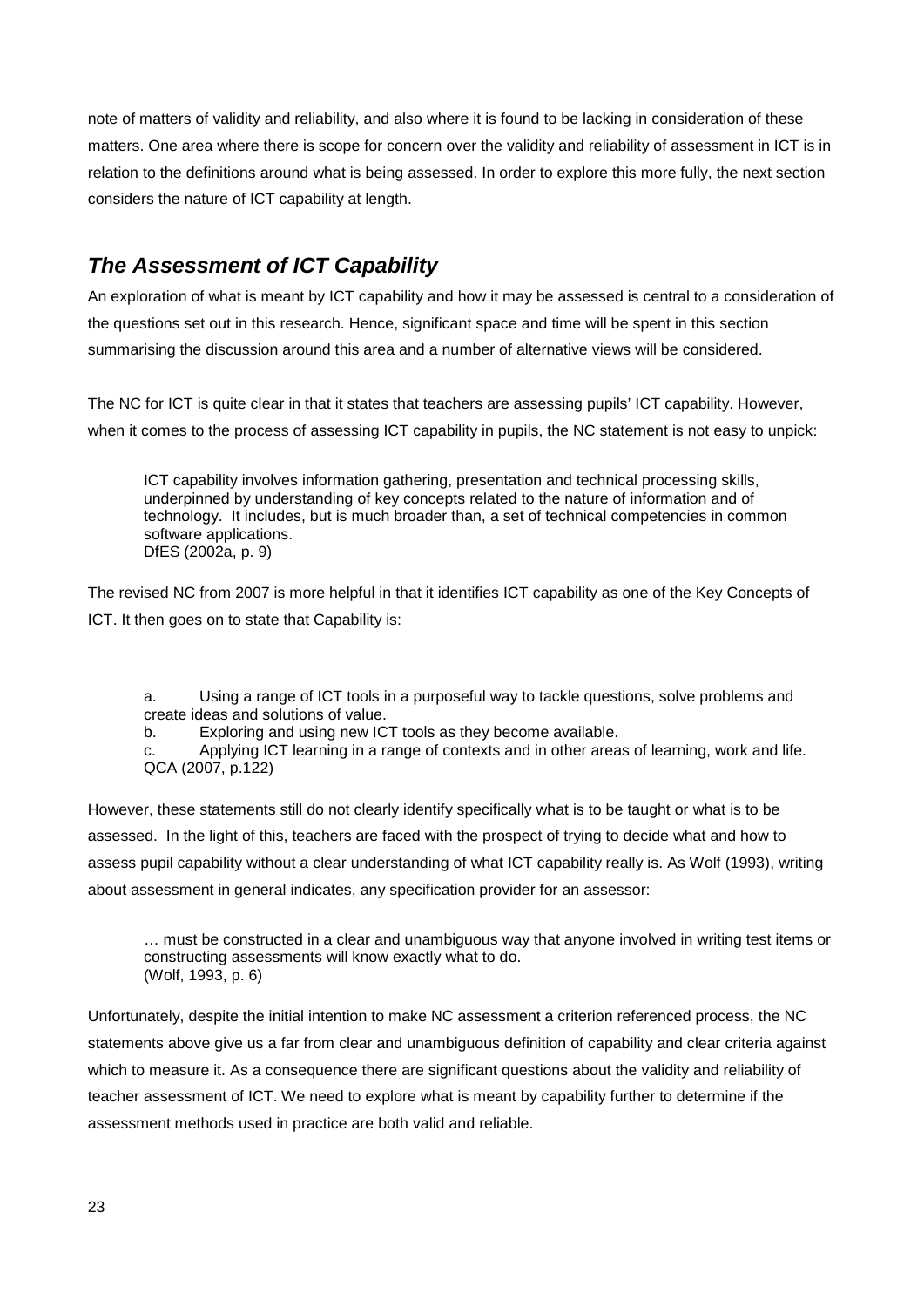The emphasis on capability in the teaching, learning and assessment of ICT is aligned with a more general identification and emergence of a capability based approach to education. In a wider (non-ICT) context, Cairns (2000) builds on the work begun in the UK in the 1980s and formalised by the publication of an '*Education for Capability Manifesto*' (Royal Society for the Encouragement of Arts Manufactures and Commerce, 1996). According to Cairns (2000) capability is defined as:

...having justified confidence in your ability to take appropriate and effective action to formulate and solve problems in both familiar and unfamiliar and changing settings. (Cairns, 2000, p. 1)

Hence he considers that capability is something that transcends 'competence', although he admits that practical definitions of what constitutes 'capability; in any field are elusive and often illusory (2000, p. 2). Phelps, Hase and Ellis (2005) agree that the emphasis on competence in ICT education has dominated both literature and practice and that a new focus on capability is overdue. Their research identifies the essential complexity of student thinking and learning and that capability is difficult to enshrine in pre-determined objectives or criteria. Consequently the assessment of capability requires a complex mixture of techniques and processes. In the context of Higher Education, Stephenson (1998) refines the distinction between competence and capability further:

Capability embraces competence but is an integration of knowledge, skills, personal qualities and understanding used appropriately and effectively – not just in familiar and highly specialist contexts but in response to new and changing circumstances. It concerns forward thinking, the developmental realisation of potential and the capacity to pay attention to and learn from experience (in all its forms). … Capability is a necessary part of specialist expertise, not separate from it. Capable people not only know about their specialisms; they also have the confidence to apply their knowledge and skills within varied and changing situations and to continue to develop their specialist knowledge and skills long after they have left formal education. (Stephenson, 1998, p. 3)

However much these definitions may be worthwhile, they still do not provide a robust and specific indication of what ICT capability might look like. Hence, within the context of school-based ICT, Crawford (2001) identified a useful starting list of factors that contribute to ICT capability. He indicates that pupils are likely to be considered ICT capable if they can:

Use ICT to support their learning in all subjects Use common ICT tools Take responsibility for their own learning, developing strategies to help them learn how to use unfamiliar ICT tools, and work collaboratively Use current ICT hardware and software and understand its potential and limitations Understand that using ICT affects social processes (Crawford, 2001, p. 3)

Although, by his own admission, capability, particularly in ICT is likely to be a dynamic and changing phenomena and hence often difficult to pin down with sustained accuracy (2001, p. 3). Lankshear. Peters and Knobel (2000) also recognise how changing notions of 'knowledge' in a digital age challenge concepts of 'what it is to know' and hence what it is to be able to act upon that knowledge.

24 Over the past decade the literature has established many definitions of ICT capability, including: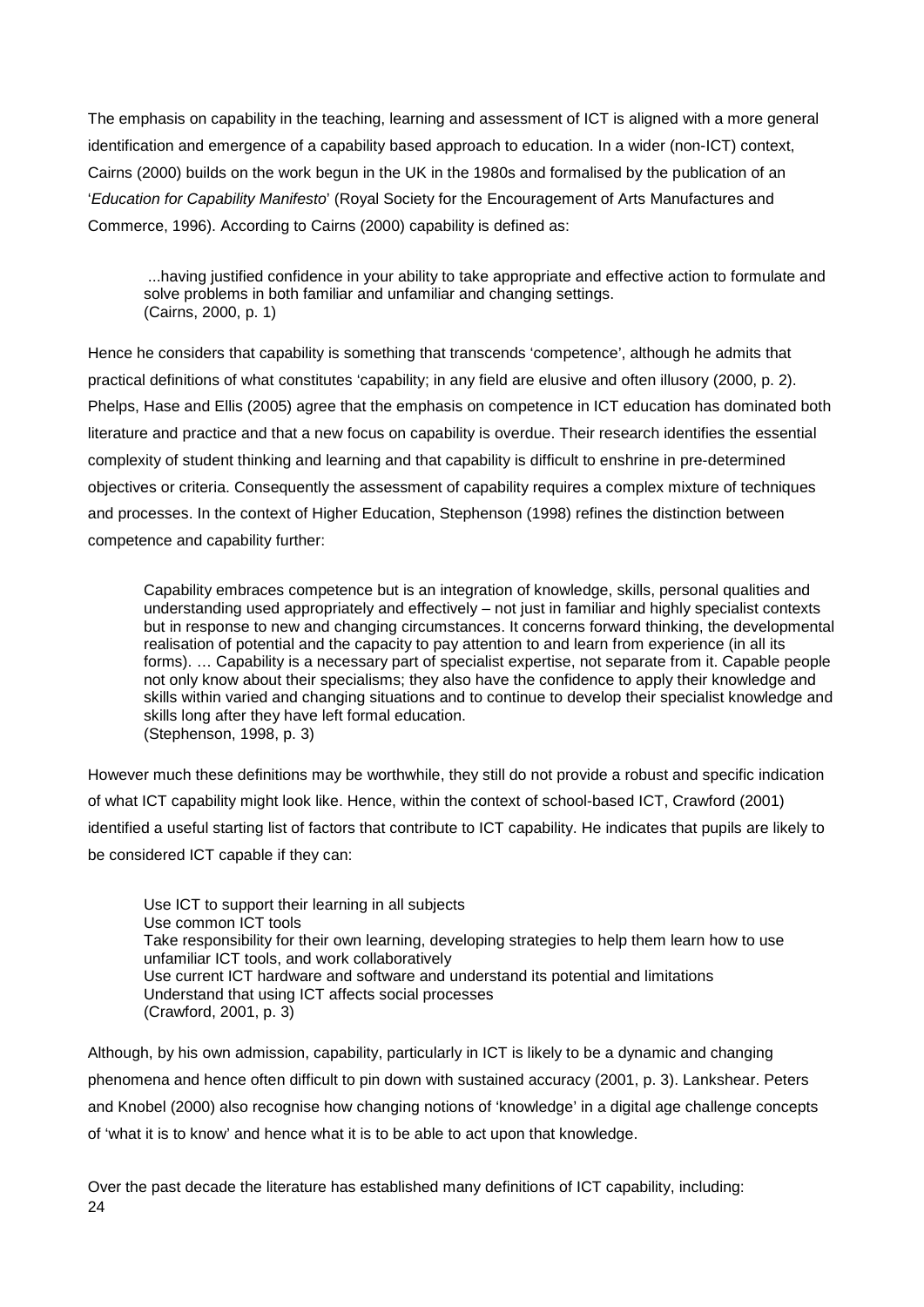The education system is exhorted to provide all students with the computer competence they need to be functional members of the expected new information society. (Magrass and Upchurch, 1988, p. 8)

It's not just about doing, but also about being able to use things effectively and knowing why. They key to all of this is the knowledge and understanding. (ACITT, 2002).

One of the most useful definitions of ICT capability is proposed by Kennewell et al (2000). They suggest that it comprises five key components:

Basic skills or routines such as how to use a mouse are learned by direct instruction and repetition. Techniques that require the student to think about how to achieve a specific outcome. Processes where techniques are combined to produce deliverable outcomes. Key concepts that students need to know in order to interact effectively with ICT. Higher order skills and knowledge where students demonstrate understanding of what they are doing. (Kennewell et al, 2000, p. 5)

In echoes of Stephenson's (1998) definition, Kennewell et al (2000) also propose that capability requires the ability to deal with the unexpected or unknown:

Implies a capacity or power to act in as yet undefined situations, defining itself through its potential for application. (Kennewell et al, 2000, p. 8)

Also, that capability is a combination of a range of characteristics and behaviours:

ICT capability therefore involves an interaction between technical facts and processes, strategic knowledge, meta-cognitive self-knowledge and effective aspects of mind including self-confidence and a disposition to use the technology. (Kennewell et al, 2000, p. 19)

It is clear from these definitions that capability implies that students should be able to apply knowledge learned in one situation to other, similar situations. This is not possible if they have only engaged with the technology by copying a teacher's demonstration or completing sequential tasks on a worksheet. Students need to develop confidence and independence so that when faced with a new context or software, they have the ability and willingness to explore in an informed and purposeful manner rather than giving up and asking their teacher what to do next.

Capability requires a certain level of skills, but there is much more to it than simply knowing how to use a range of functions in computer applications. Indeed, it is not necessary to have high technical skills in ICT applications in order to have high capability in ICT. It is possible to design complex systems without having the skills to implement them. However, it is not possible to produce excellent, user-orientated systems just because one knows a lot of techniques unless one has the capability to know how and why these techniques can be used effectively. Therefore, when assessing capability, it is possible for a student to attain a high National Curriculum level even if their implemented system contains flaws, so long as the student is able to identify those problems and explain what the system is supposed to do: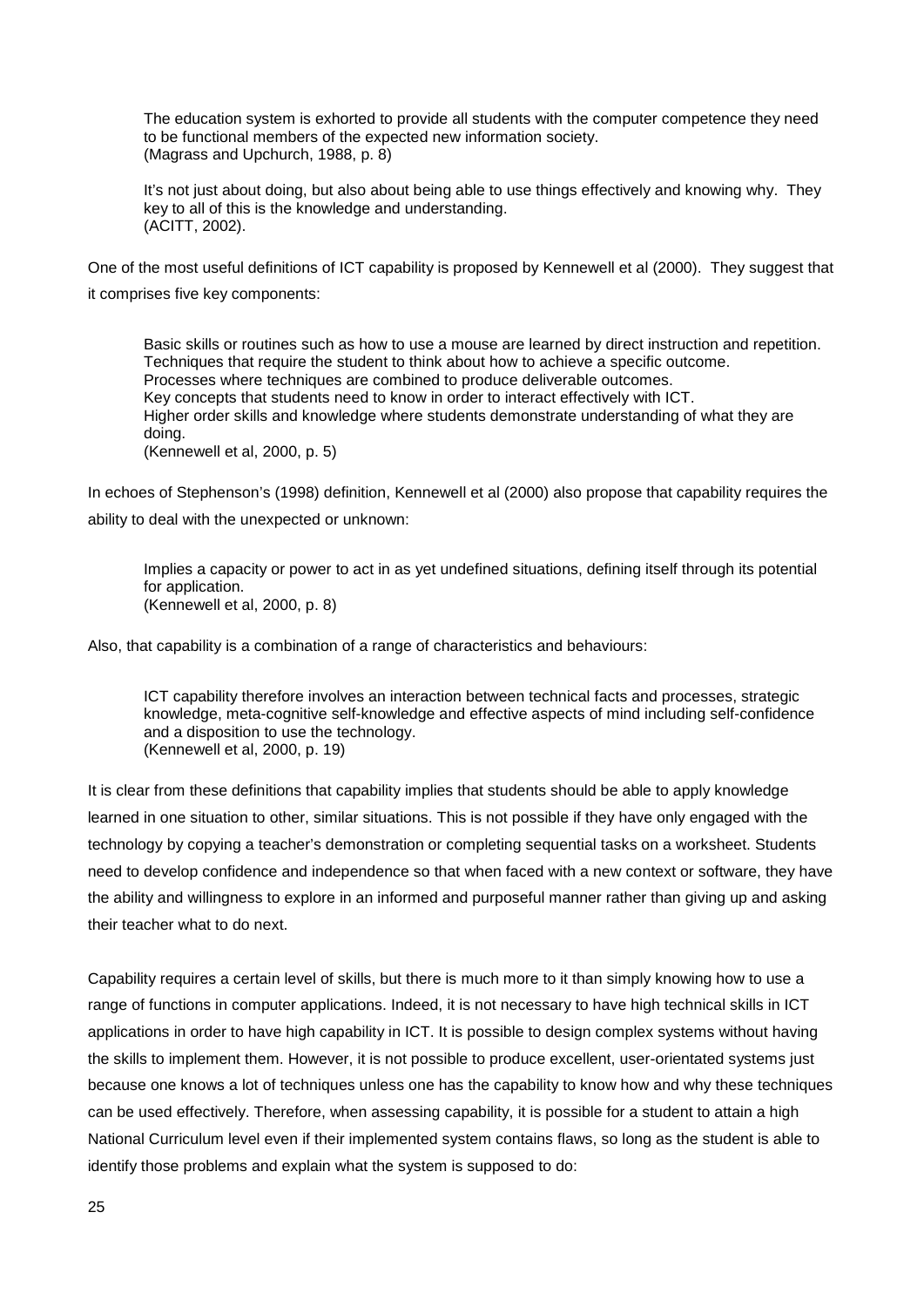It is a feature of ICT that you do not have to learn techniques fully before they can be used … (Kennewell et al, 2003, p. 23)

Notwithstanding this assertion, the debate between skills and capability in terms of teaching and learning still continues as identified by a discussion summarised in the Journal ACITT in 2003 where correspondents summarised the debate between the importance of the acquisitions of ICT skills and the acquisition of knowledge about concepts and deeper understanding.

Loveless and Ellis (2001) assert that the need to construct knowledge from information requires more than the ability to use ICT skills and techniques. They define information literacy as being:

… the ability to question, access, interpret, amend, construct and communicate meaning from information. (Loveless and Ellis, 2001, p. 67)

For example, most secondary students know how to use the Internet. They have the skills to use web browsers and search engines. However, they often use the Internet ineffectively and tend to be poor at identifying reliable and useful information. They are too often content to use a single source without questioning its validity. In other words they lack the capability to use the internet effectively (Graham and Takis Metaxas, 2003).

Potter and Darbyshire (2005) have developed the work done by Kennewell at al (2000). They suggest that:

… it is the mix of techniques, routines, concepts, processes and higher order skills that, together, make for ICT capability. (Potter and Derbyshire, 2005, p. 23)

This is a useful contribution in that it proposes the notion that advancement in ICT capability takes place through parallel progression rather than a sequential progression through the key stages. Thus, students should be expected to attain some higher order skills as early as KS1 and that even at KS4, students will still be learning basic techniques.

Before the publication of the *Key Stage 3 Strategy for ICT* in 2003, Gareth Mills of the QCA produced the following diagram to represent knowledge and capability in ICT: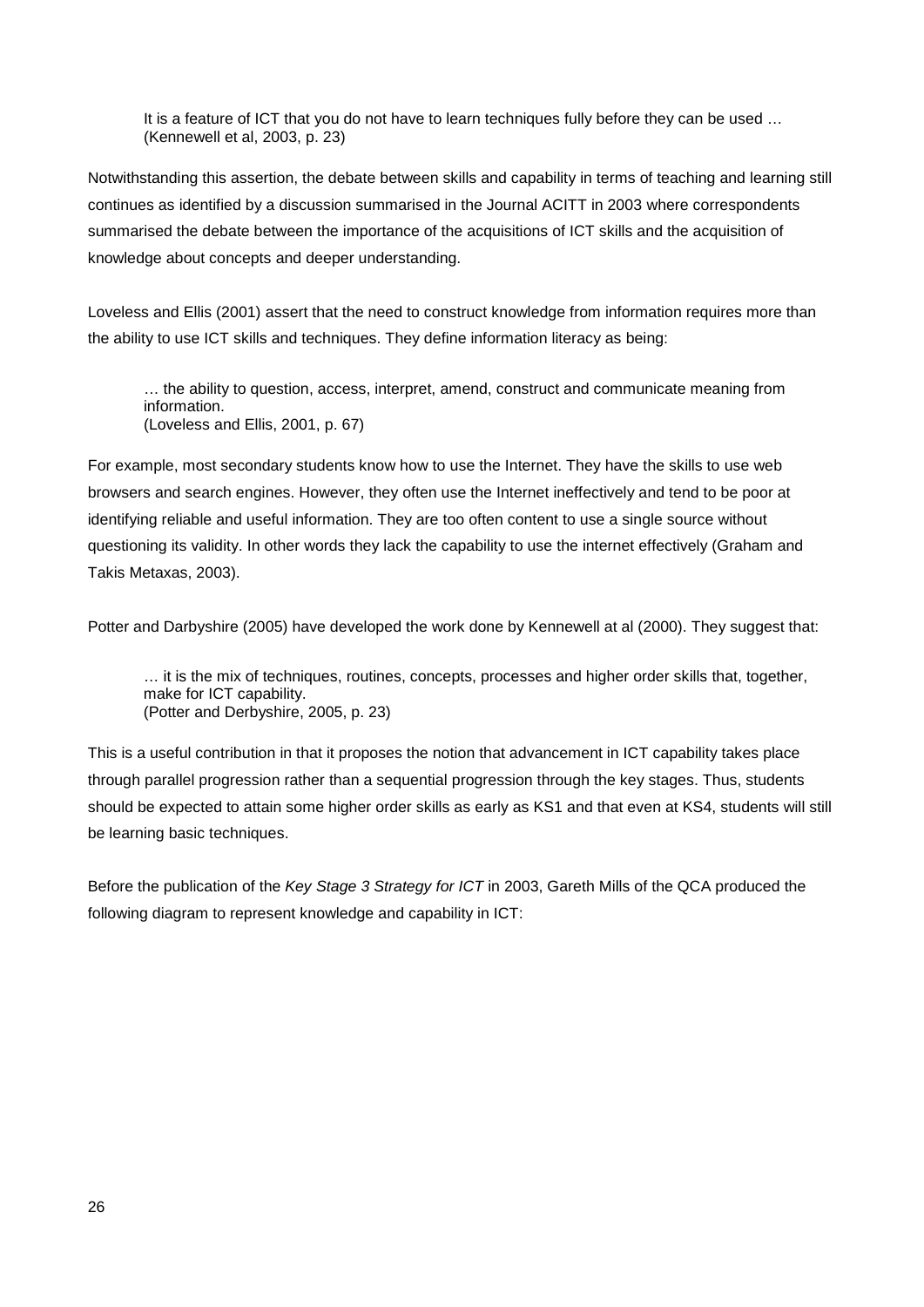Understanding standards: What is ICT Capability?



<span id="page-27-0"></span>Figure 1 – Understanding Standards – What is ICT Capability? (Mills, 2003)

This diagram suggests that a typology of ICT knowledge exists in 3 separate domains which join together and the intersection of all 3 domains represents ICT capability.

The diagram has the advantage of being relatively easy to understand. It is visually engaging and uses a diagrammatic convention that has been in existence for some time. The notion that 3 domains of (essentially) different types of knowledge about ICT can combine in a way that allows us to indicate an area of intersection that we can then call 'ICT capability' is appealing both visually and intellectually.

However, despite this appeal, the model presents us with more questions than it does answers. For example, if the intersection of all 3 domains is where ICT capability is found, how would we define the intersections formed by the joining of 2 out of the 3 domains? Does the ability to combine ICT concepts and ICT process skills (and so on) not represent capability in some form? Indeed, does the possession of elements of any one of the types of knowledge identified in the 3 domains represent ICT capability as well? Hence I wonder if this representation is as useful as it might first appear.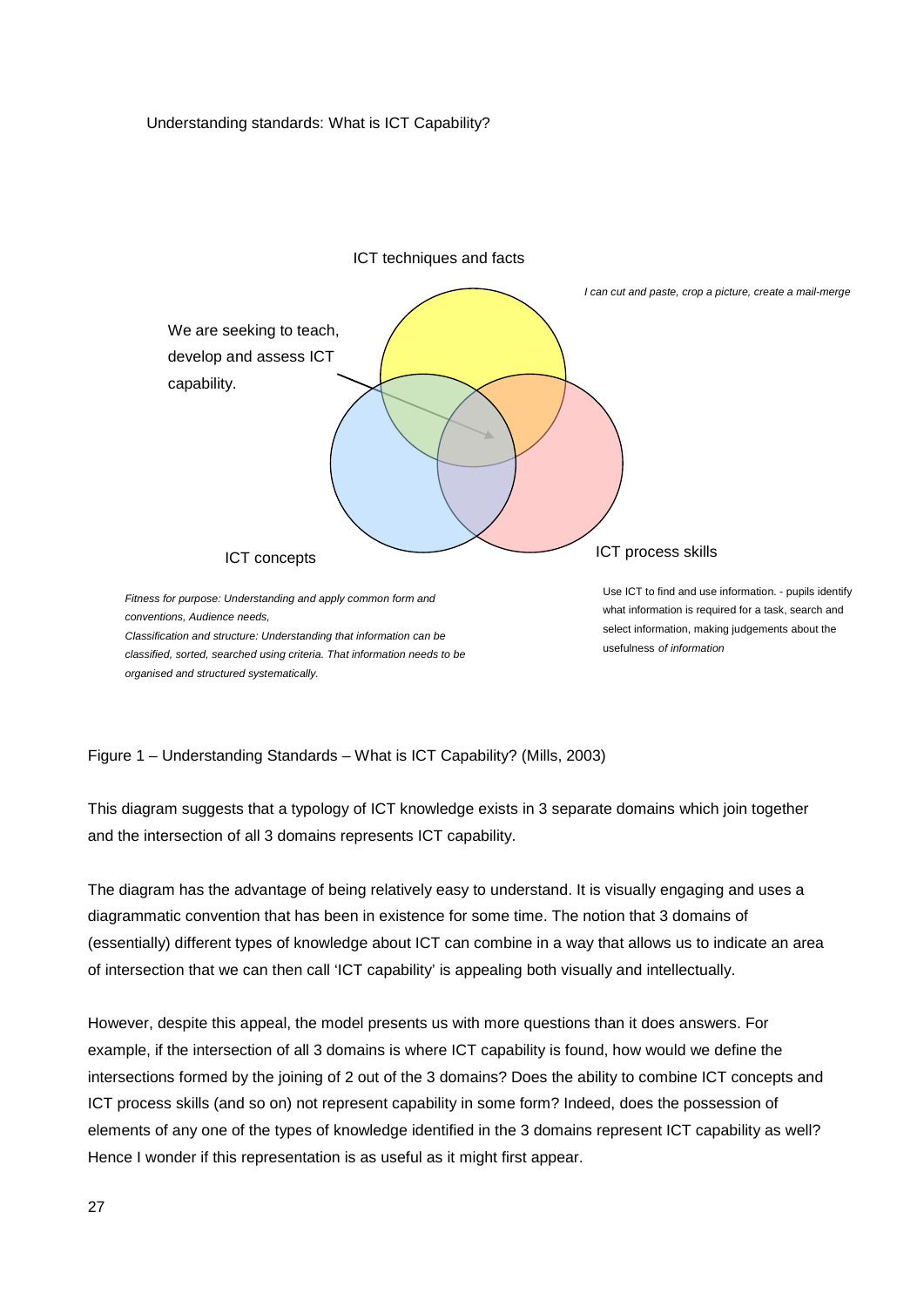Furthermore, the definition of the domains provides some difficulties. For example, there are questions as to whether 'Fitness for Purpose' is an ICT Concept, or is it a concept belonging to some other domain of knowledge – perhaps in the area of communication skills? Also, is it true to say that making judgements about information are process skills in ICT? I think that greater precision over the definition of terms is needed before using this model as a representation of ICT knowledge.

This leads to the question as to whether or not knowledge can be appropriately represented by a '3 circle' diagram at all. Why are there only 3 circles? Why not 4 or 5 or more? Bloom (1956) provides an alternative view of knowledge in the famous taxonomy diagram:

Figure 2 – Taxonomy of Cognitive Domain (Bloom, 1956)



Even though it is not specific to ICT, is this a better representation? One difficulty with pyramidal structures such as Bloom's taxonomy is that it appears that in order get to the top of the pyramid, you need to start from the bottom and work up. Each higher level is seen as dependent on the former and you can't jump straight to the top without working systematically through each of the levels in turn. Is ICT knowledge (or perhaps any other kind of knowledge) always like that? Sometimes you can skip levels without any apparent loss of capability, and as Potter and Derbyshire (2005) suggest perhaps progression operates in a parallel rather than a sequential manner.

Perhaps the problem is that universal diagrammatic structures are unlikely to provide a complete representation of knowledge. Somekh (2004) considered this in the ImpaCT2 study where she asked children to draw individual mind-maps of their own ICT knowledge. The results are powerful indicators of what those children understand about ICT, but they do not provide a universal representation of ICT knowledge that we can apply to all. Perhaps the difficulty lies in the fact that the domain of ICT knowledge is constantly shifting as technology changes and develops. Hence, although diagrammatic representations of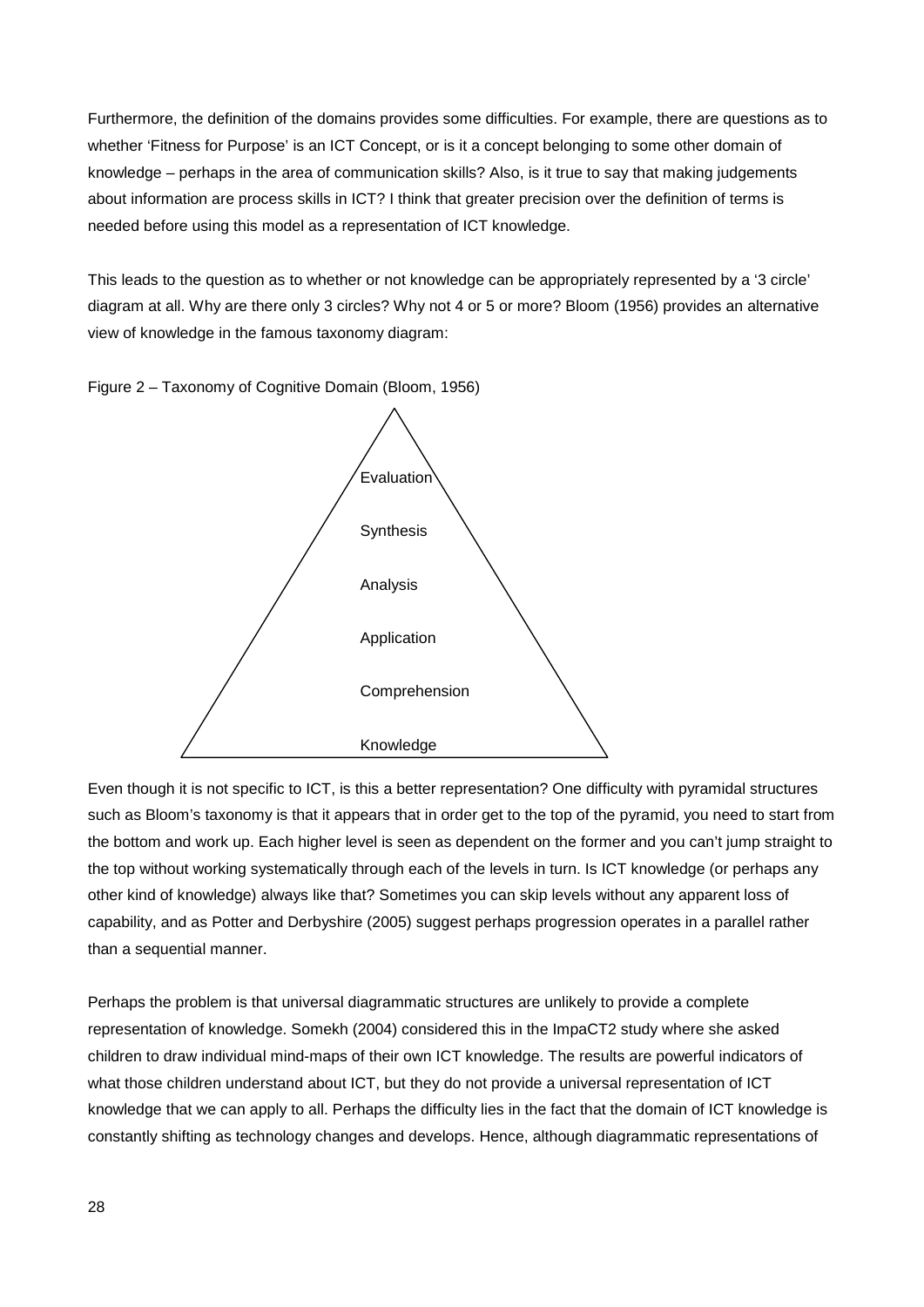ICT Capability may not be universally applicable or generalisable, they may prove to be a useful starting point for further discussion and development.

In a similar way, Quellmalz and Kozma (2003) have produced a typology of cognitive demands in ICT knowledge. They identify:

… declarative knowledge of factual information – 'knowing what'; .. procedural knowledge of routines – 'knowing how'; and .. schematic and strategic knowledge – 'knowing when and why. (Quellmalz. and Kozma, 2003, p. 394).

This seems to be a useful and useable typology within which to consider the nature of a child's capability in ICT. Quellmalz and Kozma indicate that it is the schematic and strategic knowledge that represents the most sophisticated and demanding use of ICT tools, although it has traditionally been the area least well assessed. They talk of this aspect of cognitive demand being to do with organising knowledge, solving problems and evaluating and critiques own and others work. This has an interesting resonance with concepts that are inherent with the KS3 ICT Strategy material published by the DfES. In this material there is much emphasis placed on evaluating work, and providing strategies for solving problems (DfES, 2002a).

If we consider each of these types of knowledge in turn, does this tell us anything about the nature of knowledge about ICT and how individuals acquire that knowledge?

29 Declarative knowledge concerns itself with 'knowing what'. So a user of IT tools might know that clicking on a particular icon has a specific effect. As an example, clicking on the icon that looks like a floppy disk in MS Word<sup>©</sup> will cause the document that is currently being used to be saved. As this is declarative knowledge, it is immaterial as to whether or not the user has any inkling about the way in which the document is saved; the most important thing is recognising that the action causes an effect. At the declarative level, there is an association formed between an action and the effect that results from that action. As software applications have developed over the past 20 years, much emphasis has been placed on designing an intuitive interface for the software. This has direct linkage to knowledge in the declarative domain. Developers have realised that once users have formed the association between action and result, it is very difficult for them to associate another action with the same result, or a different result with the same action. So, common interface standards such as the icons which MS Office<sup>©</sup> uses have been developed so that software that is handling data in very different ways looks similar in a number of aspects. Hence the time taken to learn how to use the software in a declarative sense – recognising icons, menu items etc. is considerably reduced. In this sense, declarative knowledge gained in one application can be beneficial to the use of another. The knowledge can be transferred to a different context and still be useful. This knowledge is also long lasting in that the associations that are formed early in a user's experience of IT can persist for many years. For example, MS Word still contains help screens for WordPerfect<sup>©</sup> users, that is for people migrating from another manufacturer's application. The help system in this context identifies Graphical User Interface alternatives (Word) to Command Line Interface interactions (WordPerfect) – icons that replace key press combinations. All this for an application (WordPerfect) that has long ago ceased to be marketed. In a similar way, the iconic associations can be so well established that the graphical trigger (the icon) can be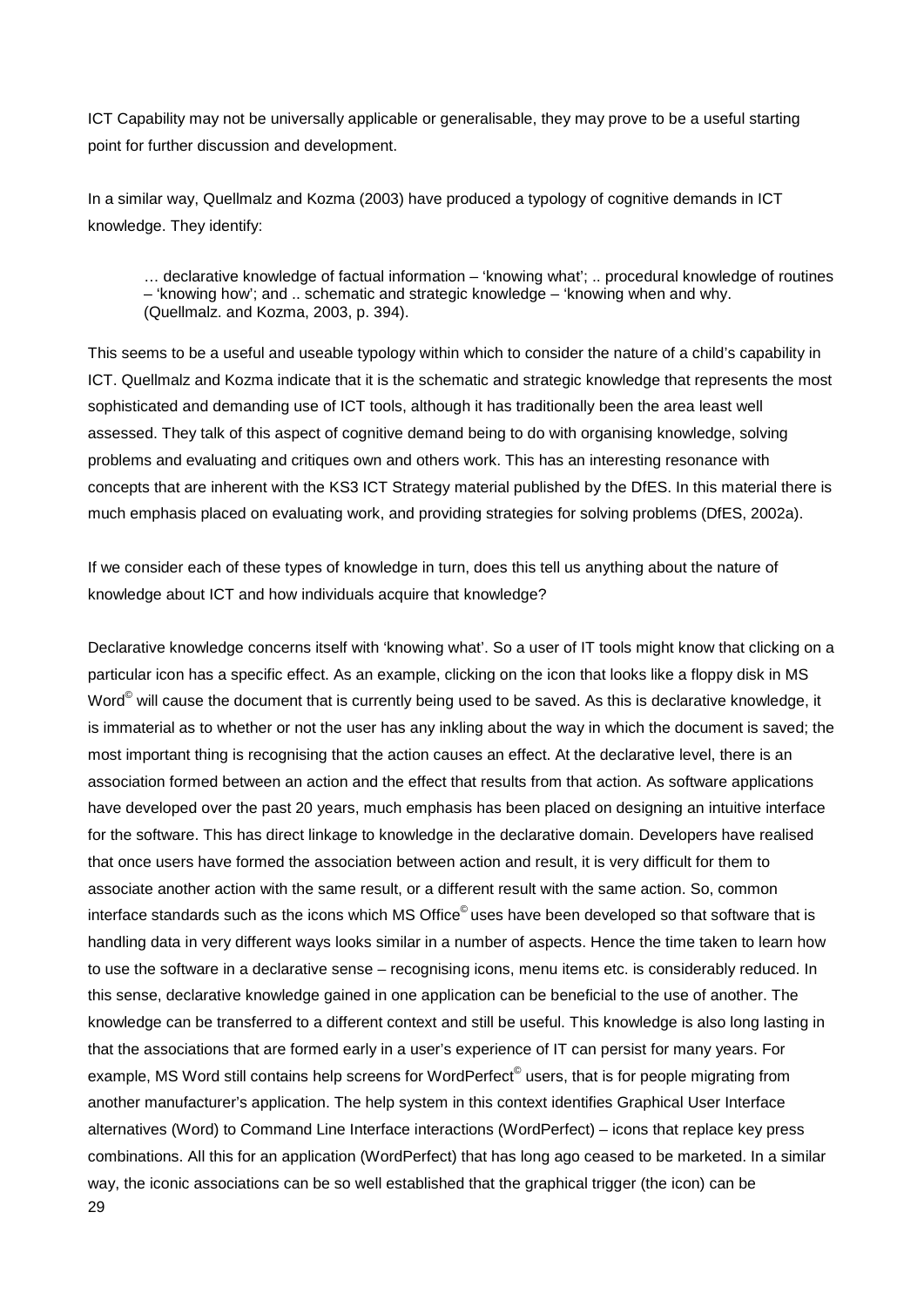represented by an image that is now becoming obsolete. For example, the icon to save work is represented in many applications by an image of a floppy disk. Floppy disks are rapidly becoming obsolete storage devices as the technology introduces alternatives such as writable CD-ROMs, flash drives and other portable storage media. It is almost certain that if the interface was to be designed today, the floppy disk icon would not be used. Given the strength of the association between that icon and the effect of saving work, it is difficult to see how the icon will ever be changed.

However, declarative knowledge alone is not enough to ensure that someone is a capable user of IT. Knowledge at this level (when it is at this level only) can be problematic. For instance when a user saves work without an understanding of the process – particularly where the work is saved, they may not be able to find the document again. This is a problem that often surfaces in schools when pupils are saving work to networked computer systems, without any conceptual knowledge about the structure of the filing system.

Procedural Knowledge is concerned with 'knowing how'. So, for example a user of a spreadsheet application might know how to create a formula to add up a range of numbers in the current sheet. This type of knowledge is largely specific to a particular application. So, for example, knowing how to create a formula in a spreadsheet does not necessarily provide the user with the knowledge to create a table in a word processing application. It is true that many applications in current use now conform to a common interface standard, so that knowledge acquired through one application can be transferred to another. For instance the knowledge of how to save a document in a word processing application is transferable to other applications such as spreadsheets or graphics packages. The move towards common interface standards over the past 20 years or so has certainly helped with transferability, but, common interface standards do not guarantee transferability. The common interface tends to cover frequently used processes such as saving or printing a file. The more specific processes concerned with the detail of a particular software package are often not transferable between different applications, and, indeed may not be even transferable between the same type of application from a different manufacturer. So, procedural knowledge would suggest that the user has enough knowledge of how particular software packages work to enable them to carry out the tasks they are undertaking. The greater their procedural knowledge across a range of software, the more likely they are to be able to perform the task in any given situation. Perhaps procedural knowledge is a key component of transferability and hence ICT capability. However, there is a problem in that no one individual could hope to know all that there is to know about every piece of software they are likely to encounter. This is particularly true for ICT teachers in school. Hence there is a strong imperative placed upon ICT teachers to keep their knowledge up to date and also to familiarise themselves with the software that is relevant to teaching the curriculum.

Implicit in Quellmalz and Kozma's article is the hierarchical nature of this typology. Schematic and strategic knowledge represents knowledge at a higher level than declarative or procedural knowledge. Does that then mean that progression to the higher level of use of ICT in these terms depends on having mastered the lower levels first? On the face of it, it would appear that this is the case. The successful organising of knowledge, solving of problems and evaluation of outcomes in respect of the use of ICT tools will be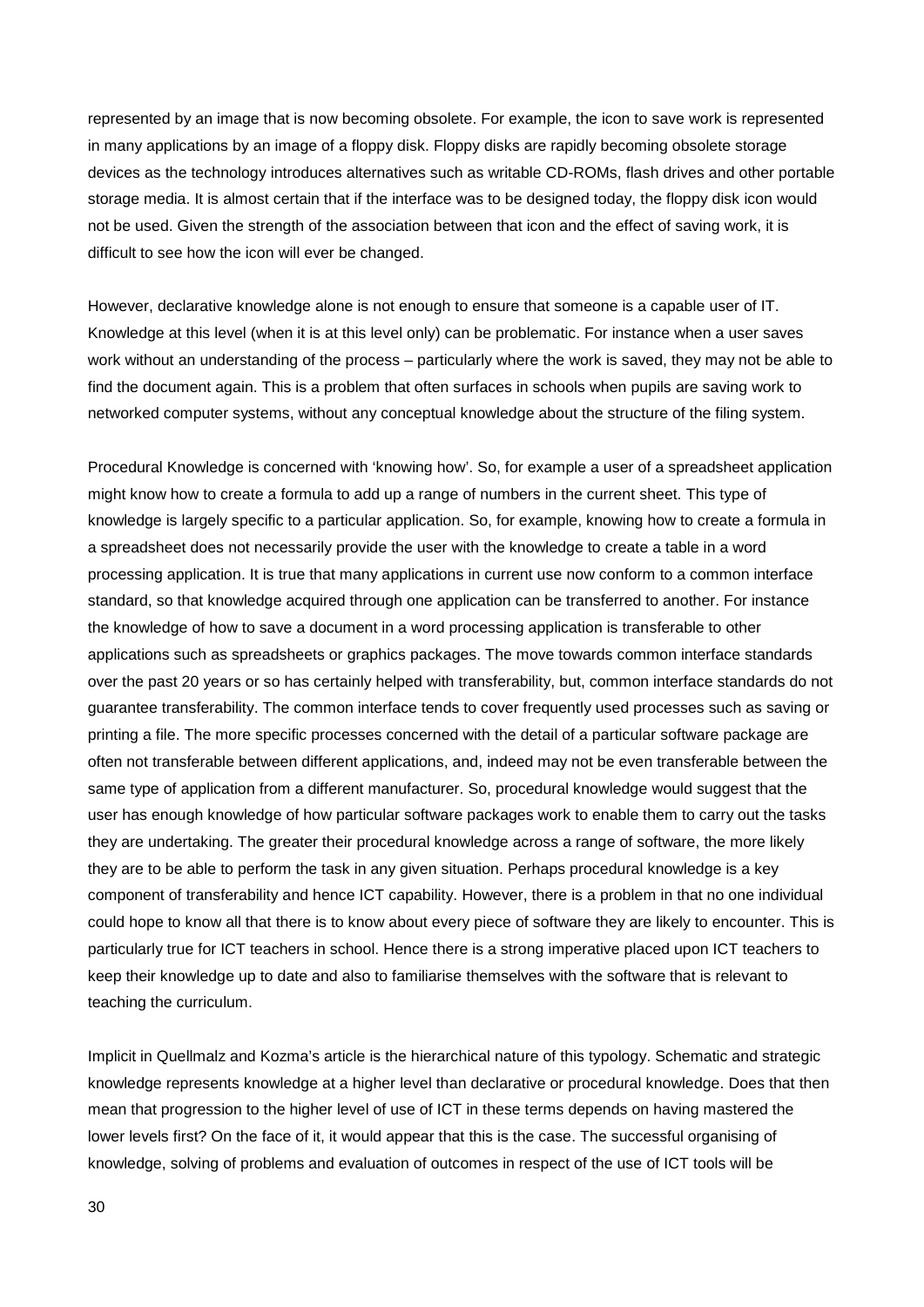determined by the extent to which the student has already developed declarative and procedural knowledge in the subject. This may imply that to demonstrate 'capability', a computer user has to have 'mastered' all three levels of Quellmalz and Kozma's typology. As anyone who has inefficiently 'muddled' their way through the early encounters with a new piece of software will testify, it is not necessary to be fully conversant with the declarative and procedural features of the application in order to generate a product. Indeed, as implied by Kennewell et al (2003) sometimes the naïve and unsophisticated exploration of a software package can be more enlightening than following a route of training in the software that has been prescribed by someone else. Also, by interacting with the software with the aim of using the tool to support schematic or strategic knowledge activity, the student may learn a lot about the declarative and procedural features of the software at the same time, albeit at the expense of efficiency and economy of effort. Hence there may be some doubt about the order in which these varying types of knowledge are acquired.

Pearson (2005) adopts the term 'futzing' to define his observations of pupil interaction with technology tools that are unfamiliar. The Americanism 'futzing' has a number of definitions. For some it is pointless, unproductive tinkering, for others it is amateurish meddling. In the programming community futzing is often used as a disparaging term for re-coding without any purpose. However, the definition provided by the website 'whatis.com' defines futzing as:

… unstructured, playful, often experimental interaction between a human being and a computer, product, or any technology, sometimes but not always with a productive purpose in mind. Futzing can be pure play, learning by trying, or an attempt to achieve breakthrough insights. [\(www.whatis.com,](http://www.whatis.com/) 2010)

Of particular note is the 'learning by trying' element in this definition as this seems to encapsulate how many people learn to use computer technology and software and find resonance with Quellmalz and Kozma's notions of the building of schematic and strategic knowledge.

The capable computer user has an ability to adapt to change, employs self-directed learning strategies, has a willingness to experiment, recognises appropriate avenues for integration and is prepared to persevere. (Phelps, Hase and Ellis, 2005, p. 70).

This idea finds some resonance in the recent review of adults learning to use computers carried out by Selwyn and Gorard (2004) who note that:

… self-education was, more often than not, expressed in the interviews in more mundane, haphazard terms of 'getting by' and 'muddling along. (Selwyn and Gorard, 2004, p.26)

However, Selwyn and Gorard stress the importance of mediation in the process. Their findings illustrate that learning to use a computer is seldom a solitary exercise, but it is mediated by colleagues, family members, friends and other parties including informal networks.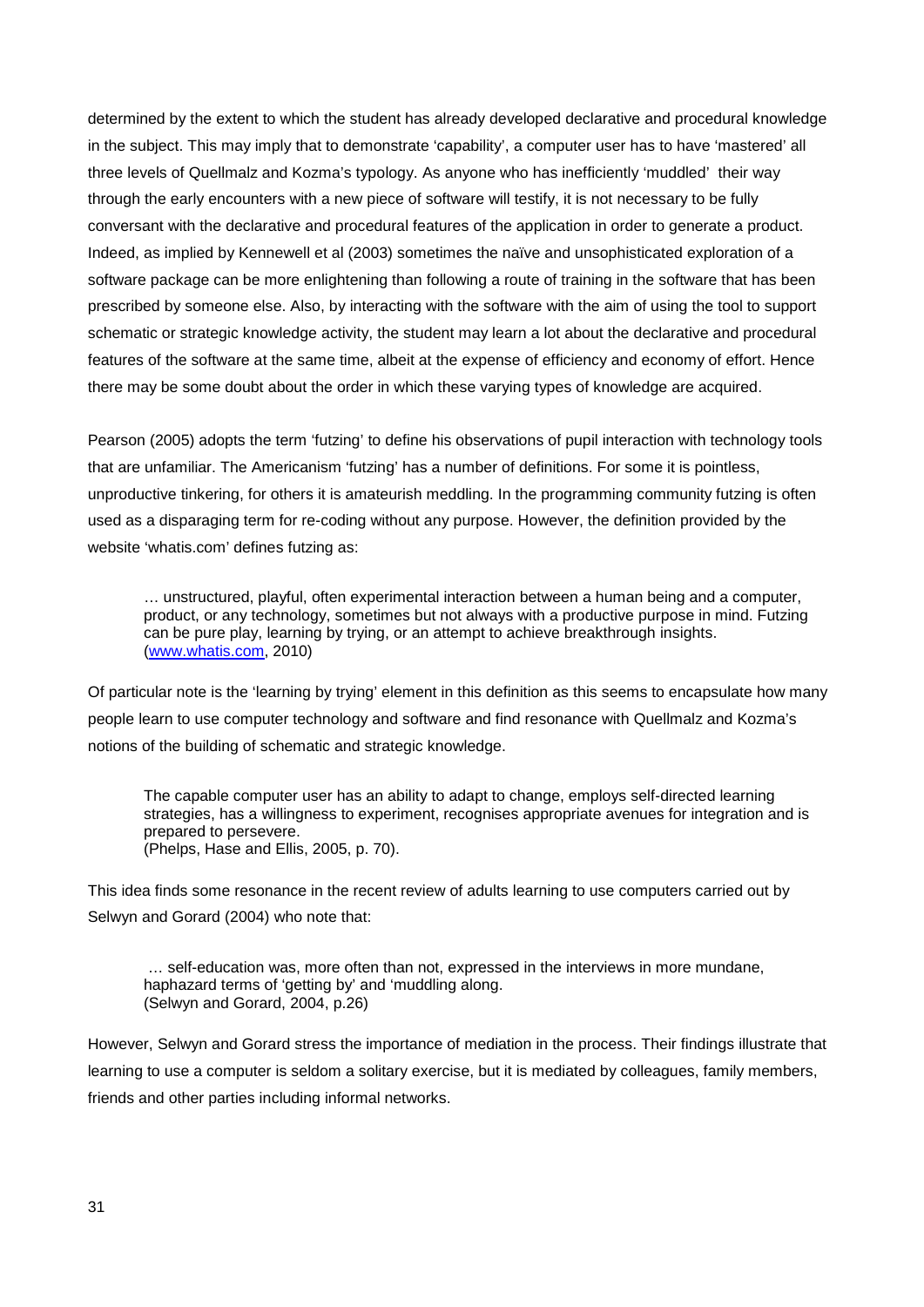Doolittle (2000) has devised a model of learning he calls 'complex constructivism' which is based on constructivist theories that he has then refined to include elements of complexity theory. His aim is to produce:

A perspective that emphasizes both the active, self-organizing construction of knowledge, and the adaptive nature of those constructions. (Doolittle, 2000, p.15).

This has been taken forward by Phelps, Hase and Ellis (2005) who have developed a model to conceptualised computer education. They state:

… students and teachers bring to the learning environment a wide mix of variables, and the unpredictability of these variables is the rule rather than the exception. Foundational to complex thinking about education is the notion that teaching does not necessarily cause learning and learning cannot be pre-determined or 'caused' (in linear terms) by teaching. (Phelps, Hase and Ellis, 2005, p.74)

Hence when Pearson (2005) illustrates the 'futzing' process at work when a student's seemingly unfocused computer use:

… had moved her work forward, but this had been done in her own time and on her own terms. (Pearson, 2005, p.11)

We are seeing a practical illustration of 'self construction of knowledge' (Doolittle 2000. p. 15) and adaptation of experience. Learning has taken place for this child, but in a way that is unpredictable and non-linear.

As Pearson (2005) acknowledges, it is tempting in a classroom to see pupil activity that is not consistently and constantly moving the child forward to completion of the task in hand as non-purposeful and thus behaviour that should be discouraged or even sanctioned. However as this discussion seeks to indicate, for some pupils, non-purposeful 'playing' with the technology can have an unpredictable learning consequence. As they construct their own understanding (in a non-linear manner), their understanding of and capability with technology can be moving forward. For many children use of ICT at school is sharply contrasted with their experience of using computers outside of school. As Holderness noted:

… the people who are at home with technology are those who have not forgotten how to play. (Holderness, 1994)

Children develop many elements of ICT capability outside the classroom and, in many cases, this development occurs in informal settings (McDougal and Boyle, 2004, p. 111). Hence it is not surprising that children use these less formal methods to develop understanding within the classroom as well. For teachers, the challenge is to determine which pupils are genuinely exploring alternatives as a means of constructing their own understanding and those who are just wasting time. As Hammond (2004, p. 37) notes what looks like 'off-task' behaviour may not really be 'off-task' at all.

32 Often, in an ICT classroom session, this kind of unstructured exploration of technology is discouraged. Pupils are often 'trained' to pursue a particular path of learning (usually defined by the teacher). The use of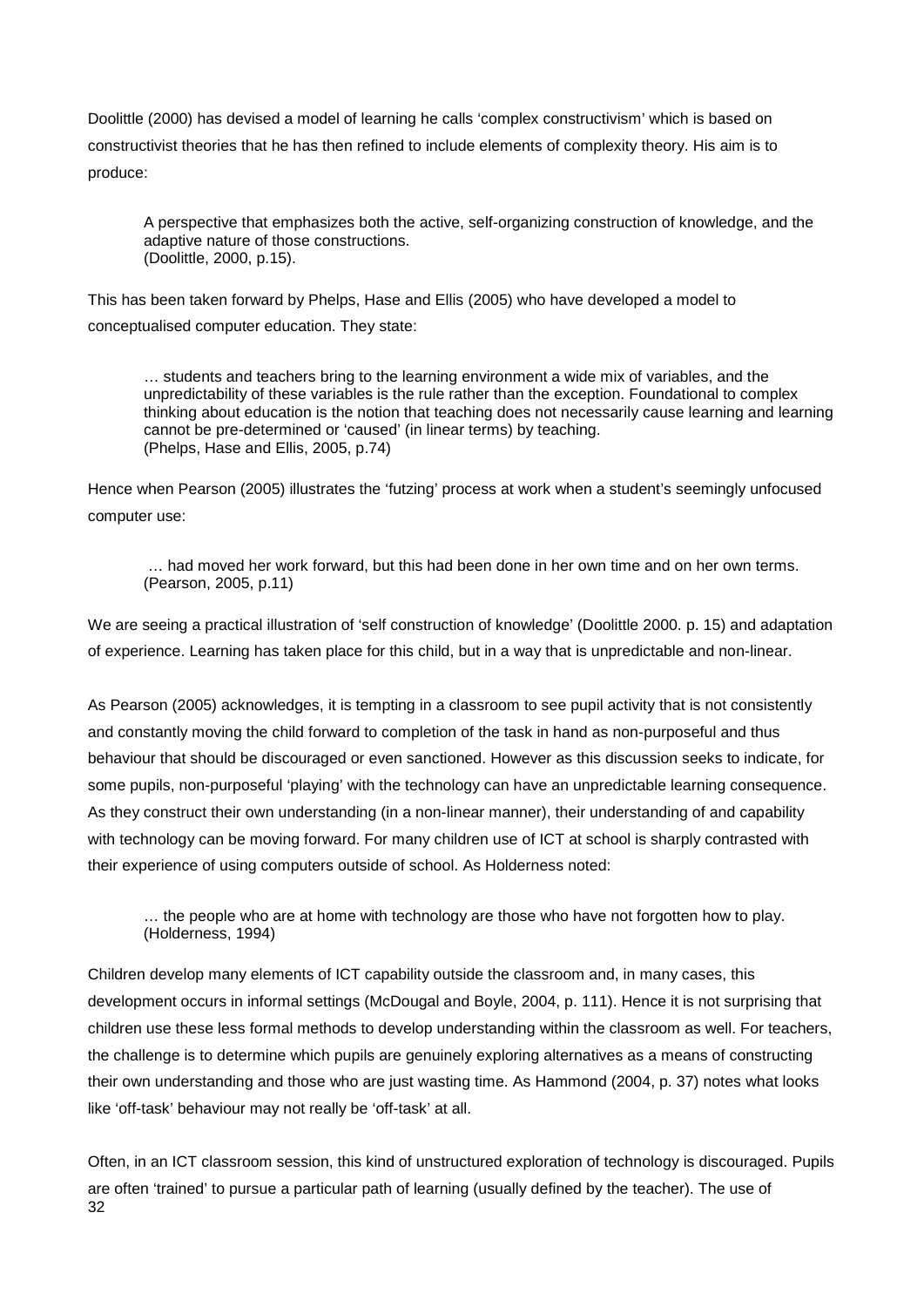pedagogical techniques such as teacher demonstration followed by pupil practice often limits the opportunities the pupil has to explore the software tool in depth. When pupils do explore the tool in their own way, teachers often constrain the amount of time allowed for this type of activity on the grounds that is it unfocused or off task. Pearson suggests that this unstructured exploration has much more value than many teachers acknowledge in that it is encouraging the pupil to discover for themselves what the software tool is doing and can do. In Quellmalz and Kozma's terms, the pupils are developing their schematic and strategic knowledge of the technology.

This discussion highlights Hadjerroiut's (2009, p.156) point that there is no common agreement about ICT knowledge and what constitutes ICT Capability. The problem is that if there is no definition or representation of ICT capability and knowledge in a form that is applicable and valid for all pupils and fully understood by all teachers, how can teachers hope to assess ICT capability effectively in school?

Notwithstanding the lack of a universally accepted definition of ICT capability, some measure of confidence in the assessment practices of schools could be obtained if schools were using theoretically sound and consistent methods to assess their pupils. The next section outlines some of the theoretical issues relating to assessment methods and their application in schools.

### <span id="page-33-0"></span>*The Methods of Assessment Used*

In order to evaluate ICT Assessment in practice, it is necessary to explore conceptual issues in assessment. Rowntree (1977 p. 119) noted 8 conflicting or contrasting modes of assessment that provide a useful framework within which to consider how assessment is actually carried out in practice. As a summary and simplification of Rowntree's discussion, formal assessment is compared to informal assessment where opportunities for assessing are contrived (formal) rather than naturally occurring (informal). Formative assessment is identified as a diagnostic and developmental activity; whereas summative assessment is seen more as a measurement of some kind of attainment at a particular time – although Rowntree acknowledges that the distinction between formative and summative assessment events is not always easy to establish. Terminal assessment activity carried out at the end of a course or module is contrasted with continuous assessment throughout the course or module. In a similar fashion, assessment by course-work is usually seen as a form of continuous assessment; whereas assessment by examination is usually a terminal assessment event. The assessment of process rather than product is considered where process is identified as the means by which product is created. Rowntree notes that whilst the learning process is 'awash with process' Rowntree (1997, p. 138), the product created is more often used for assessment purposes. The use of an external assessor such as an external examiner or moderator is contrasted with a teacher carrying out internal assessment within the classroom. Borrowing a phrase from Hudson (1996), Rowntree establishes the difference between convergent assessment (that for which there is one correct answer) and divergent assessment (where many answers could be construed as correct). Finally, the ideographic use of assessment focusing on the individual pupil is contrasted with the nomothetic assessment which is more concerned with generalisation about groups of pupils.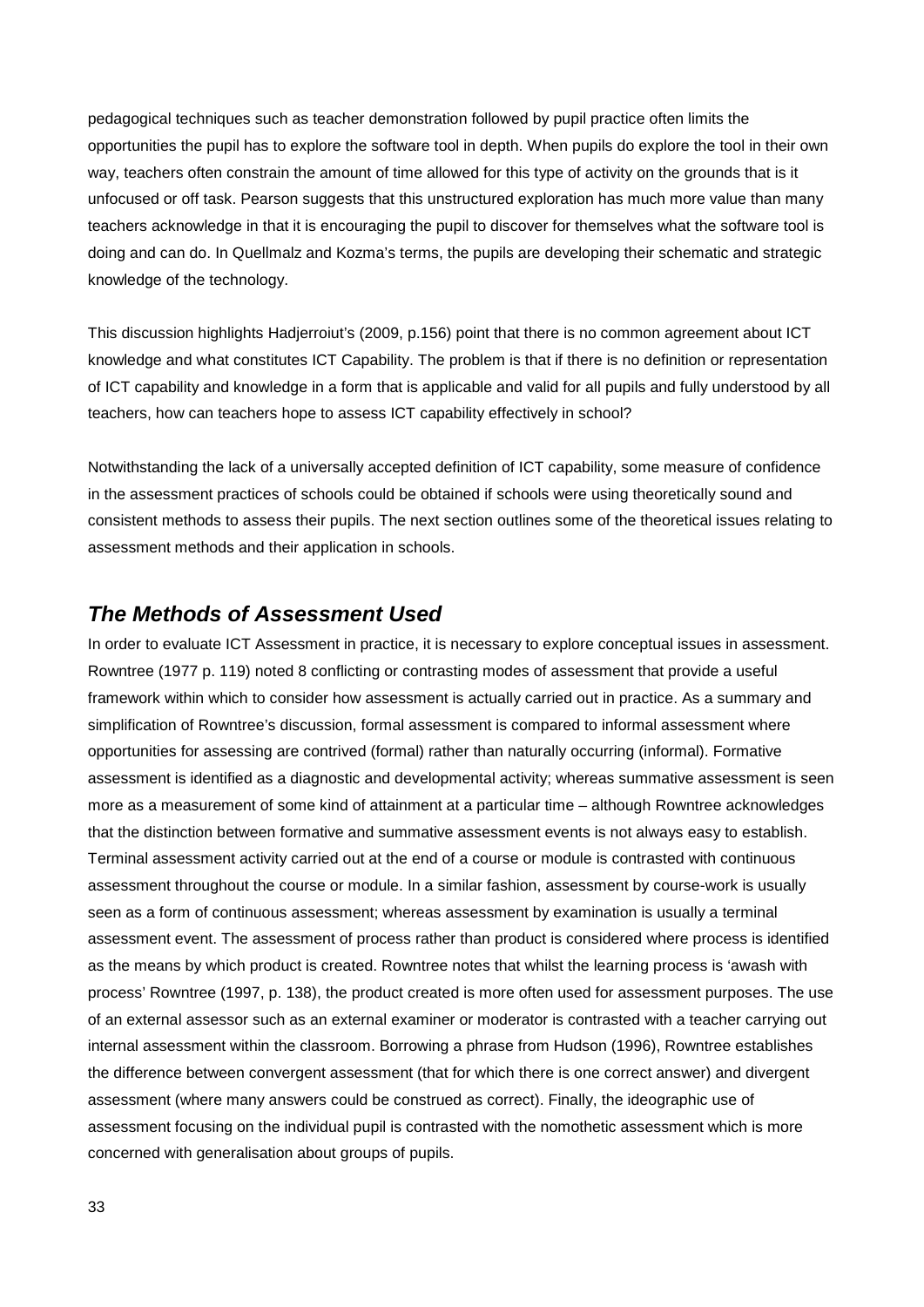The terms established by Rowntree will be used in the discussion below to 'anchor' the points being made to a fundamental contrast between various methods used in the assessment process, starting with a consideration of how assessment methods often concentrate on assessing a product of learning rather than the process which gave rise to the product.

### <span id="page-34-0"></span>**The Assessment of Process or Product**

Questions of validity of the assessment instrument are never far from the surface when considering how assessment is being carried out. This is particular true of the discussion relating to any decision to assess the product of learning or the process of learning. There is a real danger that assessment gives value to that which it assesses, and the easier a thing is to assess in practice, the more value it acquires. Biggs (1992) notes:

… institutions exert pressures on teachers, almost always in a quantitative direction. Teachers then tend to set assessment tasks the demands of which can be met by using low level processing. Students in turn use assessment-focused, quantitative forms of understanding, and surface approaches to learning in order to match those forms. Biggs (1992, p. 9)

Rowntree (1977 p. 119) suggests, tangible products that are outputs of a student's work are easier to assess than the process by which the work was produced because the products exist and can be stored, rather than being transient and difficult to capture. This has led to a traditional emphasis on the production of a piece of work that can be marked and, if necessary, returned to later – perhaps as part of a moderation exercise to ensure consistency of assessment between different markers. Hence, using the paraphrase of Rowntree's terms established above, assessment of product is usually a terminal, summative, formal event. It may also be external, examined and nomothetic. The notions of output are also often enshrined in criterion-referenced course specifications and also even in the National Curriculum for ICT where appropriate 'products' indicating pupil attainment are identified. Throughout the whole school curriculum, there has been a traditional emphasis on output as a means of indicating a pupil's progress, understanding or attainment. In an ICT context, this has often resulted in a printed copy of work that the student has completed, or, more recently the collection of an electronic version of work that the student has saved. This model requires inferences to be made from the product evidence about the processes which gave rise to them. Unfortunately, unlike some other curriculum subjects the notion of explaining the process that the pupils undertook (either through showing working out, or through some other form of explanation of decision making) is not yet well established within the ICT subject domain. Hence too often the product evidence alone tells the assessor little about the process unless the assessor has observed the process take place. In 2007 Freedman noted:

ICT, however you choose to define it, is a process that leads to a product. So, if you assess only the end product, you miss a crucial component of the whole thing. (Freedman, 2007, p. 1)

This is particularly the case when the end product is a complex synthesis of a number of differing processes for example a spreadsheet model. One solution to this difficulty would be to constrain the activity to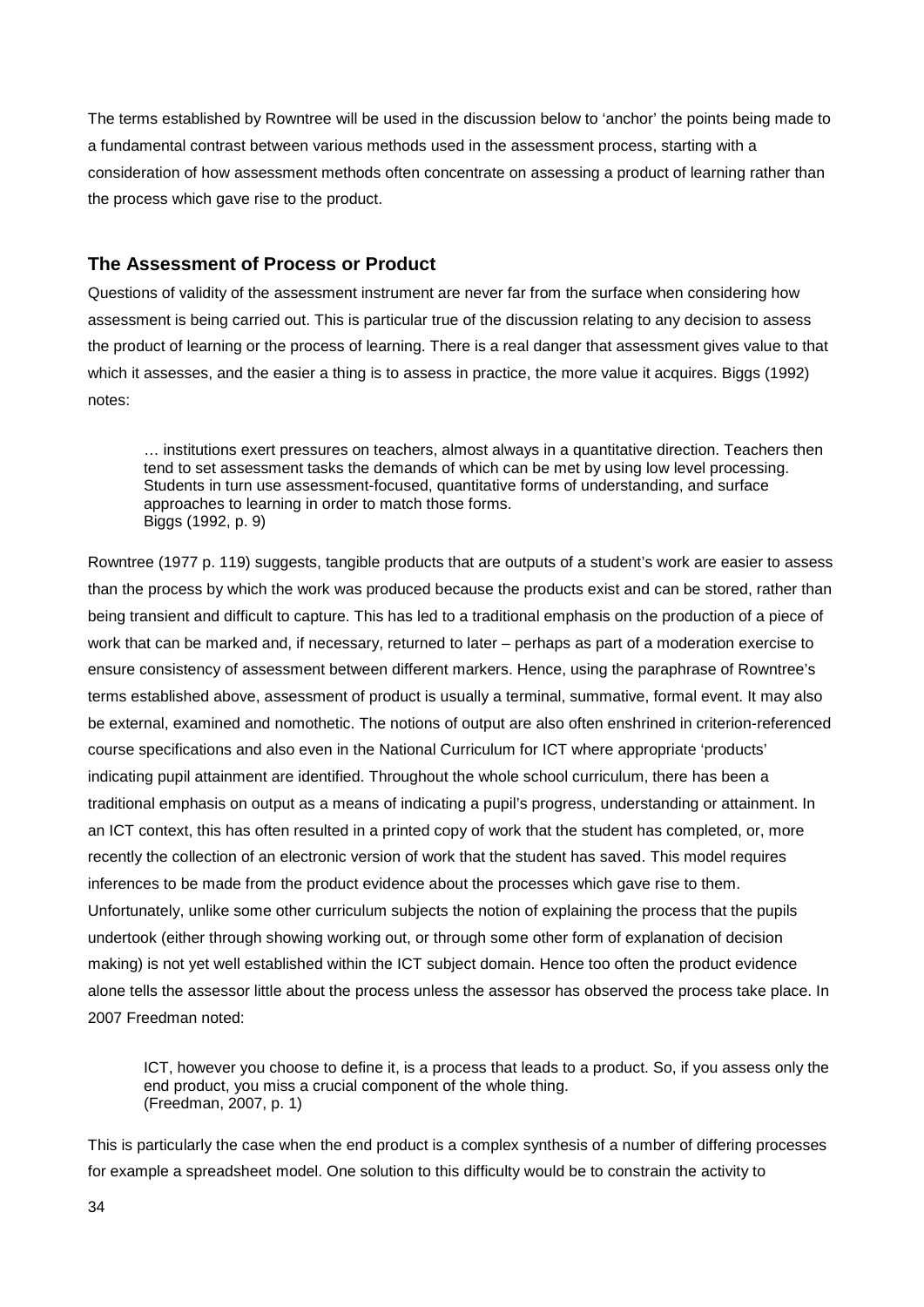predictable, small scale tasks that have limited opportunities for deviation from a specific solution. Unfortunately, the inevitable reduction of assessment to measureable, but largely trivial, activities was recognised by Popham (1984) which, he stated, leads to assessors:

… pruning the nature of the measured behaviour so that we're assessing ever more trifling sorts of behaviour. (Popham, 1984, p. 39)

The widespread use of worksheets in the teaching of ICT could be seen as a means of teachers attempting to produce output from pupils that is easily assessed in this way.

In the domain of ICT knowledge, trivial activities such as pressing particular keys to generate an action in a computer application are relatively easy to measure. However, as has already been determined, such lowlevel skills are only a small part of what could be described as ICT capability. In a study of Swedish schools Jedeskog and Nissen (2004) note how ICT as a subject can be particularly prone to product oriented teaching. In ICT, there has in schools, been a traditional emphasis on skills teaching and assessment. It is both easy to teach (through drill and practice exercises) and easy to assess. Unfortunately in terms of assessing capability these types of assessment tell us very little. Talking about the assessment of NC Levels and how a process of aggregation is implicit in the requirement to produce a single Level of Attainment at the end of a KS, Sainsbury (1994) identifies:

Within a criterion-referenced system such as this, there are important questions about what constitutes 'mastery' at a given Level. Should all the statements be attained? Each more than once? Or should some allowance be made for careless mistakes or inconsistent performance? (Sainsbury, 1994, p. 7)

This highlights how the composition of the NC assessment process, whilst intended to provide teachers with a more consistent and reliable set of criteria against which to assess their pupils, has actually created assessment dilemmas for teachers in terms of making summative judgements at particular stages of a child's education. In order to address these dilemmas, teachers resort to product oriented assessment because it is both easier to administer and also easier to measure.

Brooks (2002, p. 1) acknowledges that teachers, particularly beginning teachers, see assessment as a 'terminal event' that marks the end of a task or aspect of work rather than an integral element of teaching. Assessment becomes an end point, and sometimes an end in itself and this assumes a particular purpose as a summative instrument for identifying particular performance at a point in time. From Brooks' perspective this is a limitation of the potential for assessment to be embedded within the pedagogy of the teacher and used to inform and develop as well as record time specific performance or attainment.

It is quite easy to see the attractions of assessment of product and ICT is by no means isolated in the school curriculum in its traditional reliance on assessment of completed output. For example, marking can be done after the class; a record of that mark can be kept in a mark book; some measure of consistency is possible if all students are completing the same piece of work. However, it is also evident that for some students, the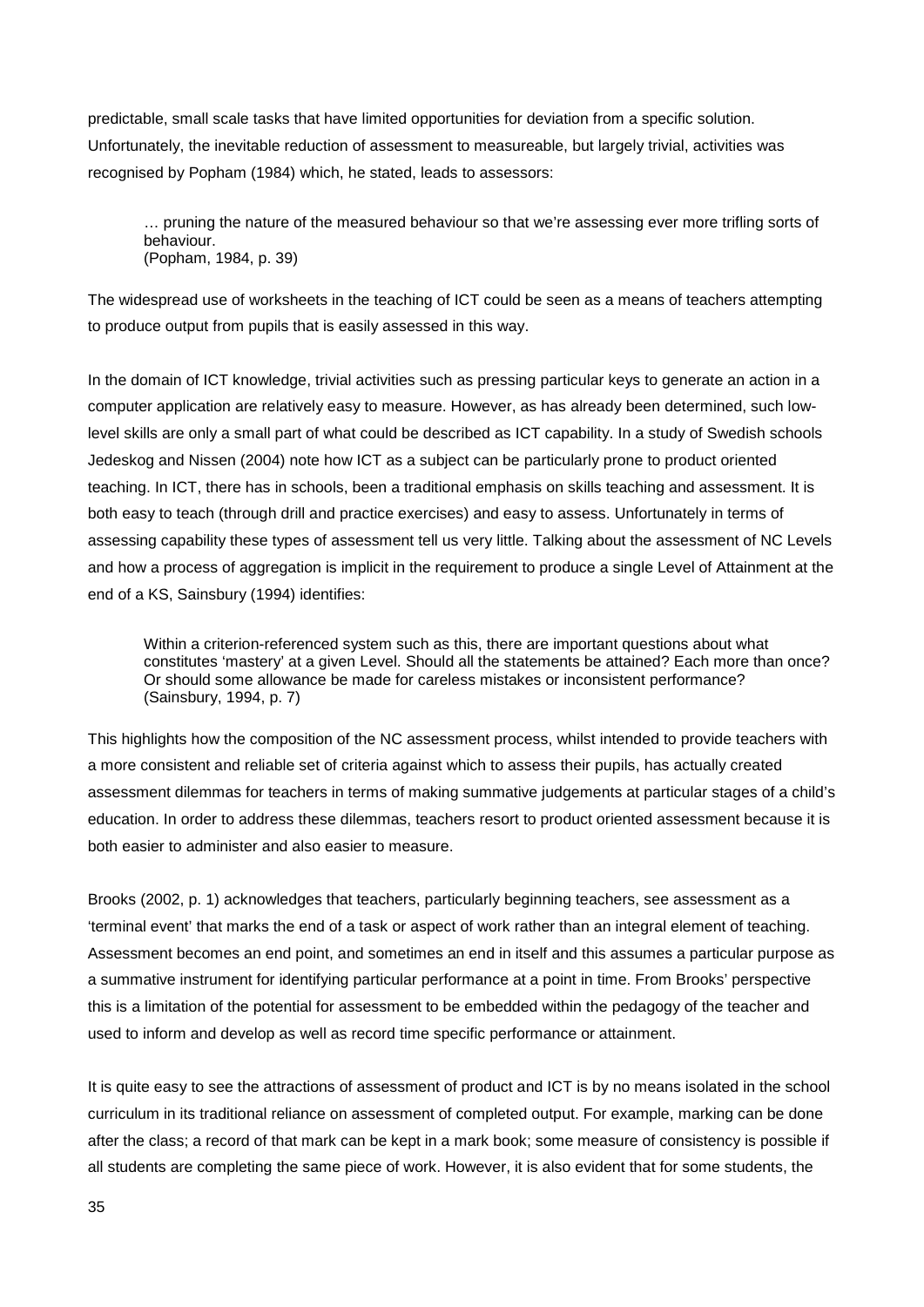completion of a product may mask their ability or level of performance in the subject. For example, the student who perhaps spends a long time on completing a piece of work, learning much in the process, but for some reason does not complete the process of saving the product or printing it out is disadvantaged by this approach. Zoellner (1969) reflects on the difficulties for the student who knows what he wants to say, but can't write it down and the course tutor, who is trying to understand what has been written down. Salmon (1998) agrees:

… the emphasis on product rather than process necessarily entails individualised testing, and precludes the oral modes and group settings that can provide the opportunity for the display of thought in action. (Salmon, 1998, p. 62)

On the other hand, assessment of process is difficult to achieve. As Nunes (2003) acknowledges:

… there is the challenge of establishing a relation between, on the one hand, the steps and procedures used in solving a problem and, on the other hand, the skills, competencies and command over the content involved. (Nunes, 2003, p. 376)

Assessment of process often relies on direct interaction between student and teacher and a level of sophistication in the teacher's practice (particularly in relation to questioning technique) in order to be successful. Some of the recent emphasis on the use of pupil-pupil or pupil-teacher interaction identified in the Assessment for Learning Strategy can encourage more articulation on the part of the pupil of the process they have been undertaking, and this technique certainly has potential in providing the teacher with the opportunity for assessing process (in Quellmalz and Kozma's terms), (there will be further discussion of the use of Assessment for Learning techniques below). However, Wragg (2001) notes:

Most of teachers' questions about subject matter, as opposed to management issues, are designed to check knowledge and understanding, often asking for facts, or diagnosing pupils' difficulties. (Wragg, 2001, p. 32)

Even in situations where teachers are aware of the benefits of assessing both product and process, they can still easily miss the point in terms of assessment of schematic and strategic knowledge (as defined by Quellmalz and Kozma). For example, the pupil who spends the whole lesson changing fonts in a word processed document could be seen to be wasting time, or they could actually be developing a greater understanding of the way in which word processing applications handle fonts when they then transfer to and/or compare with their understanding of the way in which other applications handle fonts. Few teachers would see the activities of this pupil as productive, yet there may be more going on in terms of the development of capability of this pupil than is immediately obvious. One relatively recent development in English education which attempts to capture routine pupil actions and activity in order to develop their learning further is the introduction of Assessment for Learning methods.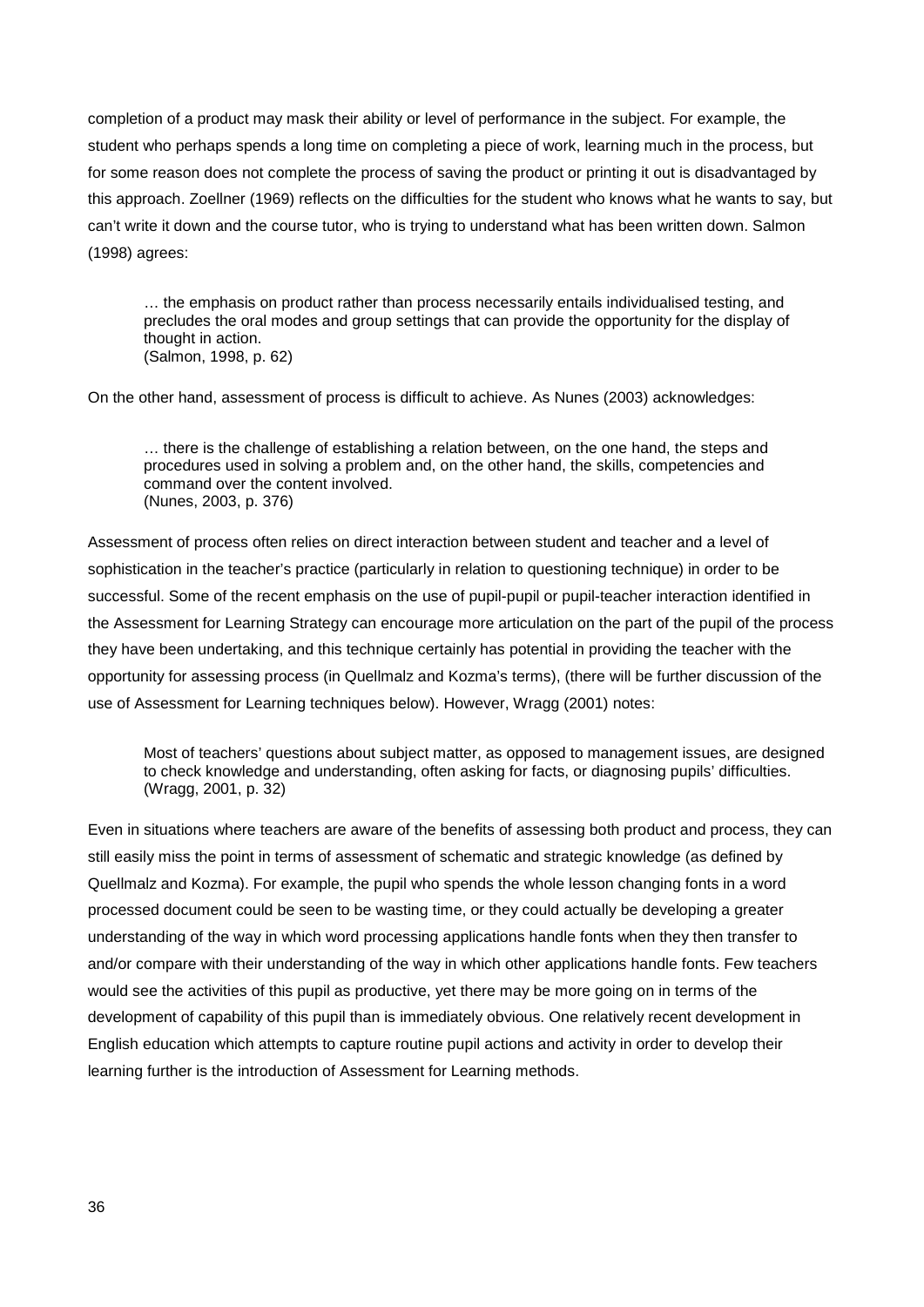## **Assessment for Learning (AfL)**

Within the English educational system over the last decade there has been a growing concentration on the use of assessment judgements as a means of guiding pupils' progress and development. This approach has come to be termed formative assessment (or formative evaluation in American usage), following terminology first introduced by Scriven (1967); although the approach has a longer pedigree and the idea of using assessment tools to enhance learning rather than to make a final judgement can be traced back to the work of Vygotsky and Dewey. In the English system, the current emphasis on formative uses of assessment has been largely initiated by the work of Black and Wiliam in their 1998 paper 'Inside the Black Box' and further work by the Assessment Reform Group. This approach is grounded in what Berger and Luckman (1967) identify as a 'constructivist' epistemology. In educational terms this is typified by a vision of learning and teaching based on handing more control of learning over to learners and then supporting learning by teaching that is designed to acknowledge individual learner's needs and provide opportunities for learners to meet those needs. Consequently, within the framework of terminology established for this discussion, AfL techniques are mainly concerned with informal, formative, continuous and ideographic assessment methods. They are also most likely to be internal to the classroom. As a result of Black and Wiliam and other work, the National Key Stage 3 Strategy in England first introduced the theme of Assessment for Learning into English Secondary Schools in 2003. The term Assessment for Learning is meant to distinguish this approach from Assessment of Learning which is in Scriven's (1967) terms a more traditional 'summative' or final judgement assessment approach. Since the introduction of AfL into schools in 2003, schools have been much more aware of the potential uses of assessment evidence as a tool to enhance pupil performance and progress. However, as indicated by Coombs and McKenna (2008) and Popham (2006) the evidence of the adoption of AfL techniques has been patchy. Also as Marshall and Drummond acknowledge there is a:

… very real difficulty of transforming AfL procedures or strategies into classroom cultures that promote pupil autonomy. (Marshall and Drummond, 2006, p. 5)

Consequently, in the light of a complete failure of the testing regime for the end of Key Stage 3 tests in 2008, and recognising this perceived weakness in the application of AfL methods in school, the DCSF published the Assessment for Learning Strategy in 2008 which, for the first time, formalised the use of AfL in English schools and supported this with funding and a strategic plan.

37 Despite the increasing emphasis on the potential provided by formative uses of assessment, the summative use of assessment evidence has continued. End of Key Stage tests and assessments are still statutory in England at Key Stages 1 and 2 and records of individual pupil attainment levels against the NC attainment targets are still published under statutory orders at Key Stage 3. Also the public examination system at Key Stage 4 and above has, if anything, entrenched itself in the summative uses of assessment after a series of well publicised criticisms of the use of coursework over the past few years, including a 2005 QCA report stating that coursework lacked validity (QCA, 2005a). Skidmore (2003) acknowledges the detrimental effect this type of debate can have on the whole examination system, whether or not there is any foundation to the publicity. Billington and Taylor (2008) concur in that they have identified some initial findings that seem to affirm the influence of media criticism on public trust in educational assessment mechanisms.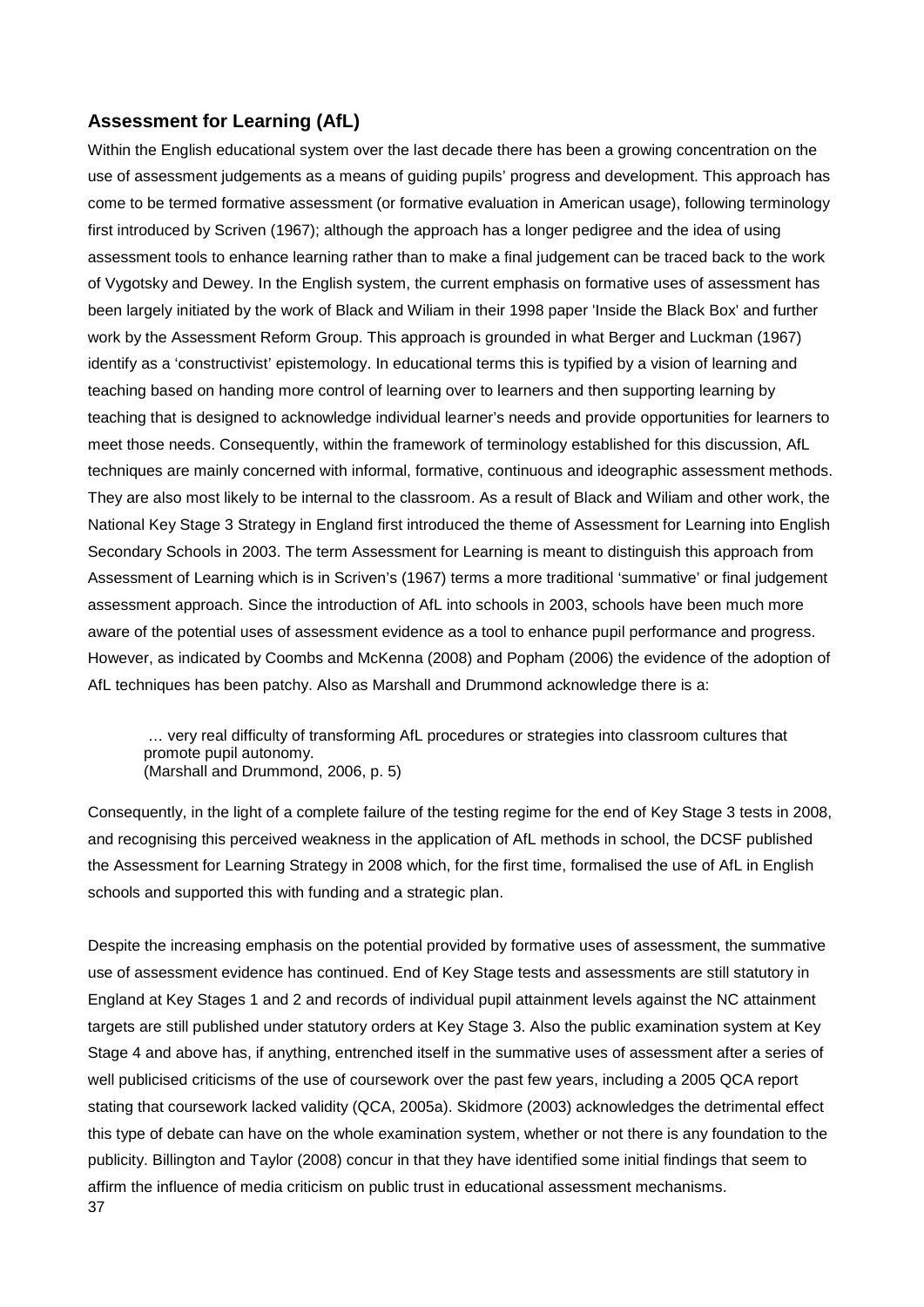To a certain extent, opinions and attitudes about assessment have polarised with formative assessment being seen to be wholly positive, whilst summative assessment is seen to be wholly negative. As Taras (2005) indicates, a growing mistrust and scepticism over the use of summative assessment has encouraged misconception against it. This comment by Boud (2000) illustrates this attitude:

… summative assessment acts as a device to inhibit many features of a learning society. (Boud, 2000, p. 155)

Yet Taras would also contend that all assessment has a summative element to it:

… it is not possible for assessment to be uniquely formative without the summative judgement having preceded it. (Taras, 2005, p. 468)

As she goes on to elaborate, there is a real danger that the practice of formative assessment and that of summative assessment are seen to be mutually exclusive as identified by Hargreeaves (2005). However, in its 2002 publication, the *Formative Use of Summative Assessment*, the then DfES clearly acknowledged the contribution that summative assessment techniques can make to AfL (DfES, 2002b).

It is difficult to find criticism of the philosophical approach taken by AfL. Hargreaves (2005) indicates that the teachers she surveyed in her research have a limited conception of what assessment and learning mean in practise. James and Pedder (2006) suggest that teacher commitment to the values and practise of assessment for learning is key to its success; but they also identify a number of constraints to this process. Marshall and Drummond (2006) highlight a large number of lessons that incorporate a literal use of AfL tools and techniques without embracing the spirit of AfL. However, these studies limit their focus largely on the practise and use of AfL tools and techniques. Taras (2007) comes closest to a critique of the underpinning philosophy of AfL, but her conclusion is not that the underpinning philosophy is incorrect, but that the manner in which the philosophy has been incorporated into practice needs to be refocused. She implies that a continued concentration on formative assessment processes at the expense of any summative process could lead to a whole scale undermining of the existing mechanisms that rely on some element of summative assessment.

At the same time as the growing use of AfL methods in the classroom, schools have also found themselves increasingly accountable for their performance through their published assessment results. This has generated a body of literature relating to the 'high stakes' nature of assessment when used as a mechanism for accountability.

#### **High Stakes Assessment**

The term 'high stakes assessment' has come to symbolise the traditional emphasis on terminal, externally examined, formal, convergent assessment mechanisms by the school community. According to Tapper (1997):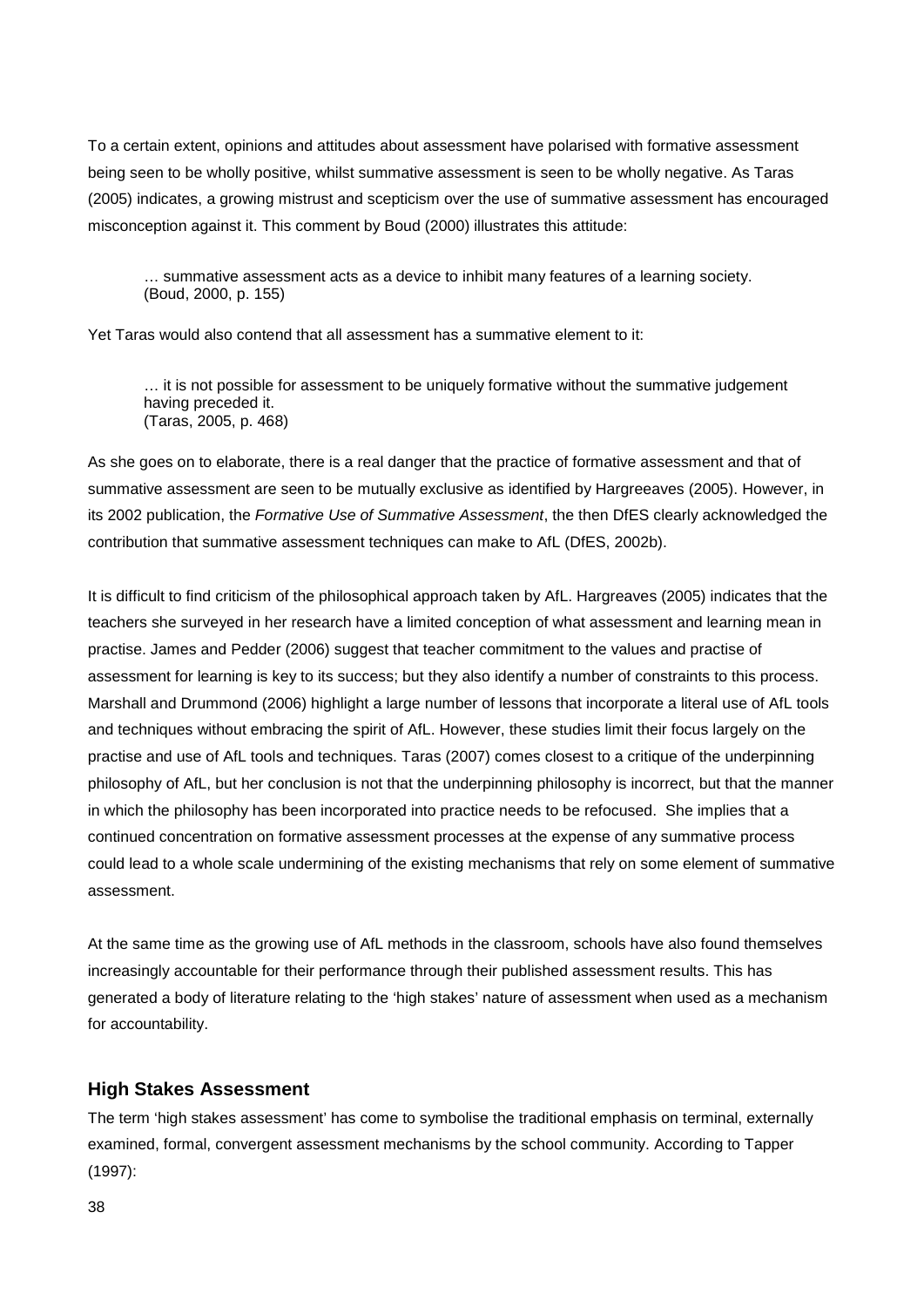Large-scale policy-driven evaluations are largely distinguished from instructionally relevant, formative evaluations by their very nature. Policy-driven measurements are, without exception, imposed upon students, schools and school systems. Such summative evaluations are not concerned with exploring the deep-processing and ultimately meaningful understanding of the examinee, but rather by their very nature examine more easily quantifiable and generalisable constructs. (Tapper, 1997, p. 5)

This type of assessment is seen as 'high stakes' because the assessment carries value such as an end of course grade, GCSE or A Level result, or a Key Stage 3 Level. Thus the assessment is 'high stakes' for the individual pupil (it is their grade or mark), but also for the school. However, Stobart (2001) indicates that:

… the consequences for the pupils in these high-stakes assessments are limited, but for schools, LEAs and government they are highly significant. (Stobart, 2001, p. 31)

Thus the nomothetic aspect of this assessment becomes a 'yardstick' against which to measure the school. The latter is due to the use of aggregated school grades and levels in school league tables. In this context, the individual performance of the pupil assumes an importance beyond that of the personal in that it contributes to the overall standing and status of the school – particularly in comparison with other schools.

Although accountability was but one facet of the five original assessment purposes set out by the Task Group on Assessment and Testing in 1988; by the mid 1990's, according to Whetton (2004) the balance of assessment of NC attainment had shifted significantly towards manageability and accountability at the expense of authenticity in terms of the curriculum aims. At the same time in the mid 1990's the Government placed a requirement upon schools to publish their results, initially in the secondary sector with GCSE results, but followed soon after by a requirement to publish all results of national tests and examinations from KS2 statutory testing through to post-16 examinations. Hence, by the end of the 20<sup>th</sup> century, school accountability was major attribute of the assessment system within the English school system and highstakes assessment was embedded within the practice of schools across all phases of compulsory education.

According to a statement issued by the major teaching unions (2005, p. 2) high stakes assessment leads to '…a narrowing of curriculum coverage in order to focus on those subjects tested.' Brooks (2002, p. 158) also indicates how a high stakes testing regime is, in her terms, 'incentivising' schools to alter their pedagogical practices in order to present their pupils, and ultimately the school in the best possible light. Brooks expresses concern at this can lead to a policy of playing safe which results in lack of challenge for some pupils. Others, notably Harlen and Deakin Crick (2002 and 2003) identify how high stakes assessment can lead to teachers teaching to the test and how this then distorts time allocated to the programme of study and undermines the aims of the curriculum as a whole.

High stakes tests can become the rationale for all that is done in classrooms and permeates teachers' own assessment interactions. (Harlen and Deakin Crick, 2002, p. 62)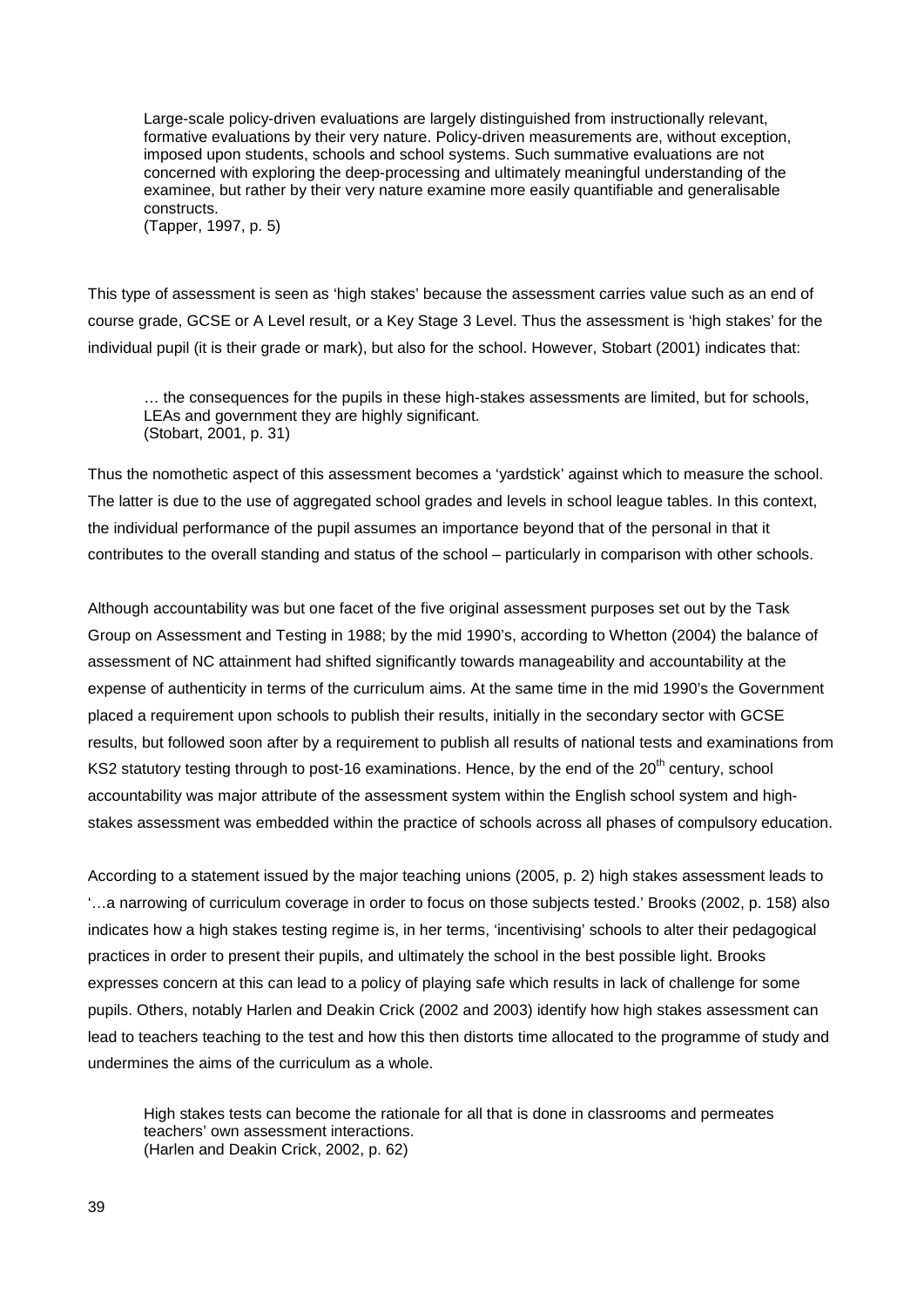<span id="page-40-0"></span>Snow (1990, p. 435) refers to this as the 'backwash effect' of assessment where students concentrate only on those elements of the curriculum that are to be assessed, and, in response, teachers only teach the elements of the curriculum that are likely to appear in tests. It would be easy to characterise this phenomena as applicable to summative assessment only as 'teaching to the test' has an obvious relevance to summatively assessed learning. However, even in formative assessment structures, as indicated by Biggs (1992), whatever the prevailing philosophy of assessment may be, it is always easier to assess low level behaviours or attributes, and thus these behaviours and attributes become the central driver of the curriculum.

As a consequence of the statutory requirement to report end of Key Stage 3 assessment levels of individual pupils in schools in England, it will be important to determine in this research how the publication of the results of assessment at the end of KS3, influences the ICT curriculum that is delivered.

Accountability depends to a large extent on the ability to apply some form of measurement on the outcomes of assessment. Yet, in the classroom, teachers routinely use their experience and intuition to assess pupils. By its very nature, intuition is rarely measureable, but in order to recognise intuitive methods of assessment if they are encountered in this research, it is necessary to give some consideration to how these intuitive methods might be used by teachers.

## **The Use of Intuition in Assessment**

Rationalism and scientific method have traditionally eschewed the value of intuitive judgements in favour of quantitative measurement, yet teaching is often an intuitive process. Bruner (1962) devotes a chapter to consideration of the relationship between intuition and learning and teaching. Although Sadler (1989 p.131) warns of the '... limitations in human information processing capacities which result in biased or defective decisions.'

More recently Waks (2008) indicates:

Each educator is presented from minute to minute with information-rich circumstances, under various institutional constraints, which present innumerable opportunities for generating both general and specific educational value. Whether or not novice teachers begin with good natural instincts, they, … , lack rich experience "frozen into habit," indexed and cross-referenced in long term memory. … Experienced teachers, on the other hand, …, have a rich body of experience which guides them in scanning their immediate circumstances for opportunities and then rapidly and flexibly responding without the explicit mediation of consciousness to generate educational value. When they are relatively free of institutional constraint, their work can exhibit intuition. (Waks, 2008, p. 7)

In highlighting the value of experience, Waks suggests that intuitive judgements can become second nature in what is often termed 'unconscious competence' on the part of the teacher. However, Cooper's (1981) article *Ubiquitous Halo* illustrates in considerable detail how when making judgements based on judgement (rather than measurable criteria) assessors lose detail and add beliefs or impressions (Cooper, 1981, p. 220). In contrast, Wells, (1999) exemplifies the value of teacher judgement that uses dialogue and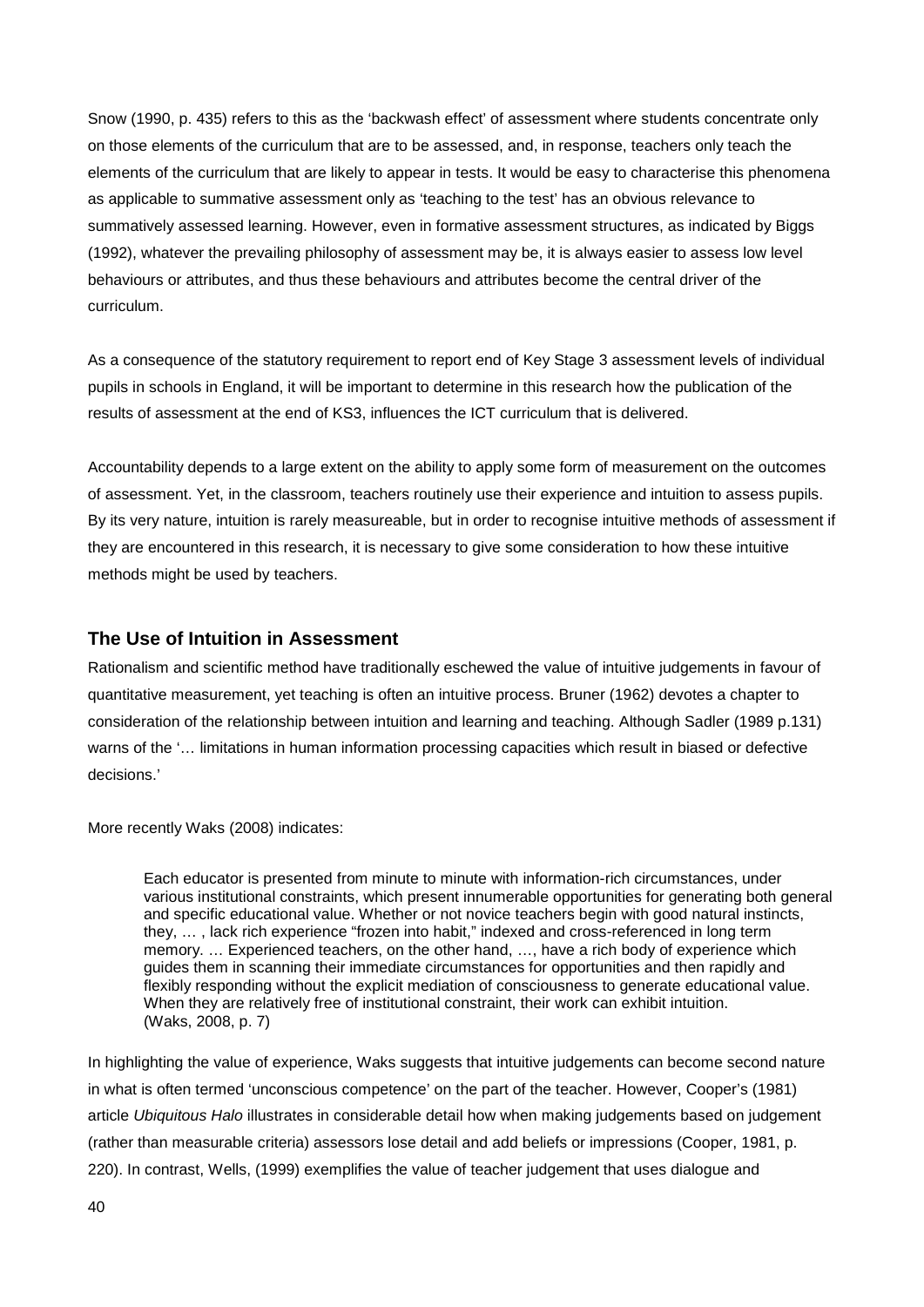engagement with pupils within a socio-cultural context where intuition, in terms of knowing the best ways to encourage and facilitate conversation between teacher and pupil, can enable the teacher to discover what a pupil really knows and has learnt. Similarly Mercer (1995) recognises the central place of conversation within the educational domain, and its importance in the process of assessment.

Teachers often make intuitive judgements about pupils and their work arising from informal ideographic assessment. The NC assessment advice uses a notion of 'best fit', where teachers are advised to use their judgement to determine where a pupil fits within the level descriptors. According to Sainsbury:

<span id="page-41-0"></span>In teacher assessment, ..., there is no requirement to apply any particular rule; teachers may, if they wish, make a global, or even impressionistic assessment of a child's level. Sainsbury (1994, p. 7)

Whilst this judgement can be made in a mechanical manner, more often:

ICT assessment has often relied heavily on teachers' intuition. Not confident in their own ICT abilities, many teachers have been even less confident in assessing pupils' ICT work. As a result, there have been large discrepancies in levelling ICT work in both primary and secondary schools. Northern Grid for Learning (2000)

The widespread use of objective testing techniques typifies an attempt to move away from subjective judgements of examiners or assessors to the point where it is possible for non-experts or even computers to mark work. There is an interesting parallel here with the intended introduction of on-line testing for ICT at the end of Key Stage 3. Although the on-test was not introduced to all schools, the pilot test was assessed by the computer and a KS3 ICT level awarded from this marking. The original intention was that the test would be adaptive, that is it would respond to pupil's responses and then ask appropriate questions based on previous responses. So, if a pupil answered a question in a way that suggested they were working above the level of this original question, a more advanced question would be asked next time. However, this adaptivity was never implemented in any of the pilot tests.

It is true that multiple-choice tests are relatively easy to mark, although it would be incorrect to assume that there is no subjectivity involved in these testing instruments. The choice of questions to ask is definitely a subjective judgement; even where the questions are chosen at random from a bank of questions, someone had to make a subjective judgement relating to which questions would be put into the bank in the first place.

Gigerenzer (2007) provides a comprehensive overview of the value of intuition and heuristic to decision making. He suggests (p. 17) that '…our education systems place value on everything but the art of intuition.' Then, like Waks (2008) he goes on to provide many examples of the value of intuition in decision making from a wide range of contexts.

However, Kruger and Dunning (1999) suggest that our self awareness is often poor; particularly in relation to our levels of skill at performing tasks or solving problems. This has implications for the use of self assessment in the classroom. If, as Kruger and Dunning suggest we are not only poor at determining our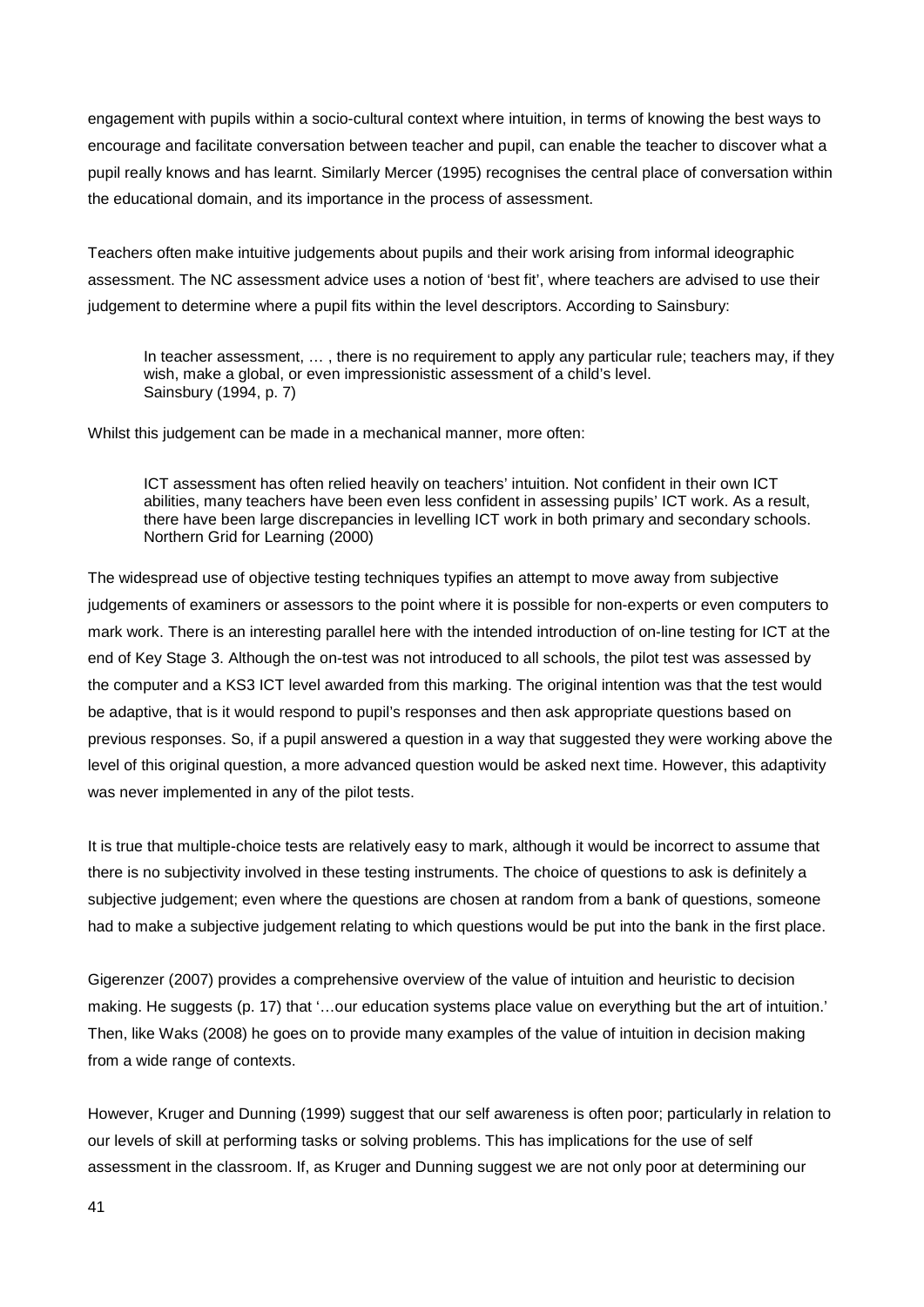ability, but also poor at the meta-cognitive process of recognising our lack of ability, then it is important that teachers understand this and put in place structures to develop a more effective realisation of their own abilities in their pupils. Similarly, if teachers are unaware of their own fallibility in their assessment of pupils in the classroom, then achieving a consistent and reliable assessment of those pupils in relation to their peers will be impossible.

Sadler (1989) agrees:

… it is often difficult for teachers to describe exactly what they are looking (or hoping) for, although they may have little difficulty in recognizing a fine performance when it occurs among student responses. Teachers' conceptions of quality are typically held, largely in unarticulated form, inside their heads as tacit knowledge. Sadler (1989, p. 126)

Hockney, discussing a different context, agrees:

The fact is, we see with memory, which is why none of us sees the same thing, even if we're looking at the same thing. Hockney, D. (2009)

The problem is that if it is difficult to define or represent ICT capability and knowledge with any degree of accuracy in a form that is applicable and valid for all pupils, how can assessment in school be reliable, consistent and valid? According to Kennewell et al (2000, p. 28), '… we do not believe there are straightforward procedures which will lead to a valid assessment of a pupil's capability.'

In a similar vein, Wolf (1993) writing in relation to criterion-based assessment in vocational education:

The point is not that decentralised assessors cannot assess to an acceptably common standard. They can: but the process is complex, incremental and above all, judgemental.. The performance observed – directly, or in the form of artefacts – is intrinsically variable: … Wolf (1993, p.16)

Biggs (1995) proposed a taxonomy which he called Structured Observation of the Learning Outcome (SOLO). This taxonomy identifies a continuum of pupil performance across 5 stages: pre-structural, unistructural, multi-structural (but independent), relational and extended abstract. The first three of these stages are assessed by quantitative measures, whilst the latter two require qualitative measures of assessment. Whilst this model may be helpful in some circumstances, the problem of reliability of qualitative judgement remains. If we were to surmise that capable pupils exhibit the latter two aspects of the taxonomy, we still cannot be certain that the qualitative elements of assessment required are reliably applied and that standards are consistent across teachers and schools.

If, as Waks (2008) suggests, the experience of teachers is important in determining the quality and reliability of their intuitive judgements, a greater maturity of teachers' involvement in the assessment process should provide greater confidence that the teachers are assessing reliably.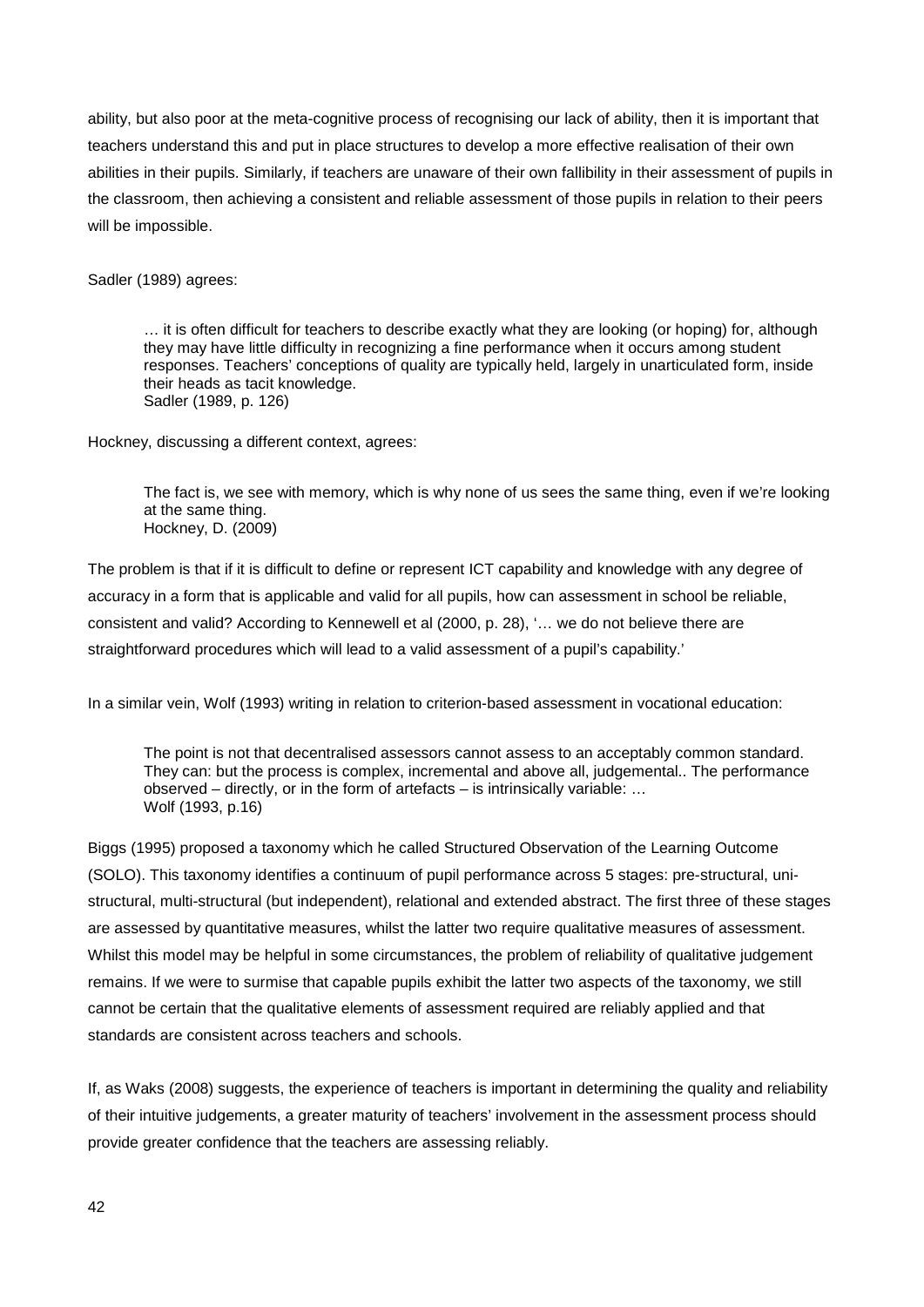## <span id="page-43-0"></span>**Maturity in Assessment**

The quote from Waks (2008) above suggests that there is a qualitative difference between the actions and activities of novice and experienced teachers when it comes to their practice. There is no doubt a maturity at work with the experienced teacher that the novice has not yet acquired, and, in theory at least, this should also apply to the processes of assessment. If this is so, then consideration of the factors that contribute to maturity would be valuable. Maturity models have been around for some time. Humphrey (1989) in his book *Managing the Software Process* introduced the concept of a Capability Maturity Model to measure how well diverse organisations measure up against a scale of five key processes. Since then a number of other disciplines have adopted and adapted the idea behind the concept and in 2004 Underwood and Dillon (2004a) produced a model that was designed to measure the maturity of schools in relation to information technology. This model was used as part of the Impact study (completed in 2007) researching the impact that ICT was having in schools and how it was affecting pupil performance. The extracts below are adapted from the model of Underwood and Dillon,  $(2004b, pp. 6 - 7)$ .

| 12. Summative Assessment |               |                             |                             |                       |
|--------------------------|---------------|-----------------------------|-----------------------------|-----------------------|
| Less Mature              | More Mature   |                             |                             |                       |
|                          |               |                             |                             |                       |
| Assessment               | Some staff    | Most staff have more        | There is an appropriate mix | There is an           |
| is confined to           | have more     | innovative approaches to    | of assessments including    | appropriate mix of    |
| traditional              | innovative    | assessment including the    | on-line assessment to       | assessments           |
| approaches.              | approaches    | use of ICT in some of their | match pedagogic goals.      | including on-line     |
|                          | to            | subject teaching. Student   | Assignments are easily      | assessment to         |
|                          | assessment    | portfolios can be used as   | managed using online        | match pedagogic       |
|                          | including the | an alternate method of      | student performance         | goals. Clear          |
|                          | use of ICT in | authentic assessment to     | tracking tools There is a   | monitoring of         |
|                          | some of their | track student performance   | collective agreement        | approaches which, if  |
|                          | subject       | Some schemes of work        | concerning the value of     | deemed successful     |
|                          | teaching.     | may include explicit ICT-   | various assessment          | are rolled-out across |
|                          | Some          | based assessment            | approaches.                 | the institution and   |
|                          | schemes of    | activities.                 |                             | are embedded in       |
|                          | work may      |                             |                             | the curriculum.       |
|                          | include       |                             |                             |                       |
|                          | explicit ICT- |                             |                             |                       |
|                          | based         |                             |                             |                       |
|                          | assessment    |                             |                             |                       |
|                          | activities.   |                             |                             |                       |

Table 1 – Maturity and Summative Assessment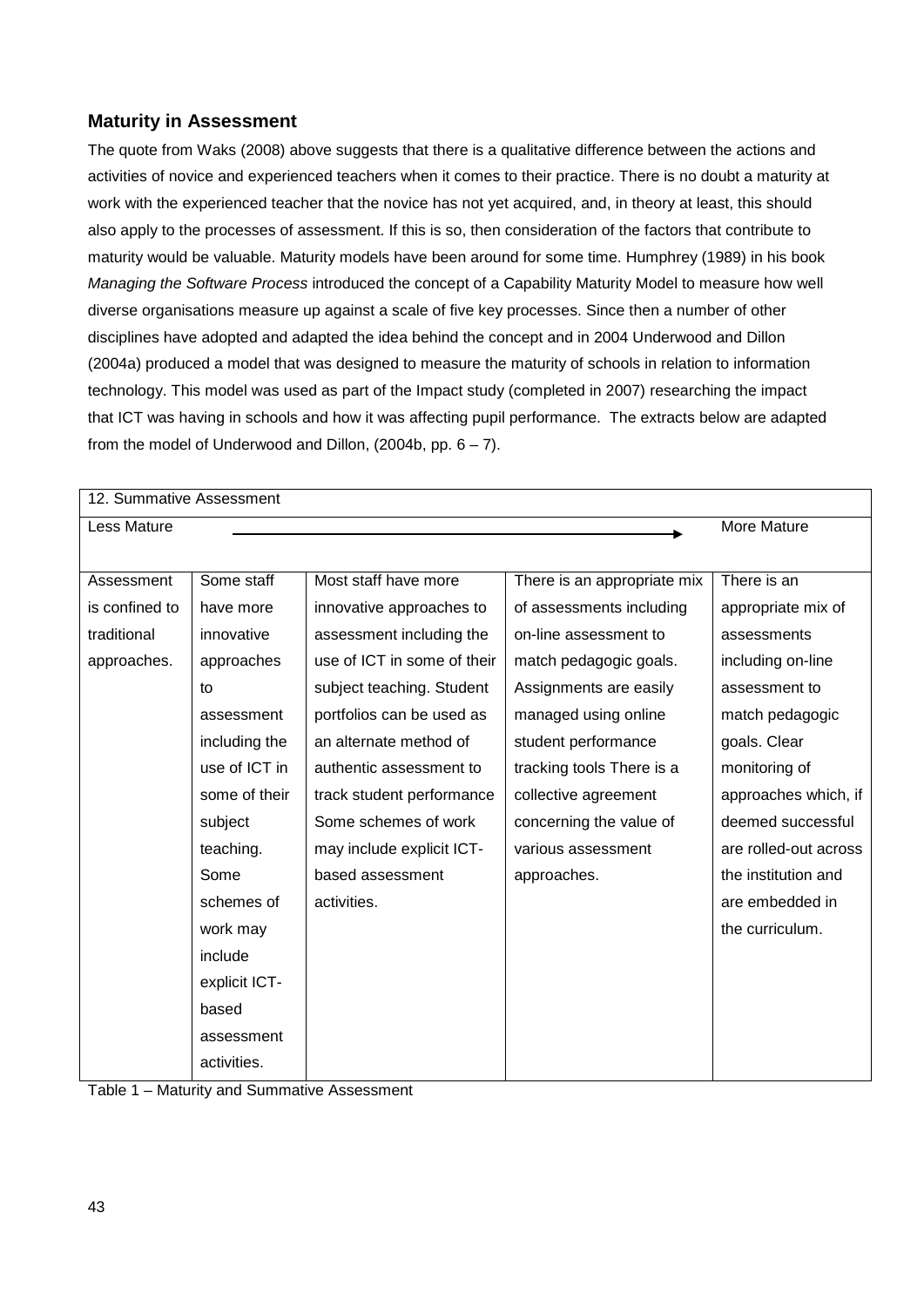| 13. Formative Assessment in relation to ICT |               |                           |                               |                       |  |  |  |  |
|---------------------------------------------|---------------|---------------------------|-------------------------------|-----------------------|--|--|--|--|
| Less Mature                                 |               |                           |                               | More Mature           |  |  |  |  |
|                                             |               |                           |                               |                       |  |  |  |  |
| Formative                                   | Some staff    | Formative assessment      | Most staff consider the       | The institution is    |  |  |  |  |
| assessments                                 | consider the  | using ICT is considered   | value of using ICT to         | able to administer    |  |  |  |  |
| are restricted                              | value of ICT  | by the majority of staff, | administer assessments        | assessments using     |  |  |  |  |
| to traditional                              | based         | although the institutions | and this is carried out on a  | ICT as required.      |  |  |  |  |
| methods. Staff                              | assessment,   | systems are not           | regular basis across the      | They have adequate    |  |  |  |  |
| across the                                  | although very | sufficiently equipped to  | institution. The institutions | ICT resources to      |  |  |  |  |
| institution do                              | little        | deal with this type of    | systems are developed         | enable them to        |  |  |  |  |
| not generally                               | assessment    | assessment on a larger    | sufficiently to enable this   | administer            |  |  |  |  |
| consider an                                 | is conducted  | scale.                    | type of assessment on a       | assessments           |  |  |  |  |
| ICT approach                                | in this way.  |                           | regular basis, although       | smoothly and as a     |  |  |  |  |
| or the                                      |               |                           | may not be able to be used    | collective group.     |  |  |  |  |
| institutions                                |               |                           | by whole classes              | This type of          |  |  |  |  |
| systems are                                 |               |                           | simultaneously.               | assessment is         |  |  |  |  |
| not sufficiently                            |               |                           |                               | heavily incorporated  |  |  |  |  |
| developed to                                |               |                           |                               | into schemes of       |  |  |  |  |
| conduct                                     |               |                           |                               | work. Children are    |  |  |  |  |
| assessments                                 |               |                           |                               | able to monitor their |  |  |  |  |
| on this way.                                |               |                           |                               | own progress.         |  |  |  |  |

Table 2 – Maturity and Formative Assessment

However, what this model concentrates on is how ICT is incorporated into the assessment process. Given the purpose for which it was created, this is not surprising. What is less clear is how individual teachers develop their own maturity in assessment. Is this a process that is time dependent, so that the longer a teacher has been assessing, the better they are at doing it? Given the pace of change of ICT, this may not be the case. There certainly seems to be some resonance between this model and Waks (2008) notion of a link between the experience of a teacher and their ability to use less traditional assessment techniques. It will be interesting to discover if that link exists in practice when exploring the relationship between experience and assessment techniques in school. It will also be useful to determine how schools are enabling their ICT teaching staff to develop expertise in assessment (perhaps through training events) and what impact this may have had on the practice of school ICT departments.

Wolf (1993, p. 13) recognises the 'shared meaning' and 'common experience and expertise' of teachers who routinely carry out assessment. Similarly, Kehr-Tittle (1994), identifies the benefits to the assessment process of collaboration between professionals in the field. If these phenomena can be identified within departments and schools, this could be a very positive indication of a sharing of experience and a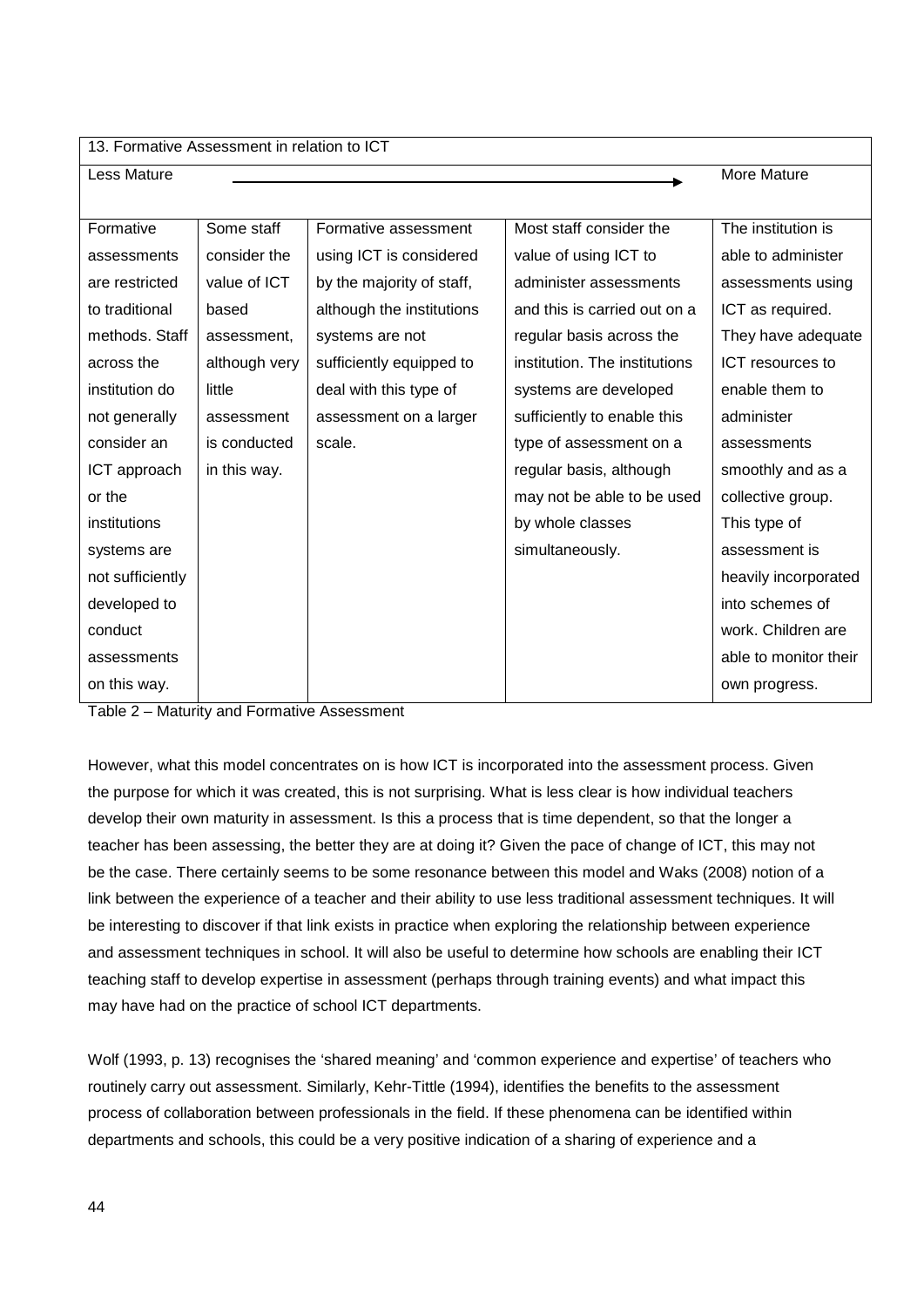compensation for a lack of maturity in younger teachers involved in the assessment process. It will be important in this research to determine if such phenomena can be identified in practice.

In the next two sub-sections, two other factors relating to the security and reliability of assessment are discussed. Firstly, consideration is given to record keeping by teachers, because assessment judgements (in whatever form they are made) need to be recorded so that the teacher and pupil can return to them at a later date either for reporting purposes, or in order to highlight progress that has been made. Secondly, a brief consideration of the training of ICT teachers is provided to illustrate how ICT as a subject specialism in English schools is a relatively new phenomenon and that trained ICT specialist have only recently been employed within schools. This is important because there are still schools that use non specialist teachers to teach and hence assess ICT and in the research it will be important to discover what effect this has in practice.

## **Keeping Records, Monitoring and Reporting on Pupil Progress**

All teachers have a statutory obligation to report on pupil progress in their subject. This obligation requires them to report to parents at least once per year on the progress being made by the pupil, and also to provide end of KS evidence of the pupil's attainment.

There is no statutory prescription over how records are to be kept, and so schools and departments devise their own methods of keeping records.

According to Brooks (2002, pp. 114 - 118), keeping records has 5 main purposes, namely: fulfilling statutory requirements; enhancing formative assessment; facilitating communication with parents; communicating with other professionals and providing records as evidence. Additionally, Sainsbury (1994, p. 6) acknowledges that end of KS NC assessment relies on an aggregation of previous attainment, and thus, for this to be completed accurately, teachers need to keep records of pupil progress throughout the KS. This is also acknowledged in the concept of 'best fit' which as Stobart (2001) acknowledges is inherent within the Teacher Assessment aspect of NC Assessment. In order to determine a 'best fit' level teachers need to maintain records throughout the KS. The latest (2007) version of the Standards for Teachers identifies monitoring progress and record keeping as an important element in the core business of teaching where teachers are required to:

Make effective use of an appropriate range of observation, assessment, monitoring and recording strategies as a basis for setting challenging learning objectives and monitoring learners' progress and levels of attainment. (TDA, 2007)

However, Brooks (2002, p. 119) recognises that 'The benefits of record keeping are easily undermined by systems which absorb inordinate amounts of time'. Thus it will be important to establish how schools manage the tension between a requirement to maintain records and the time it takes to capture and record data on each pupil in a systematic yet manageable way.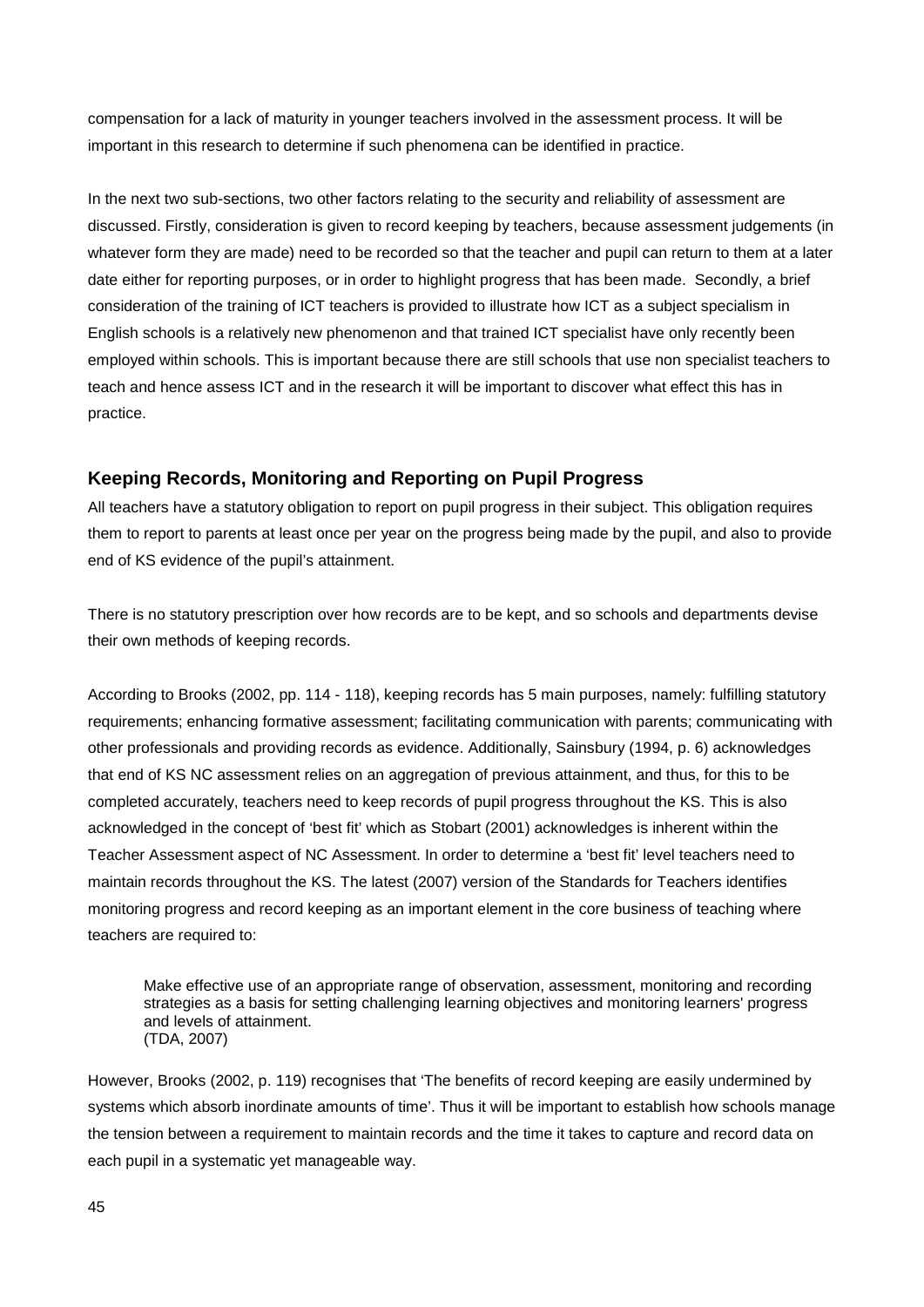## **The Training of ICT Teachers**

<span id="page-46-0"></span>A comprehensive review of the literature relating to the training of ICT Teachers is beyond the scope of this study. However, three recent articles relating to teacher development and training are worthy of note. Hammond (2004) researched four cohorts of new ICT teachers in their initial training and then into their first appointments as qualified teachers. He discovered that although the field of ICT changes rapidly outside the classroom, in schools ICT as a subject is slow to change and a preponderance of traditional skills based teaching exists. He highlights (2004, p. 39) a '… disappointment with models of ICT teaching in school, arising to some extent from the continued use of non-specialist ICT staff teaching the subject.' It will be interesting to determine if evidence of this can also be found in this research and whether maturity and experience of teachers (see discussion on page [43\)](#page-43-0) leads to more innovative approaches to curriculum delivery and assessment and whether the use of non-specialist ICT staff in teaching ICT is still an issue. Woollard (2005) has undertaken an investigation into the use of pedagogic metaphor as a tool for teacher training in computing. He concludes that ICT pedagogy as a whole can be developed by innovative use of metaphor to deliver conceptual knowledge in difficult to teach topic areas and that teacher development in ICT could benefit from a wider use of metaphor as a pedagogic tool. The discussion on page [64](#page-64-0) refers to the teaching of underlying concepts in ICT, and as part of this research, it will be useful to consider how concepts are being taught and how schools are developing their own pedagogical approaches to ICT. Valcke et al (2007) consider ICT Teacher Training from a Dutch perspective. They draw a clear link between the content of teacher training courses and policies in place in schools. They conclude that school policies are not well developed and the link between training and need in schools is poorly matched. Whilst the Valcke et al study relates to the situation in Dutch schools, it will be important to determine if the same lack of coherence between school (and official Government) policy and the training and development of teachers is evidenced in the research I am undertaking.

## *Conclusion*

46 The main question that this research is intended to address is how the practices of assessment of ICT capability at KS3 illuminate the role of ICT as a subject in the school curriculum? The literature illustrates the difficulty in producing a universally agreed definition of ICT capability. It will be important in the research to determine if this lack of clarity is replicated in the experience and practice of schools. The current emphasis in school education in England is introducing a range of formative assessment techniques, some of which can have use in summative assessment events. Yet, traditional testing and product driven assessment still remains a dominant influence. It will be necessary to determine what methods schools are using to assess ICT, particular to see if some of the less traditional formative tools are finding favour and providing valuable insight into the progress of pupils. The literature indicates that issues of validity and reliability are never far from the surface when thinking about assessment. In practice there are a number of measures that schools can take to try to improve the validity and reliability of the assessment they undertake. It will be useful and necessary to determine what schools actually do in this area. The 'backwash' effect of assessment (see page 40) is well documented in the literature, and much media attention is given to 'high stakes' assessment in schools. This would tend to reinforce the reliance on traditional summative assessment methods. It will be important to determine some of the uses that schools are putting assessment to. Is the 'backwash' effect in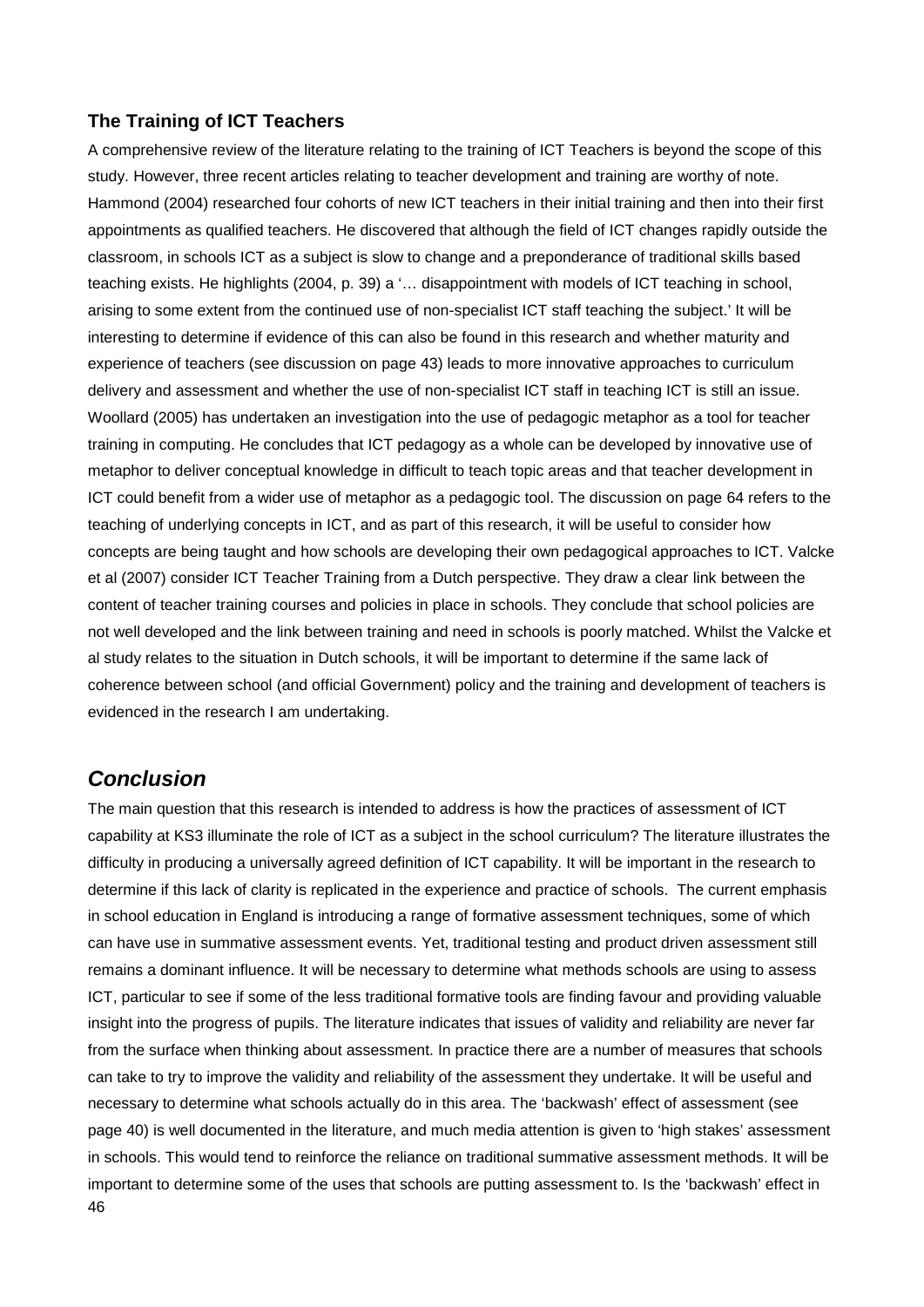evidence, and how significant are the effects of league tables and other assessment based measures of school value? Teacher experience may be a significant factor in producing consistent and accurate judgements of pupil's attainment. It will be important to determine whether any link between experience and assessment accuracy can be found in the schools that are involved in this research. If teacher experience is the key to more consistency and reliability in assessment, then it will be important to determine what is being done in schools and elsewhere to develop the assessment practices of teachers. An overarching question seeks to identify implications for the teaching of the subject or assessment practices raised by the responses to the issues raised above This final question goes beyond the analysis of findings from the research and seeks to look forward to make suggestions for improvements in the future. The answers to this question can only be determined once the research and analysis of data have been completed.

The review of literature has provided an academic context within which the research questions can be considered. The findings of the research will be discussed in the light of the literature in an attempt to provide some answers to these questions based on the practice of schools involved in the study. In the next chapter a methodological framework will be established and the methods of capturing and analysing data to address the research questions will be identified and justified.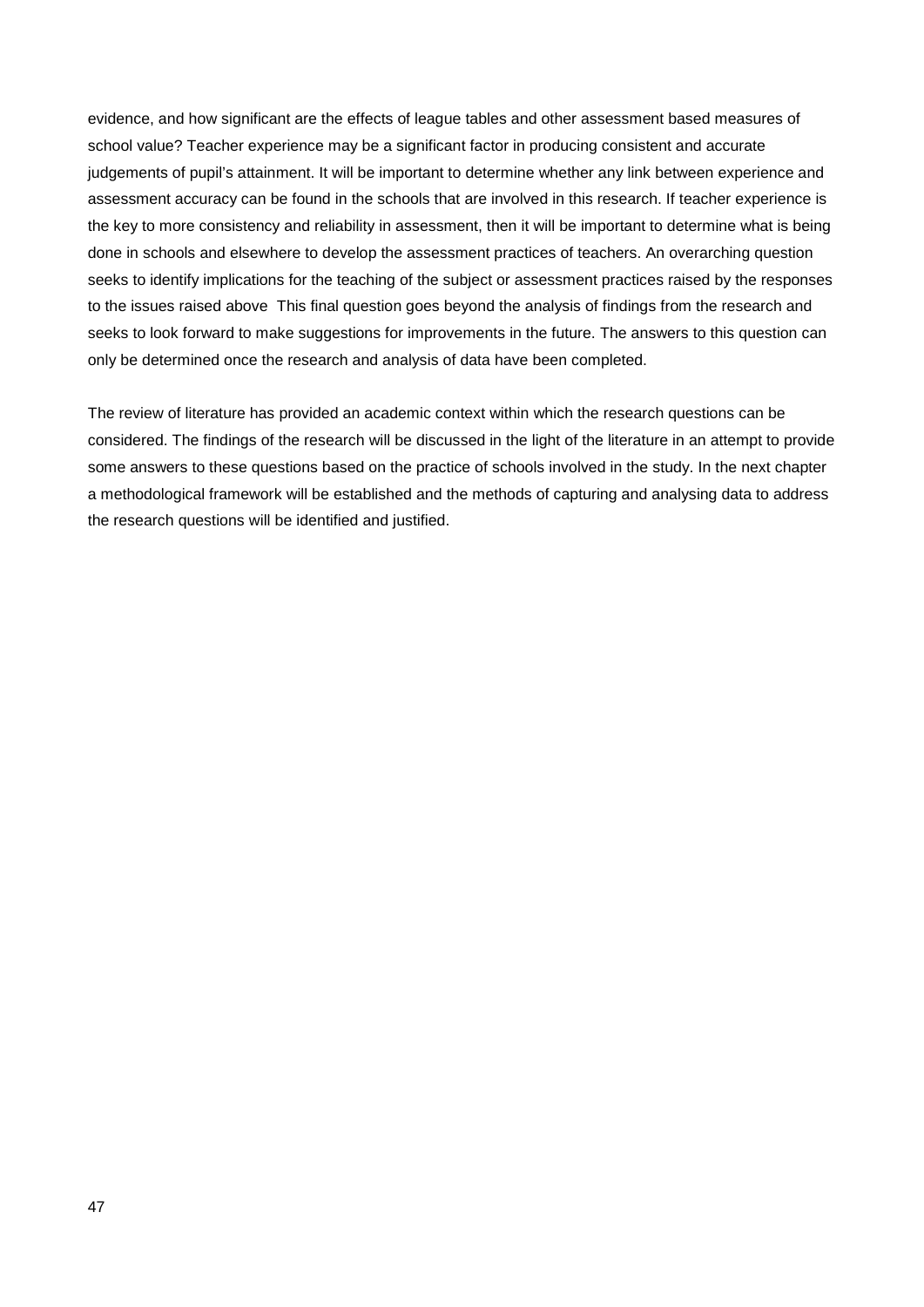# **Chapter 3 – Methodology**

## *Introduction*

In this chapter I describe the empirical basis for this research. I start with a situational position of the research within an overall framework and then define my own position within that framework. I then go on to define the overall design of the study within which I describe the methods used to capture and analyse data and the decisions taken that led to the sample of schools who were involved in this research. Finally, I consider ethical issues and the measures taken to ensure that the research maintains a strong ethical basis.

## *The Overall Perspective of the Research*

According to Ritchie and Lewis (2003) ontology is concerned with beliefs about what there is to know about the world. Therefore for the researcher in educational contexts, three key questions emerge: whether or not social reality exists independently of human conceptions and interpretations; whether there is a common, shared, social reality or just multiple context-specific realities; and whether or not social behaviour is governed by 'laws' that can be seen as immutable or generalisable? Cohen, Manion and Morrison (2007) suggest that the educational researcher needs to consider assumptions which concern the very nature or essence of the social phenomena being investigated. '… is social reality external to individuals – imposing from without – or is it the product of individual consciousness? Is reality objective or created?' (Cohen, Manion and Morrison. 2007, p. 5). Hammersley (1992) adroitly identifies a position he calls 'subtle realism'. That is that social phenomena exist independently of people's representations of them, but they are only accessible through those representations. This is a position with which I identify. To me, there is no doubt that the social phenomena of schools exist (no matter what my – or anyone else's representations of them might be), but I can only access these phenomena through the way in which I perceive them. The implication then is that if the research is to be accessible, the researcher has a clear responsibility to be explicit about their own perception of the social phenomena they are studying. Somekh (2005, p. 139) would agree when she states that 'what is observed is ontologically determined, that is it depends to a very great extent on how the observer conceptualizes the world and his or her place within it.'

Epistemology, again according to Ritchie and Lewis (2003), is concerned with what can be known about the social world. It concentrates on questions such as: what do we understand about reality and how have we determined our knowledge? Burrell and Morgan (1979) ask the question if knowledge can be vicariously acquired, or must it always be experienced? For the educational researcher a major issue emerges from this position in that the nature of the relationship between researcher and researched is highly significant. By entering in to the social phenomena being studied, the researcher has an impact upon the phenomena itself. The researcher becomes part of the context they are researching and their actions and behaviour affect the situation being studied, perhaps in unexpected or unpredictable ways. Hence there is no independent or objective reality, but what Berger and Luckman (1967) refer to as a 'socially constructed' understanding of what is happening in the context being studied. Within this perspective Cresswell (2003) summarises Crotty's (1998) assumptions about socially constructed research: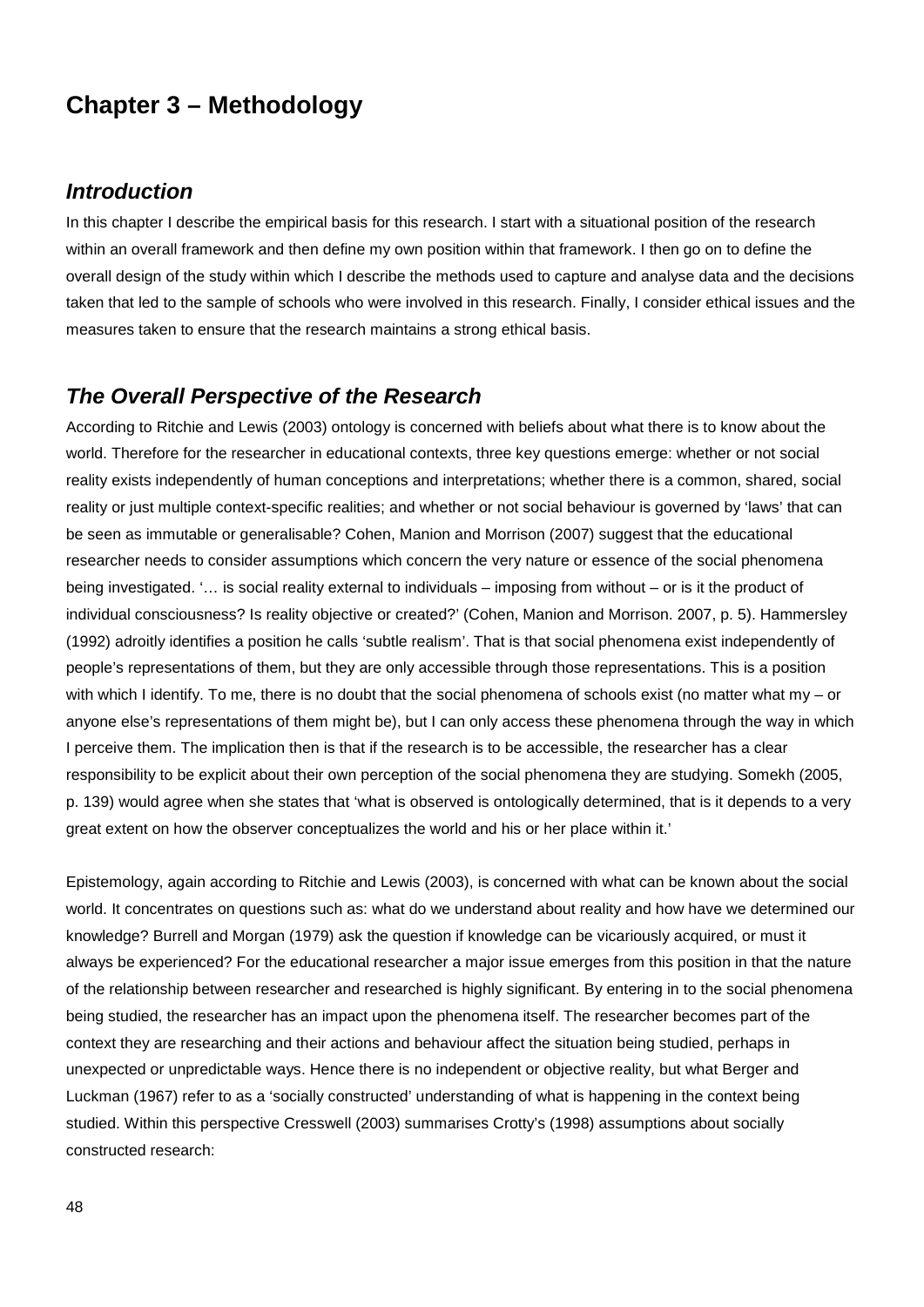Meanings are constructed by human beings as they engage with the world they are interpreting. Qualitative researchers tend to use open-ended questions so that participants can express their views.

Humans tend to engage with their world and make sense of it based on their historical perspective – we are all born into a world of meaning bestowed upon us by our culture. Thus, qualitative researchers seek to understand the context or setting of the participants through visiting this context and gathering information personally. They also make an interpretation of what they find, an interpretation shaped by researchers' own experiences and backgrounds.

<span id="page-49-0"></span>The basic generation of meaning is always social, arising in and out of interaction with a human community. The process of qualitative research is largely inductive, with the enquirer generating meaning from the field. (Creswell, 2003, p. 9)

## *Methodological Approaches*

Accepting this position and then working from it, one main methodological approach presents itself. If we conclude that the researcher in a school context cannot detach himself from that context without totally destroying the phenomena that are under investigation, an ethnographic approach becomes the most applicable methodological framework within which to operate. Ethnographic methods (Hammersley and Atkinson 1995) are where the researcher becomes part of the context that they are studying and accepts that their presence in the context will have an effect on the phenomena they are studying. Central to this method is the acceptance that reflexivity (that is the presence of the researcher within a context will have an effect on the context) is a certainty for any researcher and thus should be embraced and investigated as part of the study being undertaken. So, according to Hammersley and Atkinson (1995):

… instead of treating reactivity merely as a source of bias, we can exploit it. How people respond to the presence of the researcher may be as informative as how they react to other situations. (Hammersley and Atkinson, 1995, pp. 15)

This research is based within the maintained Secondary Schools in four education authorities in the North West of England. The school community being studied in this research is a familiar one to me. I have been working with this community over a period of years as a PGCE ICT Subject Leader, and Tutor and these schools have been partner schools with the University I work for. I have visited these schools to observe Trainee Teachers, working closely with teachers and heads of department as part of my day-to-day role in the university to develop new ICT subject specialist teachers for the profession. Whilst I am not ethnographically integrated in any of the schools, for example in the way that a teacher employed by the school would be, nevertheless I am not totally detached, remote or independent of these school settings as a researcher. Hence, the research is framed within an ethnographic approach because of my familiarity and relationship with the schools and emphasis on getting to the heart of how assessment in ICT is undertaken by schools. My aim is not just to uncover behaviour or action; it is to try to understand what lies behind the behaviour or action. Again, according to Hammersley (1983):

… ethnography is a form of research in which the social settings to be studied, however familiar to the researcher, must be treated as anthropologically strange; and the task is to document the culture – the perspectives and practices – of the people in these settings. The aim is to 'get inside' the way each group of people sees the world. (Hammersley, 1983, p. 152)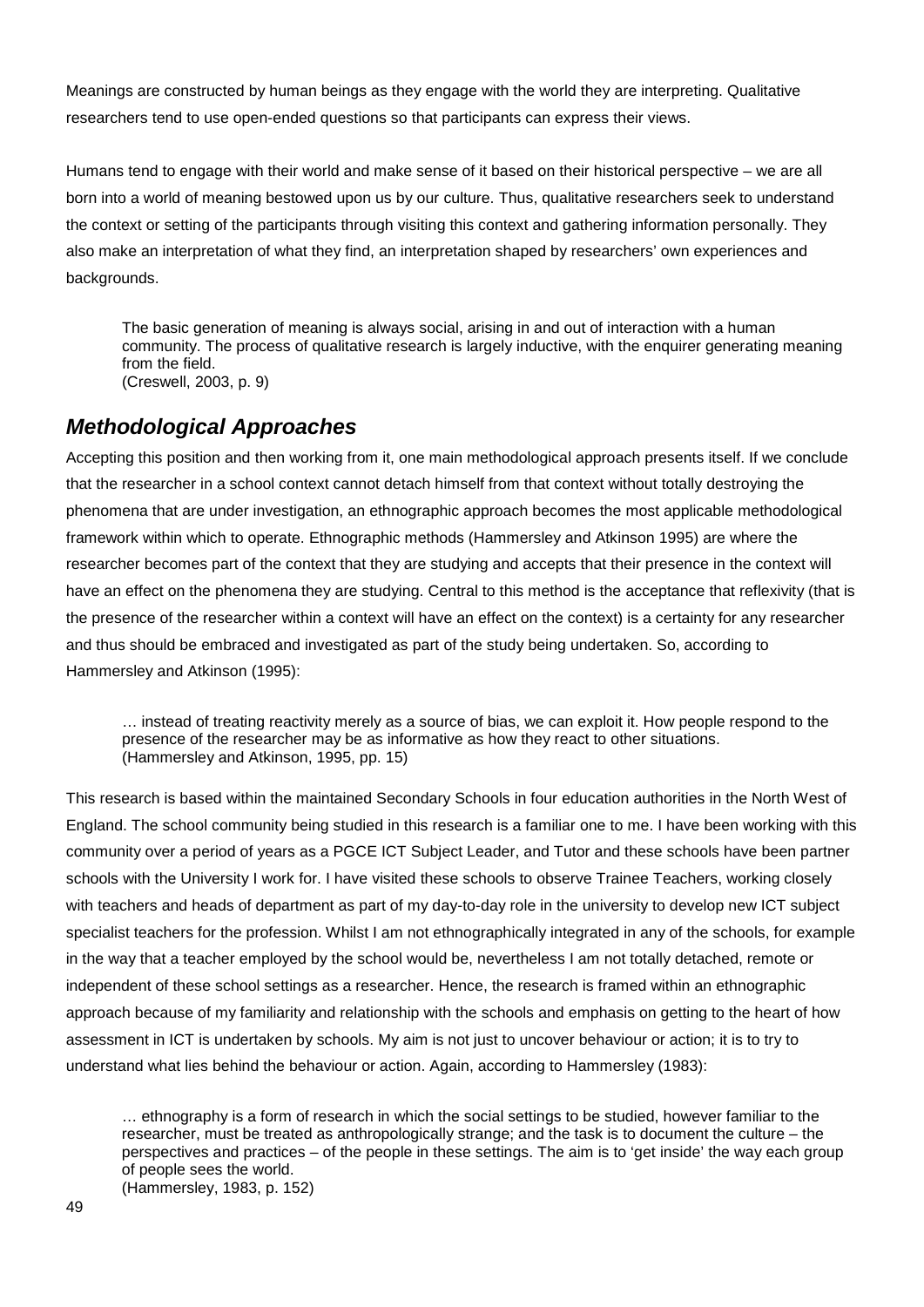As Clough and Nutbrown (2007) suggest:

All researchers need to develop the capacity to see their topic with new and different lenses, in order to look beyond and transform their own current knowledge. … What distinguishes research from everyday interest or curiosity, however, is the opening up of familiar things to alternative ways of seeing. (Clough and Nutbrown, 2007, p. 49)

I am aided in maintaining the ability to uncover assessment practice in these schools, because, although I know and have worked with the schools over a period of time, I do not have detailed knowledge or understanding of their KS3 assessment practices. My involvement with the schools has been confined to the training of beginning ICT teachers and not associated with the day-to-day assessment of the subject as it is undertaken in the school setting. Hence, I believe that I can approach consideration of school assessment practice from an 'anthropologically strange' (Hammersley, 1983, p. 153) position.

## **Research Design**

According to Johnson (1995) the aim of qualitative research is to:

… engage in research that probes for deeper understanding rather than examining surface features. (Johnson, 1995, p. 4)

Hence it is important for the researcher to ensure that the methods chosen to collect data for the research uncover the issues as viewed by the participants. This is particularly vital in the context of this research where I am seeking a socially constructed interpretation of actions and behaviours. In Giddens' (1979) expression, this research involves a 'double hermeneutic'. As a researcher, I am interpreting what is reported to me by the HODs, which is in itself an interpretation by the HODs about what is happening in the school in respect of their assessment processes;, thus the research is an interpretation of an interpretation. This is of course a limitation on the research as I am unable to engage in any participant observation of behaviours in school and I am reliant on the HODs impression and understanding of what happens in their context. Indeed, the interviews I conduct with the HODs are, as Cicourel (1964, p. 50) indicates, highly contextualised in time and place and hence very specific.

The ethnographic approach has strong links to anthropology. According to Goldbart and Hustler (2005):

<span id="page-50-1"></span>For some researchers it can only be 'proper' ethnography if the researcher is a participant observer in the everyday lives of whichever society or group she is studying. (Goldbart and Hustler (2005) In Somekh and Lewin, 2005), p. 16)

However, for practical reasons (see page [50\)](#page-50-0), participant observation is not possible in the time constraints of this research. Hence alternative methods of data collection will be utilised.

The research questions (see page [17\)](#page-17-0) are, by their nature firmly grounded in school practice. Hence any attempt to uncover answers to these questions will also need to be firmly rooted within the school context.

<span id="page-50-0"></span>50 For this study, participant observation in the whole assessment process of KS3 ICT in a range of schools is practically impossible. As schools tend to conduct their KS3 assessments over the whole period of the KS, participant observation would require the researcher to be in every school, all the time for a period of at least 3 years. Even if a smaller participant observation schedule was devised, it would still be impossible for a single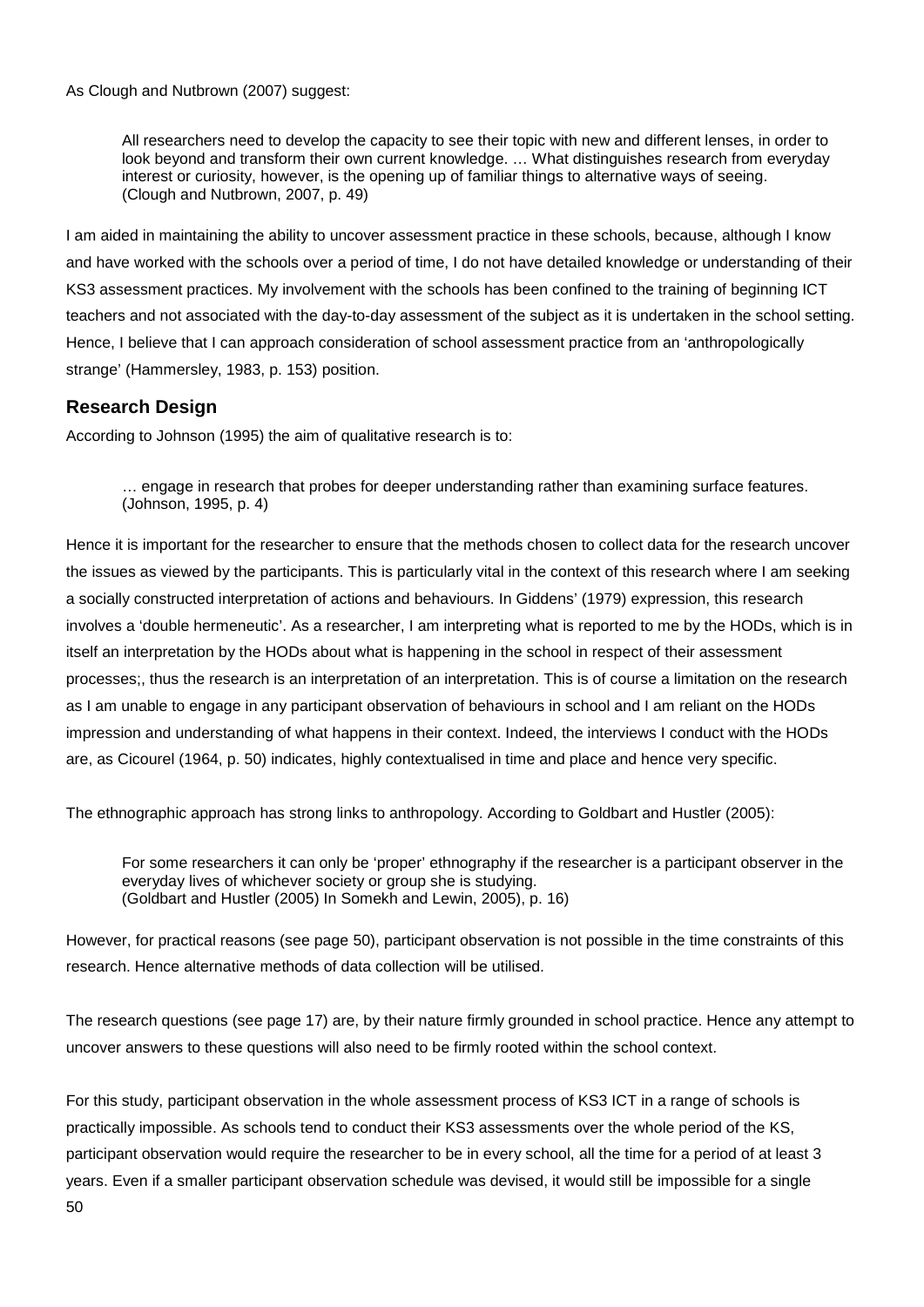researcher working alone to capture specific assessment data in a timely and efficient way. As this research is framed within an ethnographic approach where I am concerned with determining the varieties of assessment practice in schools, I am looking to capture what Goldbart and Hustler (2005, p. 17) call 'detailed descriptions and analyses of what people say and do'. Hence a series of semi-structured interviews exposes me as the researcher to a rich source of detailed information held by the Head of Department (HOD) in the school and will enable me to gather a range of relevant and contextually rich data to inform this study. So, whilst the lack of opportunity ro carry out observation of assessment in practice within the participating schools is a limitation on this research, access to the HODs of the ICT departments of the schools is the most practical and opportune way of discovering how these schools are carrying out assessment of ICT at the end of KS3.

According to Oppenheim (1992), interviews are useful for:

… allowing the respondents to say what they think and to do so with greater richness and spontaneity. (Oppenheim, 1992, p. 81)

Direct communication through a one-to-one interview allows the researcher to find out 'why' things are as they are. As such, a series of interviews with relevant people in school settings is the most appropriate and obvious way of exploring what is happening with the assessment of ICT in schools and why things seem to be as they are. The fact that the interviews are conducted in the school setting is also in sympathy with the ethnographic approach being taken. As Silverman (2004) indicates:

Meaningful reality is constituted at the nexus of the hows and the whats of experience, by way of interpretive practice. Interviewing is a form of interpretive practice, as respondents and interviewers articulate their orientations and understandings in terms of the experience in question. (Silverman, 2004, p. 149)

Adapting the work of Woods (1986), Cohen, Manion and Morrison (2007) identify three ethnographic attributes at work in an interview:

Trust There would have to be a trust relationship between the interviewer and the interviewee ... Curiosity There would have to be a desire to know, to learn people's views and perceptions of the facts, … Naturalness As with observation one endeavours to be unobtrusive in order to witness events as they are, untainted by one's presence and actions … (Cohen, Manion and Morrison, 2007, p. 268)

The sample of schools that were involved in this research are all schools that I know and have worked with over a period of years. In many cases the HODs were personally known to me, and in some cases were ex-students of mine. I believe the relationship I have built with the schools over time was one of trust, and, as such I believe that the interview process can be conducted in an atmosphere of mutual trust and understanding. I am certainly curious to discover how schools assess pupils in ICT at KS3. I want to find out the similarities and differences of the approaches of the schools. I am curious to uncover the perceptions and opinions of the HODs involved, for I believe that these will provide powerful and rich descriptions of what is happening when schools assess ICT. I will endeavour to conduct the interviews in a natural way without intruding into the specific practice of the classroom by becoming a participant observer. As identified above (page [49\)](#page-49-0), I accept some element of reflexivity as a consequence of my role as both interviewer and researcher.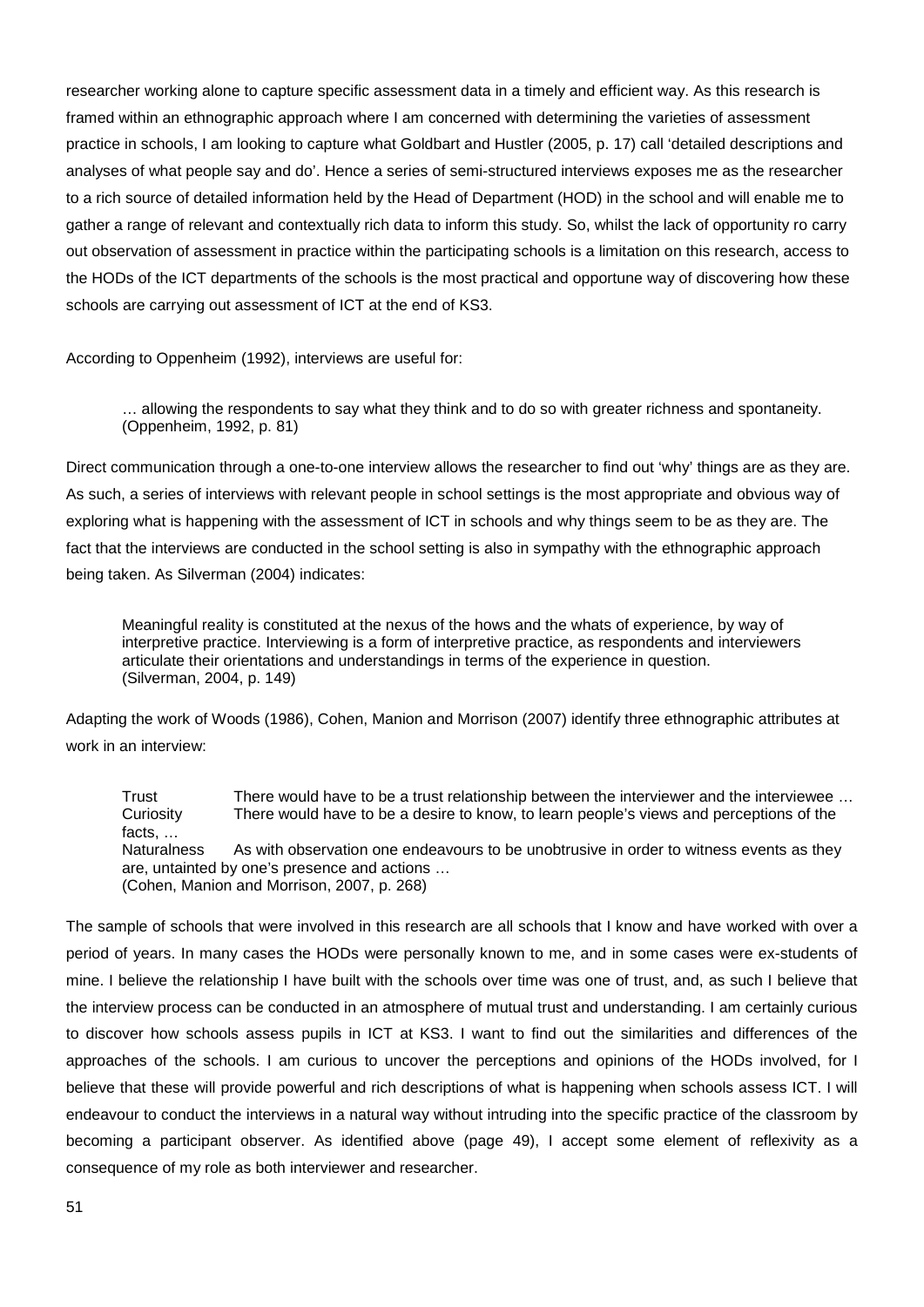Reflexivity requires an awareness of the researcher's contribution to the construction of meanings throughout the research process, and an acknowledgment of the impossibility of remaining 'outside of' one's subject matter while conducting research. Reflexivity then, urges us to explore the ways in which a researcher's involvement with a particular study influences, acts upon and informs such research. (Nightingale and Cromby, 1999, p. 228).

However, as also suggested above, my relationship with the schools gives me unique access to the HODs within this region, and so, whilst I acknowledge reflexivity, I also contend that without a relationship with the HODs which has developed over time and involves mutual regard, I would not be able to carry out this research in the same way. To ensure that my existing knowledge of each of the schools and the HODs did not distort my judgements and unduly influence the specific detail of the interview, I established a schedule of questions to explore with each HOD. Whilst this cannot prevent reflexivity, it can help to ensure that each interview has some consistency of approach. Although there was a schedule of questions for the interview (see Appendix 3), I allowed the interview to flow as naturally as possible and was as flexible as I could be in covering the range of questions identified. At all stages was aware of how my own beliefs and perceptions had the capacity to shape and influence the responses from the HODs.

Given that I knew the schools well, potentially all the HODs in the schools in the four authorities in the region could be interviewed. However, it would not have been possible within the scope of this research to carry out interviews in all schools, so some form of selection of participants for interview was needed. In order to restrict the field of possible schools for interview and yet also capitalise on an opportunity to survey every school in the region, I decided to send out a questionnaire survey to all schools.

#### As Opie (2004) suggests:

… the questionnaire is the most widely used procedure for obtaining information. It is relatively economical, respondents in distant locations can be reached, the questions are standardised, anonymity can be assured, and questions can be written for specific purposes. Opie (2004, p. 95)

According to Bell (1999, p. 14) questionnaires are excellent at providing answers to what, where, when and how type questions. A large sample of the population of interest can be surveyed and general trends can be identified form the responses. Crucially, for this research, questionnaires can also be used to elicit a willingness to engage in further participation in the research. Hence the final question in the questionnaire use in this research asked if the respondent would be willing to take part in a follow up interview.

To carry out this research a research design was established that would allow for an initial questionnaire survey to be used to capture contextual data across a wide range of schools, with the intention that this would be followed up by semi-structured interviews with a selection of heads of ICT department in schools to uncover what Geertz (1973) calls 'thick' data contained within a small number of school contexts. Notwithstanding the limitations of the ethnographic approach taken in this study (identified on page [50\)](#page-50-1), the generalisation of this research is secured by the steps taken to secure a representative sample of schools to interview (see page [54\)](#page-54-0).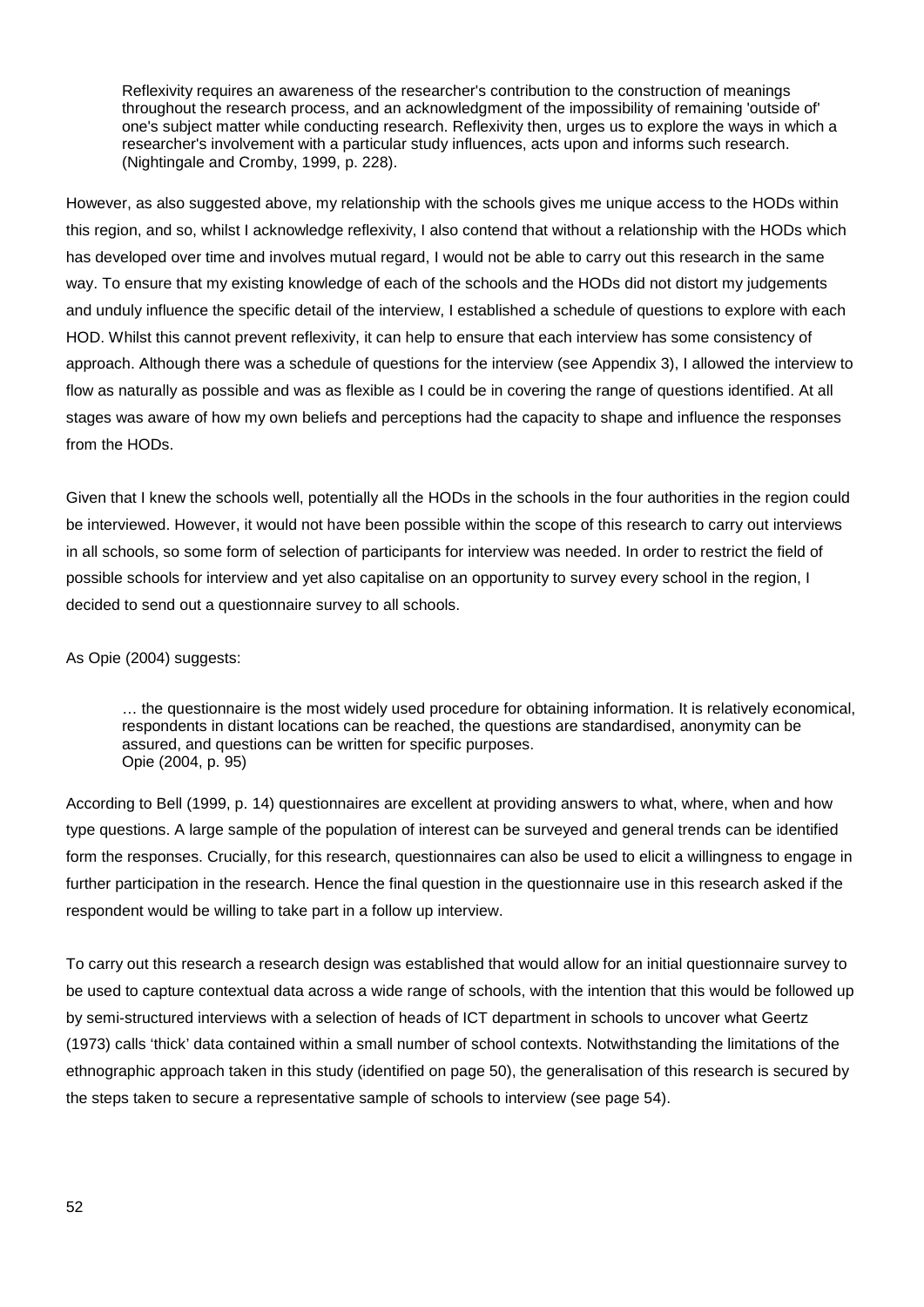## *Questionnaire Design*

A copy of the questionnaire can be found at Appendix 1.

Babbie, (2007, pp. 255-267) provides some excellent guidelines for asking questions in questionnaires: He advocates:

- Clarity and the avoidance of convoluted language or jargon;
- Not to ask two or more questions at the same time;
- Not to ask questions where the respondents do not have adequate information to answer;
- Ensuring that questions are relevant and aligned with the purpose of the questionnaire;
- To keep questions short and avoid very lengthy questions;
- To avoid negative items because very often respondents will skip over the negative and understand the wording as affirmative;
- To avoid discriminatory language in any form.

The initial draft of the questionnaire was piloted with a small group of school-based ICT mentors at a mentor training event. The mentors were also provided with the paraphrase of Babbie's (2007) guidelines (above). The group considered the draft questionnaire in the light of these guidelines. The mentors identified some anomalies and issues relating to the wording of questions and in some cases a lack of clarity over what the question was asking for. This focus group recommended changes to the wording which was adopted for the final version.

After this modification and a further proof-check by colleagues in my department in the University it was circulated to all ICT HODs in Secondary Schools within the University's partnership. The questionnaire was addressed directly to the Head of the ICT Department with an accompanying letter of explanation and a pre-paid addressed envelope for its return.

The questionnaire was designed to contain a variety of questions focusing on the assessment practices of schools. The first 8 questions focused on factual responses relating to the way in which assessment is carried out and how consistency of assessment and moderation of assessment happens in the school. Questions 9 to 14 used a Likert type scale to attempt to elicit some attitudinal data from the HODs. The main aims of the questionnaire were to provide some contextual information upon which to base the subsequent interviews; to generate a greater range of data in the form of trends relating to school assessment practices and to identify schools willing to participate in the interview phase of the research.

The responses to the questionnaire were analysed using a simple tally system where each response was added to produce a total of responses for a particular option for each question. The tallied responses to the questions can be found at Appendix 2. Where respondents provided additional detail in the form of written responses or further detail, these were captured and used to inform an understanding of the respondent's answer to a particular question.

Analysis of the responses to the questions in the questionnaire will be undertaken in the next chapter.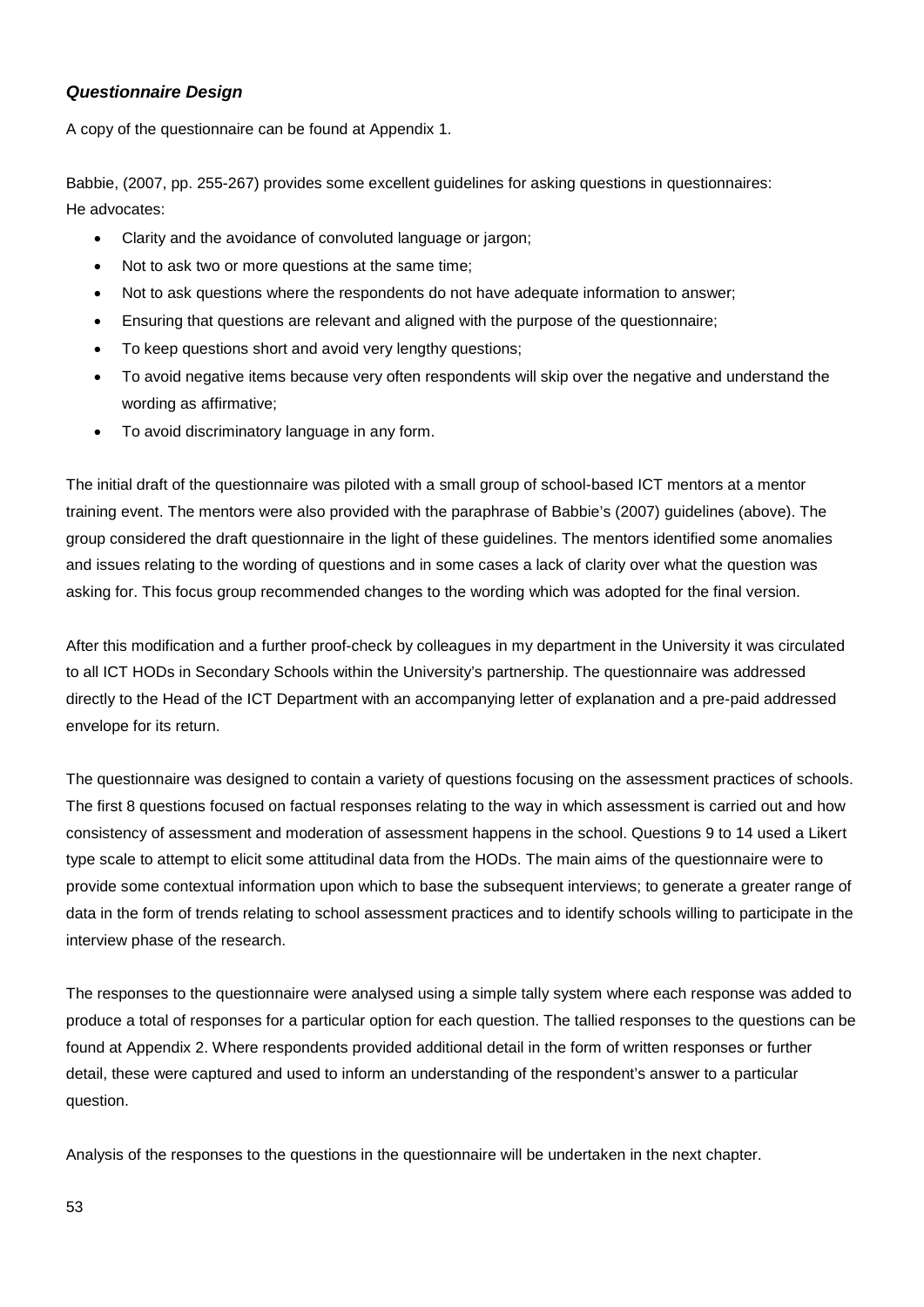## *Design of Interview Schedule*

A copy of the interview schedule can be found at Appendix 3.

According to Hannan (2007) research interviews are good at:

- giving informants the chance to challenge the agenda set by the researcher, raising new issues, asking questions back;
- collecting qualitative data, allowing the researcher to probe the meanings interviewees give to their behaviour, ascertaining their motives and intentions;
- giving informants the opportunity to check what is meant by a question;
- allowing for long and complex responses;
- flexibility making possible changes in the order of questioning, the questions asked and the topics discussed;
- probing follow-up questioning seeking clarification or further explanation;
- in-depth inquiry.

The advantages of interviews identified by Hannan (2007) are in sympathy with my concern to explore school practice in a way which seeks understanding and interpretation of the assessment practices in schools. The interview allows time for the HOD to offer detailed description and explanation of how their particular school carries out ICT assessment; it also allows for a greater exploration of the whole domain of ICT teaching and assessment than would be possible by means of a questionnaire alone.

A semi-structured interview approach was chosen with a common schedule of questions to be covered in each interview. The schedule identified a range of questions with initial and then subsequent follow-up questions to be asked. The schedule of questions was formulated after the responses to the questionnaire were received which allowed for some of the main themes identified in the questionnaire responses to be reflected in the interview questions. The interview questions were piloted with a colleague in the university who had recently joined the staff from a Secondary school outside of our partnership area. Her comments and suggestions were incorporated into the final schedule used in the interviews with HODs in school.

Although the interview schedule followed a semi-structured format, in practice there was considerable flexibility in the order in which questions were asked and some variety in the length of time allocated to discussion of questions dependent on the interaction within each interview.

## <span id="page-54-0"></span>*Selection of Participants*

The study focused on schools in the North West region of the country and specifically in Blackburn and Darwen and Blackpool Unitary Authorities and Cumbria and Lancashire Local Authorities. As this study was limited to these regions, it can only be a case study and cannot be considered as fully representative of the country as a whole. However, as an indication of trends and an illustration of assessment practices, there is value in a regional case study such as this. Identifying the main issues relating to the assessment of ICT in a small number of schools within one region is likely to be representative of the issues faced by all schools when they assess ICT, particularly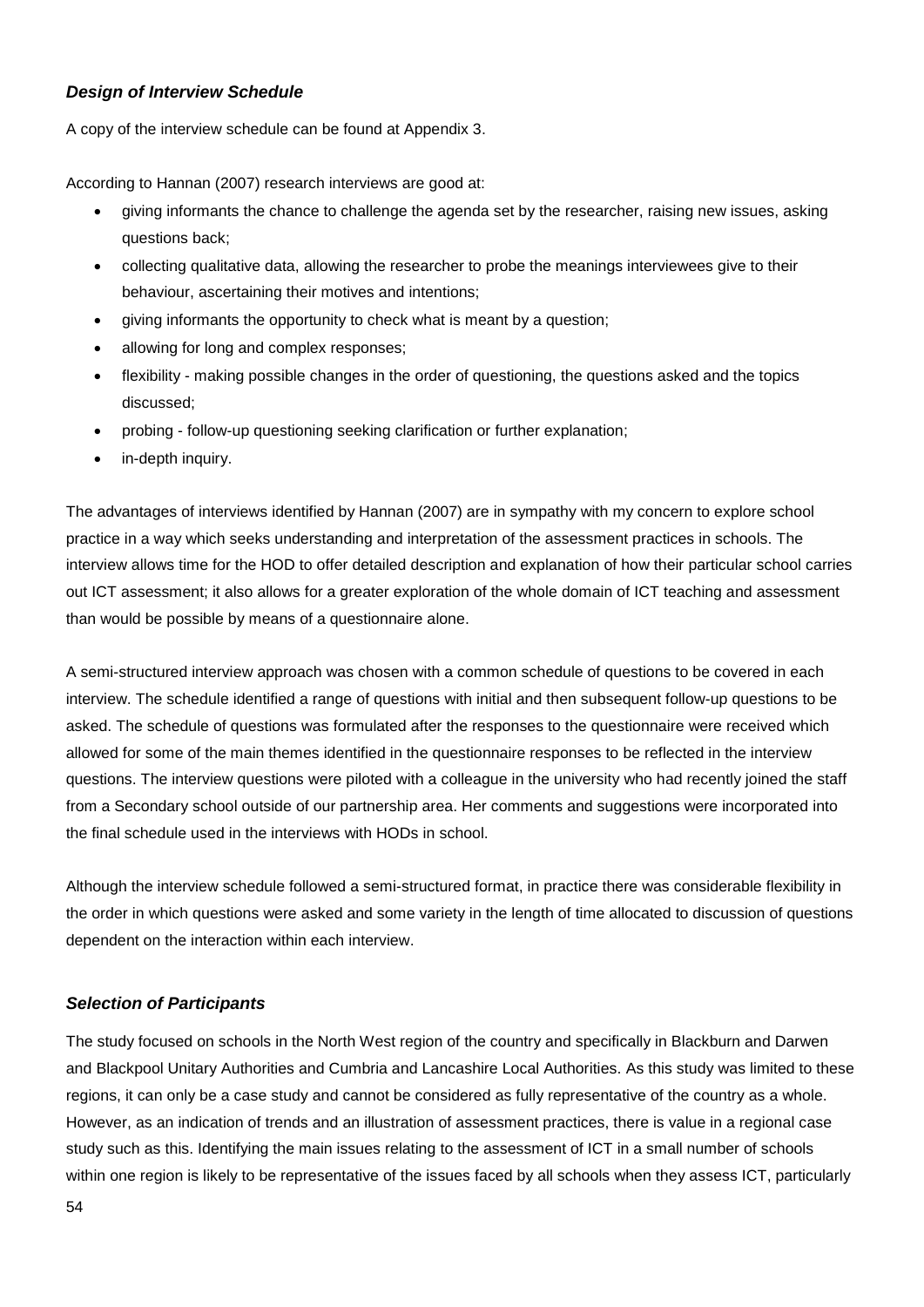as the aim is to get to the heart of school practice. Given that we have a statutory National Curriculum in England, it should be possible to use the findings from this research as an illustration of the general assessment practices undertaken in schools.

The University of Cumbria, the institution I work for, has its main partnership links with these four authorities. As such, the schools in these authorities know my institution well and because of long-standing relationships between the schools and my institution, I could reasonably expect that the schools in these geographic areas would allow me access to their HOD. In the first place a questionnaire was circulated to the head of ICT in all secondary schools in the North West geographic region with which The University of Cumbria has a partnership arrangement. The questionnaire was sent to 132 schools out of a possible total of 146 schools across the four authorities. The schools that were not included in this initial survey were schools that do not have a partnership relationship with the University. So, even though only University of Cumbria partnership schools were included in the questionnaire, this constitutes just under 92% of all secondary schools in the region. From the questionnaire 55 responses were received and this represents a return rate of 41%.

The return rate at 41% was considered satisfactory for a study of this type. Once the questionnaire returns were received, a selection process of schools for follow up interview was undertaken. A total of 30 schools indicated their willingness to participate in the interview process. From that initial response, a total of 10 schools were selected for follow up interview. Unfortunately, one school from this list was unable to participate, and despite efforts to replace this school with another, the HODs in 9 schools were interviewed. The process of selection of the schools that were interviewed is described below.

#### *Selection of Schools Used in the Interview Stage of the Study.*

When it came to choosing schools for the follow up interviews, it was felt that characteristics could be identified that would influence the selection of schools for follow up interview. The table below indicates some of the comparisons of national trends with the region and the schools interviewed. The factors identified – along with other criteria used to select schools are discussed below.

#### *Characteristics of the region as representative of the whole partnership*

As can be seen in table 3, the partnership covers two large Local Authorities (LA) – Lancashire and Cumbria – and two smaller Unitary Authorities (UA) – Blackburn and Darwen and Blackpool. Schools were chosen to ensure that both LA and UA representation was included in the interview process (although for purposes of ensuring anonymity of schools, this is not evident from the data in table 3). In addition, the selection was influenced by the geographical dispersion of the schools to ensure that all geographic areas of the partnership were sampled. This included a mixture of urban and rural schools. Care was also taken to ensure that centres of population such as the towns on the West Coast of Cumbria were included and not just the major towns and cities along the Motorway network. The cohort sizes in table 3 are illustrative of the urban and rural mix, with the smaller rural schools having very small KS3 cohorts.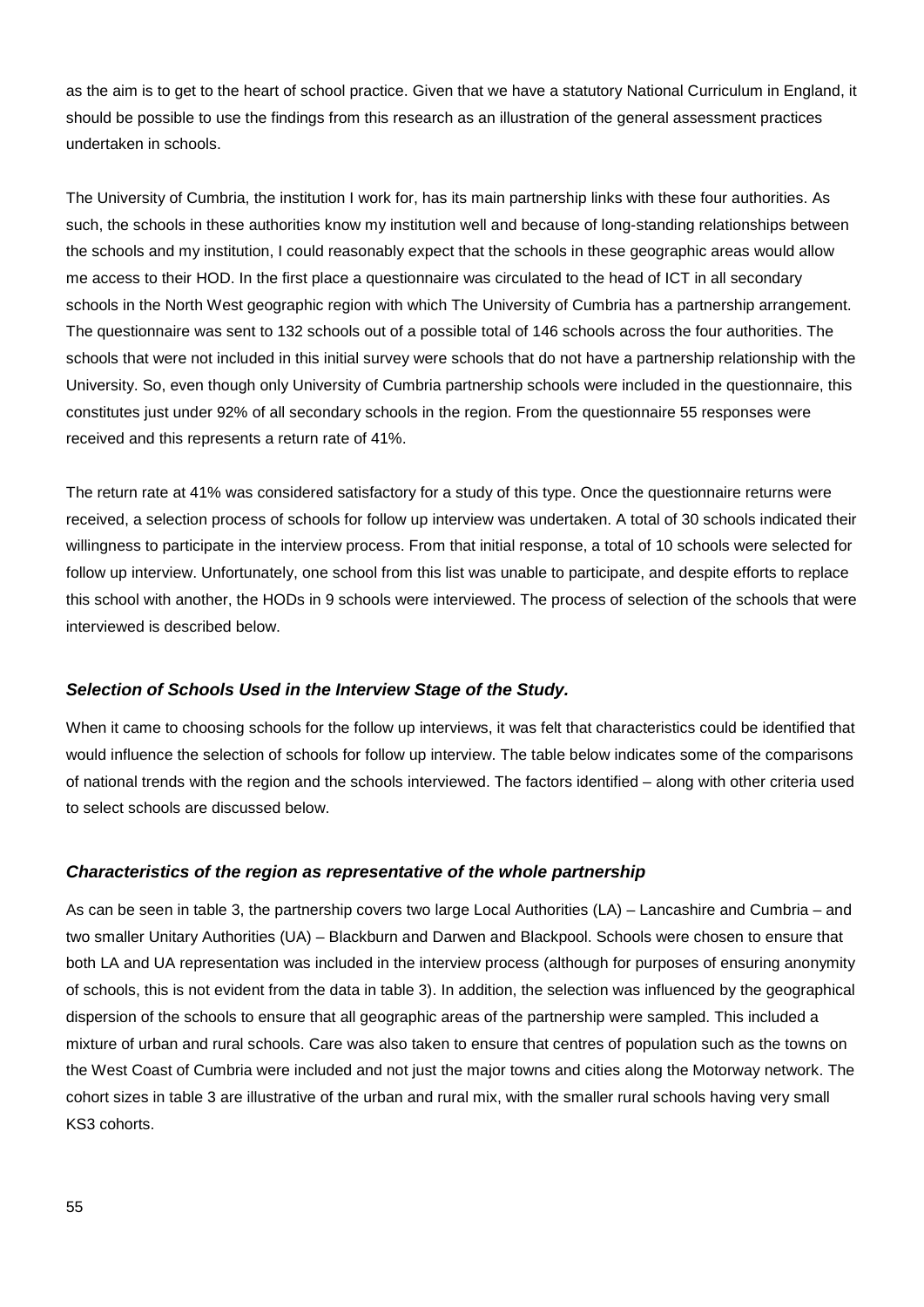The region has its share of deprived areas as well as some affluent areas. The figures for the percentage of pupils receiving Free School Meals (FSM) in table 3 illustrate that this factor was included in the school selection process. In fact, all but 3 schools involved in the interview process had higher than the national median levels of FSM provision.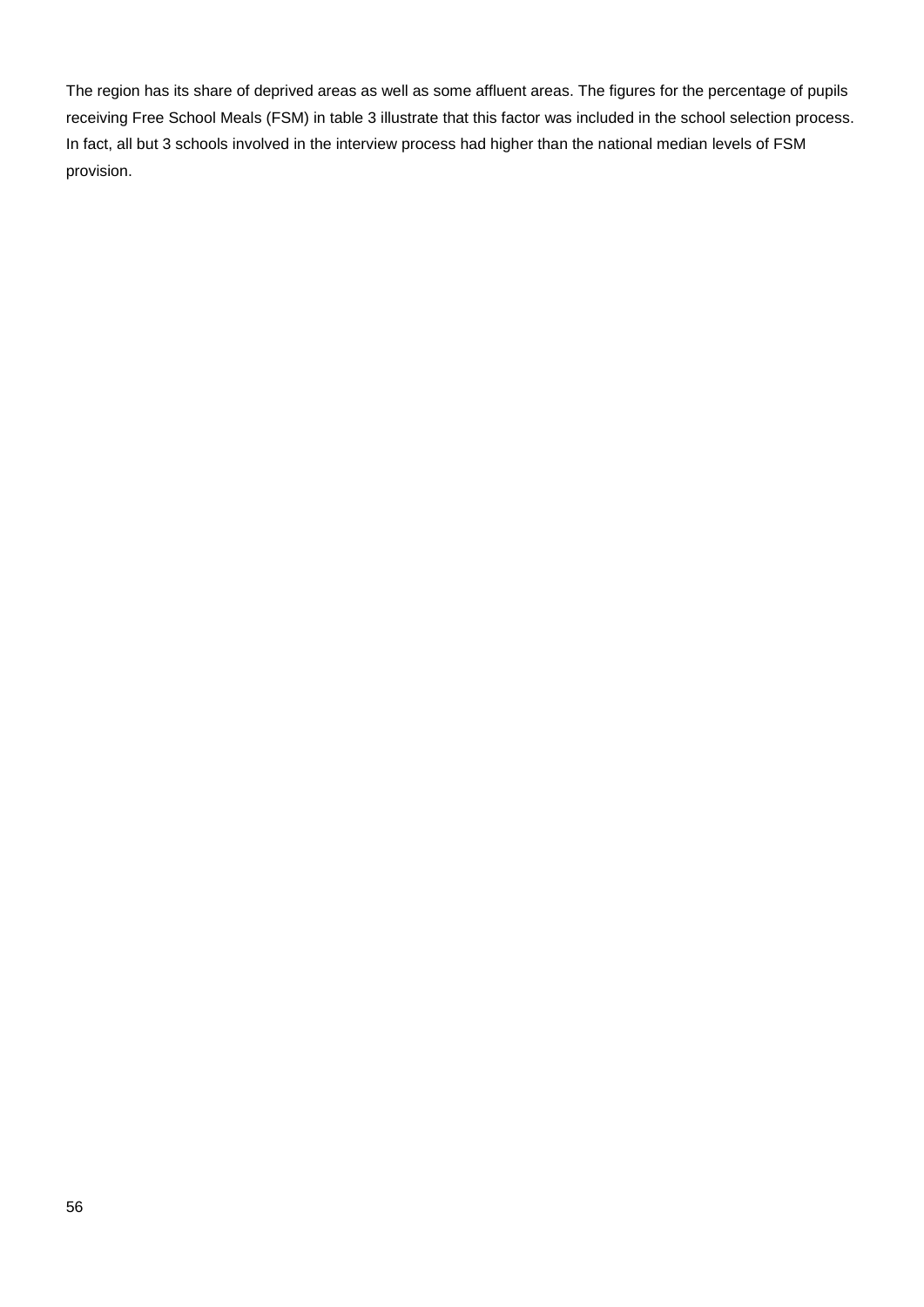| National KS3 School | Blackburn &     | <b>Blackpool UA</b> | Cumbria LA  | Lancashire LA | School    | School    | School          | School    | School    | School          | School         | School          | School          |
|---------------------|-----------------|---------------------|-------------|---------------|-----------|-----------|-----------------|-----------|-----------|-----------------|----------------|-----------------|-----------------|
| Data:               | Darwen UA       |                     |             |               | A         | B         | C               | D         | E         | F               | G              | H               |                 |
|                     |                 |                     |             |               | $11 - 16$ | $11 - 18$ | $11 - 16$       | $11 - 18$ | $11 - 16$ | $11 - 16$       | $11 - 18$      | $11 - 16$       | $11 - 16$       |
| Experience as HOD   |                 |                     |             |               | 3         | 3         | $\overline{2}$  | 8         | 2         | 5               | 3              | 9               | 12              |
| (yrs)               |                 |                     |             |               |           |           |                 |           |           |                 |                |                 |                 |
|                     |                 |                     |             |               |           |           |                 |           |           |                 |                |                 |                 |
| KS3 Cohort size:    |                 |                     |             |               | 292       | 45        | 49              | 293       | 167       | 165             | 177            | 167             | 132             |
| Mean - 190          | 201             | 214                 | 153         | 162           |           |           |                 |           |           |                 |                |                 |                 |
| Median - 185        | 205             | 215                 | 159         | 161           |           |           |                 |           |           |                 |                |                 |                 |
|                     |                 |                     |             |               |           |           |                 |           |           |                 |                |                 |                 |
| % SEN (inc          |                 |                     |             |               |           |           |                 |           |           |                 |                |                 |                 |
| statemented)        |                 |                     |             |               | 13.4      | 13.3      | 12.2            | 9.6       | 10.8      | 27.9            | 13.6           | 12              | 18.2            |
| Mean - 19.4         | 23.9            | 21.9                | 16.1        | 15.2          |           |           |                 |           |           |                 |                |                 |                 |
| Median $-17.4$      | 28.6            | 17.9                | 14.8        | 14            |           |           |                 |           |           |                 |                |                 |                 |
|                     |                 |                     |             |               |           |           |                 |           |           |                 |                |                 |                 |
| $%$ FSM             |                 |                     |             |               | 11.3      | 4.4       | 16.3            | 12.6      | 21.6      | 1.2             | $\overline{4}$ | 20.4            | 16.7            |
| Mean $-15.2$        | 26.1            | 20.9                | 12.2        | 13.1          |           |           |                 |           |           |                 |                |                 |                 |
| Median $-10.9$      | 26.4            | 20.1                | 9.8         | 9.7           |           |           |                 |           |           |                 |                |                 |                 |
|                     |                 |                     |             |               |           |           |                 |           |           |                 |                |                 |                 |
| % EAL               |                 |                     |             |               | 1         | $\Omega$  | $\Omega$        | 0.3       | $\Omega$  | 3.6             | 5.1            | 4.2             | 1.5             |
| $Mean - 9.3$        | 22.4            | 1.3                 | 0.6         | 6.2           |           |           |                 |           |           |                 |                |                 |                 |
| Median $-2.1$       | 8.2             | $\overline{1.2}$    | $\mathbf 0$ | 1.2           |           |           |                 |           |           |                 |                |                 |                 |
|                     |                 |                     |             |               |           |           |                 |           |           |                 |                |                 |                 |
| % Attendance        |                 |                     |             |               | 91.8      | 95.3      | 92.9            | 90.4      | 93.1      | 89.9            | 94.3           | 90              | 91.1            |
| Mean $-92.5$        | 91.9            | 89.4                | 93.1        | 92.3          |           |           |                 |           |           |                 |                |                 |                 |
| Median $-92.7$      | 92.1            | 89.1                | 93.3        | 92.6          |           |           |                 |           |           |                 |                |                 |                 |
|                     |                 |                     |             |               |           |           |                 |           |           |                 |                |                 |                 |
| % L5 KS3            |                 |                     |             |               |           |           |                 |           |           |                 |                |                 |                 |
| English $-71$       | $\overline{71}$ | 67                  | 85          | 68            | 78        | 87        | 67              | 60        | 62        | 67              | 85             | 69              | $\overline{72}$ |
| Maths $-67$         | 72              | 58                  | 84          | 59            | 82        | 87        | 76              | 72        | 71        | 72              | 91             | 77              | 80              |
| Science $-63$       | $\overline{58}$ | 64                  | 86          | 53            | 83        | 93        | $\overline{71}$ | 66        | 66        | $\overline{70}$ | 86             | $\overline{72}$ | $\overline{77}$ |

Table 3 – 2006 Data Comparison – Regional and School with National Figures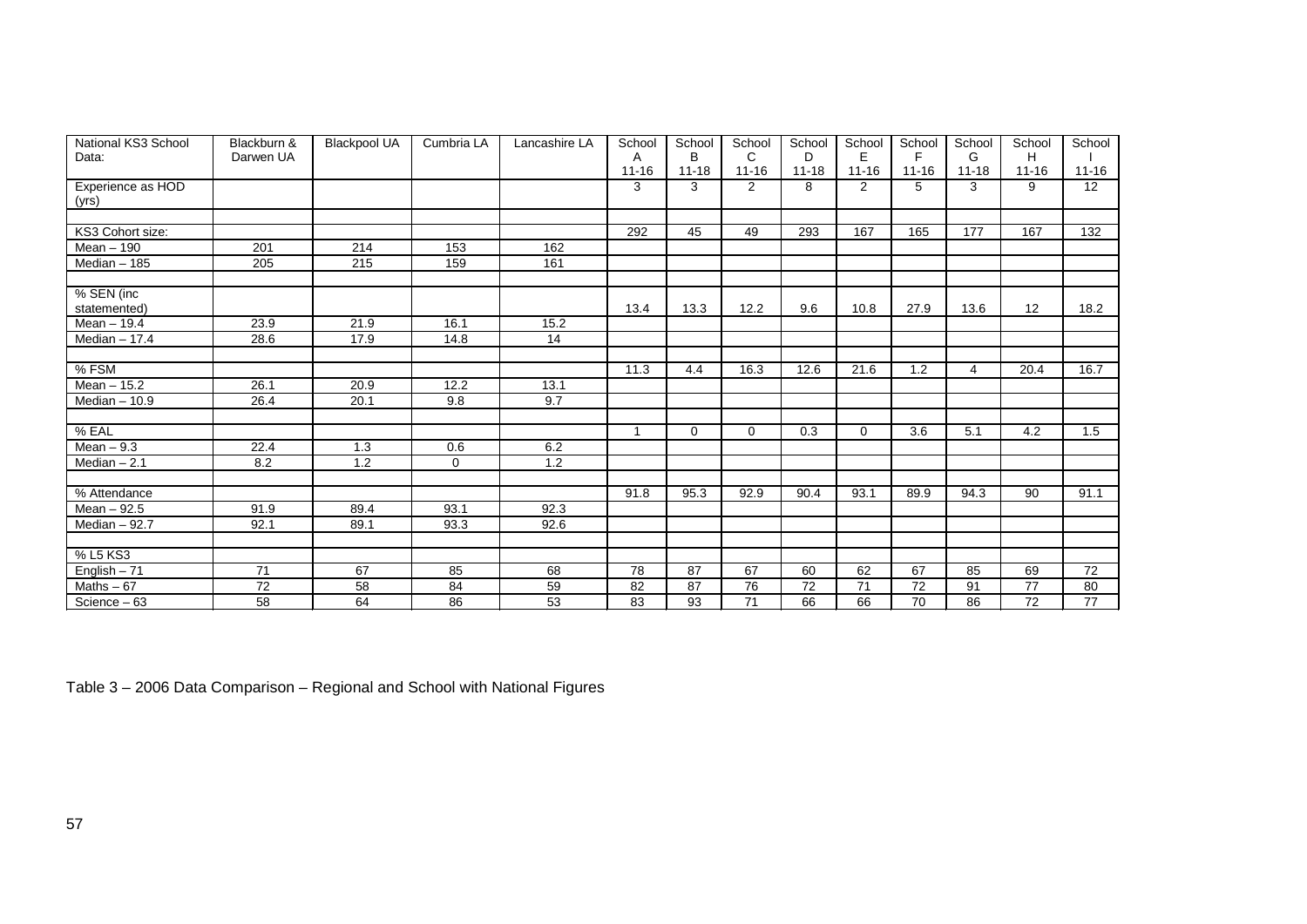#### *Characteristics of the Schools*

Linked to the urban/rural balance was consideration of the size of school. In general, the rural schools tended to be smaller and their pupils travel to school from a wider geographical area than the urban schools. The urban schools were larger and had a less dispersed catchment area (although this is not entirely true for the larger Cumbria schools where pupils do travel to school from a wider area than many urban settings). However, in the sample of this study, two schools are particularly small (with KS3 cohort sizes of 45 and 49) and these schools are small rural schools in Cumbria. The schools involved in interview varied in total size from 325 pupils (rural Cumbrian school) to over 1200 (urban Blackpool school).

Alongside this, some consideration was given to the overall levels of attainment of the schools. This is a problematic area, in that published data such as league tables is open to criticism that it does not necessarily represent the true value of a school. The figures identified in table 3 indicate the percentage of pupils who achieve L5 or above in the KS3 tests in the core curriculum subjects. Regionally, Cumbria can be seen to be particularly high scoring in comparison with the national data. However, this is caused by a relatively small number of selective schools that skew the overall picture. In the sample chosen, the schools are mostly above average (in comparison with national figures) in Maths and Science, but were mostly below the average figure for attainment in English. Another measure used here was the percentage of pupils recognised as having a Special Educational Need (SEN). The two LA in the region are below the average for this in comparison with the national figures; whilst the 2 UA are above the average. In terms of the schools selected, the figures illustrate that the schools were generally below the national average (with one exception), although they were broadly in line with the average for the LA in the region.

School attendance in the region under study is generally good and the schools selected represent a spread of attendance data around the national average.

The North West region has a number of population centres where there are sizeable ethnic minority communities. However, these tend to be in the South and East of the region and, looking at the region as a whole, the majority of schools in our partnership have small numbers of ethnic minority pupils. Across the region, there are a number of faith based schools and consideration of the faith element of the school was included in the selection process. However, the very small number of non-Christian faith based schools in the region do not operate in partnership with us and so were not included in the original questionnaire. This meant that only Christian founded schools were included in the interview sample. Whilst this means that views of non-Christian faith based schools were not represented in the interview process, care was taken to ensure that the schools that include a significant mix of ethnicity were sampled. However, judging by the percentage of pupils who have English as an Additional Language (EAL), the region as a whole can be seen to be lower than the national expectation and the schools interviewed were particularly low on this measure. Unfortunately, one school that had been chosen for interview where the percentage of EAL was more representative had to pull out of the interview process and so detailed data from that source was not captured.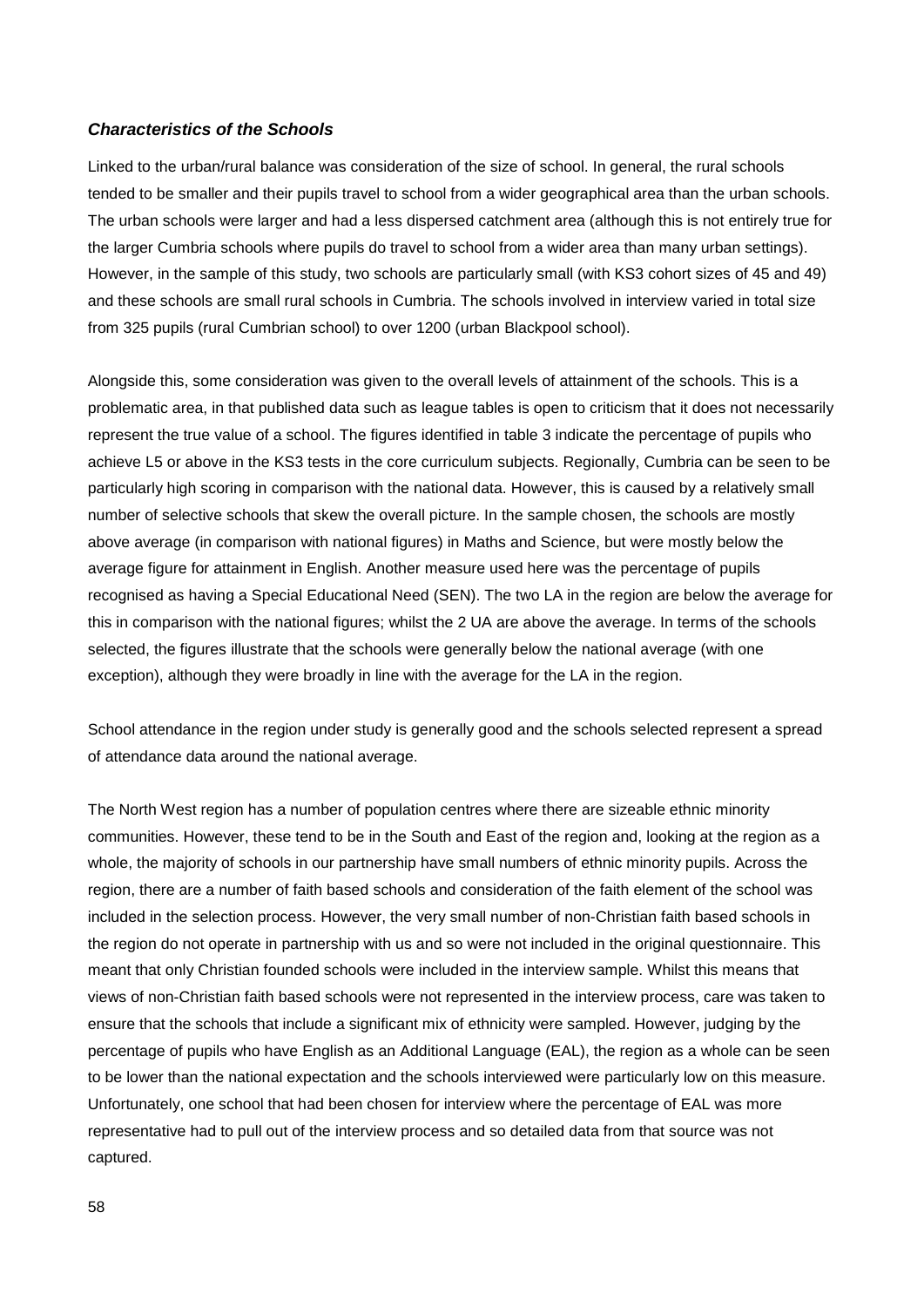The region is generally split between Lancashire (or former Lancashire) LA schools (which include the two UA) that have an 11 – 16 provision and Cumbria which has an 11 – 18 provision. Whilst this is not absolute and there are some exceptions in schools in all authorities in the region, care was taken to ensure that both 11 – 16 and 11 – 18 schools were included in the interview process.

Of the schools interviewed, there was a wide difference in the size of the ICT departments. Some had a HOD and one other full time ICT teacher; others had a departmental staff of 5 or 6 ICT specialists. A number of schools relied on non-specialist staff (often part-time from other departments) to teach in the department.

#### *Characteristics of HOD*

It was noticeable when selecting schools that a number of schools had appointed a new HOD in ICT within the last 3 years. It was felt important to ensure that some of these HODs were included in the interview process. These individuals have 'grown up' as HODs with the Key Stage 3 Strategy materials, so their perspective was considered useful to capture. By the same token, it was also important to ensure that the sample included a number of HODs who had been in post for more than 3 years. Because these individuals will bring experience of departmental leadership from before the KS3 Strategy was introduced, their view is also considered important.

One factor that was identified from the original trawl for interview respondents was that there were a greater number of female HODs willing to be interviewed than there were male HODs. As a consequence a number of male HODs were contacted personally to encourage them to be interviewed. Thus an attempt was made to provide a gender balanced perspective from the HODs. However, this does mean that these schools were not 'self selecting' in the same way that the others were, and there is scope in the method by which they were selected for researcher bias to creep in. However, given the discussion above about the criteria by which schools were included in the interview sample, there is plenty of scope for researcher bias to have been a factor in applying these criteria as well, so the specific targeting of male HODs in this way was considered to be an acceptable strategy. Within this targeting of male HODs, the other criteria established above were also considered to ensure that a balance of characteristics was achieved wherever possible.

Most HODs were not ICT specialists by virtue of their initial training as teachers, or as a result of specialist ICT qualifications. A number were ex-mathematics teachers. This characteristic was closely linked to time in post. Of the HODs interviewed, three were specialist ICT teachers by virtue of qualification and training.

Once the interviews were transcribed, the analysis of the transcripts was undertaken using a qualitative analysis computer program called Textual Analysis Mark-up System (TAMS). This program is similar to other qualitative analysis software in that it allows the researcher to code the text of the interview and then allocate codes to categories from which similarities and trends can be identified.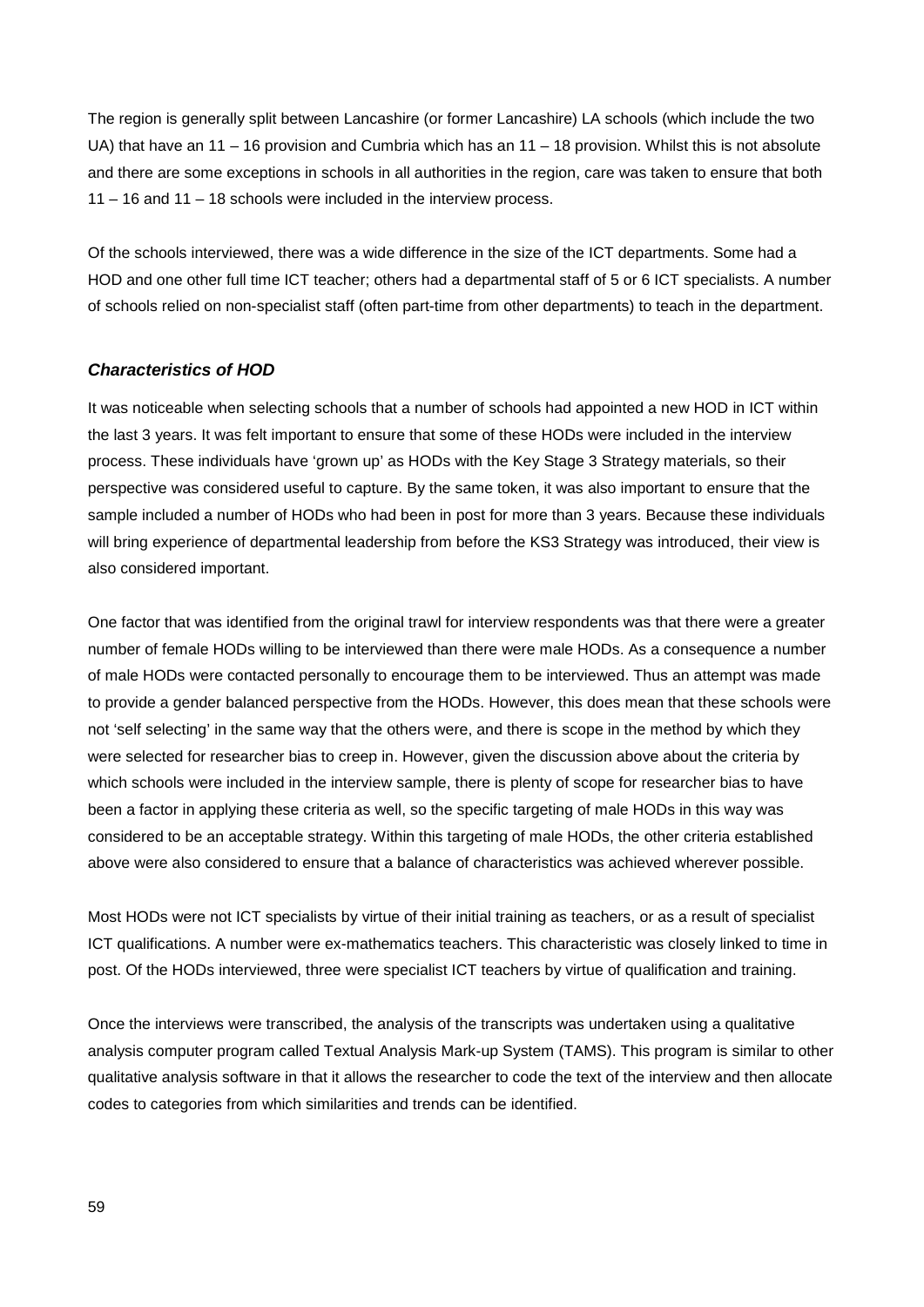TAMS is an open-source program originally produced at Washington University in the USA. I chose this program because it was freely available. The interface and control of the software is easy to navigate and coding is undertaken in an intuitive and logical way.

The flexibility of TAMS allows for the three different types of coding identified by Richards (2005, pp. 90 – 95); namely, descriptive, topic and analytical coding. As part of the coding process, I looked for 'in vivo' categories, where the words or terms used by the interviewees were so remarkable that they could be taken as codes. This was particularly useful in that common terminology was often used by the interviewees. Because education (and particularly ICT education) is a terminology rich domain, this proved to be a useful technique for identifying commonality between interviews. An extract from the code book established in the analysis of this data can be found at Appendix 4.

Stemler (2001) refers to the identification of the 'key word in context' as an important means to ensure that the analysis of the transcribed text from interviews is consistent in terms of eliciting meaning from the text. The technique is to identify a particular word or phrase of significance or importance, and then use software tools to extract the text containing that word or phrase within the context of the sentence in which it occurs. This is a more analytical and valid technique than relying on a simple word count to determine the significance of words or phrases. TAMS provides the software tools to do this and this technique was used to collect together portions of the interviews (in context) where consistency of meaning could be inferred.

I used a process of emergent coding so that I determined from the transcribed text of the interviews which words and phrases I considered to be significant. There is an inherent weakness in this approach in that I was the only person involved in determining the codes used in the analysis. In larger research projects, it is considered valid for more than one person to carry out emergent coding so that a consensus of opinion over the codes to be used can be arrived at. The individual nature of this study meant that this was not possible in this case and this must be seen as a limitation on the analysis of the data from the interviews.

Once common codes, categories and themes had been identified within the text of the interviews, I extracted the relevant portions of the text for use in the analysis of the data in the next chapter.

## *Ethics*

Kemmis and McTaggart (1992) established a useful set of ethical principles to guide researchers in the social field. More recently McPherson and Tyson (2008, in Elton-Chalcraft, Hansen and Twiselton (2008)) have identified five 'C's' for the researcher to consider when ensuring that research is undertaken within an ethical framework and under ethical principles.

Conduct – before, during and after the research has been undertaken Confidentiality of responses and in terms of identifying participants within the research Consent and permissions to undertake the research (possibly form a governing body or from your institution's ethical research committee) Choosing a methodology that is fit for the purpose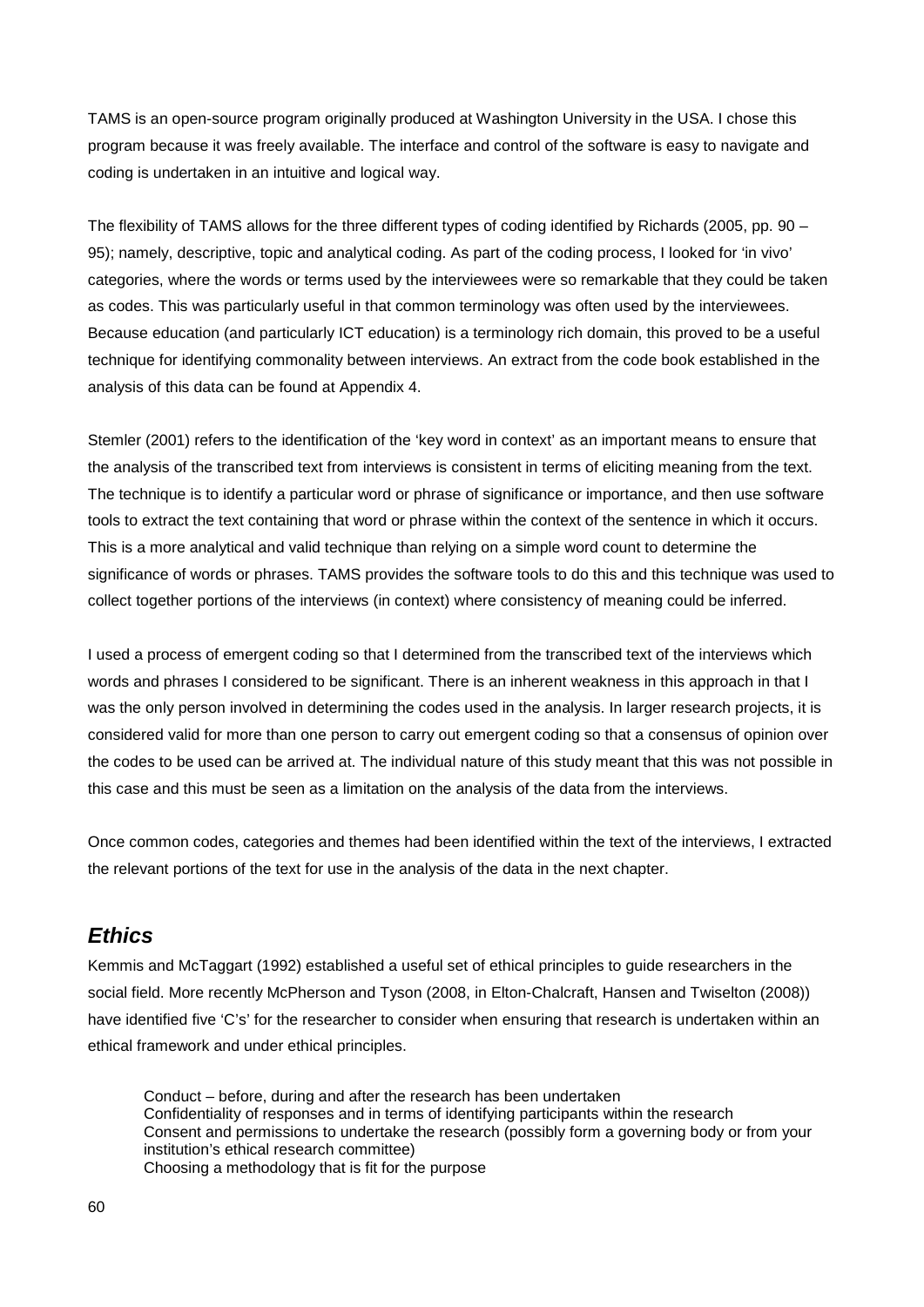Contextualising – addressing what is special and distinctive about your research question in relation to the children and young people who will be involved with that question. McPherson and Tyson (2008) in Elton-Chalcraft, Hansen and Twiselton (2008, p. 57)

In terms of this research and following McPherson and Tyson's 5 C's, I maintained a clear understanding of the ethical responsibilities of the research throughout the research process. At each stage, I ensured that confidentiality was maintained. Although each questionnaire was numbered for identification purposes, I was the only person who had access to the system of identifying the school from the number on the questionnaire. That information was destroyed once the questionnaires had been analysed. In terms of the interview data, again, I was the only one who had access to the information to link each interview with a particular school. I personally transcribed the recordings of the interviews and ensured that any possible identification of a school or town was not included in that transcription. Once the interviews were transcribed, the original recordings were destroyed. Within each interview, I was careful to ensure that I did not refer to any previous interviews I had carried out in this study, or to identify any other schools who were participating in the research.

At every stage participants in the research were asked for their consent to the research. Non-participation was always an option, as was withdrawal of consent at any stage. In one instance, a HOD was uneasy about having the interview recorded, and so that particular interview was not recorded and I relied on taking detailed notes in that instance. As both the questionnaire and the interview involved HODs, I did not personally seek permission from Head Teachers for this research, but I know that more than one HOD did ask their Head's permission to participate in the interview.

I believe that the methodologies I have used in this research are not only fit for purpose, but the most appropriate in ensuring anonymity of response. Of course, by its very nature, qualitative research of this kind is interpretive and thus there is a likelihood of bias on the part of the researcher. I have attempted to minimise this effect by selection of a range of different school contexts to involve in the research. However, I acknowledge that interpretations that have been placed on the data gathered in this research are mine alone.

Undoubtedly, any consideration of assessment within schools brings with it an element of potential anxiety on behalf of the school and the HODs involved. I have been very aware of the sensitivity of the information I have been privileged to gain access to. Without avoiding consideration of important (and perhaps sometimes controversial) evidence, I believe I have treated each participant fairly and ethically.

## *Summary*

Operating within a qualitative framework, this study has used two main instruments for gathering data. A wide sample of participant schools was surveyed using a questionnaire and then this was followed up by a selected sample of interviews with HODs. Efforts were made to ensure that the sample of interviews undertaken was representative of the region as a whole across a range of dimensions. Analysis of the transcribed interview data was supported by use of a computer software package specifically designed to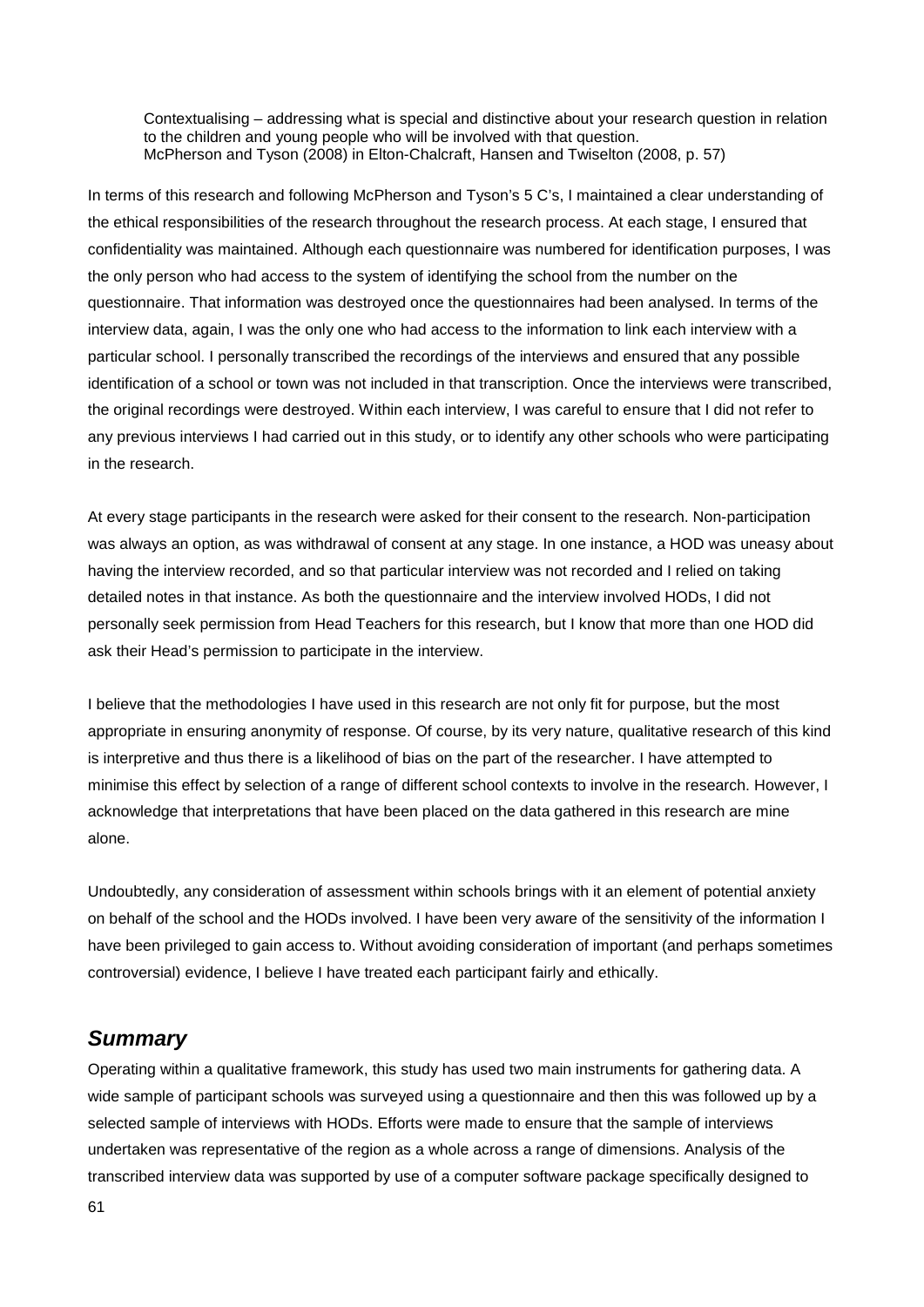assist in the analysis of qualitative textual data. Consideration of ethical issues has been in evidence throughout the research.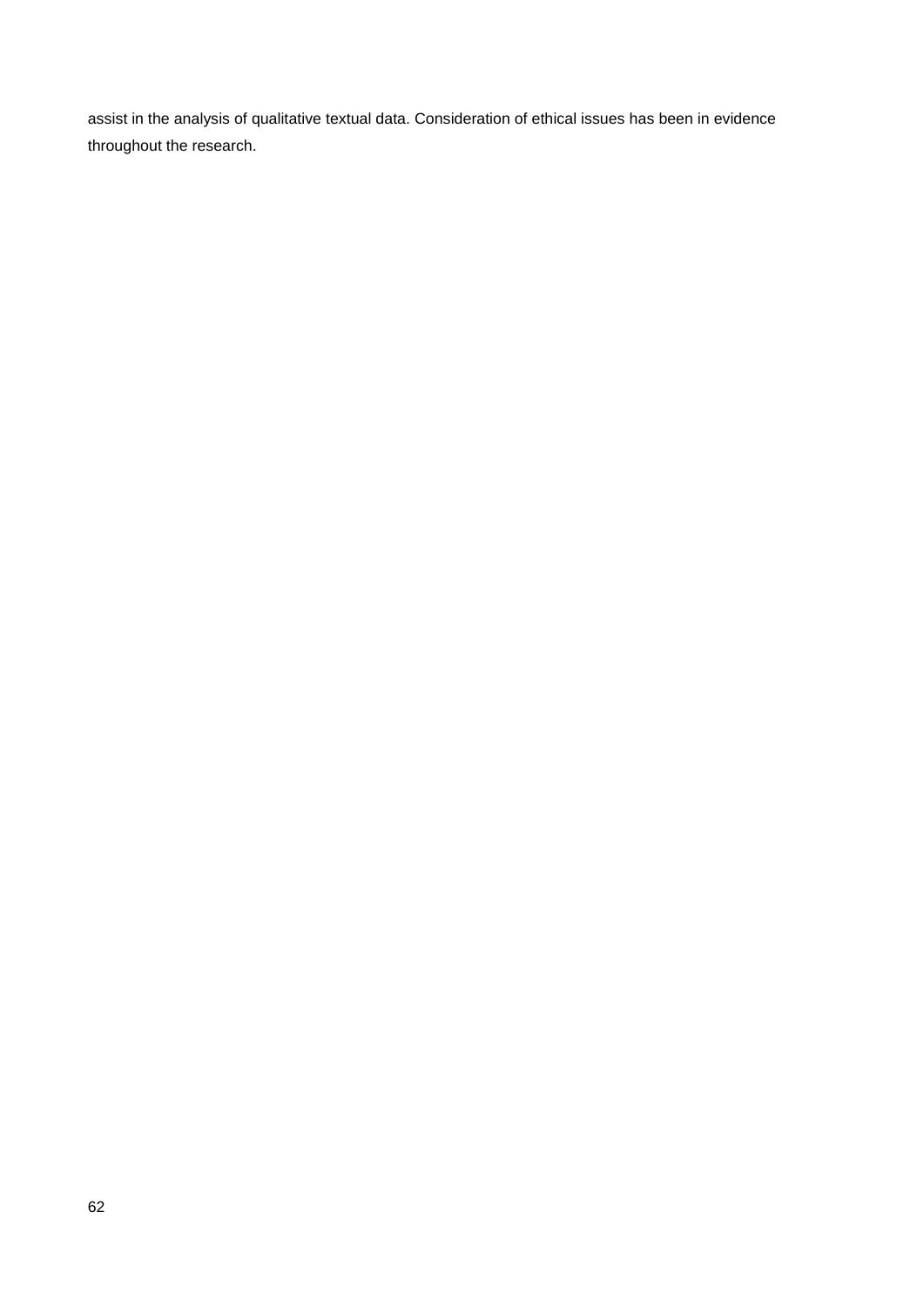# **Chapter 4 - Analysis of Data**

# *What is Happening When Schools Assess ICT?*

## **Overview**

The analysis in this section identifies that Heads of Department (HODs) in School are able to identify characteristics that they use to distinguish capable from non-capable pupils. However, each HOD uses slightly different terminology and is referring to inherently different characteristics. Whilst there is some common ground between their statements, no comprehensive and universal set of criteria for measuring capability emerged from the interviews. There are also some obvious gaps in the range of definitions used by the HODs.

The definitions themselves create some difficulties. Identifying exactly what is meant be a phrase and then also whether or not it is really applicable in a consistent and universally understood way is by no means clear.

Ultimately, focusing on definitions in this way highlights a major problem of capability and competence models of assessment. As identified by Wolf (2000), capability is in reality a very complex mix of actions, cognitions and behaviours, yet many assessment models produce an atomistic and highly reduced set of observable characteristics against which the pupil is assessed. The result is that the assessment fails to capture the subtlety of the situation (Sainsbury, 1994, p. 6) and thence derives an inappropriate conclusion from the assessment data that is captured. The reduction of pupil capability to definitions such as the ones identified in this section is an example of this atomistic reduction. So even if we were able to agree definitions and have a clear understanding of what each one means, we would not necessarily be any closer to a comprehensive set of criteria against which we could reliably assess pupils in order to capture the subtlety that Wolf refers to.

#### *How Schools Define Capability in Practice.*

The Government expectation at the end of KS3 is that the average pupil will achieve L5 on the NC level descriptors. Over the past 5 years, and particularly since the introduction of the KS3 ICT Strategy, there has been an increasing emphasis on pupils achieving at least L5 at the end of the KS. Implicitly in schools, particularly in the light of the high stakes associated with the publication of the end of KS assessment data, L5 has become the benchmark so that a pupil who reaches L5 can be identified as 'ICT capable', whilst a pupil who has not achieved L5 would not. This clearly confirms the tension identified by Brown (2004) over the use of assessment processes to provide a mechanism of accountability for pupils and schools. In the interviews HODs it was possible to explore the notion of capability within the discussion and begin to determine how schools were defining capability in respect of their pupils. As suggested by Crawford (2001) and Lankshear, Peters and Knobel (2000) (see page [24\)](#page-24-0), this exploration with the HODs confirmed that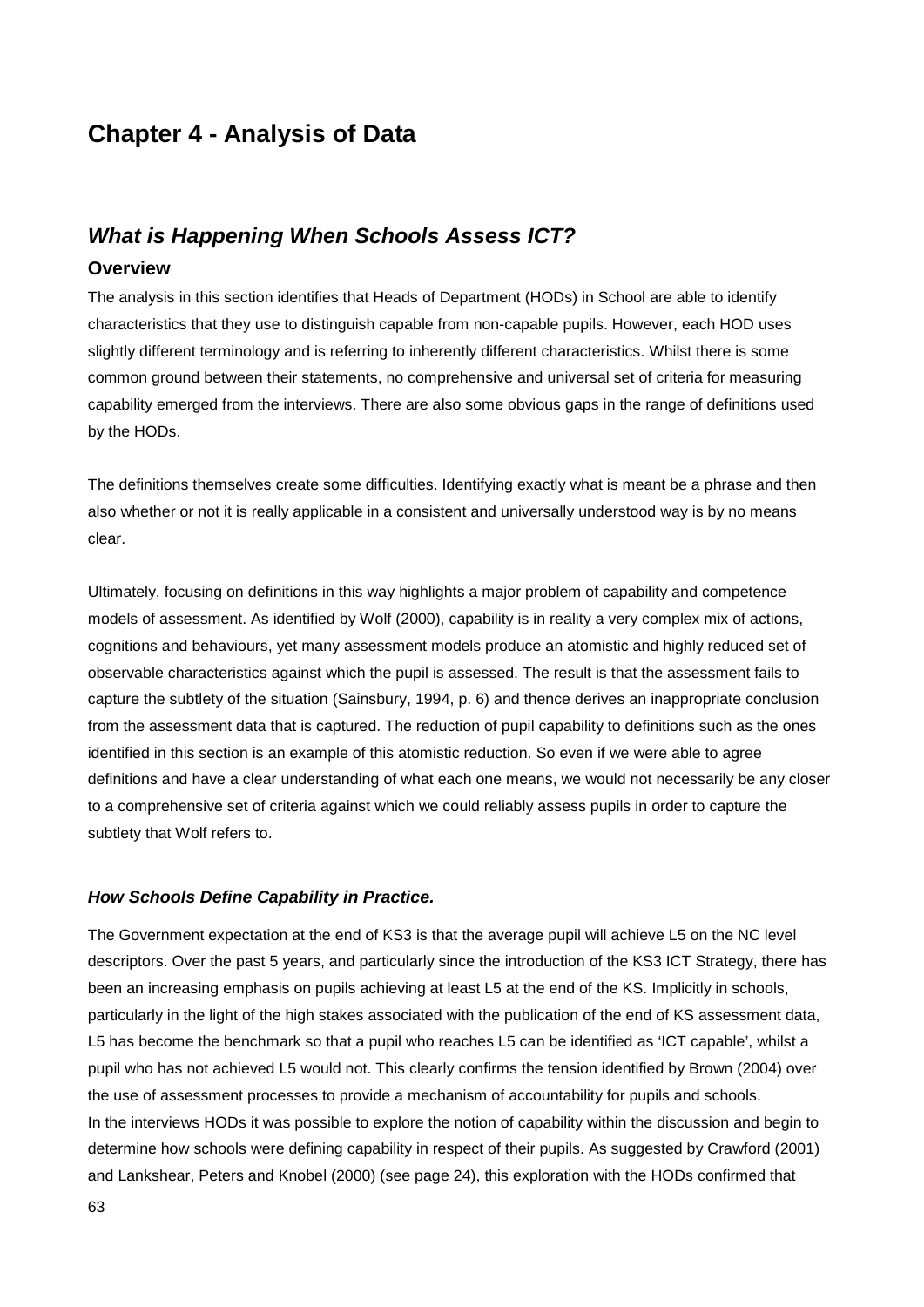capability was a difficult thing to define. In fact, the word 'capability' was infrequently used by HODs in the interview dialogue. Instead, many of these discussions centred on the boundary between L4 and L5 attainment of pupils as a measure of identifying 'capable' or 'non-capable' pupils. The discussion below identifies and analyses the phrases used by the HODs to distinguish capable pupils from non-capable pupils in terms of their attainment against the NC Levels.

## *The Acquisition of Skills*

#### One HOD noted that:

"… because we've been teaching for so long, we're in to teaching skills and perhaps we're not as equipped as we should be to teach what they're asking for which is a much rounder thing and is a more enquiring basis isn't it?"

This implies that the teaching of skills in ICT is in some way no longer appropriate. However, it is difficult to see how someone could become capable in their use of ICT without having acquired a range of skills in the use of ICT tools (Quellmalz and Kozma's 'procedural knowledge' page [29\)](#page-29-0). There is certainly a debate (commencing page [25\)](#page-25-0) about the importance of skills and the recognition that capability is more than the acquisition of skills and nothing else, but here the HOD seems to be indicating that the teaching of skills is no longer appropriate in the ICT curriculum. There is a tension here in that, as identified below (commencing page [72\)](#page-72-0), the teaching of discrete behaviour is a regular element of the pedagogy of ICT. It is relatively easy to assess a pupil's ability to perform a sequence of actions that result in some observable response in a computer application. Yet remembering sequences of key press alone would not constitute 'capability' without some understanding of underlying concepts. Unfortunately, the teaching and assessment of these underlying concepts is both difficult and, according to the evidence of this research, rare.

This HOD also recognises the place of skills acquisition in the development of capability:

<span id="page-64-0"></span>"... you're not going to get it until you've learnt the skills, the basic skills."

So for this HOD, concentration on acquiring skills is seen as a pre-requisite for the higher order aspects of capability which finds resonance with Crawford (2001) and Kennewell et al (2000) and the idea that capability is made up from a hierarchy of elements.

#### *Independence of action.*

In Interview 1 the HOD identified an ICT capable pupil as one who is:

" … working more independently and they're able to reflect and assess their own work better."

This definition reflects some laudable characteristics. It finds some resonance with the definitions of capability of both Cairns (2000) and Crawford (2001) (pages [24](#page-24-1) and [24\)](#page-24-0). Implicit within this definition is a recognition that capable users of ICT make choices about the most appropriate tools or applications needed to solve the problem they are faced with; they can make independent choices. Additionally, the ability to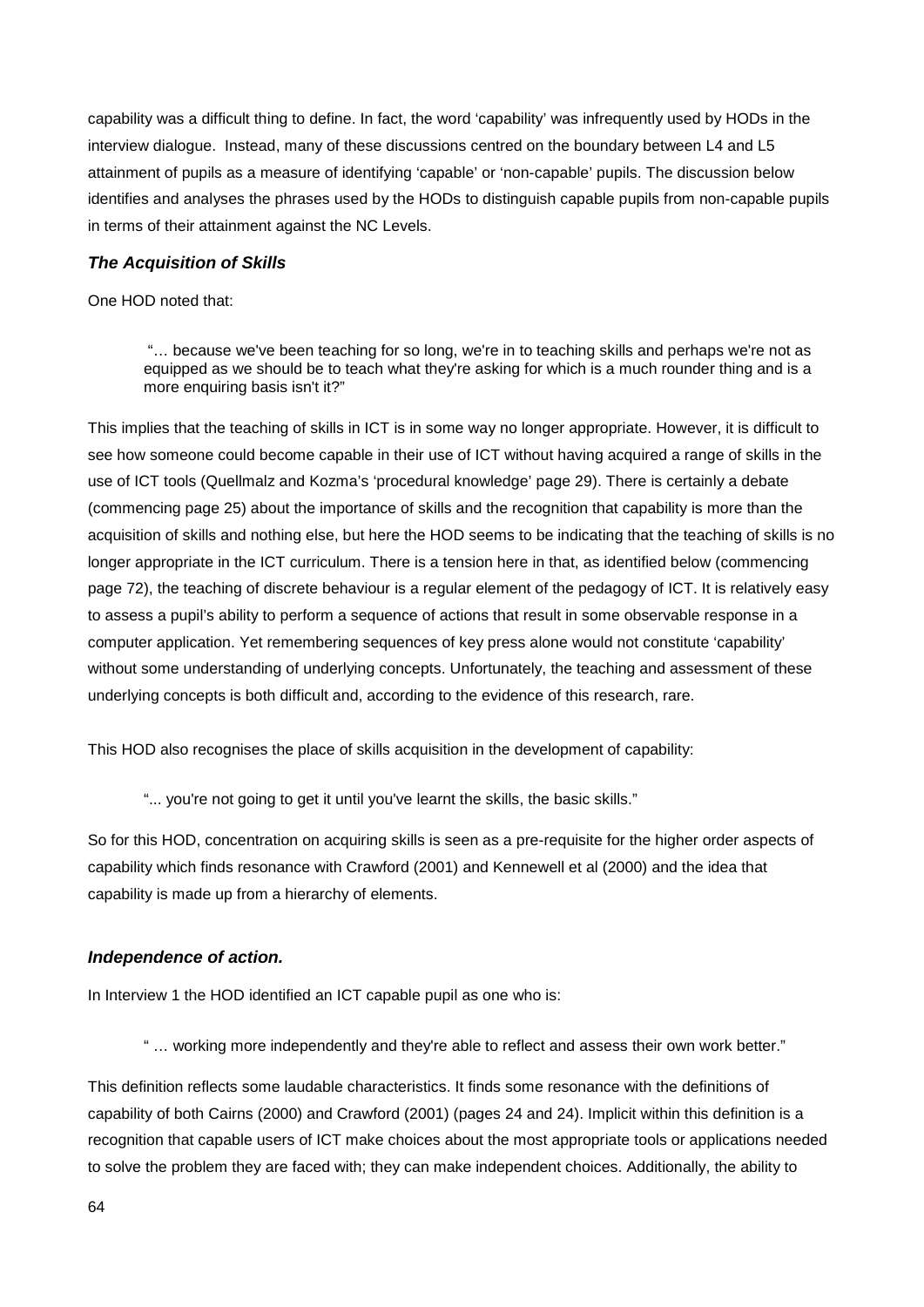assess the effectiveness of a particular solution and reflect on their work indicates the possibility that the pupil is thinking about how effectively they have approached the initial problem and how appropriate their solution may be. It also suggests the potential to generate a more effective solution in the future. As noted above (page [25\)](#page-25-1) this confirms Kennewell et al (2000) argument that capability implies the capacity to respond appropriately in unknown or unfamiliar circumstances.

However, this is not a particularly comprehensive definition of capability. In fact the words used here bear a close resemblance to the NC level descriptor for students working at L5 on the NC Level Descriptors for ICT at KS3. Although a close alignment between the school's interpretation of the characteristics they are looking for in a 'capable' pupil and the statements produced in the NC is probably a good thing, using a definition such as this as the yardstick for assessment of pupils has some problems. For example, how would we determine what 'more independently' means? Is there a scale of independence that we could universally agree on? Is it not possible for a pupil to work independently and yet demonstrate a complete lack of 'capability'; perhaps by choosing totally inappropriate methods to solve the problem they have been set? Also it would seem possible for a pupil to be able to reflect on and assess their own work even though they have not been 'independent' in terms of making informed and appropriate choices of ways to solve the problem.

In interview 8, the HOD indicated the difficulty some pupils face when trying to decide the most appropriate ICT to use in a situation:

"… the skill that haven't transferred so well I think is where they, where they're asked to choose the best IT, ICT tool for the job. They're not so good at that, still. You know they find it difficult to say like ... I want to, I want to say er produce an invoice, or I want to do a maths investigation, what is the best piece of software to use? You know, we still get people who think, well I need to write a database or I need to ... put a table in word or something. You know it's they, they need to be led still."

So in this school, even where pupils are encouraged to act independently, the HOD has identified that some pupils lack the ability to make appropriate judgements about the ICT tools to apply to a given situation. Hence the teacher leads the pupils to a solution and this inevitably limits the independence of action demonstrated by the pupils and consequently limits the assessed level they reach. Thus, if the pupils are not acting independently, then they are not demonstrating capability in terms of an 'independence of action' criterion.

Talking about the difference between L4 and L5, the HOD in Interview 6 echoed some of the other comments:

"… they have to actually do something and change something themselves rather than just following instructions. There is a definite change around about there. …

… I think that's where we're saying that they have to do that bit extra, you know. It's quite, it's quite a key jump isn't it the 4 to the 5 one? Because it's to do with their ability to think."

This resonates with other comments about pupils reflecting on their work and working independently.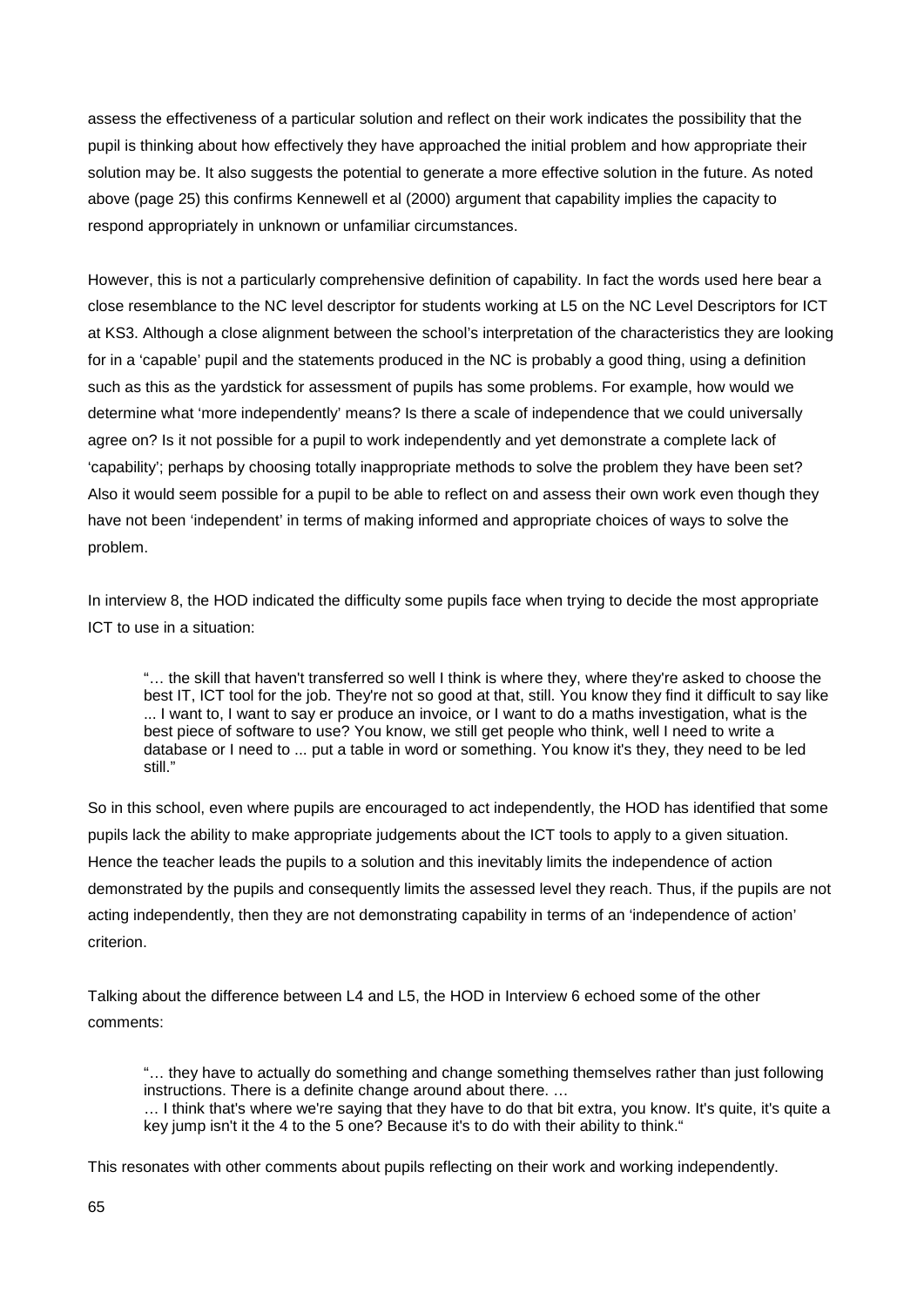## *Learning by Trying*

Interestingly, none of the HODs interviewed mentioned to the idea of 'learning by trying' referred to in the work of Pearson (2005), Phelps, Hase and Ellis (2005) and Selwyn and Gorard (2004). The emphasis in schools was very much that purposeful activity is that which results in some form of product that can be assessed. This resonates with Rowntree's (1997) illustration that tangible products are easier to assess and thus assume more importance in the pedagogical approach to the subject.

### *Transferability*

In Interview 2 the HOD talked about capability as being about:

"… transferability …"

Again, we can see merit in this idea. As indicated by Kennewell et al (2000) (page [25\)](#page-25-2), for a pupil to be able to transfer what they have learnt in one application or context into another different application or context would suggest that they have some level of capability, provided that the transfer of knowledge is appropriate. In reality of course in this day and age some level of transferability is absolutely necessary. Computer applications are designed in the modern era to conform to common interface standards precisely so that users can transfer skills from one application to another. So, perhaps the most worthwhile test of transferability would be to face the pupil with an unknown piece of software to see how well they could find their way around the application using the knowledge and understanding that they possess from their past experience. The pilot end of KS3 ICT test (now scrapped) was supported by software that did not conform to the Microsoft Windows© Applications Programming Interface and when introduced to schools it caused many problems because pupils were not used to the software. Hence their ability to transfer knowledge and understanding was, in this case, limited. As this comment from the HOD in Interview 8 illustrates:

"Well you have to, you have to be more, you have to teach them first of all how to take the test. Because it's different software isn't it. The whole thing is, is, is erm, it has a different feel to the Windows software they use for most of their school life."

This comment would suggest that pupils, in this school at least, find difficulty in transferring skills and knowledge acquired elsewhere to new software applications. Does this then mean that these pupils are not capable users of ICT? Also, is the role of the school important here in ensuring that pupils have access to a wider range of software, particularly that which is different to the standard office applications that they may be very familiar with? This example also illustrates an unintended 'backwash' (Snow, 1990, p. 435) (page [40\)](#page-40-0) of the assessment process in that the school was having to devote curriculum time to teaching pupils how to cope with the test rather than concentrating on the learning objectives of the SOW. The 'backwash' effect will be discussed further below.

66 Another aspect of transferability relates to the ability of pupils to transfer learning from their ICT lessons into other areas of the curriculum and demonstrate usage of ICT tools in a totally different context. Some schools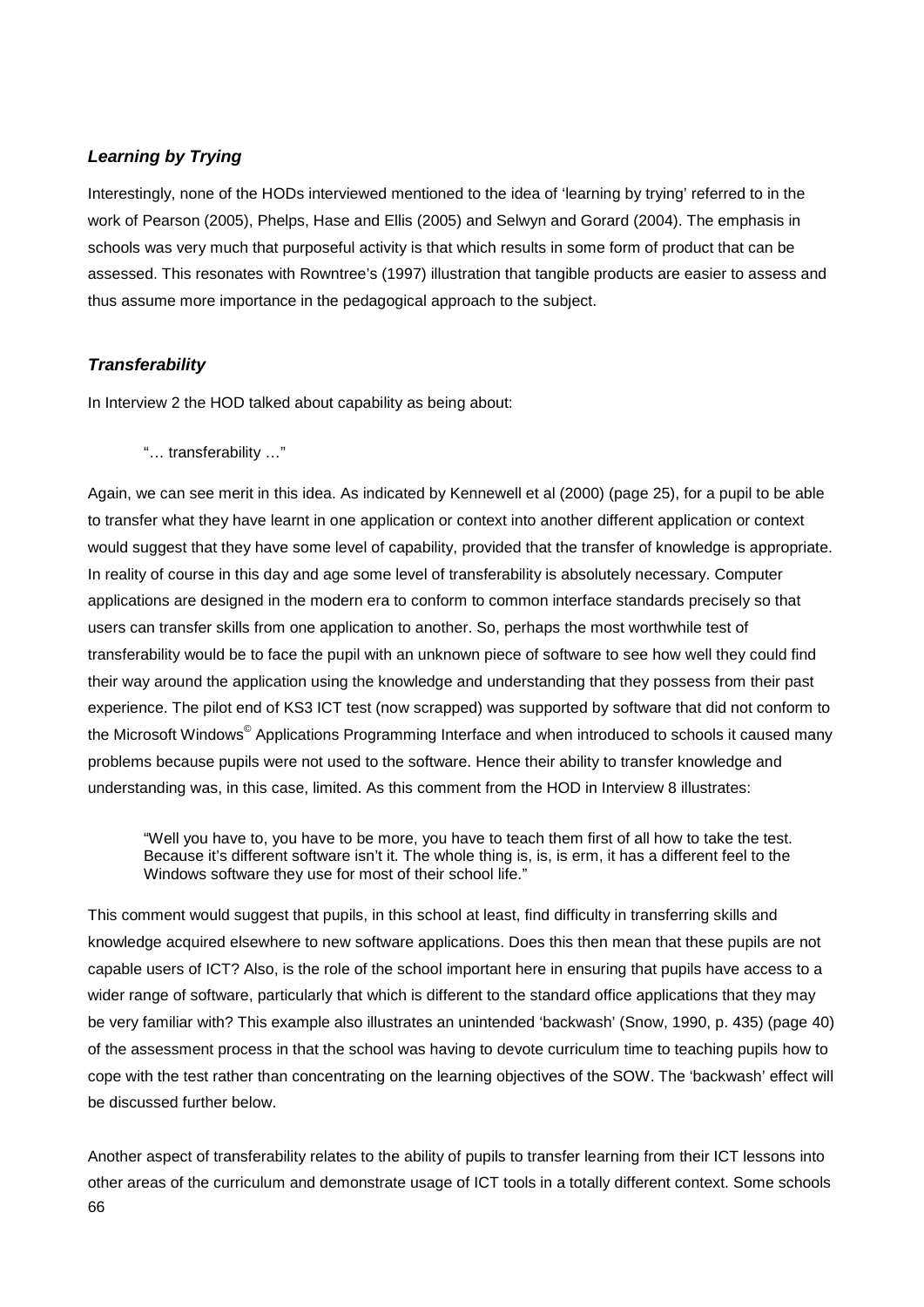do this well, but many have arranged their curriculum around discrete ICT teaching that rarely interfaces with other subject areas. In fact it could be argued that the KS3 ICT Strategy has exacerbated this tendency as it emphasises the importance of discrete ICT lessons in schools, even though the reasoning behind this is very laudable (namely, ensuring that all pupils receive their entitlement to the curriculum). Hence the potential benefits of transferring the skills, knowledge and understanding developed in ICT lessons to other areas of the curriculum does not seem to be realised. Thus if we were to insist on 'transferability' having a high priority in our definition of capability, the evidence from the schools involved in this research would suggest that many pupils lack this important characteristic.

Some HODs discussed transferability in Kennewell et al's (2000) sense where pupils are able to transfer learning in one ICT context to another ICT context, yet, due to the often fragmented nature of teaching ICT where topic areas are taught discretely (usually) once per year and then not returned to until next academic year, this discussion centred around the ability of pupils to retain knowledge from one year to the next. For example the HOD in interview 7 was concerned about how much knowledge and understanding is retained by pupils:

"… they can achieve a level 5 in modelling in year 8, but you get to the following year and they still cannot remember and they have to be ... it has to be refreshed. You know, they don't keep it, they don't retain it, and that, and that has to be a fault somewhere."

This raises an interesting question about whether or not the assessment systems in school encourage or develop the ability of pupils to retain and transfer knowledge from one context to another. The evidence form this research is that assessment follows the pattern of teaching delivery and assesses fragmentary knowledge rather than holistic understanding that combines knowledge from a number of different ICT domains. This point is further explored on page [69.](#page-69-0)

#### *Fitness for Purpose*

This statement from the HOD in interview 2 suggests capability is also:

"… about fitness for purpose …"

67 This uses a key phrase taken from the KS3 ICT Strategy sample teaching units. It is also directly descended from the work of Mills (2003) (page [27\)](#page-27-0). There is a strong emphasis, particularly in the ICT Strategy Y7 sample teaching units relating to the use of ICT tools to communicate, on ensuring that when ICT is used, the resulting product is fit for the intended audience and purpose. It is certainly hard to argue against any attempt to make the products of the use of ICT applications appropriate for the audience they are intended to reach. However, it would seem to me that this notion of fitness for purpose goes beyond ICT capability into wider areas of discussion around what it means to communicate effectively. Consequently this would be an important element of an indication of capability that goes far beyond ICT capability. The point here is whether or not ICT Capability is discrete and decontextualised? Is there something particular and unique about capability in an ICT sense that marks it out from capability in other subjects or contexts? The Mills (2003) model might imply this where he defines fitness for purpose as an ICT Concept. Of course, if fitness for purpose in communication is being coordinated effectively across a range of subjects in the curriculum in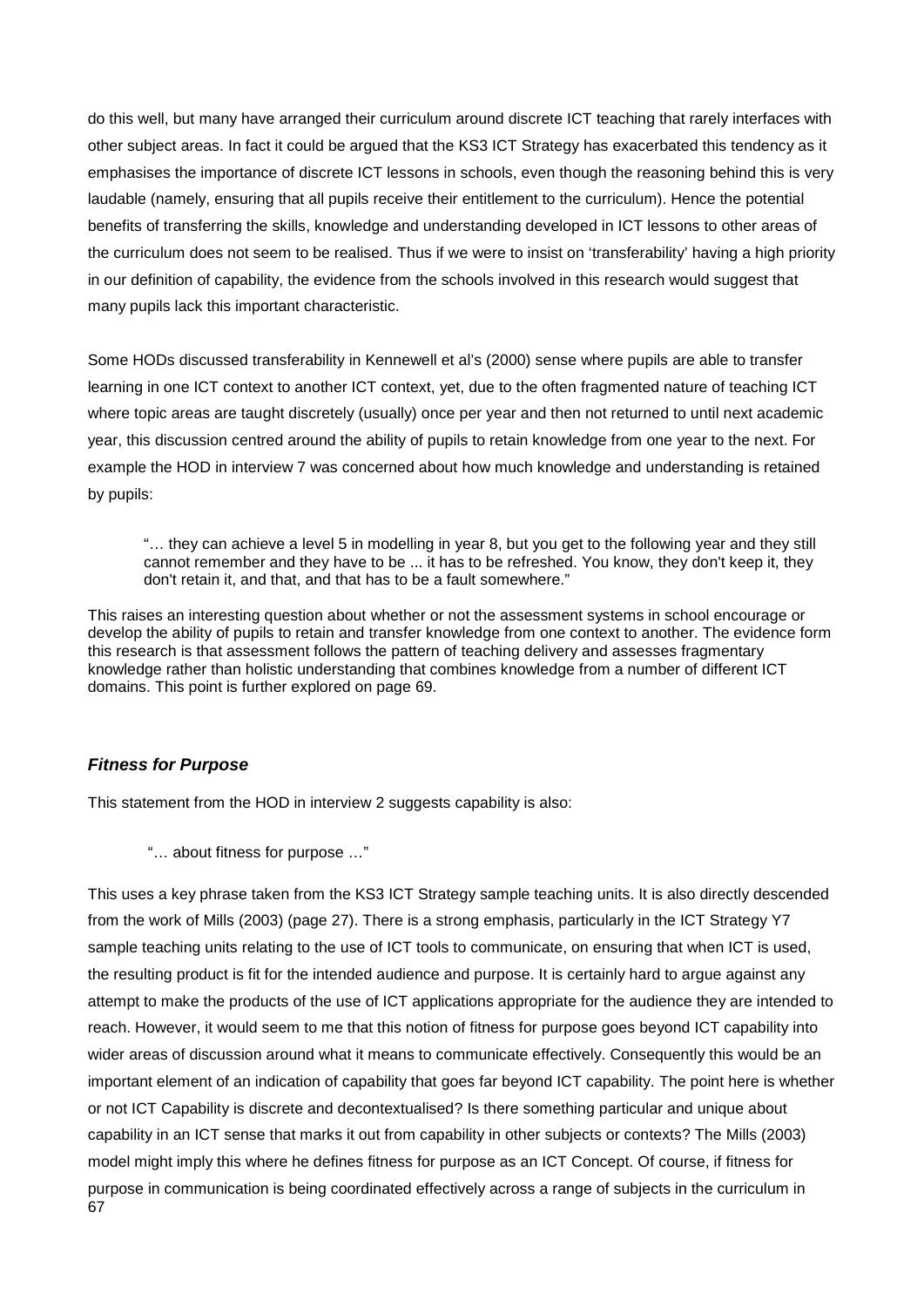school so that consideration of effective communication is not just limited to ICT lessons, then the overall effect for pupils may be wholly positive and beneficial. As indicated above, some schools achieve this coordination effectively. However, where it is not achieved, it may result in pupils assuming that fitness for purpose is something that is confined to ICT lessons only, or that fitness for purpose in an ICT context is somehow different from communication being fit for purpose in, say, an English lesson. This point further illustrates Wolf's (2000) observation that capability is complex and multi-faceted and, by implication, always going to be difficult to assess within a specific discrete subject area.

### *Pupils Justifying the Choices They Make*

In Interview 3 the HOD defined capability as:

"… I would say, justification, erm, being able to justify, erm, what they have used or created."

In this definition, the ability to justify choices or decisions would depend on pupils being able to articulate the reasons behind what they have done. Again, there is much emphasis in the KS3 ICT Strategy (and more recently in the Assessment for Learning Strategy) on pupils annotating their own work to justify what they have done and why they have done it. There could be some subtlety here. If a pupil is actually able to articulate reasons behind the choices they made having considered a range of choices in the first instance, this may illustrate some sophistication in their use of ICT tools to solve the problem. However, if their justification is based on the use of a particular tool or technique because they did not know any different, then it is less helpful.

This point was highlighted further in the discussion with this HOD when they went on to say:

"… when we have our discussions that's their opportunity to articulate. Erm, sometimes with a little bit of prompting, without being leading, you know, just saying, you know, why did you use that colour? And, and drawing that out of them. Erm because for the majority of the time, pupils do know why they've used a particular colour but they just don't know how to say that, how to articulate it …"

Hence, as suggested by the work of Wells (1999), Mercer (1995) and Zoellner (1969), the role of the teacher here seems to be prompting and facilitating the pupil's articulation justifying their choice. The problem here is where a pupil has a good justification for the choices they have made, but lacks the ability to articulate their decision making. As the HOD indicates, there is a role here for the teacher to assist them in drawing this out, but this type of activity can quickly result in putting words into the pupil's mouth if the teacher is not skilled or not careful. At what point do we move away from the pupil's articulation of the choices they have made to the teacher's interpretation of what the pupil has done? This clearly relates to the discussion in the literature review (and also above) about the nature of 'communication' as an underlying skill and also whether this skill is unique to the domain of ICT or somehow different in ICT than in other subjects. It also echoes Sainsbury's (1994) (page [41\)](#page-41-0) perspective on the 'impressionistic' nature of teacher assessment.

The HOD in Interview 4 stated that 'capable' pupils: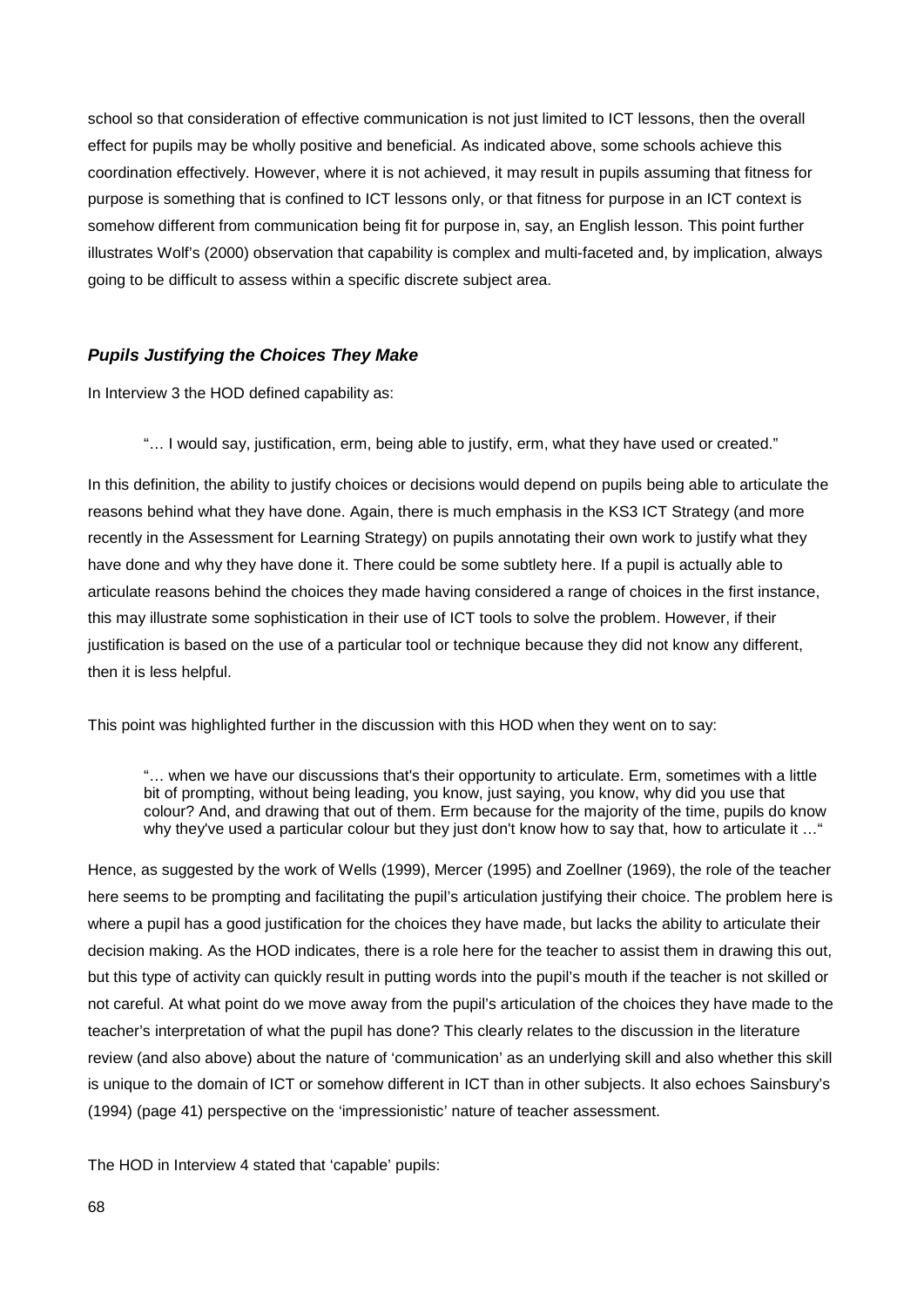"… demonstrate that they've got a clear understanding of what they're doing, they're not just able to follow instructions and use software. That they have to be able to explain why or how whatever it is that they've done. I think that's the key thing. So, we expect annotation, but also when going around, er, following pupils that they, they have more independence of working and also that as you talk to them, it's clear that they actually do understand what they're doing."

This HOD clearly identifies a difference between understanding and following instructions or demonstrations. The implication is that the more capable pupil will remember the instructions or sequence of actions and then understand how it is to be applied to the particular problem they are faced with. This would equate to Schematic and Strategic Knowledge within Quellmalz and Kozma's typology. Of course, there is a difficulty in defining what we mean by understanding in this context. The pupil may well understand what they are doing, but may not understand why, particularly if this is related to underlying concepts.

The HOD in interview 7 was concerned about how much knowledge and understanding is retained by pupils:

"I still get very concerned about the back to basics idea. I still think that you do things and you think, but they don't know what they should know from before. You know, and another thing about levelling is which I've not really come to terms with is yes they can achieve a level 5 in modelling in year 8, but you get to the following year and they still cannot remember and they have to be ... it has to be refreshed. You know, they don't keep it, they don't retain it, and that, and that has to be a fault somewhere."

<span id="page-69-0"></span>So for this HOD the capability demonstrated by a pupil may well be transitory and unable to be replicated at a later date. As a response, this HOD's school has chosen to base the final KS3 assessment level on Y9 work only, ignoring the work from earlier years in the KS. Whilst this may be a pragmatic solution for this HOD in this school, it nevertheless raises some important questions. For example, if the Y9 work is the only work being used for the end of KS3 levelling, there seems little point in following the KS3 curriculum in years 7 and 8. If the pupils are not retaining any of the Y7 and Y8 work, it would seem to be more stimulating for the pupils to devise a completely new Y7 and Y8 curriculum. On the other hand, as seems likely, if the level of retention of knowledge from Y7 and Y8 is variable among the KS3 cohorts in the school, this suggests that the teaching methods in those 2 year bands need careful scrutiny. The difficulty here is that because so much of ICT assessment is atomistic and focused on discrete behaviours, these behaviours are often easily forgotten. Even experienced and 'capable' users of ICT will struggle to remember exact sequences of key press for a rarely used function of an application. Yet these sequences are too often the fundamental building blocks of ICT teaching and assessment in many schools. As identified above (page [64\)](#page-64-0) much less time is spent on underlying concepts that may help the 'capable' pupil to work out how to access a particular aspect of a program. Also as indicated in Chapter 2 (commencing page [31\)](#page-31-0), any activity that could be seen as unfocused, even though it may be leading the pupil towards a solution, is actively discouraged.

#### *Problem Solving, Independent Learning and the Role of Teachers*

In Interview 5, the HOD identified the difficulties faced by some schools:

"… it's much more problem solving and independent learning and our students are very, very poor at independent learning."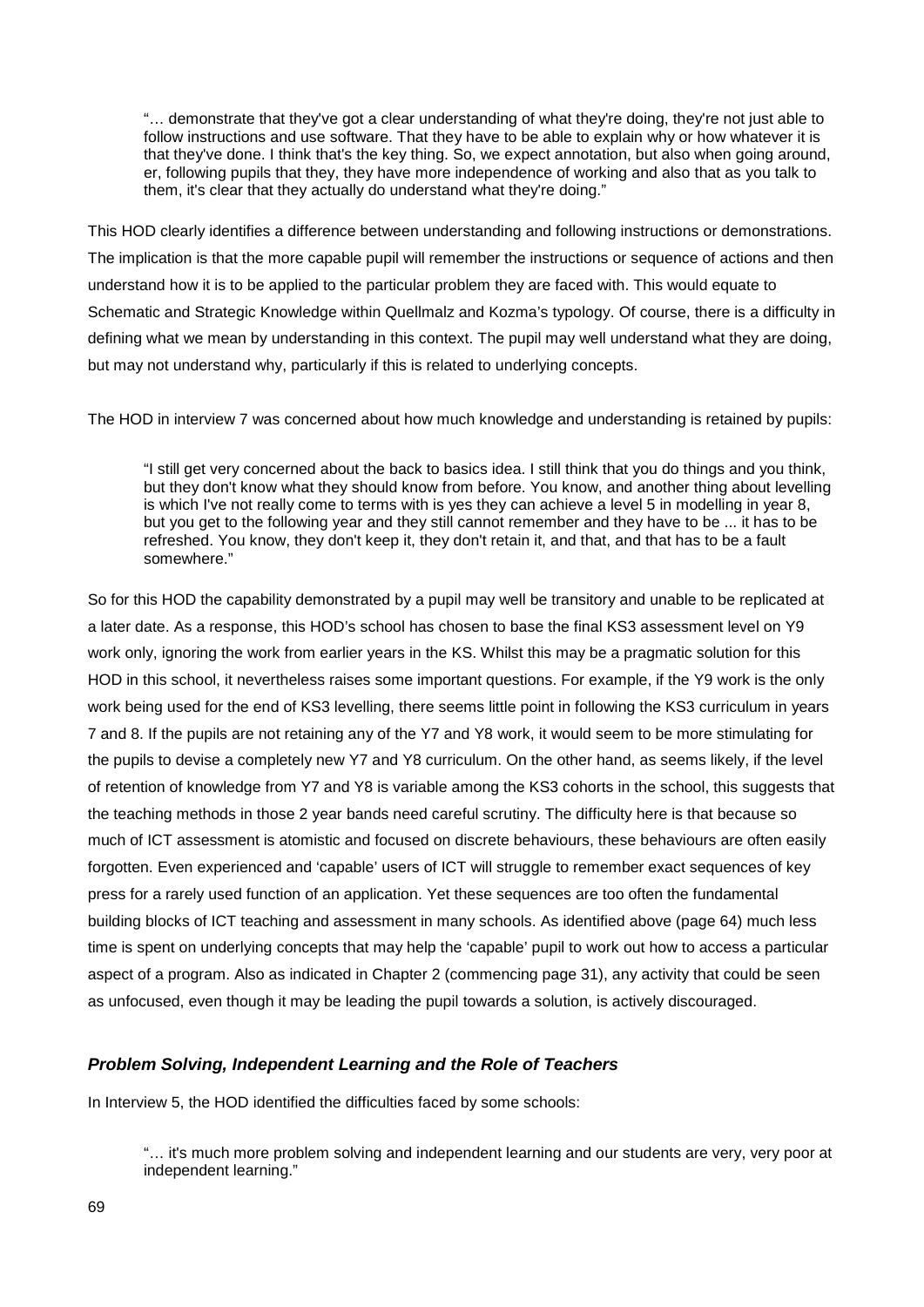This is not only a statement indicating the HOD's impression of what capability in ICT might mean, but also a value judgement about the ability of the pupils in the school to be able to cope with it. Again it is possible to argue that problem solving and independence in learning are not unique characteristics of capable learners in ICT, and, also that it is not solely the responsibility of the ICT curriculum to develop these characteristics in pupils. Hence an increasingly broad definition of 'capability' that is encompassing ideas and characteristics from a wide domain. The implication of this is that, not only does this make capability difficult to define, it makes it increasingly difficult to assess consistently and reliably. Given this complexity, it is understandable why Popham (1984, p. 39) is concerned about the way the measurement of behaviour can become trivialised in an attempts to assess pupils.

The statement of the HOD about the pupils not being independent learners may be a statement of fact, but it is also perhaps illustrative of a lack of innovation and development on the part of teachers in the department. If the pupils really are poor independent learners, then the curriculum should be redesigned to develop independence in the pupils and teachers should be trained to use pedagogical techniques that will do this. On the other hand, it may be that the pupils are capable of independent learning, but they are not being given sufficient encouragement or opportunity to demonstrate this. Again, the development and training of teachers in the school may be lacking in this regard.

This is further illustrated in an additional comment from the HOD who stated:

"… because we've been teaching for so long, we're in to teaching skills and perhaps we're not as equipped as we should be to teach what they're asking for which is a much rounder thing and is a more enquiring basis isn't it?"

So this HOD recognises that providing pupils with the opportunity to acquire and demonstrate capability also requires pedagogic skills and techniques on the part of the teachers that are different from the teaching that may have gone on in the past.

The comments extracted from interviews confirm the difficulty identified in the literature review related to defining what we mean by capability and thus the difficulty schools face when they are trying to assess it. These comments are from experienced and well-qualified staff in schools that are leading ICT departments. If they are unsure or confused about what they are looking for and how they are able to measure it, this illustrates some of the problems that are inherent in the process of trying to assess ICT capability.

## **Conclusion**

The lack of a clear and consistently applied definition of 'capability' is producing a wide variety of practice in relation to what is being assessed. An issue relating to a lack of knowledge of non-specialist ICT staff and their confidence to deliver the underlying knowledge and understanding of the ICT curriculum has been identified (see discussion on page [46\)](#page-46-0). Traditional 'product based' assessment is still widely used and this 'traditional' approach exerts strong influence, not only on what is assessed, but also how the assessment is carried out. Tangible products are easier to assess and thus assume more importance in the pedagogical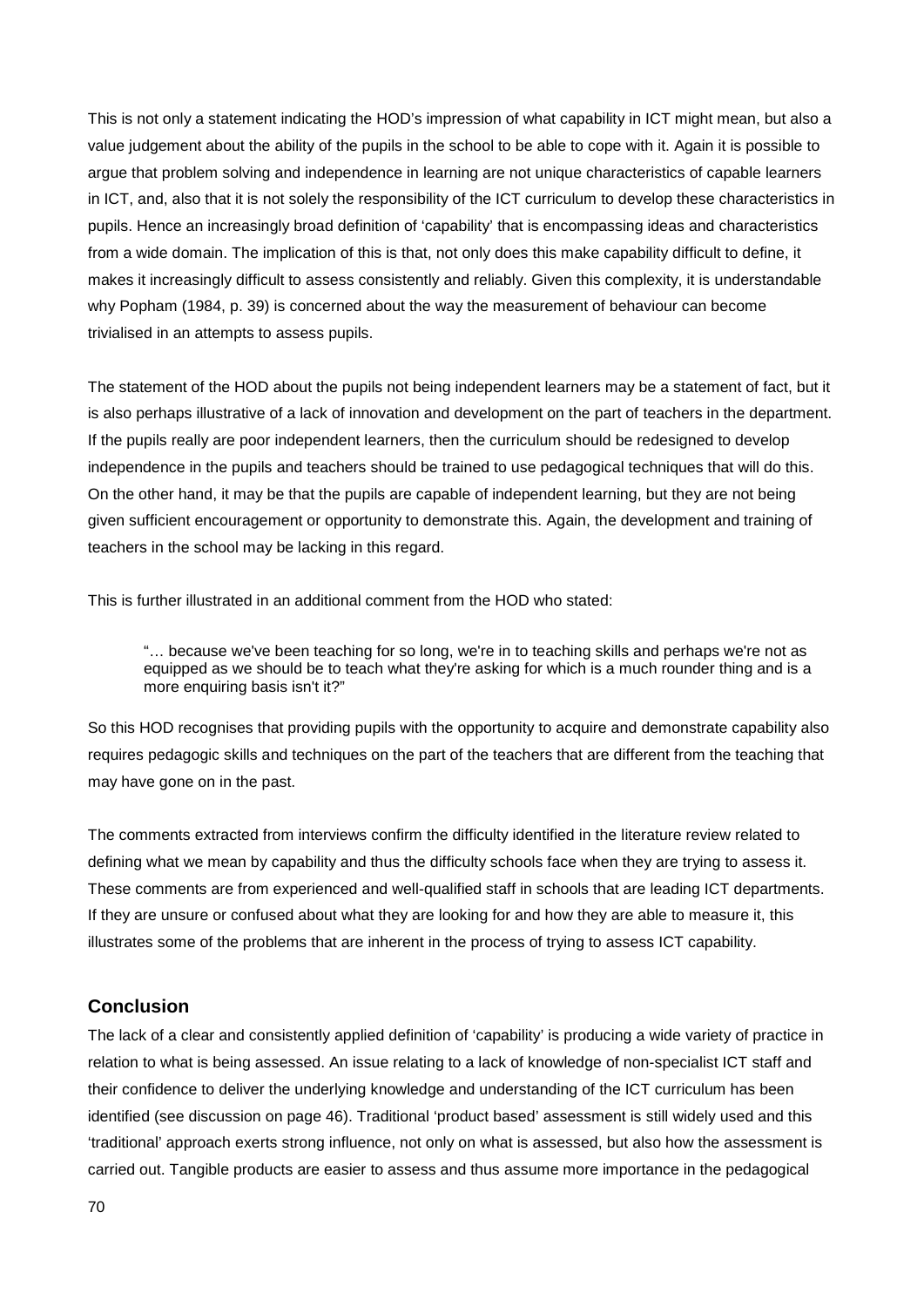approach to the subject. This was particularly highlighted in interviews by the discussion about the methods used to collect assessment data for the purpose of tracking pupil progress. This issue will be followed up in the next section relating to the types of data that are being collected and how schools are capturing them.

# *How Assessment is Carried Out*

## **Overview**

Schools are using a variety of means to carry out assessment. There is a heavy reliance on traditional means of assessment that rely on data being captured from the product of a pupil's use of ICT rather than the process the pupil goes through to create the product. Whilst this can be seen as a weakness in providing an 'holistic' view of a pupil's attainment, it represents the relative 'newness' of the use of less-traditional and formative assessment techniques in schools. Where these 'new' techniques are more firmly established, schools are increasingly comfortable using verbal and anecdotal evidence to inform their assessment judgements. An increasing use of pupil self-assessment is in evidence, but in the interviews conducted, systematic and rigorous use of pupil self-judgement is yet to be firmly embedded in assessment practice. This suggests that pupil self-assessment is not yet providing a reliable and useful assessment tool.

An important theme raised in this section relates to the confidence of teachers and HODs in the assessment judgements they are making. The importance of experience in assessing is acknowledged and also the relevance of high quality training in assessment techniques is underlined. Some HODs indicated how intuition and 'gut feeling' can be used to inform the assessment judgements that are made. However, in some schools the HODs were reliant on inexperienced and non-specialist staff to make assessment judgements, and, as a consequence, there is the potential for a lack of consistency and reliability in the assessments that are being made. Some schools are systematic in the use of moderation as a means of ensuring consistency of judgements, but this is by no means universal across the schools involved in this research. The issues raised by the reliance on experience and intuition in forming assessment judgements will be revisited elsewhere in the discussion.

## **How Schools Capture Assessment Data**

In Chapter 2 (commencing page [33\)](#page-33-0) Rowntree's 8 modes of assessment were summarised. Each mode could be seen as a continuum between a pair of statements. These are:

Formal vs Informal Formative vs Summative Continuous vs Terminal Course-work vs Examination Process vs Product Internal vs External Convergent vs Divergent Idiographic vs Nomothetic Rowntree (1997, p. 119)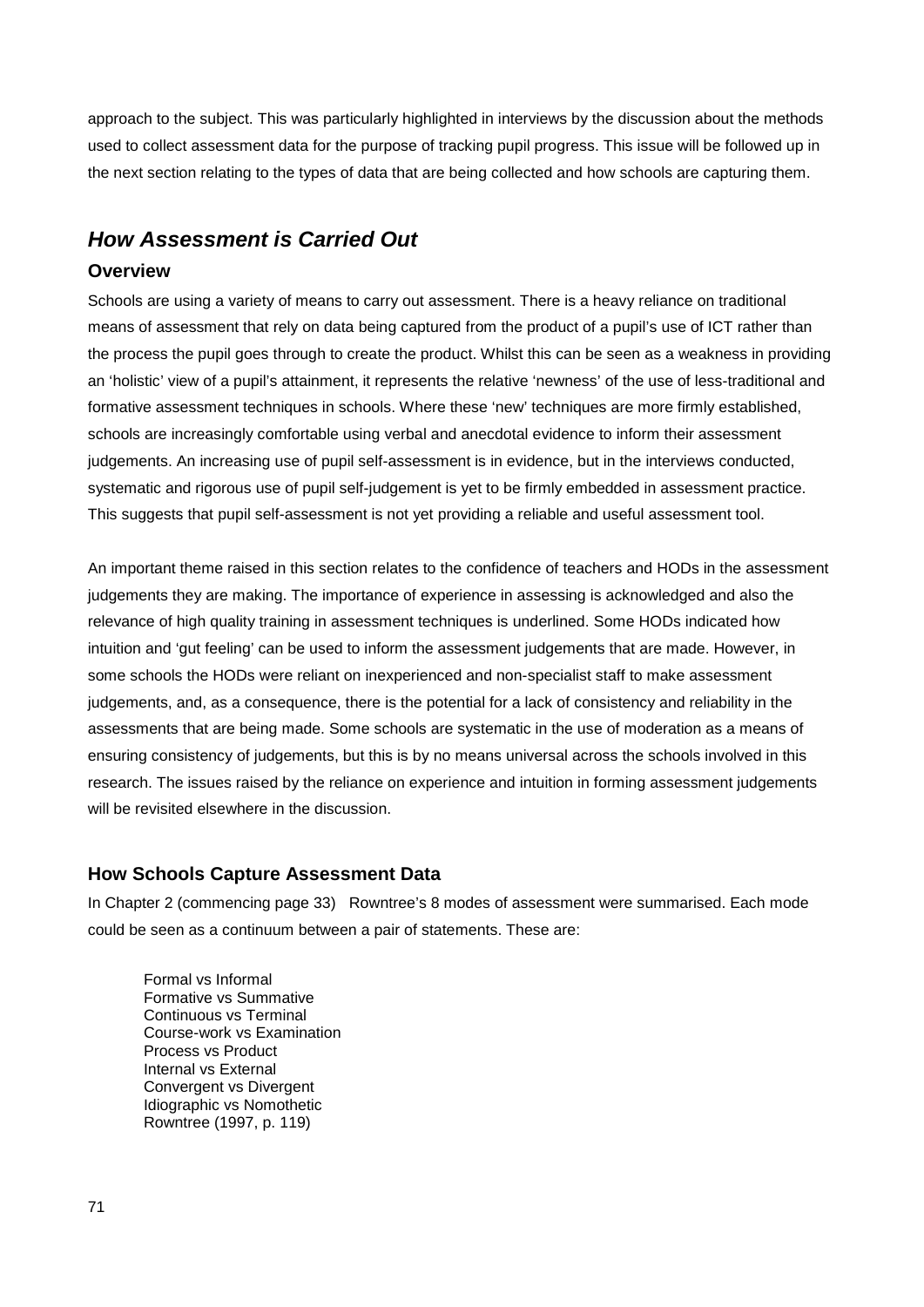I intend to use these terms (as appropriate) in the discussion below to illustrate how the practice I have identified in schools is linked to the issues identified in the Literature Review.

## *Teacher Assessment*

Most schools in the interview discussions indicated that they were using a variety of forms of evidence to base assessment judgements upon. Whilst much of this assessment still tends to depend on pupils printing work or producing some kind of hard copy evidence, schools reported using observation of pupils, discussion and peer and self-assessment in their assessment regimes.

The schools interviewed were able to describe and sometimes demonstrate the recording mechanisms being used to track pupil progress throughout KS3; what was less clear was how the assessments and judgements were captured in the first place. Where teachers were marking 'output' produced by pupils, it is easy to see how individual marks can be recorded in a departmental tracking document of some kind. However, where assessment judgements are being based on more informal processes such as discussions with the pupil or observation of the pupils in the class, it is more difficult to determine how these judgements are being captured.

What emerged from the interviews was that the HODs had a clear understanding that teacher assessment includes all of the assessment work undertaken by the teacher. This issue was raised in the questionnaire in question 10 where there was a high (40%) of responses indicating that accurate assessment needed more than teacher assessment. This response is interesting in that it implies that, for 40% of the questionnaire respondents, teacher assessment alone is not sufficient for 'accurate' assessment. This is not surprising given the heavy emphasis in schools on testing, and the suspicion articulated both within the teaching profession and outside it (commencing page [35\)](#page-35-0) against any assessment that appears to rely on subjective judgement. For the HODs interviewed, teacher assessment includes marking of printed output, marking of tests (where these are included), as well as making informal judgements based on observations and interactions with pupils. If the teachers do not undertake this assessment, there is no other mechanism readily available to all schools to do it. This mode of assessment is clearly internal in nature, although it could be anywhere else on the continuum of any of the other modes identified above.

## *Assessment of Output*

From the evidence of the interviews, there is still a reliance on the assessment of output rather than process. This form of assessment is usually formal, summative and terminal, but may be either internal or external. Reliance on this type of assessment is understandable because, as highlighted by Rowntree (1997), it is much easier to mark output for each pupil than it would be to ensure that there was sufficient time to explore the processes being undertaken by each pupil in a class in an attempt to judge their conceptual understanding of how ICT might help them solve the task they were set. As the HOD in Interview 2 suggests: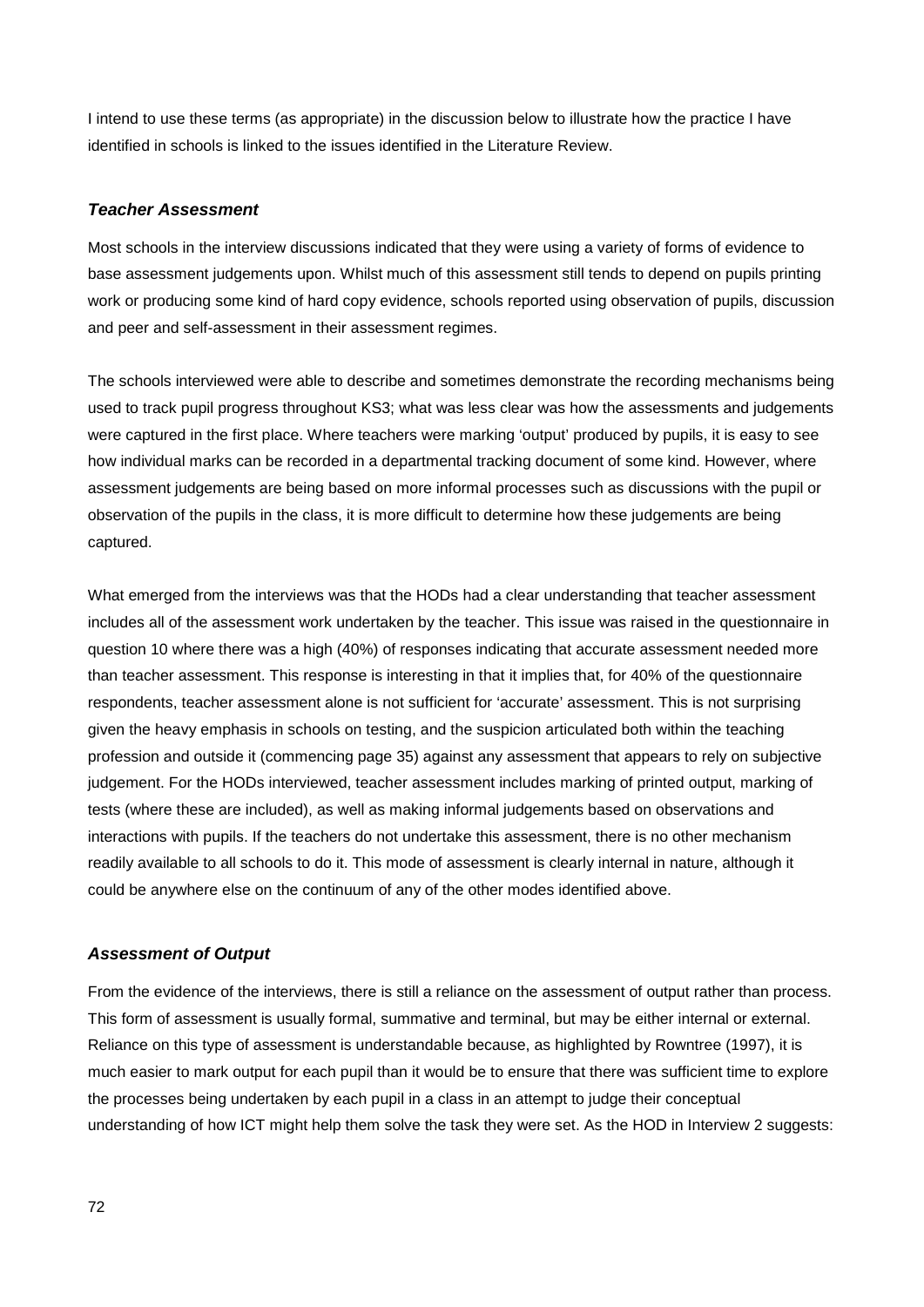" ... I still quite like this, because I like ticking boxes. And to me this actually says what piece of work they have produced in order to get to that level ..."

However, for reasons discussed elsewhere (commencing page [34\)](#page-34-0), reliance on the assessment of output will only provide limited information. It may be that the process that is undertaken is more illuminating and interesting in terms of determining a pupil's capability than the marking of the output they have generated. Also, as indicated above (page [68\)](#page-68-0) if the ability to justify choices that have been made is a key component of 'capability', it is vital that the pupil is given the opportunity to discuss their work in this way. In Doolittle's (2000) terms, the 'self construction of knowledge' may well tell the teacher more about the ICT capability of that student than any amount of printed output can.

In Interview 2 the HOD illustrated the problem of over-reliance on assessment of physical output:

<span id="page-73-0"></span>"I had a problem the other year with a lot of our KS3 teacher assessments were quite low, were down. When I was looking at them I was worrying and I spoke to my colleagues about it and it was the old, well they'd not printed it out yet. And I've had to change their opinion on that and thankfully now we look at DiDA, where they don't have to print it out, it's all electronic, erm, and it's a case of saying to my colleagues look it doesn't matter if you can't take the folders hope with you to mark the work, we can access their areas electronically and a lot of the units, in Y9 they do web units, web design and I don't get them to print it because it's never supposed to be printed."

This exchange illustrates the continued reliance on printed output for assessment purposes, yet the HOD is encouraging the use of alternate forms of evidence. However, it is still quite clear that the teacher is assessing output in the sense that they are working with the pupil's electronic files. The output is not hard copy printout of solutions, but assessment is still based on output from the pupil, rather than the process that they are undertaking. This illustrates a considerable dilemma for any assessment of ICT in that the assessment of product, whether 'hard copy' or electronic has been the traditional method of determining pupil performance in the subject. But, as Freedman (2007) indicates, the process by which the product has been formed is equally important and yet the means of assessing 'process' is nowhere near as well defined and established.

At the moment, there is no quick and easy way for a pupil to show their 'working out' of the solution in the way they would perhaps do with a problem in mathematics. There is a technical solution to the capture of 'working out' in that it would be feasible to record every key press that the student makes. Analysis of this may prove illuminating in that a record of every key that is pressed by the pupil may show that they immediately know how to undertake a particular task in instrumental terms; or it may just tell us that they copied the solution from somewhere else. What it does not tell us is the thought processes that the pupil undertook to arrive at the solution. The end of KS3 on-line testing system that was piloted in schools in 2005 – 2007 but has since been withdrawn used a mechanism such as this to assess a pupil's level of attainment. By implication, in this testing system 'efficiency' (that is fewer key presses) indicates 'capability'; so the pupil who immediately knows which keys to press to solve the problem is performing at a higher level than one who explores a variety of different options before they find the most appropriate solution. This illustrates a completely instrumental notion of assessment of ICT capability. The recording (measurement) of key presses provides a level of 'efficiency' – fewer key presses equals greater efficiency and greater efficiency equates to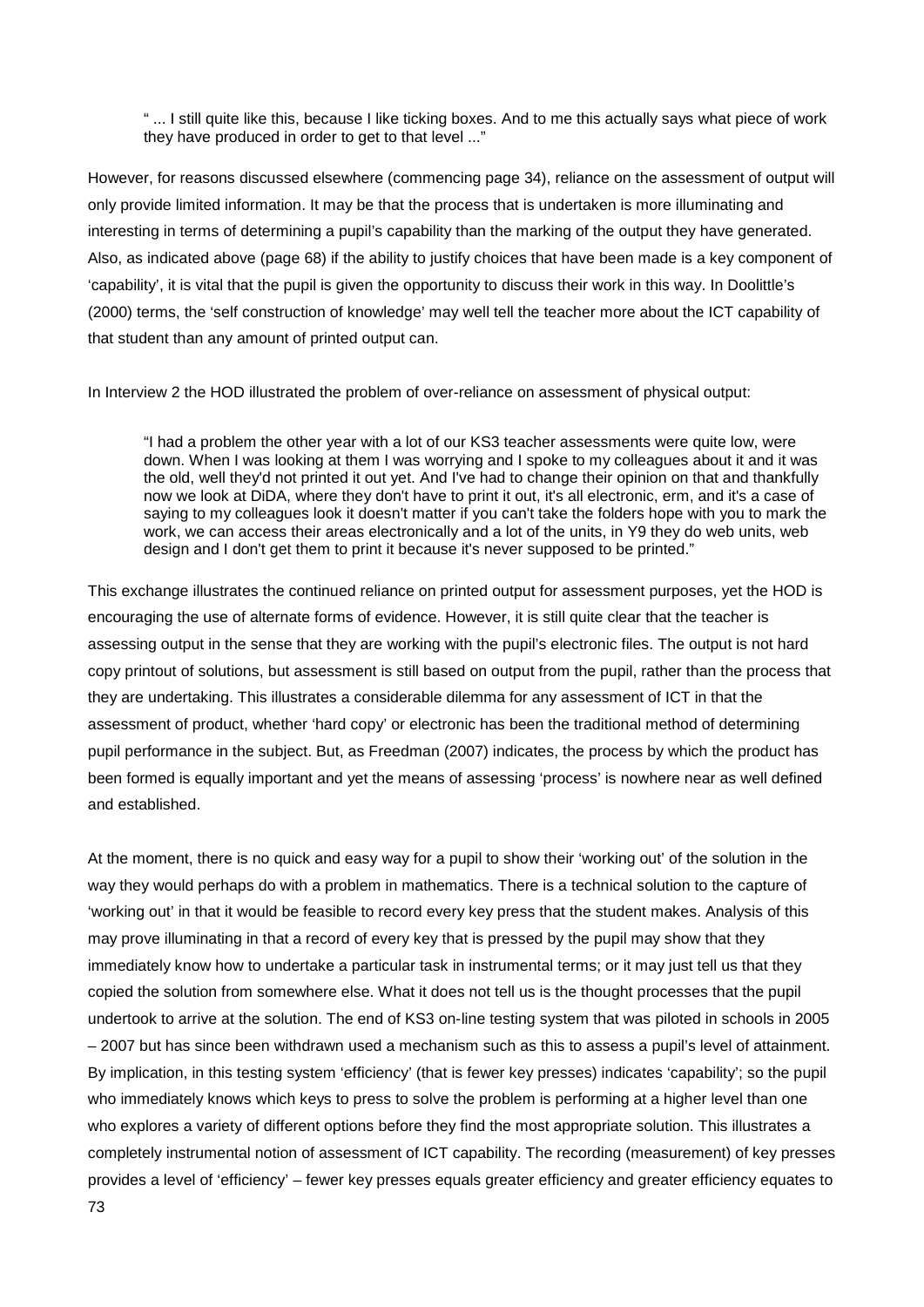higher attainment. Unfortunately, this assessment scheme fails to take notice of at least two significant points. Firstly, the office application software in common use throughout the world is programmed specifically to provide at least two and often more ways of performing a particular task. In some cases this is to preserve backwards compatibility with legacy systems, but more often it is to provide the user with a variety of means to solve a problem to suit their own preferences or learned experiences. Hence any assessment process that determines that there is one correct way of undertaking a task (or that one way is better than any other) is missing the point. Secondly, as we have already identified (commencing page [31\)](#page-31-0) unstructured exploration and the notion of 'trying out options' can indicate a level of sophistication in problem solving that is exercising higher level behaviours than those illustrated by remembering which keys to press in a given situation. In an assessment scheme that relies on recording key presses, the complexity and subtlety of assessment of ICT capability is overlooked.

#### <span id="page-74-0"></span>*Observation Evidence*

In Interview 5, the HOD indicated that observation was used to provide assessment data, although the HOD then went on to describe the assessment of electronic output evidence as a vital source of information:

"ML: … what other sources of evidence do you use?

HOD: Well observation, what we've seen on screen because you can't print everything off can you? ML: Sure. And do you find that's a useful process, particularly for pupils who perhaps have gaps in printed work?

HOD: Oh yes, well you've got to. I mean, but then again another thing we can do is get onto the students' own area, to check what they've got in their area. We do that an awful lot. We've got to, erm, especially with printers breaking down and everything."

This exchange is interesting in that initially, the HOD was keen to illustrate the use of observational techniques as a means of teachers assessing pupils. However, the HOD quickly moved on to highlight another 'product' driven method of the teacher examining the pupils' electronic files on the network. The explanation 'what we've seen on screen' does not help us very much in understanding the process that is being undertaken here. We can perhaps interpret what is happening as a process of looking at a pupil's monitor to see their work develop over a period of time and hence form a judgement about their ability to use ICT tools to solve the problem they are working on. However, it is by no means clear how teachers would record or capture the impressions that are gained in this process. Also, what happens if the teacher does not observe the vital breakthrough in the pupil's understanding where they quickly make real progress that moves them on in their task? Whilst it would seem that this observation process is a useful additional source of impressionistic evidence for the teacher, questions over its reliability and validity must still remain.

Trying to define what it is that the teacher is observing in this informal, internal, ideographic assessment method and how they are capturing what they see for assessment purposes brings us back to the central problem how we define capability. As Sadler (1989) suggests, each teacher's notions of what constitutes 'quality', or by implication in our terms, 'capability', are subjective and largely unarticulated. Hence the statement by one of the HODs interviewed, "… I just looked at it and said, it's a level 6 …". Those of us with experience of assessment in school can probably relate to this statement and reflect on our own examples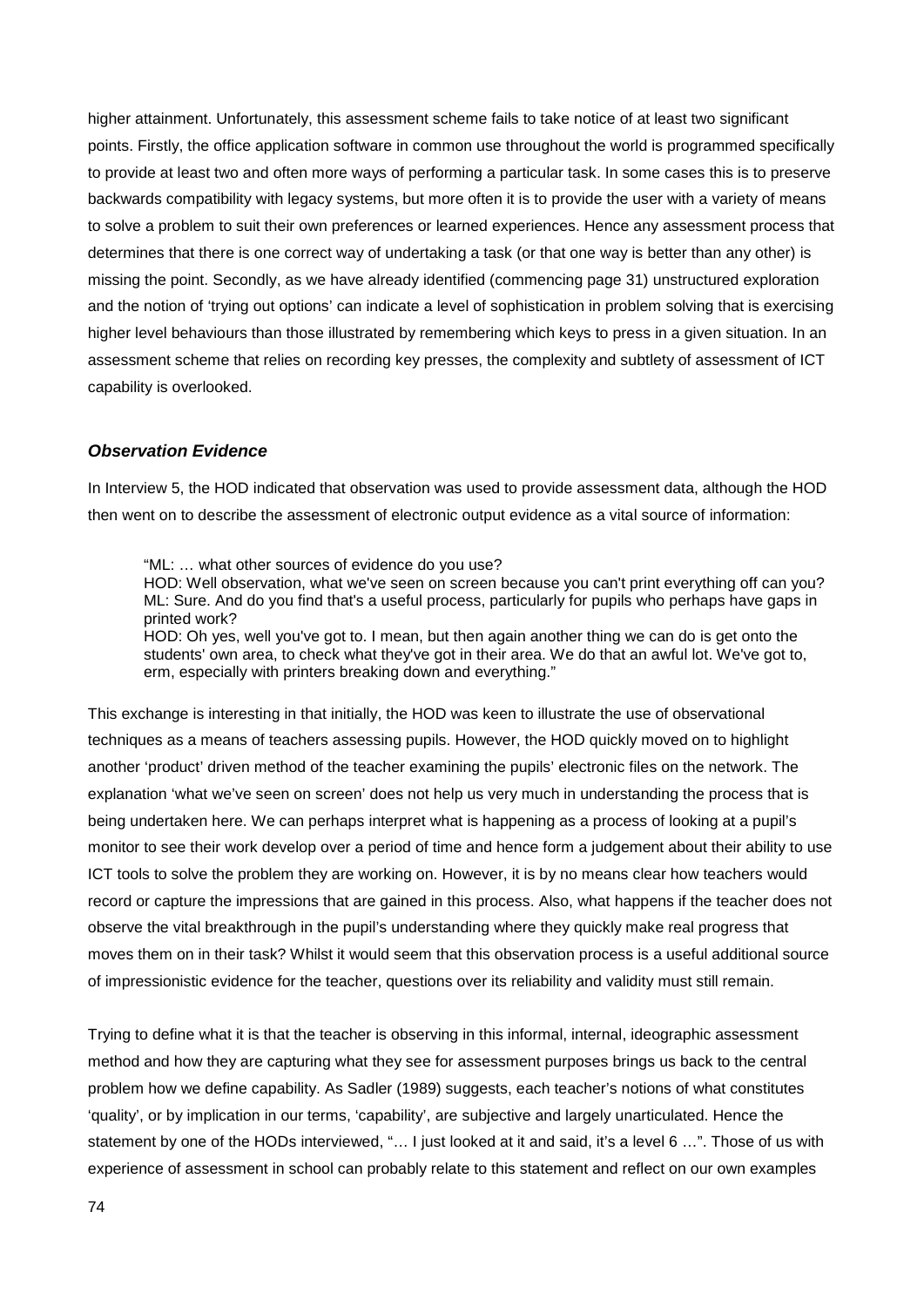where we combined and focused our expertise and experience into a judgement such as this. However, what looks here like a 'snap' judgement masks host of underlying activity such as experience of professional judgement (possibly gained over many years), detailed knowledge of the context of the school, class and individual pupil, detailed knowledge of the subject matter and its assessment and so on. The difficulty is that such judgements are by their very nature highly contextualised and lacking in consistency and as Wolf (1993, p.16) argues 'intrinsically variable'.

## <span id="page-75-0"></span>*The Use of Tests*

Even where mechanisms are being used to try and capture an assessment of the processes a pupil is undertaking, difficulties exist. One school (Interview 2) also used end of unit tests as a means of triangulating assessment data from other sources:

"HOD: …we also use Goal Tests ... ML: OK. HOD: ... Erm, have you come across Goal Testing? ML: No. HOD: Erm, it's software. HOD pulls up test on computer

HOD: So these are NC progress tests that you can set, which are on-screen tests - nothing at all like the KS3 IT tests though. Erm, although it does try and individualise it in that with the NC tests you get 38 questions and the first 8 are sighting questions, so depending on what level the pupil's working at on those they'll then get ... So if it comes out L4, they'd get 10 L3, 10 L4, 10 L5 and it mixes those up and it randomises them as well so they can't see what the kid next to them is on and so on. Erm, but then, the information that gives out, if I just show you ...So, I've got one here ... so that will then, at the end of it give me some data and it also has them as CSV files, so I can literally copy and paste them into our curriculum records."

It is difficult to know without having a detailed knowledge of these particular tests what it is they are actually testing, but it seems very likely that, like the trials of the KS3 ICT on-line tests, the assessment would be based on a measurement of procedural competence displayed by the pupil in the sense that the responses (perhaps even down to the key press level) would be judged against a pre-programmed ideal contained within the testing system. This type of assessment is formal, summative, terminal, examined, product based and convergent. This 'convergence' was one of the biggest pedagogical criticisms levelled at the trials of the on-line testing proposed by the QCA. The test marked the responses by the pupil against an 'ideal' response. If the pupil chose to respond in ways that were at variance from this 'ideal', then they lost marks. This system gathered key press and mouse click data and used this as evidence of efficiency on the part of the pupil, so if an individual pupil initially opened a spreadsheet application when a word-processing application was required, they would lose marks even though they may have subsequently opened the word processing application to compete the task. As articulated above (commencing page [32\)](#page-32-0), this approach to automated assessment relies on a very instrumental approach to a solution where variance from the preprogrammed pattern for the solution is penalised.

75 Of course, this difficulty is not confined to on-line testing procedures as the very public criticism of 'teaching to the test' in relation to end of KS testing at both KS2 and KS3 bears witness. However, if we accept the prevalence of the 'learning by trying' aspect of using computer technology proposed by Phelps, Hase and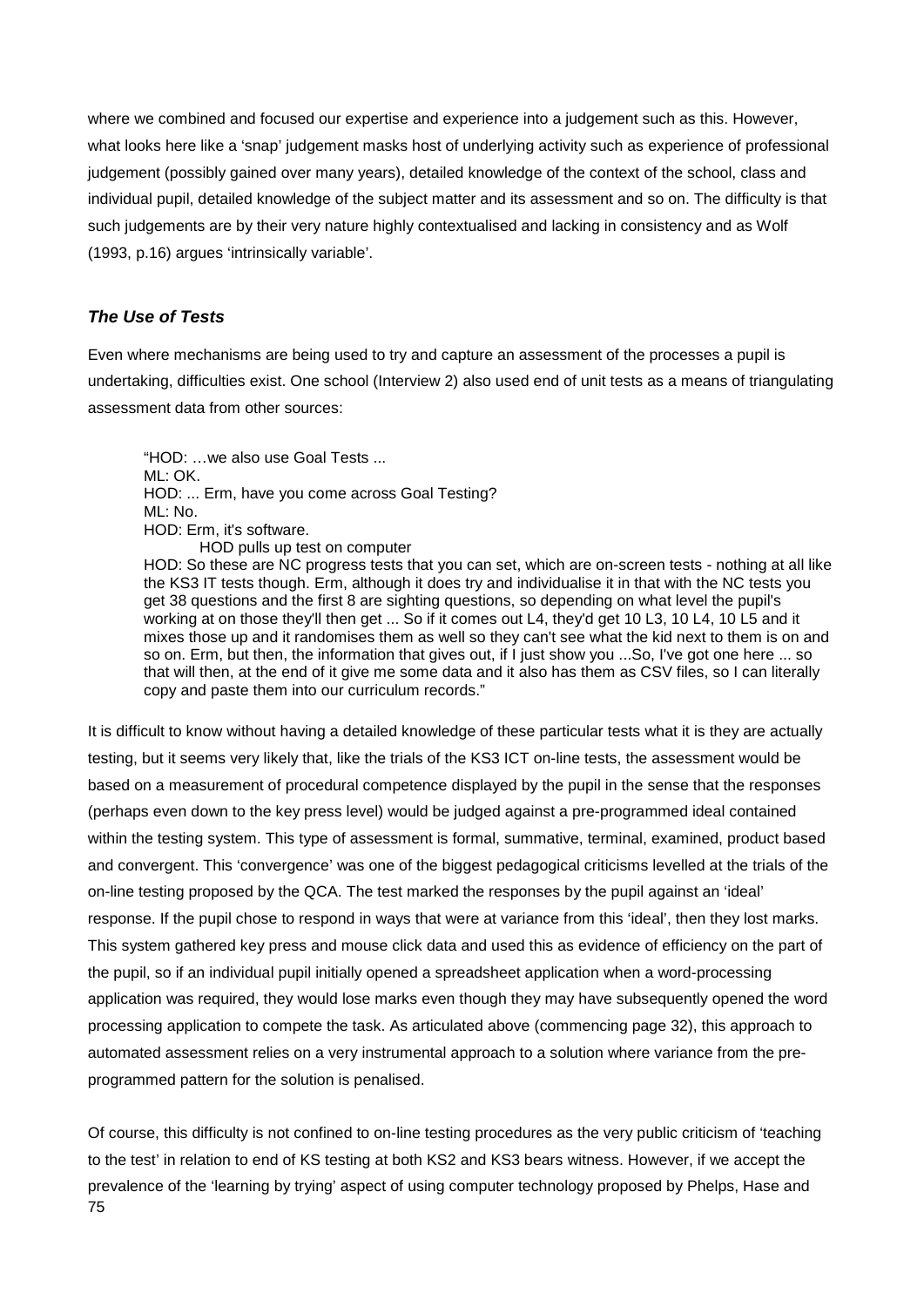Ellis (2005), Selwyn and Gorard (2004) and Pearson (2005) (commencing page [31\)](#page-31-0), proscriptive on-line testing systems such as these would seem at odds with the way in which many pupils use technology. So whilst we may understand the desire of the HOD to establish a tested baseline of attainment, we cannot be sure that the tests are providing a reliable and accurate picture of a pupil's ICT capability.

There is also an issue related to weighting of tested outcomes in some schools. One HOD in Interview 6 identified that there was a greater weighting attributed to the test in that:

"… In the past, we've tended to allow the test to move them up slightly."

Here, the results from the test are being reified as providing a more reliable and valid measure of pupil performance than other means of assessment. In a way, this is perhaps understandable in that the educational system (particularly beyond KS3) in this country is driven by public examinations and the ultimate success of a pupil will be determined by how many qualifications they achieve before leaving school. In that case, the school in this example could be seen to be reflecting the reality of the importance of testing elsewhere in the system by paying more attention to the results from this test. However, as indicated above, given that we cannot be entirely sure what it is these tests are measuring and also comments made earlier about the difficulties associated with single or atomistic means of determining capability, the weighting of assessments by the use of test results in this way would seem injudicious.

In other examples, schools are using more traditional 'pencil and paper' type testing. In this exchange, the HOD in Interview 6 identified how testing was used in their assessment regime:

" HOD: …they also do an end of year test just after they do the KS3s, which we've written and we've changed it and modified it and, although the test isn't levelled in itself, it gets, it comes out as a percentage. And, really by previous practice and making comparisons, a bit like the exam boards look at grade levels, you know, to marry it across from year to year. We come up with a system whereby if they've come up with a certain percentage it's a certain level. Now I know it's not brilliant.

… ML: So that's based on experience from ...

HOD: Yeah, previous experience. But I'm trying harder to make sure that the modules that they do through the year which have been levelled are looked at properly as well in alignment. And we do, we tend to look at the modules and the test. ML: Right.

HOD: But in the past, we've tended to allow the test to move them up slightly. Which may not always be the right way to do it, you know."

This illustrates how teachers still feel more comfortable with formal, examined, summative assessment techniques and that they imbue them with a reliability and validity that may be entirely spurious. As Harlen and Deakin Crick (2002) note, for these teachers summative assessment permeates all their assessment processes.

76 This type of testing can be useful for determining declarative type knowledge, although (as previously identified) it would only give a limited picture of what the pupil can remember on the day of the test, not what they might be able to do with the ICT tools available to them in a real context. However, as indicated in the exchange, the department (based upon experience) are attempting to align their test with NC levels. The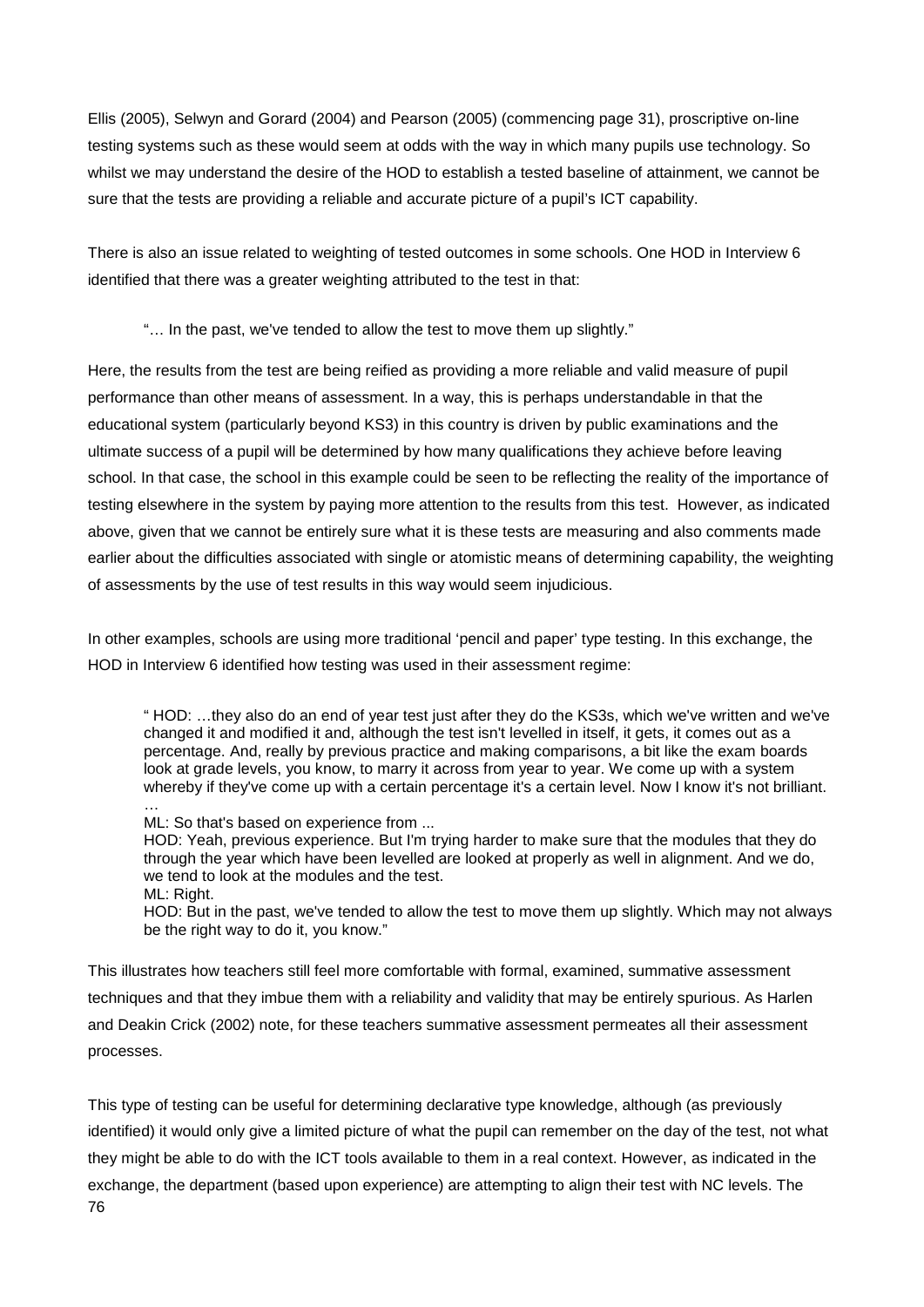admission by the HOD that this process lacks reliability and validity is interesting, although the whole exchange does illustrate the way in which schools are attempting to produce a pragmatic solution to their assessment of ICT.

#### *Pupil Self-Assessment and Annotation of Work*

In Interview 1 the HOD illustrated how pupil annotation (both written and verbal) is used as evidence for the assessment of their level of attainment:

"HOD: … for example this one here - I have annotated my presentation. Some of the children they tell me what they are but they haven't actually written it down so if they tell you, then we do … ML: OK, so, so you're quite, quite comfortable, and you're, in the department about saying, well if it's a verbal annotation ... HOD: Mm that's fine. ML: ... And they've talked about it ... HOD: Because they know what they're doing. ML: ... That's, that's adequate ... HOD: Yeah."

In the questionnaires, pupil annotation of work was considered by 65% respondents to be particularly important as a means of assessment. However, in the conversations with HODs in interview, it became clear (as illustrated in the extract above) that many pupils found the process of written annotation of work difficult. As Zoellner (1969) identified, this highlights the difficulty some pupils have in communicating their cognitive processes in words (particularly if they are asked to write them down). As a consequence some schools and some LA have produced a short template to focus pupil comments. As an example, one template I have encountered provides prompts for the pupil to write short sentences justifying the choices they made when deciding how to solve the problem; the changes they may have made to the work in progress and then expressing an opinion on how well they think they have solved the problem set (perhaps by indicating how appropriate their solution is for the intended audience). This approach to simplifying the annotation process is understandable in the light of a general reluctance by many pupils to write in an ICT lesson. However, the formulaic approach indicated in this example provides a number of difficulties that call into question its value as a process. Because the prompts are often the same no matter what the task, the responses also become identical. Pupils who are in any case reluctant to comment on their work use the same phrases each time for every separate piece of work. Also, their comments tend to be superficial. For example, they justify a choice of font or colour because it is their 'favourite', without any articulated consideration of whether or not it is appropriate for the task in hand. Hence, what could be a useful informal, process-based, divergent and nomothetic addition to assessment data, often becomes a formulaic response that does not necessarily reflect the understanding of the concept of audience of the pupil.

What seems to be emerging here is that if the process of pupil annotation of work is important, then pupils need to be taught to annotate effectively and teachers need to be trained in the most appropriate ways of encouraging this. At the moment it seems there is still work to do in this area although the emphasis placed on pupil annotation of work by the AfL Strategy will in time lead to improvements in the quality of pupil annotation across all subject in the curriculum.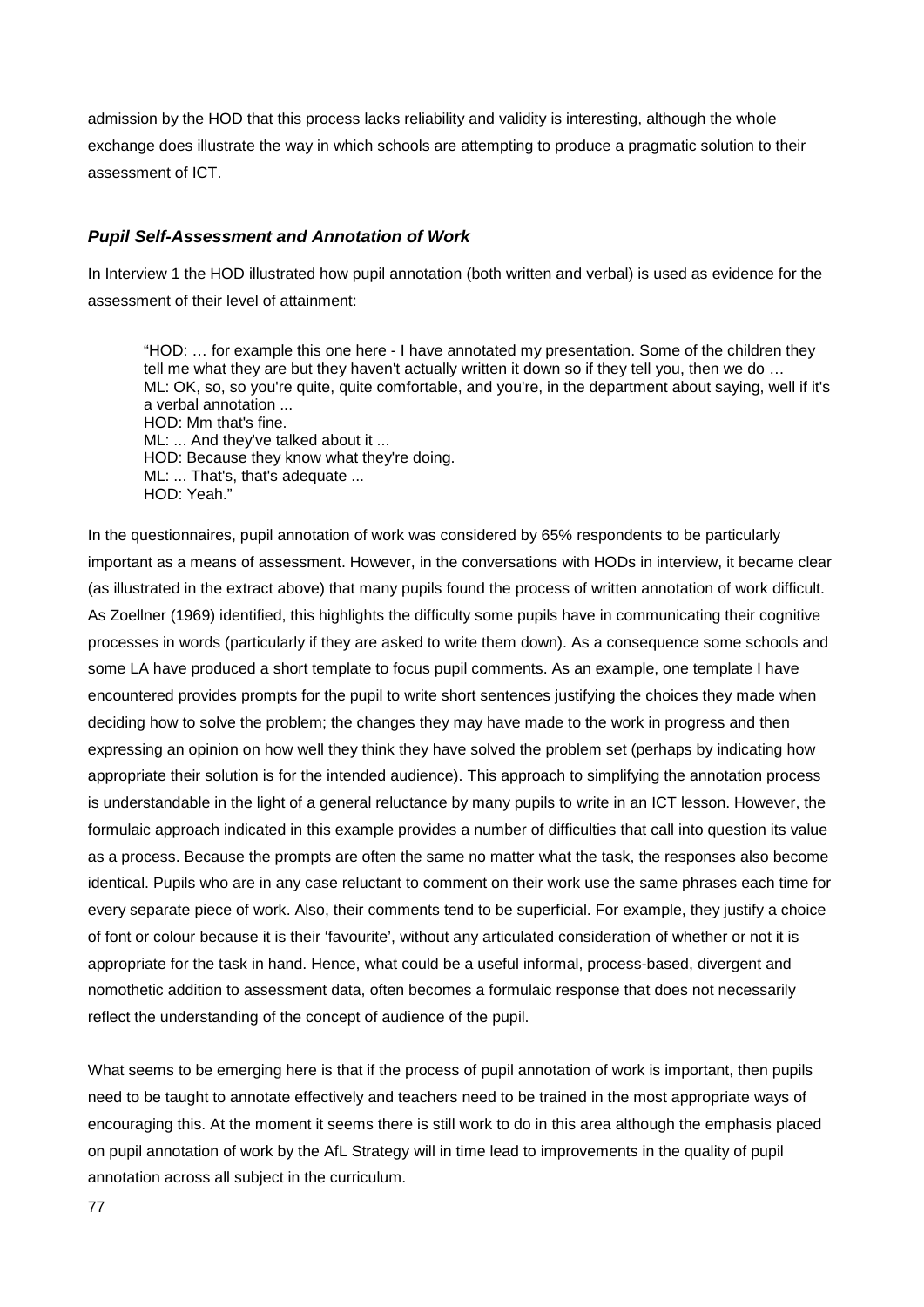In the extract above, the HOD also indicated another difficulty with pupil annotation in terms of whether the pupil has actually written any comments on their work at all. In this case, the teacher was eliciting the response from the pupil verbally and these verbal annotations are used to indicate the understanding of the pupil. However, this particular practice brings with it other problems as will be identified below.

From the interview evidence, there was a much greater reliance on pupil self-assessment as a means of assessing their understanding than there was of the use of pupil annotation of work. The introduction of AfL techniques into schools has resulted in many schools using self-assessment sheets where the pupil is encouraged to judge their work against some criteria (usually adapted from NC Level Descriptors or Learning Outcomes for the lesson). However, once again there is a tendency for this process to be superficial and formulaic. The HOD in Interview 3 identified a typical process using self-assessment sheets that was happening to a greater or lesser extent in all of the schools interviewed:

" … we get the pupils to fill those out themselves, so they're self-assessing themselves. At the end of each lesson they open up the levelling sheet, erm, and, if they understand something, they change the box to green and if they don't understand it they change it to red and then from that we can, erm, look at their work, look at what they think they should be getting and discuss that with them as to whether we agree with what they believe they've learnt etc."

The colours referred to in the above extract are often found in use in schools as a so-called 'traffic light' system. If the pupil is sure of an answer or concept, they use the colour green. If they are not sure, they use amber or orange, and if they do not know the answer or do not understand, they use the colour red. This idea has been used in the assessment sheets referred to in this passage as a quick and easy way to determine what pupils think they do and do not know or understand. The original idea started out life in the Primary School sector, but it has recently found widespread use in many Secondary schools. In one respect this is a good thing in that it is providing some consistency of approach between different phases of education, and in early KS3 classes it could be a useful technique to assist pupils in transition between one phase of education and another. However, there are also some difficulties with it in that any 'tick box' approach can lead to a rather simplistic approach to assessment. Also, self-assessment will need to be monitored closely in order to determine whether or not it is being carried out by the pupils appropriately (this point is further developed below).

In this exchange from interview 5, the HOD identified the difficulty that pupils can have in producing an accurate self-assessment:

<span id="page-78-0"></span>"ML: … you mentioned that you're using self-assessment and peer assessment, has that helped them in terms of their independence do you think? HOD: It does help, but, they tend to undervalue themselves, I mean, this is standard though isn't it, you know? ML: Mm. HOD: But yes, yes it does help. And, I mean if you tell them that this is level whatever they'll respond to that.

ML: Have they become more confident and comfortable with that process? HOD: I think so. …"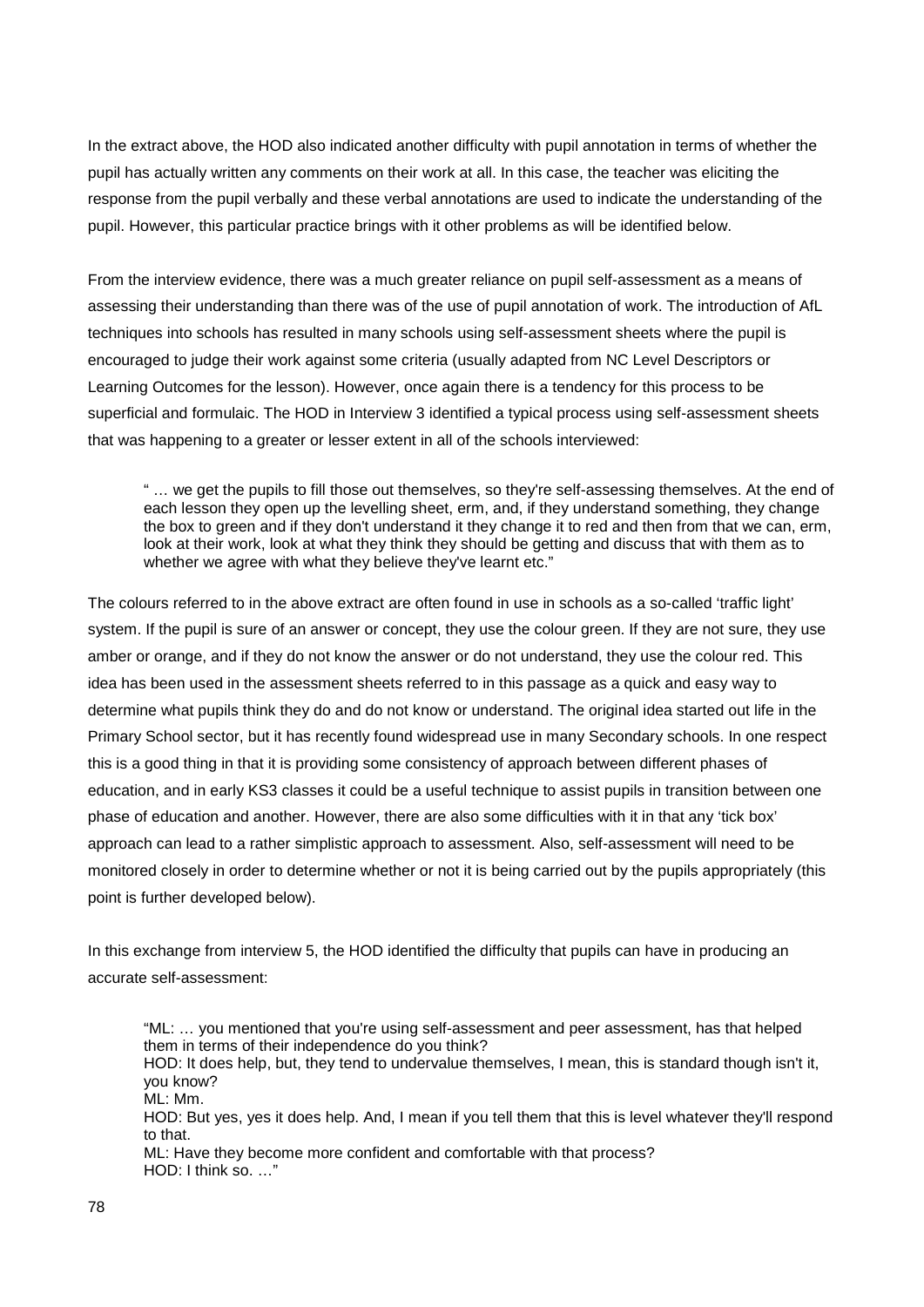This was echoed in the comments in this exchange from Interview 4:

"HOD: So sometimes, not all pupils do justice to their evaluations in the way that they might."

No doubt, as the idea of pupil self-assessment gains ground in schools pupils will be come more comfortable and confident with the process and also more able to make judgements that are reasonable and appropriate. However, this type of assessment is still largely atomistic and highly contextualised, so, at best, it can provide only part of the picture needed to make an holistic judgement of a pupil's capability. It is, however, a process worth persevering with because as pupils progress into public examinations in ICT at KS4 and above, the examination boards expect candidates to be able to evaluate the effectiveness of the solution they have produced to a problem. From my own experience of teaching GCSE and A Level ICT, this element of the examination specification is one that older pupils struggle with. Hence, becoming more self-aware and self-reflective at KS3 would be a very useful developmental skill for later phases of education.

In order to ensure that the pupils are able to make a reasonably accurate judgement of their own knowledge and understanding, many schools have written statements for these self-assessment documents in language that is easy for the pupil to understand. This exchange from Interview 2 illustrates this:

"HOD: There's a pupil friendlier version that they get to see ... ML: Right. HOD: ... That says, if I'm working at L4 I should be getting this. If I'm working at L5, I need to ... ML: How helpful is that? HOD: I think no matter what, no matter how pupil friendly you try and make it, if I just try and show you one of those sheets, at the end of the day, it's still I think giving the children ownership of that, it still depends upon their personal level, their own intelligence level ... ML: Mm, mm. HOD: ... Erm, because you try and make the language as simple as you can, but at the end of the day ... ML: Right, yeah, yeah. HOD: ... I think they still penalise the weaker kids. Erm, so this is what we would give them at the start of a unit. Just so they know ..."

The problem with this editing of the language of the objectives for the curriculum is that, in producing 'pupil friendly' versions, it is possible to lose any sense of the concept that the pupil is being assessed on. Hence the process becomes meaningless. Also, the HOD identified above that even with pupil friendly language, some pupils still do not understand the expressions that are being used. This is perhaps not surprising given that the discussion on pages [63](#page-63-0) to [70](#page-70-0) identifies a good deal of confusion over terminology and definitions among teaching professionals and also issues relating to the communication skills of the pupils in KS3. By trying to simplify the language used accuracy of meaning is easily lost. Wolf (1993 p.13) argues against greater precision of language and for a 'shared meaning' of terminology. Yet, it seems that a shared meaning is illusive among teaching professionals, even before any attempt is made to reach common understanding with pupils.

Additionally, as the HOD in Interview 3 identified, self-assessment can be inaccurate where pupils copy work from their friends in the class: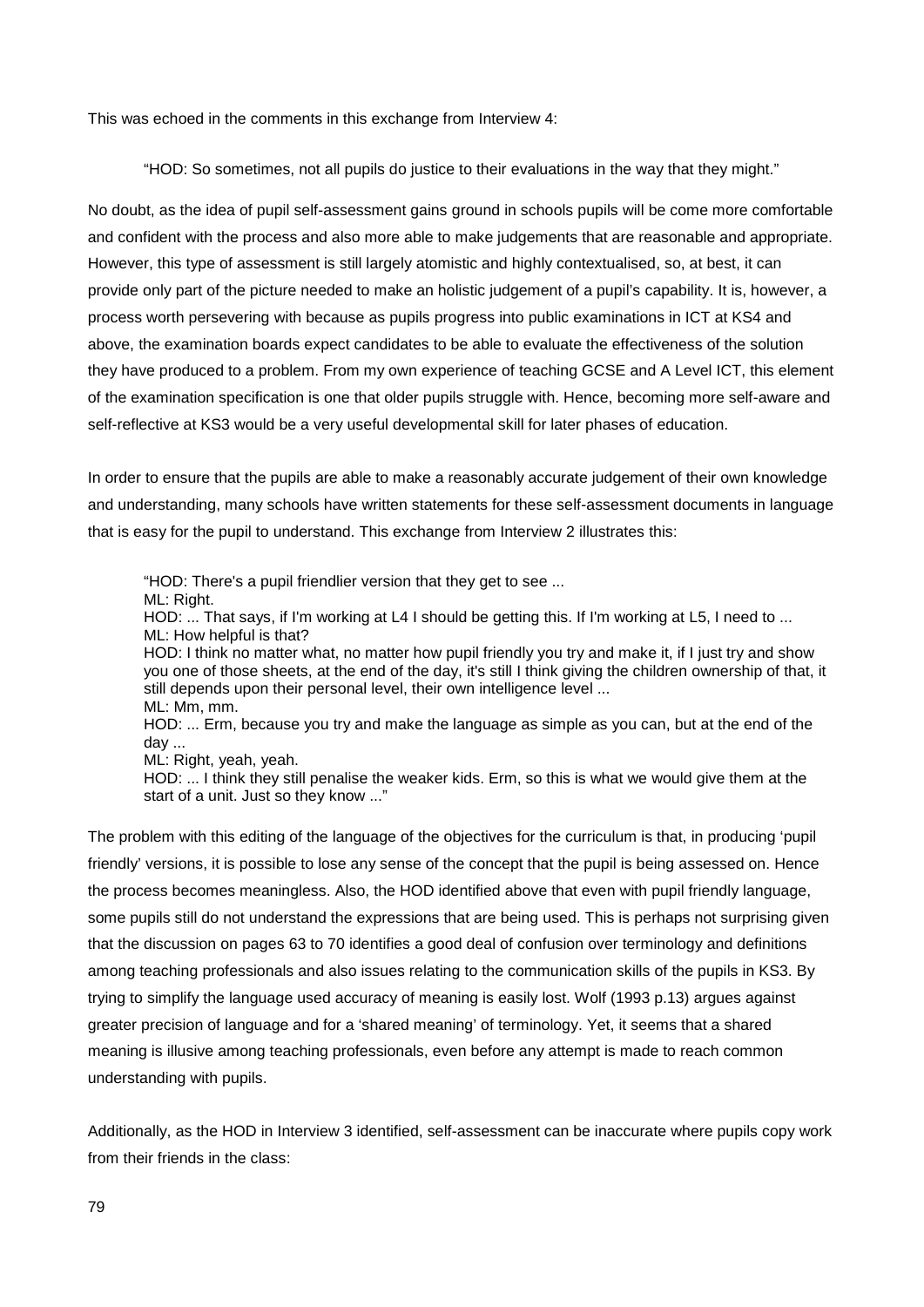" … in the conditions in an ICT room, it's very easy for a pupil to look at another pupil's monitor and, you know, copy or, so the work itself could give you a false impression of exactly what it is that they understand. Actually discussing what they've done with the pupil gives you a better idea of whether it was their own idea or whether it's an idea they've borrowed.'

Thus, for the process to have any value, the teacher still has to moderate the self-assessment of the pupil at some point. This process of moderation is illustrated in this exchange from Interview 1:

"ML: … do the teachers fill in something the same, or ... HOD: Yes. ML: Similar ... HOD: Very similar yeah, in fact it's the same. ML: OK. HOD: You take it in and then you say well no, they didn't do that so you cross it out ... ML: Yeah. HOD: ...Yes they did do that, so you tick it."

In Interview 7, the HOD suggested that self and peer-assessment can have a positive impact on the pupils:

"I think it's certainly helping ... yes it does help with motivation and interest."

However, for this self-assessment to be useful, the pupils need to be taught how to assess themselves and their peers effectively, as this exchange with the HOD in Interview 8 indicates:

"ML: … how do you find out whether a child is able to, to determine whether the work they're producing is appropriate?

HOD: Well, because it's discussed and it's shown and people annotate their work you know annotate slides with handwritten notes or call outs with ...

ML: So that process of pupil annotation is, is quite important in the capturing of data is it? HOD: It is, yeah. Yeah, and if they can do that they've, they've hit that criteria. ML: Has that been a struggle?

HOD: Er, no I don't, no I don't think so, not for the, er, for \*\*\* who's taught it, because she's, it's taught as a, as a special skill isn't it, a separate skill which they then do and repeat through the first 3 years. …"

At best, it would seem that self-assessment can be seen as a form of triangulation of teacher judgements. It can be useful in highlighting some general trends (for example if all the pupils in a class indicated that they did not understand a particular concept), but it is questionable if the rather simplistic forms of selfassessment referred to in these interviews add a great deal to the teacher assessment that is going on except to confirm the teacher's own judgement.

It seems that the schools I have encountered are in the early stages of using pupil self-assessment in ICT. As a concept it is relatively new for most schools and they are clearly encountering some difficulties and problems with it. Until schools gain more experience with this way of assessing, and particularly until it becomes routine in the pupils' experience of their whole school life, it is likely to remain of little real use in the accurate and consistent assessment of pupil attainment in ICT at KS3.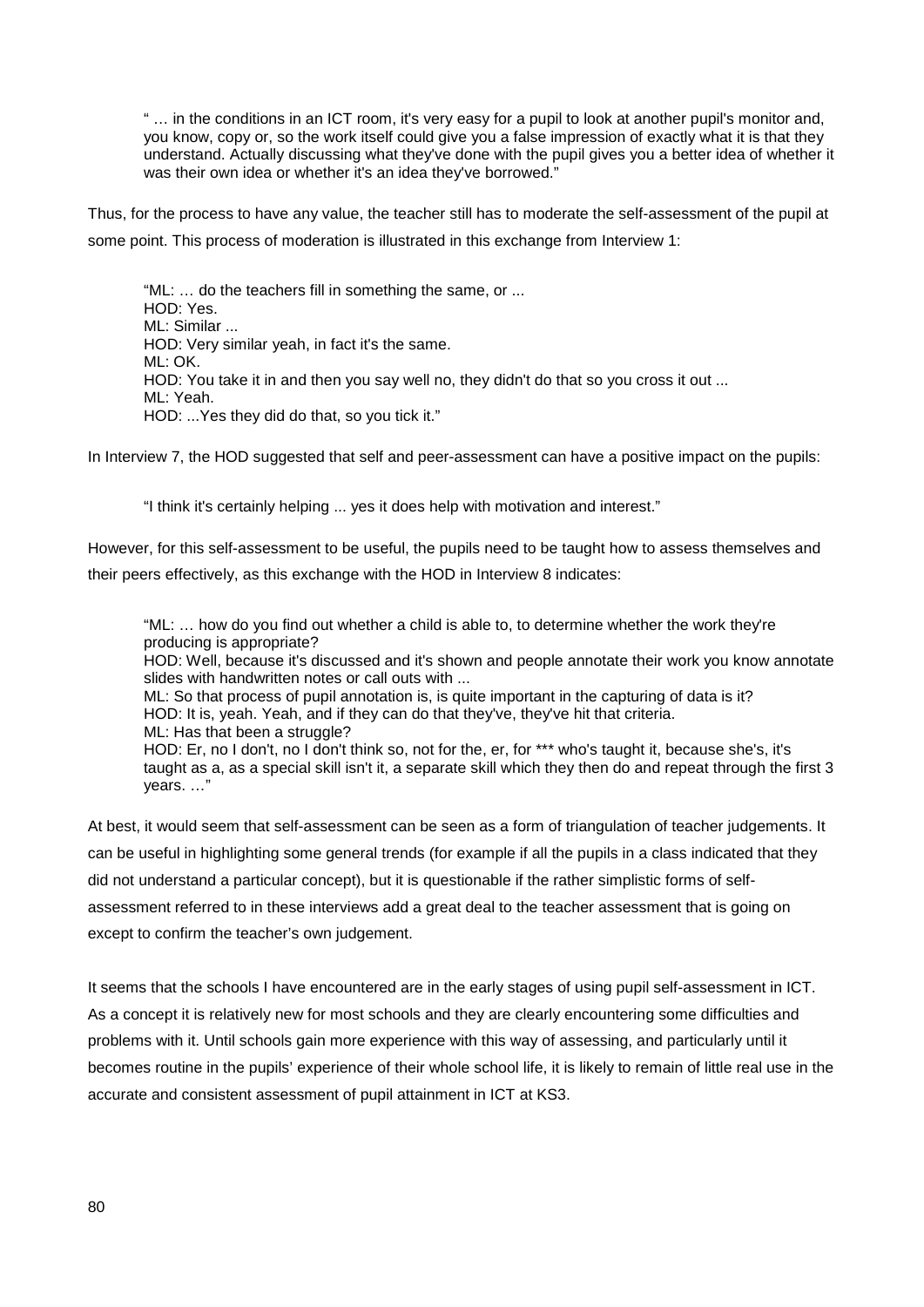## *Teacher Annotation of Work and Pupil/Teacher Discussion*

The HOD Interview 1 indentified how the process of teacher annotation of pupil work can add detail to the output evidence generated:

" …sometimes on the children's work when we're marking it we just make a note of what they've said."

Usually, teacher feedback to pupils has a formative purpose designed to indicate to the pupil how best they can improve their work for next time. However, in this case, the HOD is indicating that teacher annotation can also capture detail for subsequent use in making a summative judgement of the pupil's attainment. This could be a valuable additional source of evidence to allow teachers to nuance their judgements and take account of particular informal, ideographic 'in the moment' conversations or observations that would otherwise be lost. The challenge with this approach is how to embed this in practice so that it becomes a systematic and comprehensive aspect of a teacher's activity. Without this embedding, this kind of activity is more likely to be occasional, haphazard and lacking in rigour. In these circumstances, use of this kind of annotation as a means of informing summative judgements will lack consistency, reliability and validity.

In Interview 2, the HOD indicated that their departmental tracking spreadsheet had space for the teachers to add comments to the assessment of an individual piece of work done by a pupil:

"…you see we're able to put, in using a spreadsheet to do it, we're able to put comments on."

Again, this is a good idea, but when the HOD showed me the spreadsheet, there were very few annotated comments entered in to it. Hence as a technique, unless this method is used consistently and comments are annotated for all pupils, any judgements that are influenced by these comments will lack reliability and validity.

Following on from the previous point, according to the HOD in Interview 4, the detail of knowledge required can only be gained by individual conversations with pupils:

"… I think it's very important, because, when you, when you're talking to pupils, then you get a clear insight into their thought process and things. And quite often children can talk better than they can write."

## Furthermore:

"HOD: So sometimes, not all pupils do justice to their evaluations in the way that they might. ML: So do you capture that? Er, do you have a mechanism for capturing that kind of oral dialogue that goes on where ...

HOD: We have, er, class assessment sheets with, erm, key learning objectives which we can record on there as we go.

ML: OK. So if a child's spoken to you about something and maybe they haven't finished their evaluation sheet, or they haven't perhaps articulated particularly well in their writing, but yet they've described to you exactly what you expected then that's a way of kind of ... HOD: Yeah, we can note it down."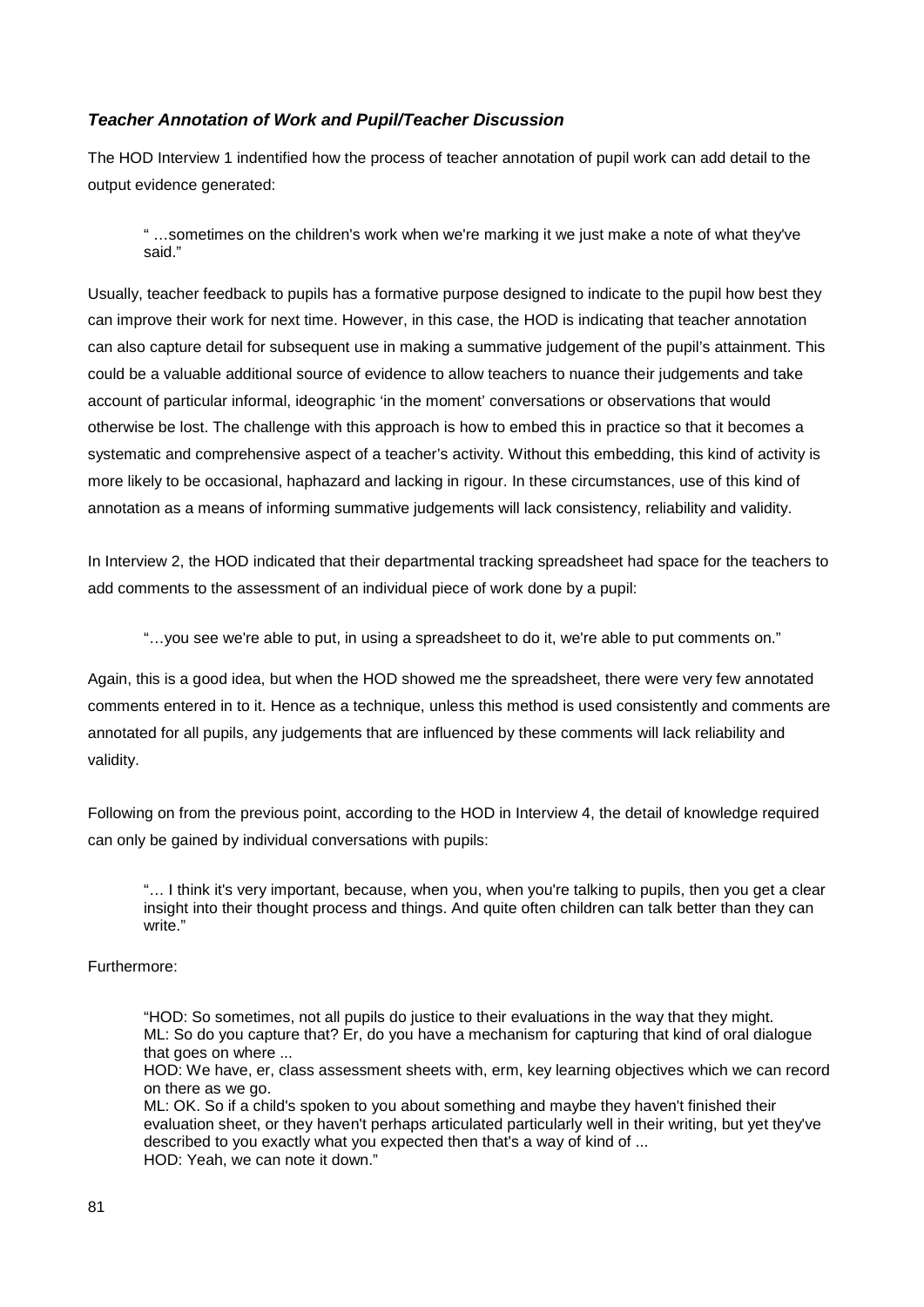The problem is one of capacity of the teacher to assimilate all these 'in the moment' encounters and then systematically record the exchange. Hence the teacher will need to have a clear picture of the level of understanding and knowledge of each pupil in the class which has been informed by these informal encounters. As previously indicated, not all teachers will be able to do this effectively, whether through lack of time, lack of training in the techniques needed, or perhaps lack of experience.

# <span id="page-82-0"></span>*Gut Feeling and Experience*

A number of the HODs interviewed identified the role that experience plays in determining a level for an assessed piece of work. This relates to Gigerenzer's (2007) (page [41\)](#page-41-0) point about how experience influences the assessment process. Typical of the responses was this from the HOD in Interview 1:

"HOD: There was one piece of work I was given and I was asked what level do you think this is? And I just looked at it and I said it's a level 6. ML: Mm.

HOD: Well how do you know? And, I mean, it was a level 6, but, I just know because of looking at work over the years."

This is an interesting comment because it illustrates a process that is going on where experienced HODs appear confident in their ability to level generated output from pupils based on the printed work, without necessarily seeing the process that has gone on that has produced that piece of work. No doubt these HODs are sincere in their belief that they are assessing work accurately when they do this, but it seems clear that there is a lot happening that is unseen and unexplained when teachers make judgements in this way and as Kruger and Dunning (1999) would suggest this would cause us to question the validity and reliability of this activity. What is it about this work that the HOD recognises as being L6? Is there some intrinsic 'L6'ness' about the hard copy of the piece of work in front of them; or is it something to do with a detailed knowledge of the pupil who produced the work; or perhaps it is about an in-depth knowledge of the task that recognises the complexity that has gone in to producing the final output; or perhaps is it a combination of all of these things? However, because the process being undertaken by the experienced teacher is largely unspoken, as Waks (2009) indicates, there is a rich complexity encapsulated in the experience the teacher brings to the assessment process. Yet, it is difficult to determine the full complexity of the multiple activities that go to make up the assessment judgement. Indeed, it may well be that the teacher themselves could not actually describe the full process even if they were asked to do so and, following Kruger and Dunning's (1999) argument, the teacher's own self-awareness may be poor .

<span id="page-82-1"></span>Some HODs themselves expressed concerns about their own ability to make reliable assessment judgements as this extract from Interview 6 illustrates:

"But I personally struggle with, you know, reading through the list of criteria and I think well what does that mean? I'm still at a stage where I think well what does that mean? What does that really say, what's it asking us to do? And I know like in Science and Maths especially they have like 5a means c, but I just don't feel I'm competent enough to say ... Yes I can say well it's a 5 and I can say whether it's a good 5 or a bad 5. So that's where we're at at the moment and I'm not satisfied with it."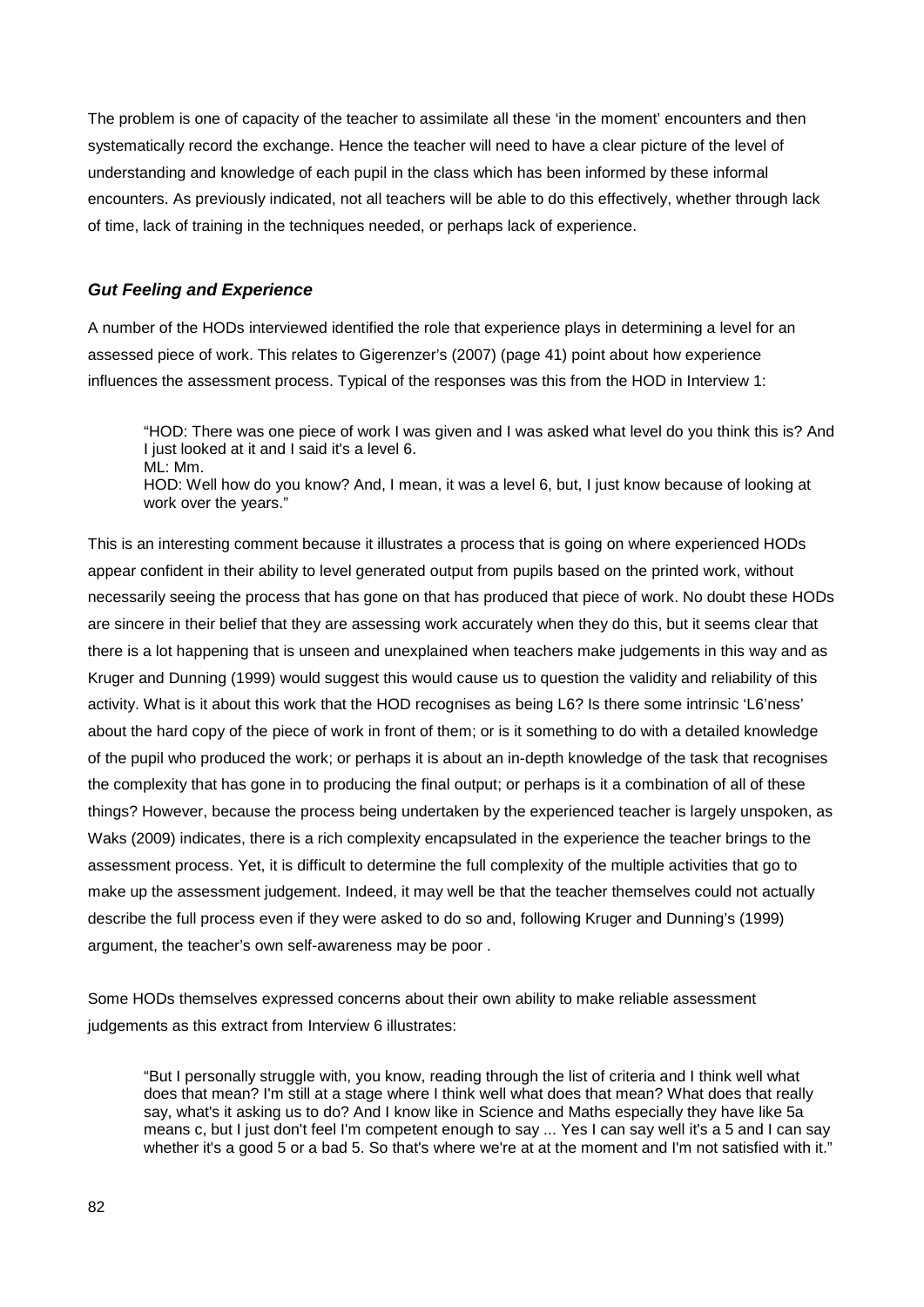Interestingly this comment was made by a very experienced HOD who had been in post for a number of years and had been teaching for a long time. Whilst the actual meaning of what the HOD was trying to say here becomes rather confused, particularly at the end of the extract, the first two sentences are particularly revealing of a level of uncertainty over the reliable judgement of levels. If this HOD in this school is unclear of the meaning of the assessment criteria, what would that tell us about the assessment judgements being made in this school, and also how representative is this of HODs as a whole?

It is a similar picture when considering how confident the HODs were in the ability of their department to level work at KS3. Some HODs were very sure that they were right, others were nowhere near as confident.

The following extracts illustrate HODs who are confident:

"ML: … do you feel that that's led to a greater confidence in, er, in the assessment process or, er, as a consequence of all the things that have been put in place for that, or not? HOD: I think it has yes, because we know specifically what different elements, what levels they are referring to ..." referring to  $\dots$ "

"ML: … do you feel that the things that have been put in place and the mechanisms you've developed yourself as a school, has that led you in a sense to a greater confidence in the levelling and the assessing that you're doing?

HOD: Yeah, I think in levelling the materials and the stuff the kids produce, yes. But, I will be interested to see if somebody ... I'm confident that a child's work that I've levelled at a L5 is a L5 according to the descriptors that we have. I'm confident that, following the level descriptors<br>somebody I think, following those is a L5 following those." Interview 2. somebody I think, following those is a L5 following those."

"ML: … how confident then, erm, are you that the levels you're awarding at KS3 are, are appropriate. HOD: Sound. Well I, I am confident. We had an HMI inspection, er, not last November, the November before where they looked at it and he said he thought we were being a bit harsh with our levels. Because our KS3 results are lower than our GCSE results. But, in actual fact, I still don't think we are …" Interview 4.

Whilst these extracts are from HODs who are not so confident:

"ML: … how confident are you that the levels that they're awarding are actually the ... HOD: ... Not very confident, not very confident, no." 
Interview 3.

"ML: … over the course of say the last 3 years, particularly since the introduction of, erm, of this strategy material, do you think that that's led, er, led you to a greater confidence in the levelling process?

HOD: No, I wouldn't say that. No I wouldn't say that. Erm, I think, what would, what would help us all is if the levelling was written in to the units. We'd find it an awful lot easier that way. You know, if it sort of said it in large capital letters to achieve level 6 ... you know ..."

ML: This is what you must do ...

HOD: Because it isn't cross-referenced, and it is hard to, hard to do sometimes."

Interview 5.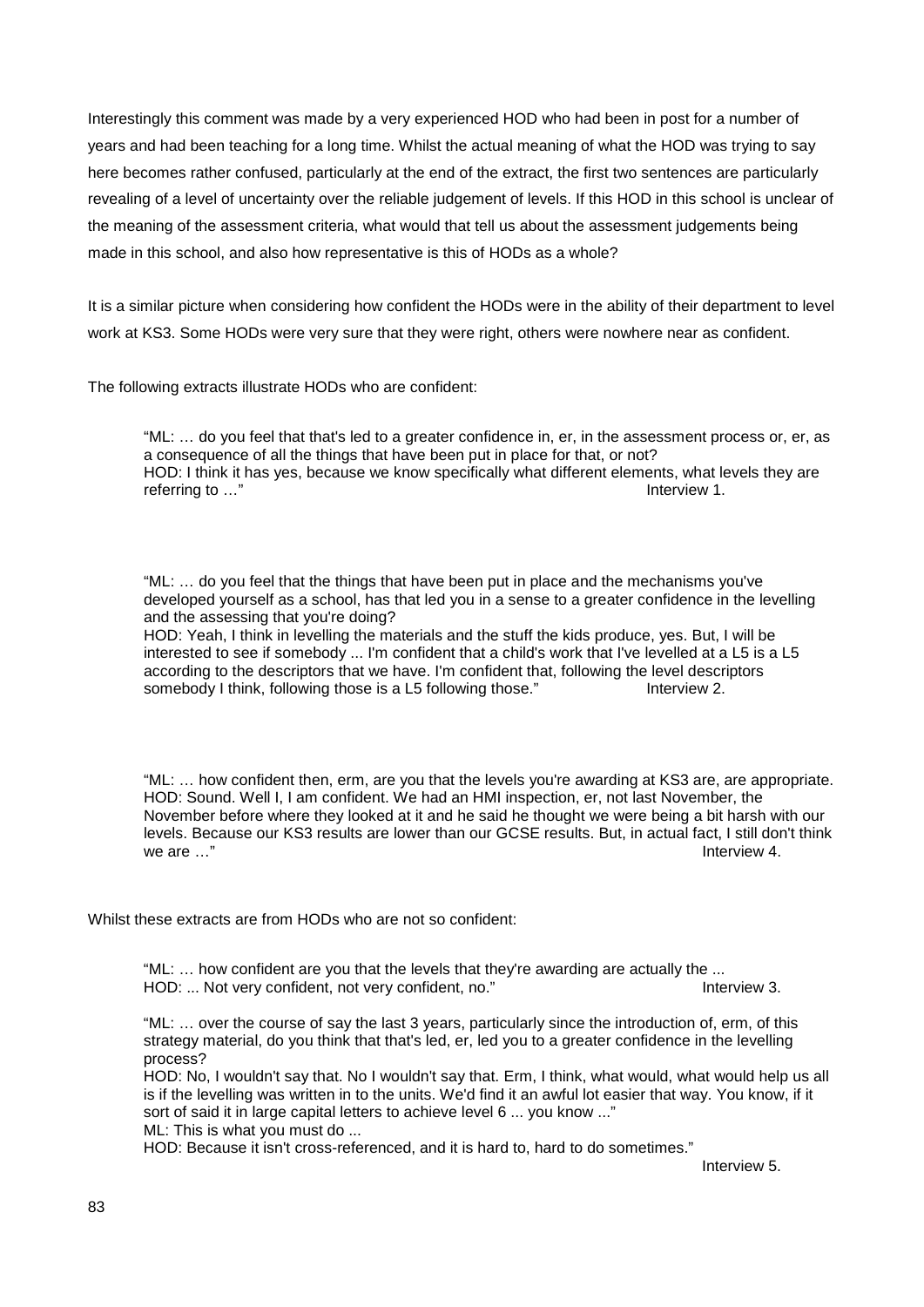"ML: … the experience of the, the last 2 or 3 years, has that, has that increased your confidence in the assessment process erm, or not? HOD: No.

ML: Right, that's a very simple answer ...

HOD: No, I, I was much happier 3 or 4 years ago. I really was.

ML: So you think that, the, the material has er, sort of muddied the waters rather? HOD: It has, yes it's distracted me and I, and ... but I feel that it's moved the goalposts. What I thought was a level 5 or 6 doesn't seem, doesn't seem to be the same any more and I, would you, would you agree with this about ... am I misunderstanding what's going on because ... ML: Well I think there's been a redefinition of what the Government believes is a level 4, 5 or 6.<br>HOD: ... Yeah. veah that's right and I'm a bit surprised."<br>Interview 6. HOD: ... Yeah, yeah that's right and I'm a bit surprised."

"ML: So how, how confident then are you that as a school the levels you're awarding are correct? HOD: They're ... I mean, they're ... they probably don't stand up to much scrutiny, I have to say they're very subjective." The same state of the state of the state of the state of the state of the state of the state of the state of the state of the state of the state of the state of the state of the state of the state

This then becomes an issue of consistency. If the judgement is being based on the particular experience of one teacher, how can we be sure that the same judgement is being made by a different teacher who (inevitably) has different experience? In this exchange from Interview 5, the HOD illustrated how this is achieved in their school:

"ML: How do you ensure that one class is being measured consistently in relation to another? HOD: A very experienced department, erm, all three of us have been teaching IT for some years now and we've got the ex-head of MFL and an ex-assistant head, but they've been IT for a long time and we regularly meet. So we don't have a problem."

In contrast, the HOD in Interview 2 illustrated some of the problems of achieving consistency across the assessments of a number of teachers within a department:

"… within even our department, much as we do moderate, and so on, it might be that that one child, like I say, I know she's been away, or I know something special about her, I'll give her a 5. Somebody else may not have done, you know ..."

This was also echoed in the following comments from the HOD in Interview 6:

"I'm not confident. I'm not confident. I've just done it by experience and I keep on doing it the same. Erm, and the criteria in the scheme of work, you know the orders, are not that user friendly even for a teacher."

All the HODs I spoke to referred to 'experience' as the vital feature of making sound assessment judgements. Again in Interview 2, the HOD illustrated how experience was also the key:

"… it comes out through your experience doesn't it. I can tell you with my kids. Through years of doing it, I remember those conversations."

In this extract, the HOD was also referring to the verbal exchanges that occur between teacher and pupil as a way of informing assessment judgements. In this case the HOD was remembering conversations that had happened with pupils that indicated their understanding of the particular task they were set.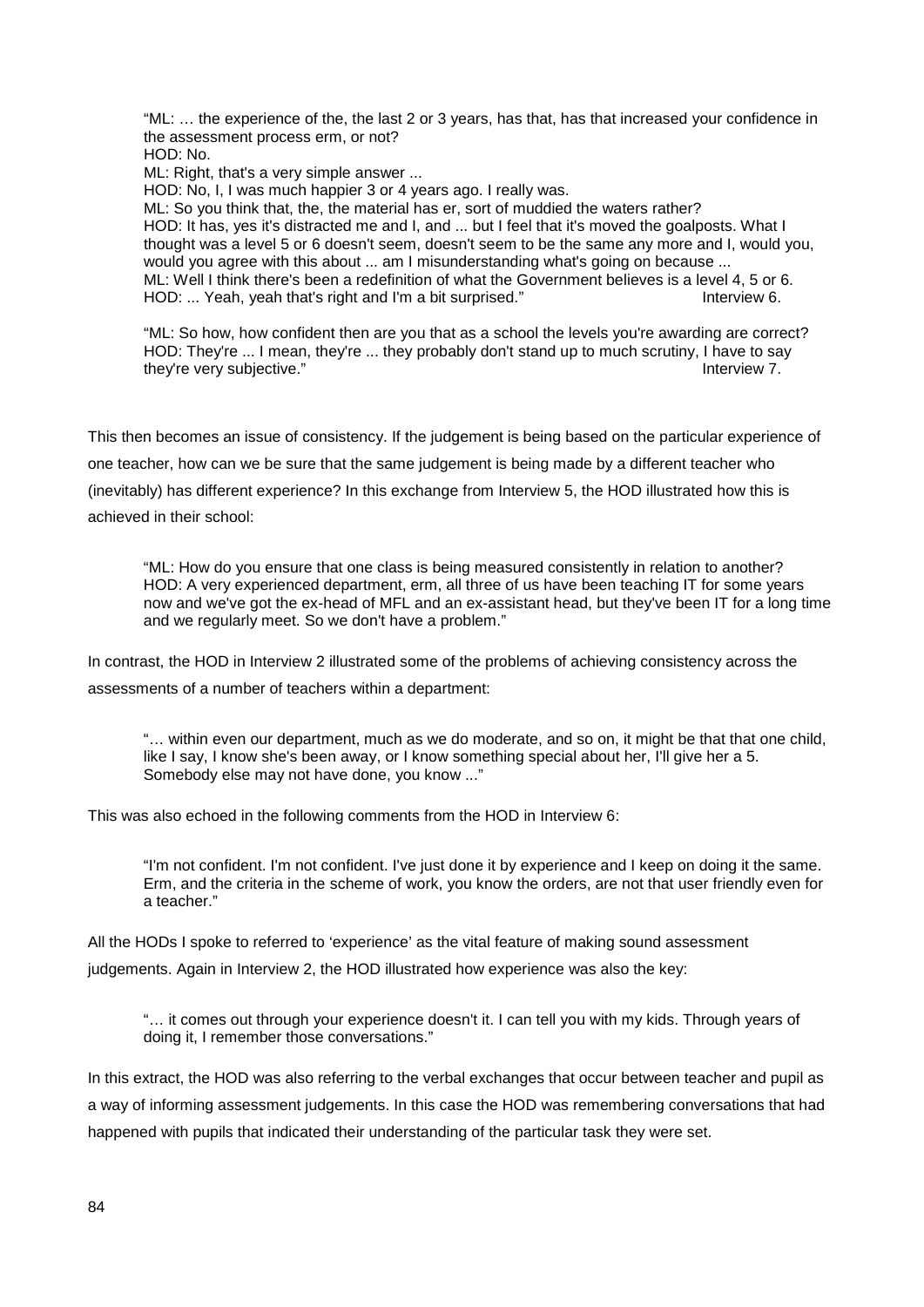In Interview 7, the HOD identified that the NC Level Descriptors have been constant for a long period of time and this has led to greater familiarity with the descriptors and hence a greater level of experience at using them:

"ML: … would you say you have more confidence in the assessment process now than you did before?

HOD: Er, I think we're more confident in deciding what is a level 4, 5 or 6. Erm, I don't think that's because of the strategy though. I think that's because we're more experienced. Erm, we've been levelling those same level descriptors since I can't remember when - late 80's early 90's? Something like that - I can't remember when it first came out now. Erm, ...

ML: It's certainly a long time ago.

HOD: ... Yeah and the level descriptors haven't changed. ML: Sure. So you, you, you'd put it down then to er, being more experienced in using the level descriptors and translating that into what that looks like in term of student work. HOD: Yeah, yeah."

If the key to making sound judgements is experience, it is important to identify the particular experience that must be acquired by beginning teachers to enable them to make judgements in this way, and also provide them with a means to acquire this. Again, it is not clear that there is consistency of assessment process here. In Interview 1, the HOD acknowledged this difficulty:

"… it's not as easy for my younger teachers because they haven't got as much experience …"

<span id="page-85-0"></span>The centralised training associated with the KS3 Strategy was extensive and comprehensive. However, there were only a limited number of places available at training events and each event concentrated on a particular issue or curriculum area, there were no 'repeated' sessions. The training model was called cascade training as the one or two members of staff who attended the LA training were then meant to return to school to 'cascade' the training they had received to everyone else in the department. Because places on the LA training were limited, it was usually the HOD who attended (understandably), and thus the HOD became responsible for training everyone else in the department. So it seems that newly arrived or newly qualified teachers were particularly dependent on their HOD or other senior staff in the department to provide them with advice, guidance and opportunities to develop the experience necessary to inform their judgements. In this exchange from Interview 4, the HOD indicated the difficulty of getting staff away on training:

"ML: So, so have your non-specialist staff been on the training as well? HOD: Er, unfortunately, well he's only started this September in the school has this particular teacher and he hasn't been able to go on the training, no. So he's the only one who hasn't had the training. So he, he erm, he works with me. ML: Right. HOD: So, I monitor and give them guidelines as to how they decide on what level."

At least one HOD (Interview 4) had managed to get all the department staff to the LA training. This extract also identifies the mechanism used in this department to standardise assessments:

"Now, to help us level we've all been on the LA training courses and we all moderate between ourselves. So at the moment, I've got an NQT and a non-specialist member of the department as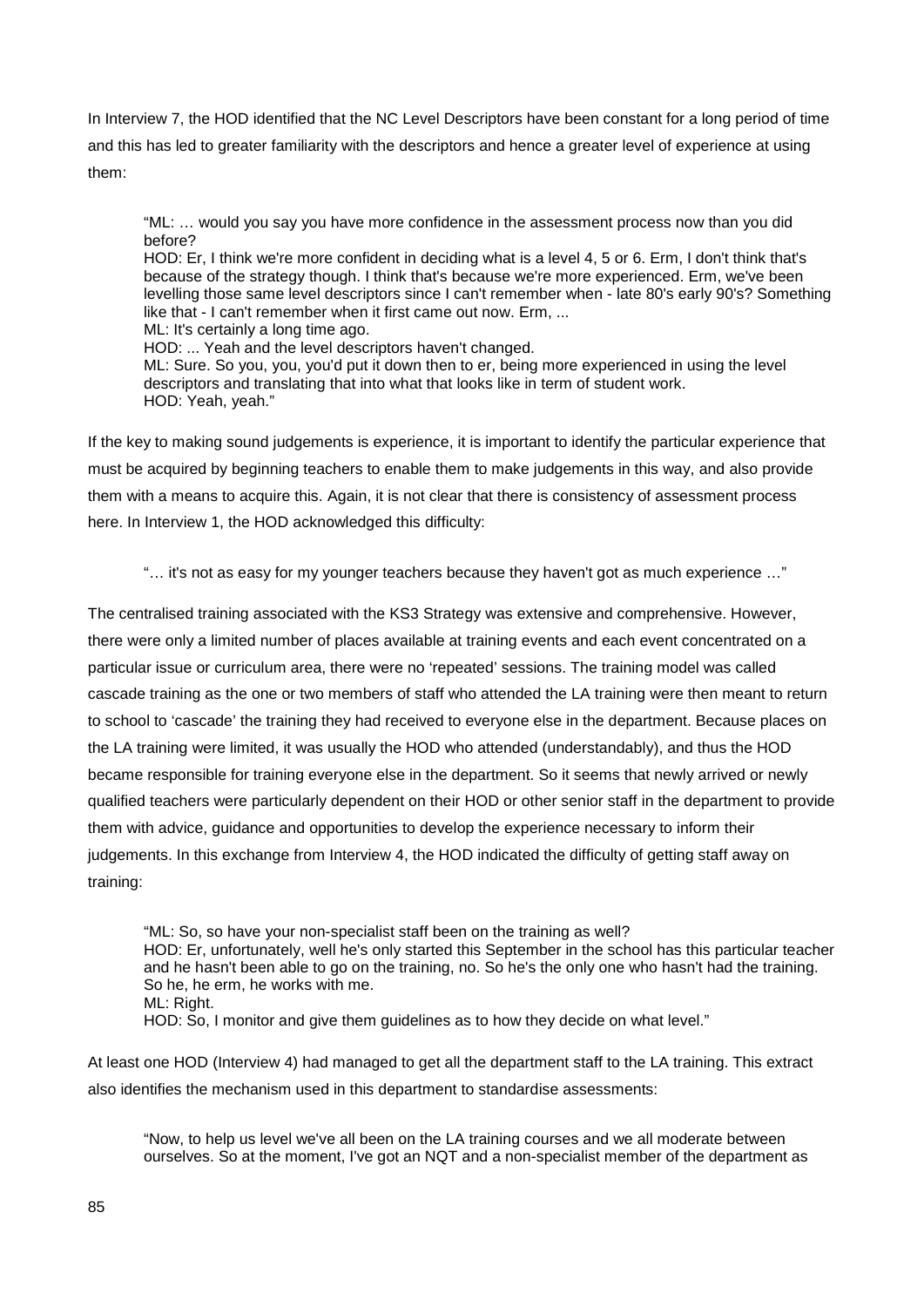well. So each time they do a unit, then I mark with them the first few, so that they understand in that particular unit what makes a L5C or whatever, hopefully! And then they go away and do the rest."

New or beginning teachers are thus faced with a two-fold problem. Firstly they lack the experience of their senior colleagues and so their ability to carry out assessment (using any means available) is limited. Secondly they are receiving advice and guidance from more senior colleagues in the department that may, or may not actually help them to develop their understanding of what happens when an experienced teacher assesses a piece of work, particularly if the experienced colleague is unable to fully articulate the process that they undertake when they assess.

In fairness, the KS3 Strategy Team acknowledged this issue when they established the training events and they put in place opportunities for schools to moderate marking amongst themselves with the aim of achieving some consistency of levelling between schools. Also the LA KS3 ICT consultants when visiting schools were keen to ensure that mechanisms for moderating assessment were put in place within the school so that ICT teaching teams within the school were making progress towards a consistent assessment standard. However, in practice, schools often found difficulty in systematically applying these moderation opportunities.

In this extract from Interview 3 the HOD identifies the difficulty in creating opportunities for systematic moderation of assessments in a school with a small team of specialist ICT teachers.

"ML: Do you then, across your different sets, erm in KS3, do you then, sort of erm, have chance to moderate across each other's teaching, so that one teacher is looking at the, kind of moderated results of another?

HOD: In an ideal world that would take place, erm, I have, there's myself as HOD, I have one other permanent ICT teacher in place. Unfortunately I've got another 6 members of staff (that's not unfortunately ...) who specialise in other subjects erm, also 2 of those are senior management staff. Erm, it's very difficult to be able to get together at a convenient time to do these things. I mean, I always make it very clear that I'm always available and they can come to me but nobody seems to have the time. I mean I said this in September and I've yet to see someone come and see me to say I need some guidance with this.

ML: In that case, how confident are you that the levels that they're awarding are actually the ... HOD: ... Not very confident, not very confident, no.

ML: OK. And that's purely because you've got this disparate ...

HOD: ... Huge expansion yeah. …

ML: ... Range of staff, many of whom are non-specialists.

HOD: That's right, and also the geography of the actual school itself, erm you know, to get from where I'm based to where another teacher is based is, is very difficult. You know, and also the actual ICT rooms themselves erm, are sporadically placed which isn't ideal. These are all things that we've identified and that we know need to be rectified."

# **Conclusion**

Despite a high incidence of traditional assessment techniques, schools are beginning to use more 'holistic'

methods of assessment, although these methods are not yet fully embedded within practice. The

composition of school ICT departments provides additional challenges for some schools where staff have not

been trained in the latest curriculum developments, or where there are non-specialist staff teaching and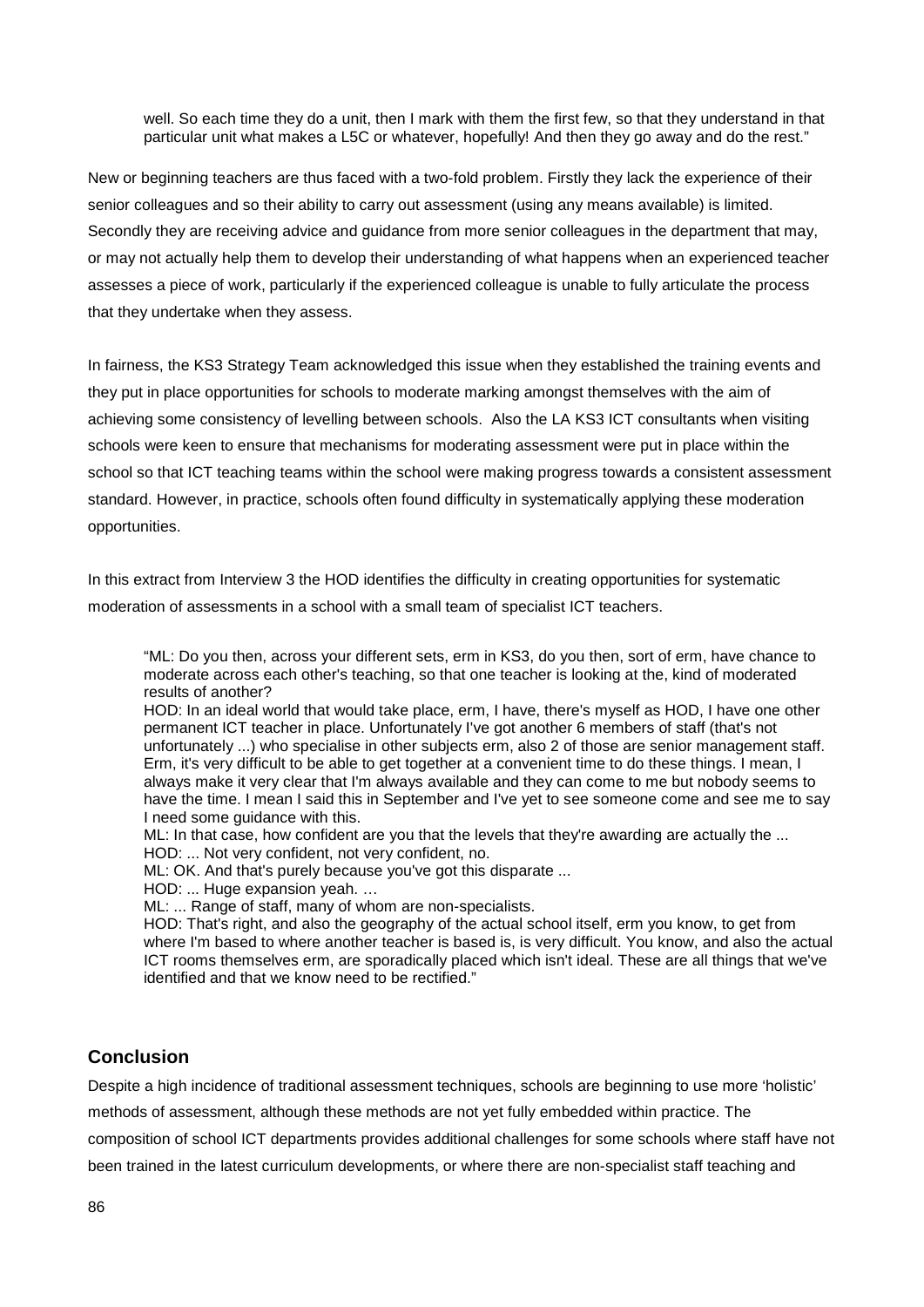assessing ICT. The greater use of departmental moderation of assessment may provide easily accessed means of developing teaching staff in assessment techniques and practice. The provision of opportunities for staff training in assessment decision making would also assist in securing the accuracy and reliability of assessment. Systematic and rigorous mechanisms for recording assessments and then tracking pupil progress over time could be useful in improving assessment practice over time. The next section will explore this theme in more depth.

# *Tracking Progress and Keeping Records*

## **Overview**

All schools involved in this research are using mechanisms for recording pupil attainment and the assessment judgements that are made about individual pupils. Some of these mechanisms are relatively newly introduced, and are still to become firmly embedded in practice. All schools are aggregating assessment judgements in order to inform a 'best fit' approach to reaching an end of KS final summative level of attainment for each pupil. Some difficulties in ensuring a complete and consistent data set from which to perform this aggregation were acknowledged. In some cases, these end of KS judgements are being influenced by factors beyond the specific recruitments of the curriculum with at least one of the schools interviewed using inflated end of KS assessment to encourage pupils to continue studying ICT at GCSE.

## **How Schools Track Progress and Record Assessment Data**

All the schools involved in the interviews used a variety of mechanisms for recording and tracking pupil achievement during the KS. Adapting Brooks' (2002) terminology, the schools are fulfilling their statutory requirements to report on pupil progress and to inform parents and carers or attainment and progress at least once per year. Less evidence was found of schools using records for formative purposes, although this could be because as Brooks herself implies (2002, p. 118), classrooms may generate large quantities of informal assessment evidence that is either too difficult or too time consuming to capture in detail. This research has not concerned itself with how records of pupil progress are used to inform other professionals outside the school, so this aspect of record keeping cannot be further commented upon. However, in the next section (commencing page [88\)](#page-88-0) there is a limited consideration of the sharing of assessment data between teachers within the same school.

In terms of producing a summative judgement at the end of the KS, the most significant use of record keeping is as evidence of attainment, and so the analysis below will concentrate initially on this.

## **Some of the Mechanisms in Use**

Some schools are basing their record keeping on LA models which schools have personalised to a greater or lesser extent. Others are unique to the school or are based on commercially produced software. The HOD in Interview 4 illustrates this latter approach: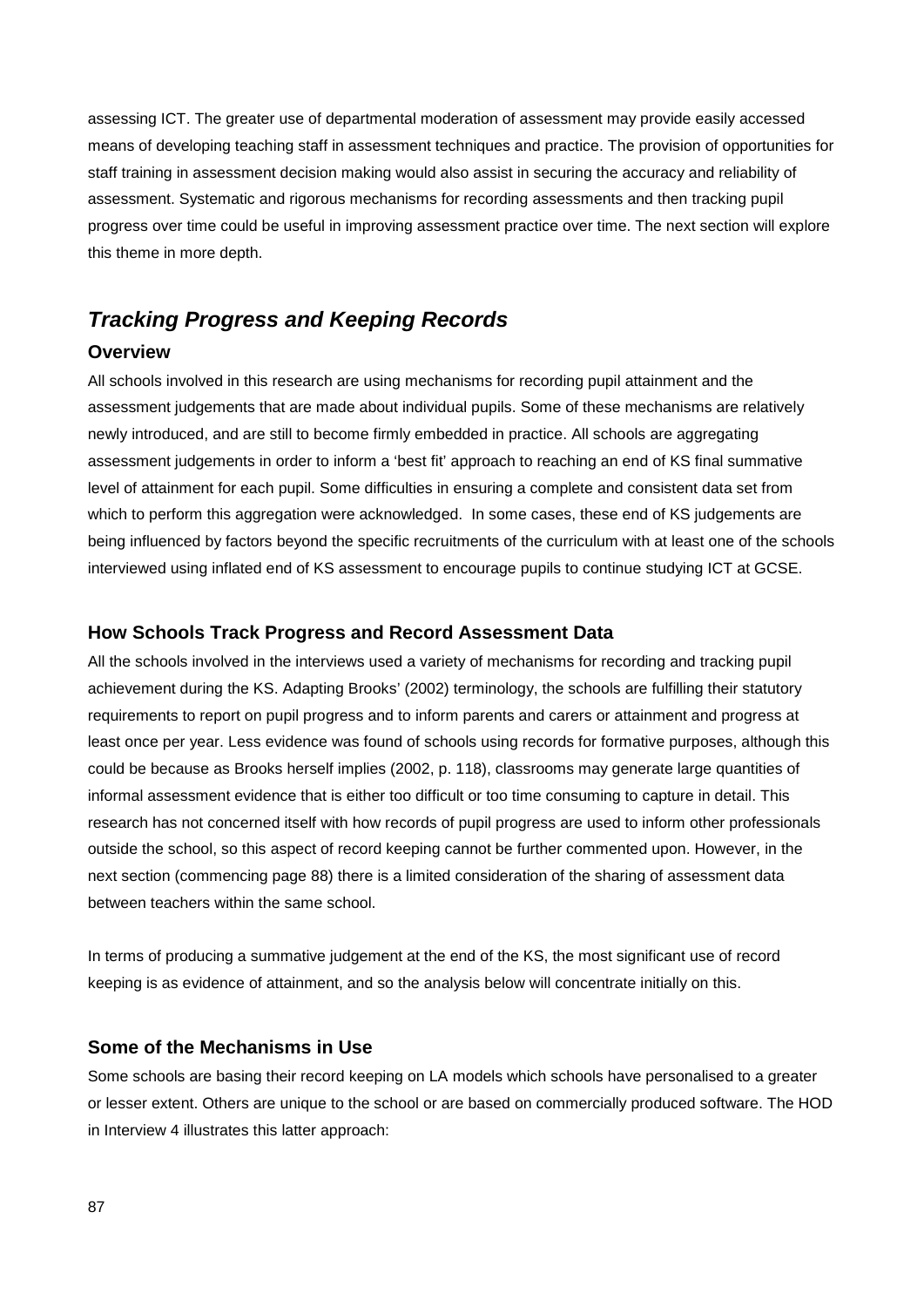" … we did have a spreadsheet on Excel, but this year we've got some software, erm, called Aim High which is a reporting and assessment software. Now, what we've started to do is er, the ex ICT coordinator decided he didn't want to teach any more, and he is now ICT admin, so he's set up a system that links SIMS to the Aim High and we put into a report in SIMS when they complete a module, the level that we've awarded them and then it gets merged into the reporting software, so we've got a mark sheet that tracks them from Y7 to Y9."

It should be explained that Schools Information Management System or SIMS is a proprietary school record system based on a database that has been bought by some schools. The system is highly configurable and designed to provide for all the record keeping requirements of the school. For our purposes, the system usually maintains records of pupils and provides opportunities for teachers to input progress or attainment data for individual pupils. Different levels of access are provided to individual members of staff according to a definable structure and need. In this way, staff can access pupil assessment records and add their own marks, but would not be able to access data of a personal or confidential nature unless their role required it.

A similar process to that outline above is illustrated in this exchange from Interview 5:

"ML: OK, in terms of sort of day to day recording mechanisms, erm, how do you record all of this data? HOD: Mark books. ML: Right. HOD: I used to, well day to day always has been mark books, individual members of staff. I used to as head of department, collect all the grades, the termly grades on the laptop, I've got records going back. But, now we all, we're on SIMS and so I've even stopped doing that now because it's duplicating effort. ML: So, you're able to kind of use SIMS as a means of getting a complete overview of a year group for example? HOD: That's right, yeah."

This exchange illustrates some lack of clarity on the part of the HOD. Is the school using mark books, or SIMS? In some ways this is to be expected given that many schools are moving form traditional paper-based methods of keeping records to newer electronic systems and so there is still some overlap and duplication of systems in evidence. However, if as previously identified there is a place for the assessment of a pupil to use an holistic overview perhaps nuanced by the experience and intuition of the HOD or other members of the department, clarity and consistency of centralised record keeping within the department becomes much more important. Anything that suggests that departmental record keeping is haphazard or ill-defined might lead us to question the reliability and validity of the assessment judgements that are being made.

This is graphically illustrated in this example where an exchange from Interview 6 identifies that the tracking mechanisms are not always successful:

<span id="page-88-0"></span>"ML: … in terms of recording all of this material, you've got your cohorts of Y7, Y8, Y9. Do you have a sort of a central ... you're just about to show me ... you kind of record this all centrally ... HOD: I shall show you how it's meant to be done. It's not completed - I'll show you how it's meant to be done. Erm, yeah we, we keep doing this every year and we keep failing to fill it in every year. God knows if OFSTED checked it ... But I mean, erm, if OFSTED come at the time of year when it's not been done yet I can say well this is it, this is how it works erm, ... Because I'm not normally on this computer it's taking its time. The situation is I'm on my own ... well not on my own, I erm, the second in the department has gone travelling, gone off, well he's resigned. Erm, he's er ... we have a shared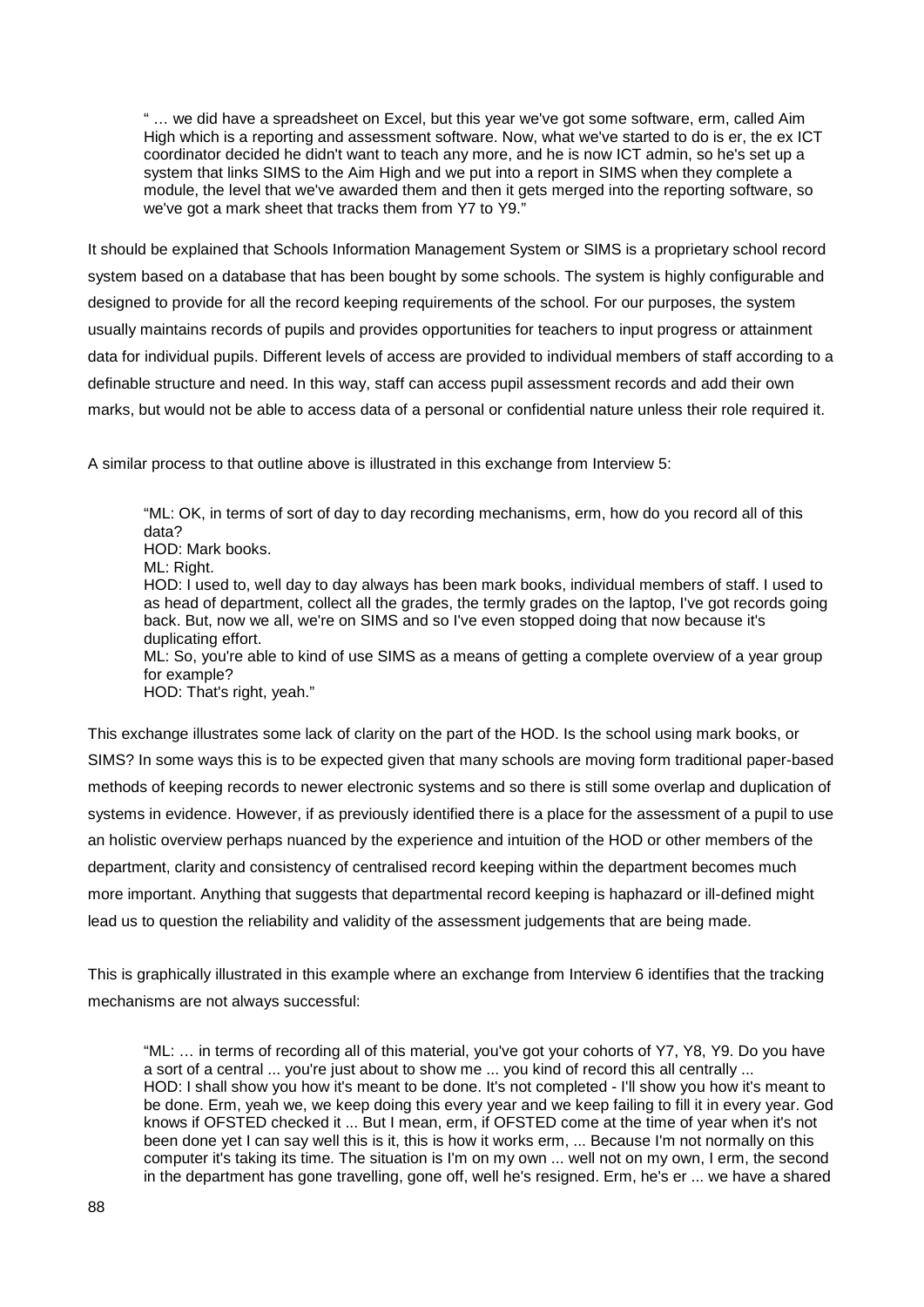area for staff ... erm ... right, year 7, year 7 2005/2006 ... bet this has got nothing on it ... there's the names, there must be something on it ... I don't believe it, I was looking at the year 9 the other day ... erm, we've had to do a list of gifted and talented now of course. This doesn't seem to be ... this is a bit weird because erm, I was looking at the year 9's only about 2 days ago. Oh, maybe it's in here ... I was just about to show off then ... it's got to be in here somewhere ... if I showed you an old one it ... This is an old one, even that's not completed you see, depending on who taught them. But you would be filling in here the levels for the different things that we've done. Erm, so this is the system that's meant to work, I'm sorry I can't find it. I mean that's how badly it was done. ML: So, is this just like erm a kind of a recording mechanism, it doesn't actually do anything ... HOD: Well I can get an aggregate from it ... ML: Sure. HOD: ... but we usually add the end of year exam as well. Erm, but yeah it's ... ML: Erm, does a mechanism like that help you to track, erm ... HOD: It's supposed to. ML: Yeah.

HOD: It's supposed to track them from one year to the next."

This exchange illustrates one of the problems with a central departmental record of attainment for all pupils. If the record is to be any use, it must be kept up to date by all members of the department for all pupils. Clearly in this school, this isn't happening effectively! Again, it is possible to see evidence of confusion about the purpose of collecting assessment data (and possibly about the purpose of assessment itself) in this extract. On the one hand, the school is being asked to place great emphasis on the use of assessment data as a means of securing accountability, yet at the individual level, teachers clearly struggle to sustain that emphasis in practice. From another perspective, if the collection of assessment data in this way is meant to contribute to the tracking of a pupil's progress and is then used to inform target setting and planning for the future, this is clearly not happening effectively in this school. If this is typical of practice in other schools, it may, as James and Pedder (2006) suggest, provide a telling illustration of the difficulty schools are facing with the individualised tracking processes envisaged by the AfL Strategy. If schools face difficulty in recording summative assessment data, how much more difficult will they find the systematic recording and monitoring of formative assessment data?

Where the schools are using a centralised recording mechanism, they are recording individual pupil attainment in tasks associated with teaching units. Sometimes these were also homework tasks, but most schools were not giving pupils ICT homework at KS3, so usually the assessments that were being recorded were for work done in class.

The schools used self and peer assessment sheets to record the pupil's own perceptions of how well they had done in achieving the objectives of the task or unit. These were then moderated by the teacher and used to inform the teacher's own assessment. The use of self and peer assessment is emphasised by the AfL Strategy, but as identified above (page [78\)](#page-78-0) the types of data being captured by these assessment sheets was generally very low level, 'tick sheet' type data, with very little attempt being made to source valuable indicators of knowledge, understanding or progress. This type of judgement was invariably left to the teacher to make.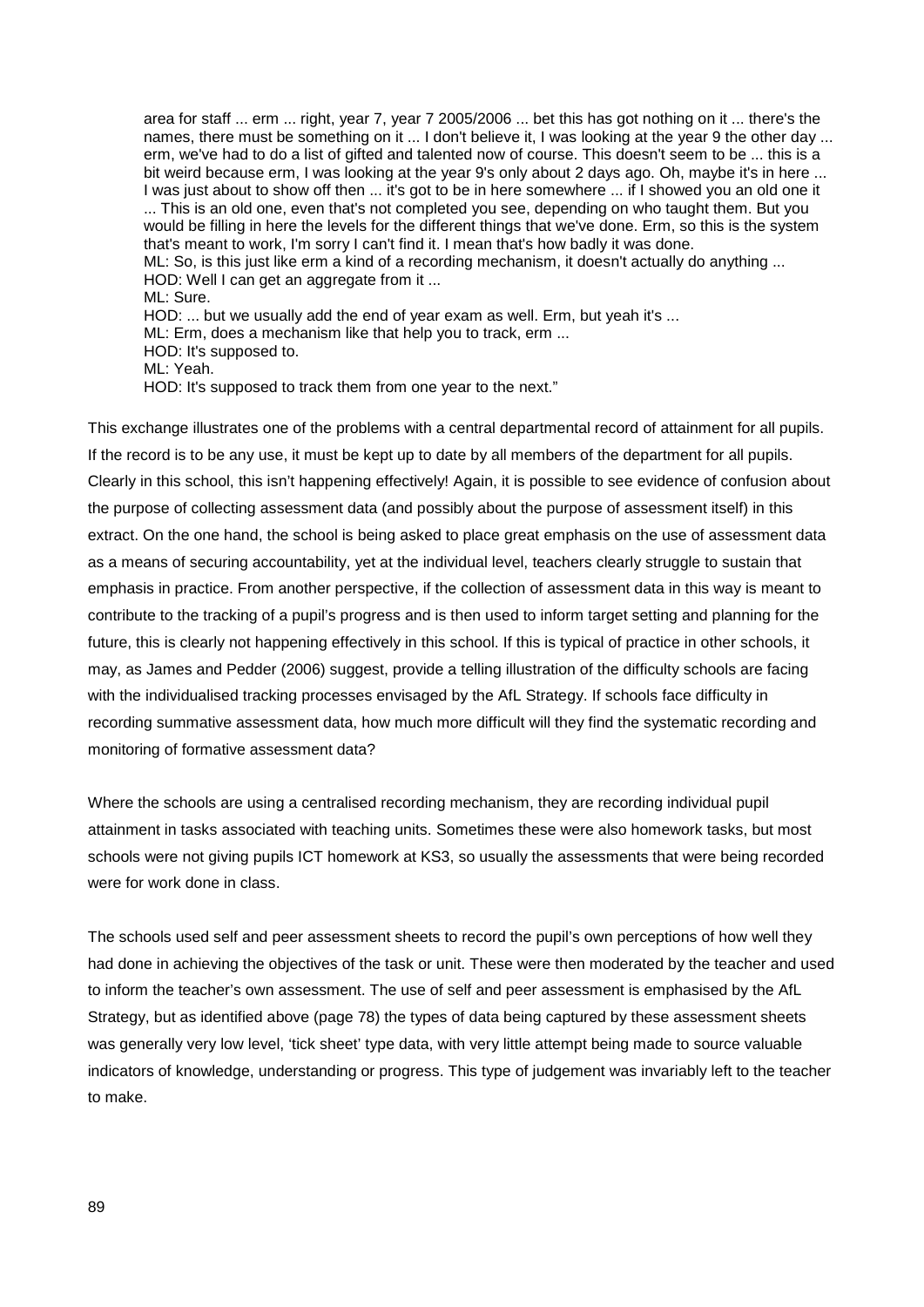# **Aggregation of Data**

In most cases, the aggregation of assessments over the 3 years of the KS was used to inform the award of the final overall level for the pupil.

Typical of the practice was this exchange from Interview 1:

"HOD: The Local Authority actually devised some assessment sheets, and they did one for each of the KS3 units from the Strategy, apart from 9.2, 9.3 and 8.5. So, we use those and we put them into a spreadsheet where we track the children. So at the end of Y7 we can give them an aggregated level and then that's passed on through to Y8 and we're building on that. As far as the 8.5 assessment comes, we use a similar assessment of our own to the sheets, by picking out the levels of themes and then it's a tick box the children do, the teacher does as well. Then you come up with, erm, at the bottom, this piece of work shows aspects of level, whatever … ML: OK.

HOD: … and then for each of these 'ticky' boxes, we've got that on the spreadsheet and we put yes or no, and then it's like a best fit.

ML: OK, so, if, if a child, erm, at the end of the KS3 type time, comes up with a sort of a profile almost of ticks in certain levels, and, and then, it's a question of saying well, they got more in a level 5 ...

HOD: That's right ... ML: Than they have in a level 6 ... HOD: So they're a level 5."

The above extract illustrates a common process that all but one of the schools interviewed was following.

The aggregated marks gained by a pupil over the KS3 period were used to provide a single combined level

at the end of the KS. The only exception was in interview 7 where the school was not aggregating across the

complete KS, but only using assessment data from Y9 to determine the final end of KS assessment level:

"HOD: … we have a database system, based on, it's an Access database system, which records pupil's levels. We started off recording every unit in Y7, 8 & 9, erm, and we found it was so time consuming by the time you've marked the work and then moderated it and then gone to the database to put it on it was just taking far too much time. Erm, and, by law we don't have to record all that, it was just over the top. Erm, so what we've done now is we've cut down that number of units to about 3 units per year, so for instance with the Y8, we're only recording on the website unit which is 8.2 I think? No. Mmm I think it's 8.2. Erm, 8.4 which is spreadsheets and 8.5. So we're only recording those 3 units. Erm, and although pupils go on to do other work after that, erm, our ... we also have to tie in with our reporting system so for instance the Y8, well, the Y7 and 8 reports are all done around about May, erm, so we make sure we've reported on 3 units by then. So the final unit of those years is not reported on. Er, anyway, so by, at the end of each Y7 and 8, we have a rough idea of each individual and what level they're at and it's recorded on this database. In Y9 that continues, we've got the 3 main units, 9.1, 9.2, 9.3. Erm, 9.1 is the main one we report on because that runs to Christmas, erm, and, because it's Y9 and they're choosing options, their full report actually comes out in February ...

ML: And do the Y7, Y8 levels, do they contribute to that final judgement? HOD: Not really no. ML: So it's mainly based upon their Y9 work? HOD: Yeah.

ML: Mmm.

HOD: Erm, in fact, I'm saying not really, it doesn't at all, we don't look at, erm, previous year's levels. ML: Mmm.

HOD: Erm, so in, in some ways, we're only recording levels in Y7 and 8 for parents ..."

The exchanges above once more illustrate that there is an emphasis on the assessment of 'product' and a lack of assessment of 'process' evident in all schools I interviewed. As Freedman (2007) notes, as the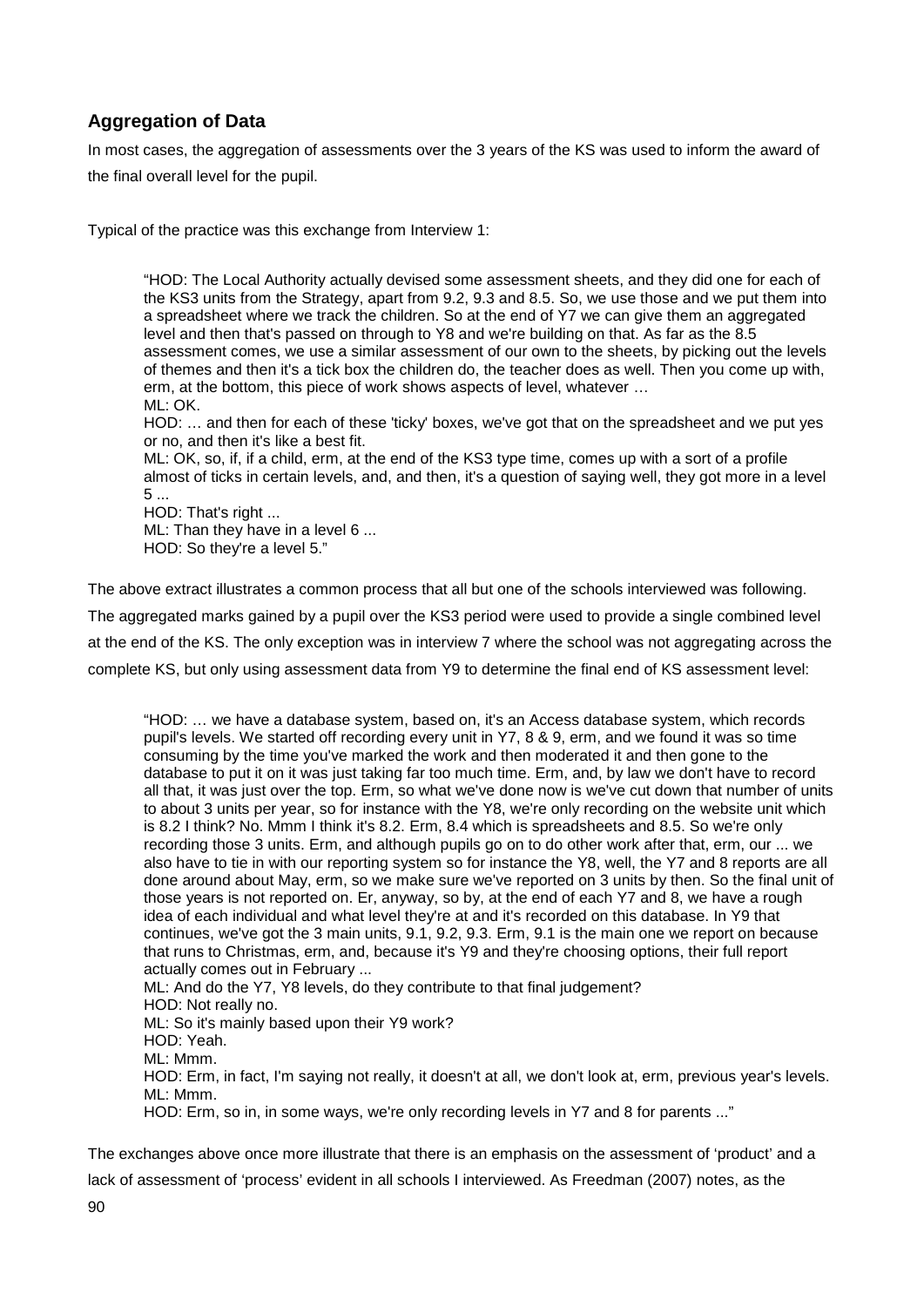assessment of 'process' is lacking, the overall assessment mechanism is limited. However, as identified by Sainsbury (1994, p. 7) because the concept of best fit is enshrined within the KS3 Strategy advice produced by the DCSF, this aggregation of assessment data is not only common, but formalised as an expectation in official documentation. It relies of the assumption that the whole final level assessment can be made up of an aggregation of the individual parts of the syllabus that have been assessed over the course of the KS. Whilst this is an understandable approach (and implicit within the statutory requirement to report one single level of attainment at the end of KS3), it is not without its problems.

As noted elsewhere (page [69\)](#page-69-0), just because a pupil is assessed at achieving a particular level at one point in their KS3 career, does not mean that they can sustain that performance. They may do so, or indeed they may not. It is perhaps more likely that their attainment in that particular element of the curriculum will change over time, perhaps for the better, but more likely for the worse. Sainsbury (1994, p. 6) highlights the problem of defining the constituent elements of 'mastery' in a criterion-referenced system. It is likely that the best that can be said for any assessment of a particular task or element of the curriculum is that it represents a snapshot of what the pupil was gauged to have achieved on a particular day. Hence it is of questionable validity to use this snapshot perhaps two school years later as part of a summative assessment at the end of the KS. This comment by the HOD in interview 8 illustrates this point:

"… overall, sometime within those units children will have hit those levels, but if they were asked to, to produce those, that same standard under test conditions say, I'm not so sure they'd be able to do it. Because, obviously you concentrate, within those units don't you, you concentrate for a number of weeks, a number of lessons on a topic, an aspect with a certain, with the learning objectives that go with it and, then you assess them at the end, and then at the end of that they go onto something else and they forget about it."

Also, is there a good alignment between the tasks that are assessed throughout KS3 and the awarding of an overall final level? Some schools appear to be good at meticulously recording individual assessments of tasks throughout the KS (whilst others are not), and yet the final level awarded is for a single number representing an overall level of attainment. Can we be sure that every element of the curriculum that goes to make up that final assessed level is given equal weight in school? In some of the schools interviewed, the answer is no. This extract from Interview 5 is illustrative of this:

<span id="page-91-0"></span>"… I can give you an example, we've just done 8.2 which is web pages - creating web pages yeah, and we came to level it last night and we discovered we'd only covered L4 because we hadn't done the L5 stuff. It just wasn't there."

In this case, the school has not covered the topic thoroughly enough to provide the pupils with the opportunity to attain L5 in this area of the curriculum. Thus if pupils do not have the opportunity to produce work that is capable of attaining L5, the overall aggregated level will not be a reflection of their true capability. This would suggest then that best fit practices, whilst in wide spread use, compound the lack of reliability and validity in the assessment process as a whole.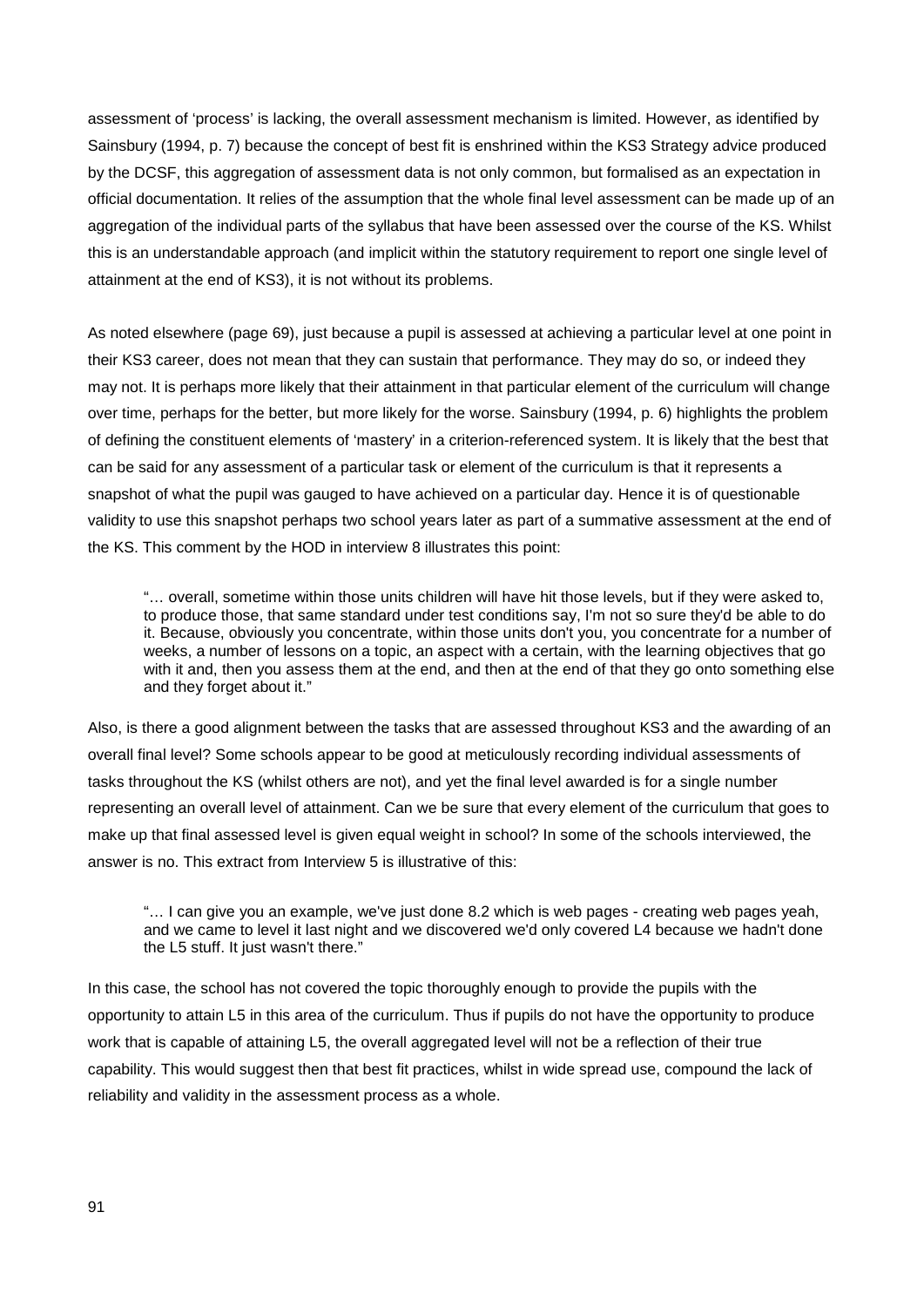# <span id="page-92-0"></span>**Best Fit and Teacher Intuition**

Linked with the previous point about aggregation of data, the schools (and indeed the NC documentation) talk about a concept of 'best fit' when determining the final level awarded to the child. Hence there is an element of teacher judgement at work here. It is not an automated process where the scores in the spreadsheet are added up to produce a final level, but there is scope to use more up to date assessment or to compensate for periods of absence by the pupil. This exchange with the HOD in interview 2 illustrates this:

"HOD: … it may be that she was away for a unit. ML: Mm, mm. HOD: So hence, hadn't got it all filled in, but if I felt ... ML: How would you deal with that then? HOD: Well I would give her a 5 if all her other work was a L5 I would say right she's a L5 then ..." And: "HOD: Teacher assessment can compensate for when a pupil is absent. And lots of the sections of work we give the children, the same level descriptors are hit in more than one. So that if they are away, they do get more than one chance with a lot of them. It's just with things like control, where there's the one comment on control and monitoring … ML: Sure. HOD: ... that if they miss that module then they would miss out, but … ML: Mm. HOD: ... lots of the other ones are hit, and as well here, you see we're able to put, in using a spreadsheet to do it, we're able to put comments on … ML: Yeah, yeah. HOD: … so we could say because was absent for this, or you know … ML: Sure. HOD: So that helps us with that."

There are issues of reliability of assessment here. It is evident from this exchange that the department is taking a pragmatic view and using other sources of evidence to provide completeness of the data that will be used to make up the final assessed level for the pupil. However, this pragmatism is inherently unreliable. In that the same assessment decisions may not be taken for another pupil. If the decision making process is not replicable across pupils, groups, classes or cohorts, then the assessment is unreliable and thus open to question with regards to its accuracy and consistency.

As indicated by the work of the Northern Grid for Learning (2000), and supported by comments elsewhere relating to the 'capability' of teaching staff themselves, the use of 'intuition' in assessing ICT can lead to a lack of consistency across classes, cohorts and (particularly) across schools. Even where the KS3 Strategy team have put in place mechanisms for cross-school moderation of assessments, as will be noted later, the uptake of these opportunities has been limited. If schools are heavily reliant on 'intuitive' assessment of ICT, there is a danger that assessment is not reliable or valid. Notwithstanding the comments of Cronbach (1982), Bruner (1990) and Meadows and Billington (2005), it would seem misguided to place too much reliance on assessment techniques that emphasise intuition unless, as suggested by Kruger and Dunning (1999) a mechanism can be established that grounds the use of intuition in assessment within a set of clear guidelines or criteria that are effectively disseminated and supported. Or, as Waks (2008) suggests, the teachers work in an environment that supports their intuitive processes.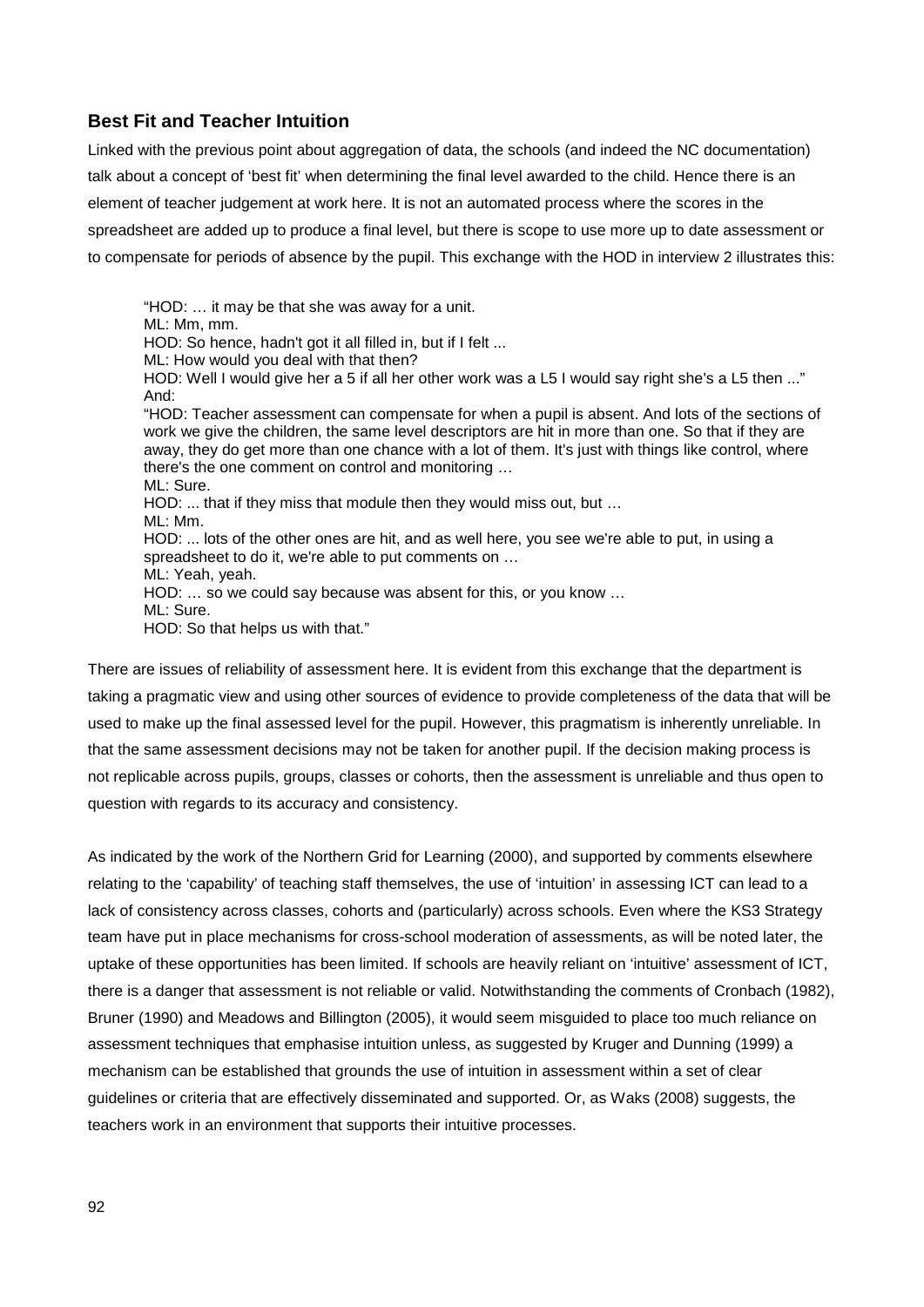Another indication of inaccuracy is where 'best fit' leads to inflation of levelling as can be seen from this comment from the HOD in interview 7:

<span id="page-93-0"></span>"Erm, the other pressure that we have is people doing options. Erm, so, we are as generous as we can be with those levels. Erm, if we're in doubt whether it's a 4 or a 5, we'll give it a 5, because we want people to choose our subject at GCSE ..."

So in this case, the department has taken the deliberate step of being as generous as it possibly can with its end of KS3 assessment levels in order to encourage pupils to study ICT at GCSE. This then calls into question the accuracy of the end of KS3 ICT assessment being undertaken by this school. Another problem identified by the HOD in interview 8 was where the school is not covering the complete curriculum within the ICT department and an element of the assessment of the ICT curriculum is being undertaken within another department. For, no doubt, legitimate reasons related to the expertise of a small staffing resource in the department, the control and monitoring element of the ICT curriculum at that time was being delivered within another department in the school.

"… the only problem we do have is that er, is that the control and monitoring aspect is, er, has been farmed out to er, to the CDT team. Because the IT teacher wasn't happy doing that really, so that's fair enough, and they will level that when we come to do that."

In this case, the Design Technology department are both delivering and levelling the control and monitoring element of the curriculum. However pragmatic a decision this may be in the context of the school, it must however, call into question the accuracy and reliability of the levelling in this area of the curriculum. Are the Design Technology team in this school able to accurately level control and monitoring within the ICT curriculum? Is their judgement any better than the ICT teacher? Would a more appropriate answer not be to train the ICT specialist teacher in this aspect of the curriculum, so that the assessment is kept within the department? How reliably can 'best fit' be applied to the decision over the final assessment level if some element of the contributing assessment levels has been undertaken elsewhere?

## **Assessment Data and Accountability**

As Brown (2004), Tapper (1997) and Whetton (2004) indicate (commencing page [38\)](#page-38-0), assessment is increasingly being used for the purposes of 'accountability'. Consequently gaps in the delivery of the curriculum become very worrying. If the curriculum has not been delivered in its entirety, how can the reporting of assessed levels at KS3 provide a consistent measure of the school's provision of ICT at this KS? If the evidence of the interview above is typical of a large number of schools nationally, then the reporting of levels at KS3 is flawed..

# **Conclusion**

Despite a range of well established techniques for recording pupil attainment and progress, evidence of practice in this research indicates a lack of rigour and consistency. When this is coupled with the requirement to aggregate attainment into one final level and the practice of producing best-fit judgements, the accuracy and reliability of KS3 reported data is questionable. Increasingly schools are coming under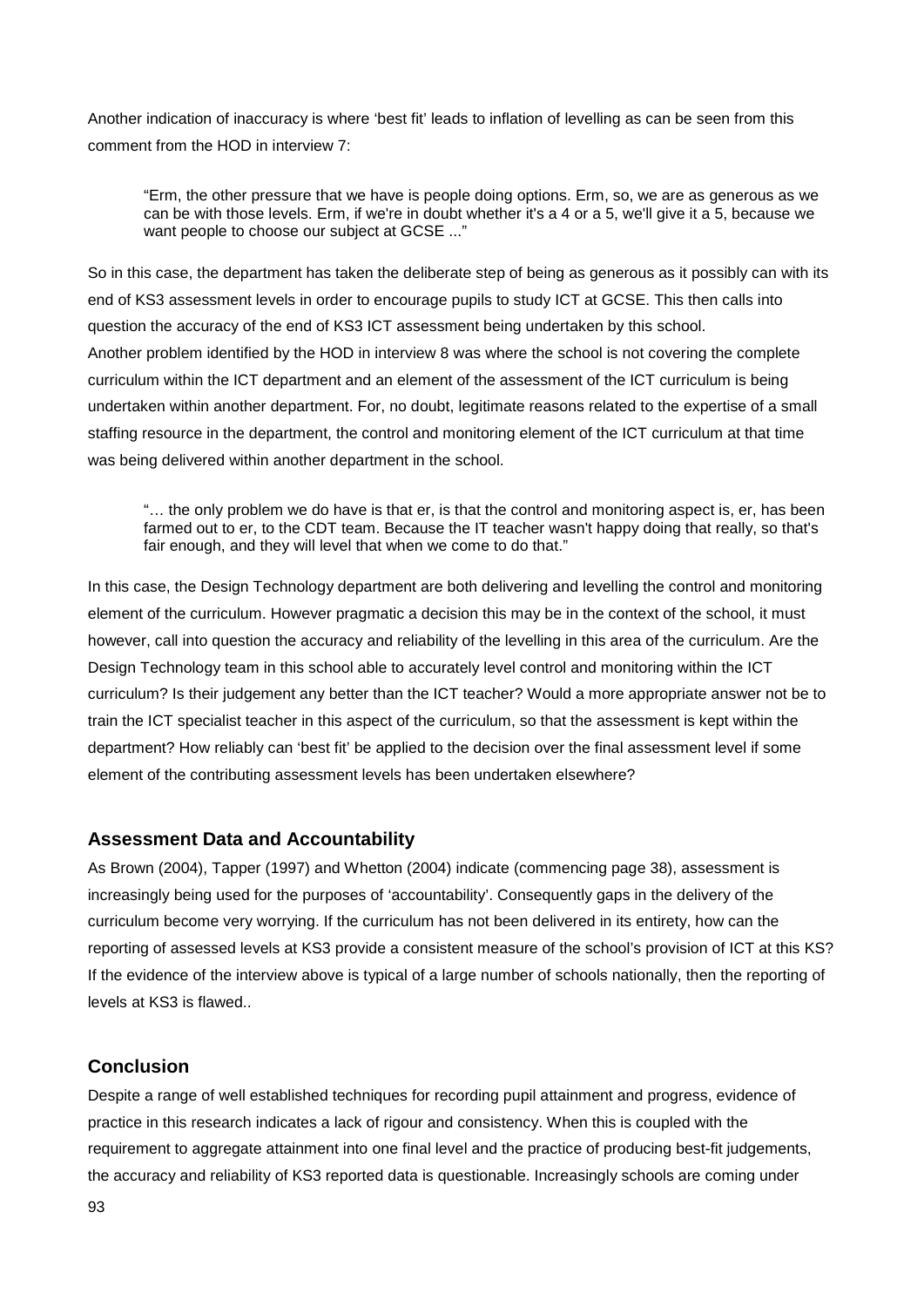pressure from assessment 'backwash' which has the effect of further reducing the reliability of the assessment judgements that are made. In that case, any measures that can be taken to minimise these effects and increase the overall accuracy of assessment must be welcomed. The next section examines what schools are doing to try to ensure assessment is more accurate and consistent.

# *Making Accurate and Consistent Judgements*

## **Overview**

The use of standard, centrally published resources for teaching the ICT curriculum at KS3 has some potential in ensuring a consistency of delivery. However, there are some significant and limiting issues relating to the material that has been produced by the KS3 Strategy Team and all schools are adapting these materials to a greater or lesser extent for their own context and circumstances.

Increasingly, schools are becoming more systematic in the way that they moderate assessment judgements. All schools involved in the research moderate within the school, but only a small number have taken the opportunity offered by LA teams to involve themselves in cross-school moderation of marking. The picture that is emerging is that schools are using departmental cross-moderation within the year group concerned, but there was little evidence of cross-marking except as a check for pupils placed at the boundary between one level and another. Despite the fact that LAs have provided some opportunities for cross-moderation with other schools, there is a reluctance on the part of schools to expose their assessment practices to scrutiny by colleagues from other schools. I could find no evidence of comparison of individual assessment of levelled work year on year. Schools do not seem to use examples of work from previous years to assist them to level the current cohort's work, except insofar as the individual teachers can remember the levelling process over a succession of years. What schools are doing is using the overall percentages of levels awarded from one year to inform expectations for the next.

## **Means of Assuring Accuracy and Consistency of Assessment**

One way of providing consistency within the curriculum (and by implication a greater consistency in assessment), would be to completely standardise what is taught. Ignoring for a moment the obvious pedagogical objections to this strategy, if every class at every stage is taught the same thing, then it should be easier to assess progress and attainment of pupils (particularly over time as experience and maturity of assessment increases). In a certain sense, the introduction of criterion referenced NC statements in 1988 could be seen as an attempt to 'standardise' the curriculum. However, as noted elsewhere, the NC statements are far from unambiguous and hence standardisation has not occurred. The introduction in 1998 of a QCA Scheme of Work (SOW) for ICT at Key Stage 3 represents a further attempt to provide a greater consistency of curriculum although by 1999 OFSTED still maintained that ICT teaching was below standard. The introduction the KS3 ICT Framework in 2002 was another attempt to provide centrally developed material that can be used for teaching ICT in any school. However, it should be noted that (with the exception of the NC Statements), none of these centrally produced teaching resources were intended to be statutory. Given the relatively recent publication of the KS3 Strategy materials, consideration within this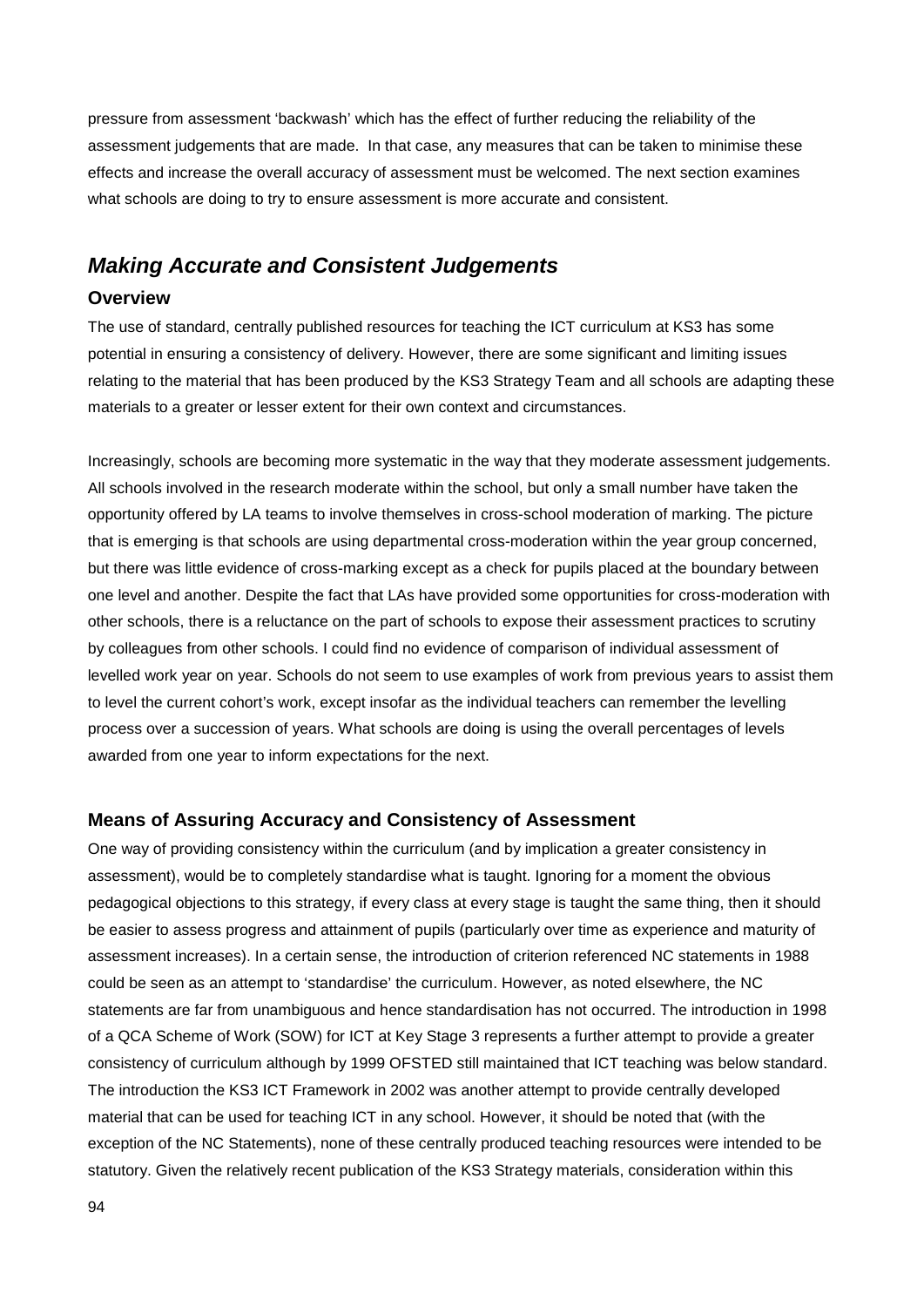research was given to how schools were using these materials and what impact they may be having on the assessment practices of schools.

Also important in exploring the accuracy and consistency of assessment judgements is a consideration of the qualifications and experience of the staff who are teaching and assessing ICT. The discussion on page [43](#page-43-0) suggests that more experienced staff have a greater maturity in the techniques of assessment and hence their judgement can be relied upon to be more accurate and consistent. However, the evidence from this research is that experience of assessment does not guarantee accuracy and that a number of departments are reliant on staff who have no ICT subject specialist qualifications to deliver and assess the ICT curriculum. The use of centrally produced Strategy resources has helped to give non-ICT-qualified staff greater confidence in their delivery of the curriculum content, but the lack of accessible training for all staff in the use and assessment of these resources indicates, as discussed on page [85,](#page-85-0) a continuing gap in knowledge of departmental staff and a training need that is not being filled effectively.

## <span id="page-95-0"></span>*Use of KS3 Strategy Resources*

When the KS3 ICT Strategy was launched, as series of sample lesson plans and a range of lesson resources was also published by the (then) DfES. Although this material was never meant to become statutory for delivery in school, because it represented a perceived 'official' position, and also because there was a large investment in regional training to support the launch of each new set of resources, many schools decided (at least for the first academic year) to use the resources and materials straight 'off the shelf'. The widespread use of these materials could provide some confidence for us in the consistency and reliability of both what is being taught and, subsequently, what is being assessed. However, being centrally produced resources, the material is not without problems and, over a period of time, and in the light of experience of working with these materials, most schools adapted the resources to suit the specific context of their own pupils. As the following extracts indicate, much of this adaption was at a fairly superficial level. In some cases, the centrally produced materials were deemed to be too 'difficult' and alternatives were sourced and purchased. In particular, the materials produced by the commercial company Leafline under the title of the 'Digit' resources were popular in some schools. This extract from Interview 1 is indicative of the type of adaptation and practice found within departments:

"HOD: … we're not using the actual strategy materials, because sometimes we've adapted the context ..."

… ML: … do you find that, that the materials as they were published really, contextually, needed to be changed to make them relevant to your classes.

HOD: Yes, I think they were actually done for middle income children down in the suburbs of London. Erm, the mobile phone one for example, it was very difficult, because our filtering system filters out mobile phones ...

ML: Right.

HOD: ... For a start off, because of children trying to download things etc. etc. So that was no go. Erm, the charities one, well we don't do anything like that in school, so it was totally alien to them. So it was things like this that we had to change.

ML: Have you looked at any other schemes? I'm thinking of ...

HOD: Yeah the Leafline stuff. We use quite a lot of those. Again we're adapting some of those as well.

ML: And do you find those more contextually relevant.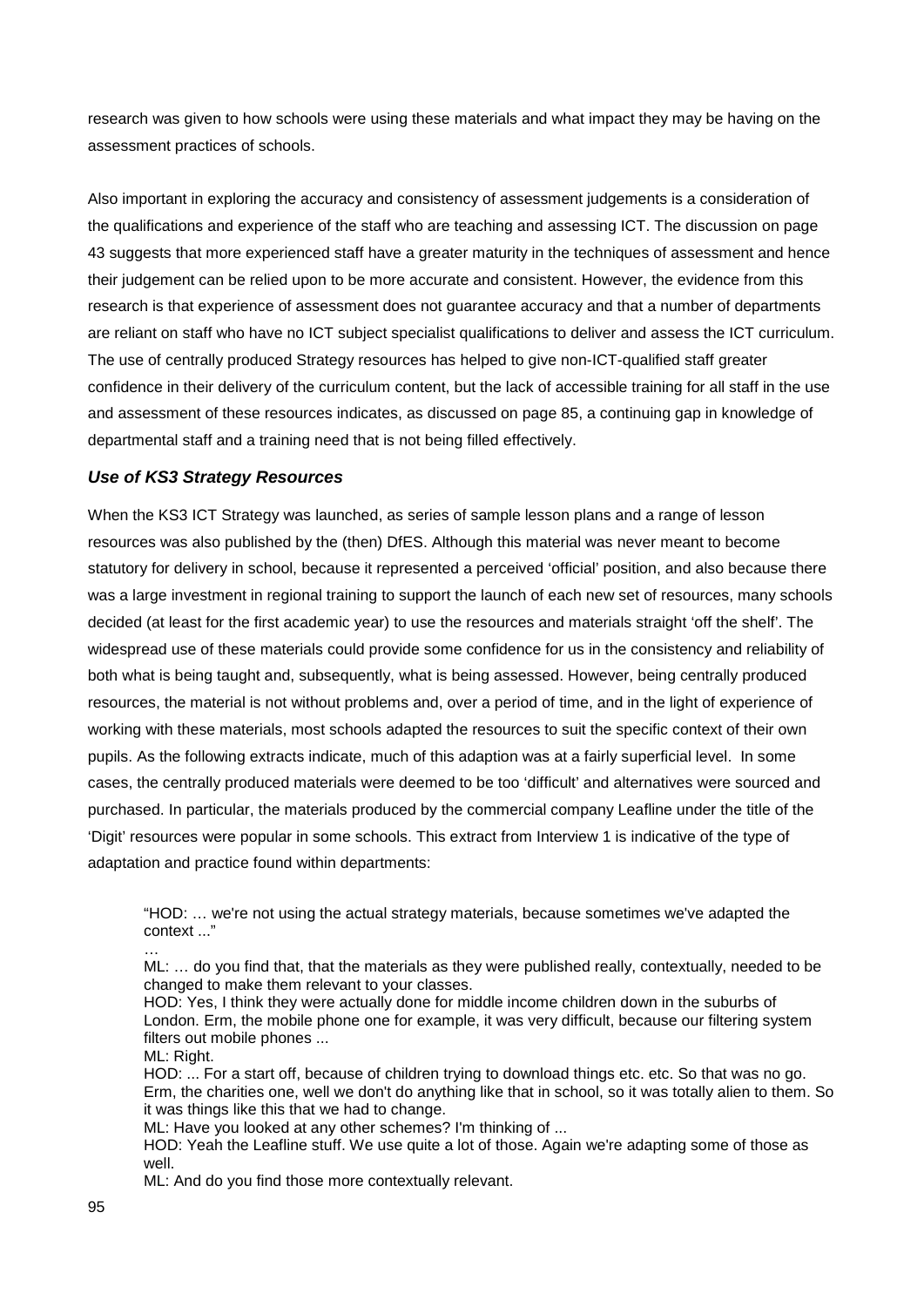HOD: They are yes. And we've used some of the ICT Matters stuff from Heinemann as well. Then one or two of our own that we were using before and we've just put the objectives into those."

As a word of explanation, the HOD in this exchange was referring to the way in which the school's internet firewall would prevent any searching for website material related to mobile phones and so the HOD experienced difficulty in providing contextual support to the Learning Objectives (LOs) in this unit. The point being made is that context, local practice and school policies and procedures in this school have meant that the published KS3 resources needed to be modified for use with the pupils over the long term. This is also graphically illustrated in the use of email correspondence in a number of the published Strategy units, when many schools did not make email facilities available to individual pupils within their school ICT provision and hence the ICT department did not teach the use of email application software to pupils. When the pupils encountered the ideas and concepts contained within these teaching units, they had no personal point of reference, or school-level ICT provision to support their learning in this area.

Similarly, in Interview 8, the HOD identified lack of realism as a problem with some of the material produced by the KS3 Strategy:

" … some of the units are, are weaker than others aren't they, the way they've been produced they don't work in the real world."

This point is interesting in that anecdotal feedback from many schools identified the difficulty their pupils had with some of the contexts of the activities. The materials produced for the Communication: Text and Graphics module came in for a lot of criticism because they were set within a fictitious European town and the pupils were asked to produce leaflets, newsletters and other print materials to publicise this town. Many schools found this context rather false and indicated that their pupils had difficulty in relating to the scenario. This highlights a problem with any centrally produced resources, and, to be fair to the Strategy team, the resources were never meant to be considered as mandatory. However, the experience of many schools was that the training they received from their LA when the resources were released made it plain that they were expected to teach the materials as published for at least one year in order to be seen to comply with the ICT KS3 Strategy and to try out the resources.

Interview 2 illustrates that schools are using some of the resources published by the KS3 Strategy without alteration:

"Yeah, erm, through, years 7, 8 and 9, the pupils work on sections of work which are loosely based around the framework. I say loosely, erm, certainly Y7 is pretty much as was given when they were sent, and each of those units we, erm, level separately."

There would seem to be a link between the level of confidence of the schools in their ability to assess ICT at KS3 and the willingness of the HOD to vary from the published materials. The more confident schools seemed to be more willing to incorporate other ideas and activities into their teaching, whilst the less confident ones were more likely to stick closely to the Strategy resources. Also, schools where there was a majority of non-specialist ICT teaching staff seemed more likely to follow the published resources and lesson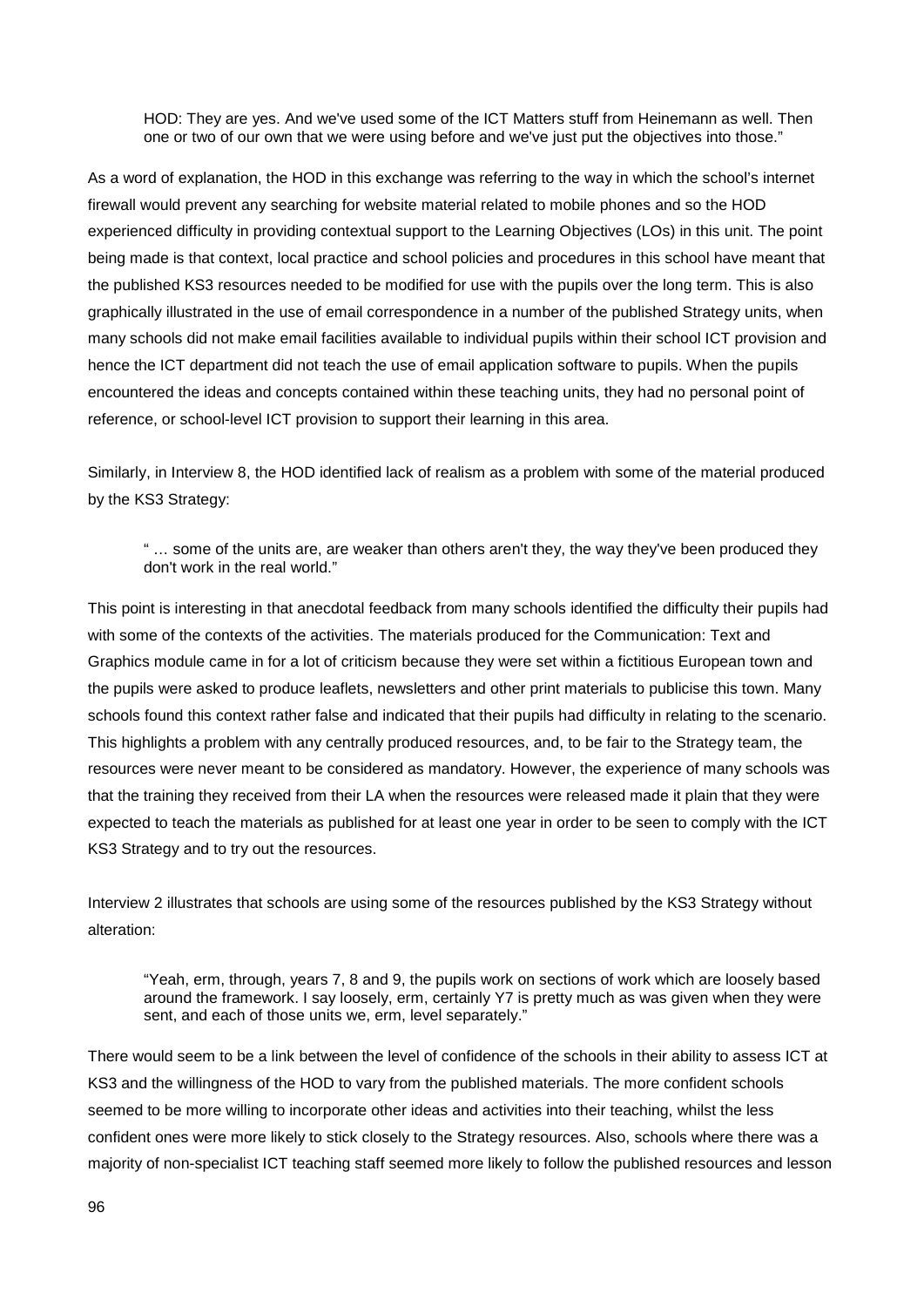plans more closely. In a sense, this is no surprise in that one of the aims of publishing the KS3 ICT Strategy materials was to assist schools where non-specialist staff were teaching ICT. This point links closely to the issue of teacher expertise and qualification (page [46\)](#page-46-0). Less well qualified and non-specialist ICT staff are more likely to depend on centrally produced resources and less innovative approaches to delivering the curriculum.

Where schools were using the strategy resources, the appropriateness of the level of these centrally produced materials was frequently mentioned. For example in Interview 7:

"HOD: … we haven't changed them out of all recognition, I mean, it may get to that stage, but I think we're, sort of, we're still in a transition phase from ... we've certainly dropped skills teaching almost entirely, erm ...

ML: Mmm.

HOD: ... We've tried to embrace the strategy units as being, er, well they should know what they're doing sort of thing, you know. Erm, we like the Y7 units, very much, there's a lot of good material in there. Er, the only one we don't like particularly is the 7.4 the spreadsheets one. Erm, Y8 units we are struggling with, with our children. Erm, ...

ML: Why is that?

HOD: They're pitched too high for us.

ML: Right.

HOD: The contexts are boring, some of them and the language used is ... and ... what they're asked ..."

In this exchange, the phrase 'pitched too high for us' was explained as meaning that the materials were too difficult for the pupils to deal with because the level of the language and the concepts being dealt with were too advanced for the pupils to access. This point is also highlighted in the following exchange.

In interview 2, the HOD identifies some specific issues with the Strategy resources:

"HOD: … we found that the handling data materials that were produced were at too high a level quite quickly for some of our pupils ...

… whoever was producing the framework materials was a little limited in imagination, or ran out of time or whatever, I don't know ...

ML: Probably all of those.

HOD: It's very dry isn't it?

ML: It is.

HOD: And I think, as they dive in with the football league, because obviously they thought this is good, the lads'll love it, but it's high level skills that are required ...

ML: Yeah, yeah.

HOD: ... In order to actually think about football results, you know and the maths involved is difficult for them."

In this extract from interview 5, the HOD identified problems with the adaptation of the resources for their particular school. They found it was easy to simplify the tasks, but not so easy then to provide sufficient extension for more able pupils:

"ML: … have you found that erm, those objectives within the lesson, erm, that are set out in the outlines for the lesson, are they achievable in terms of what you're, what you're attempting to do? HOD: Not always. Probably we would generalise and say we simplified, erm, rather than extended. Well, and I suspect we should be extending, especially with the top sets because we're not getting the levels we should be doing. We need to put extra work in."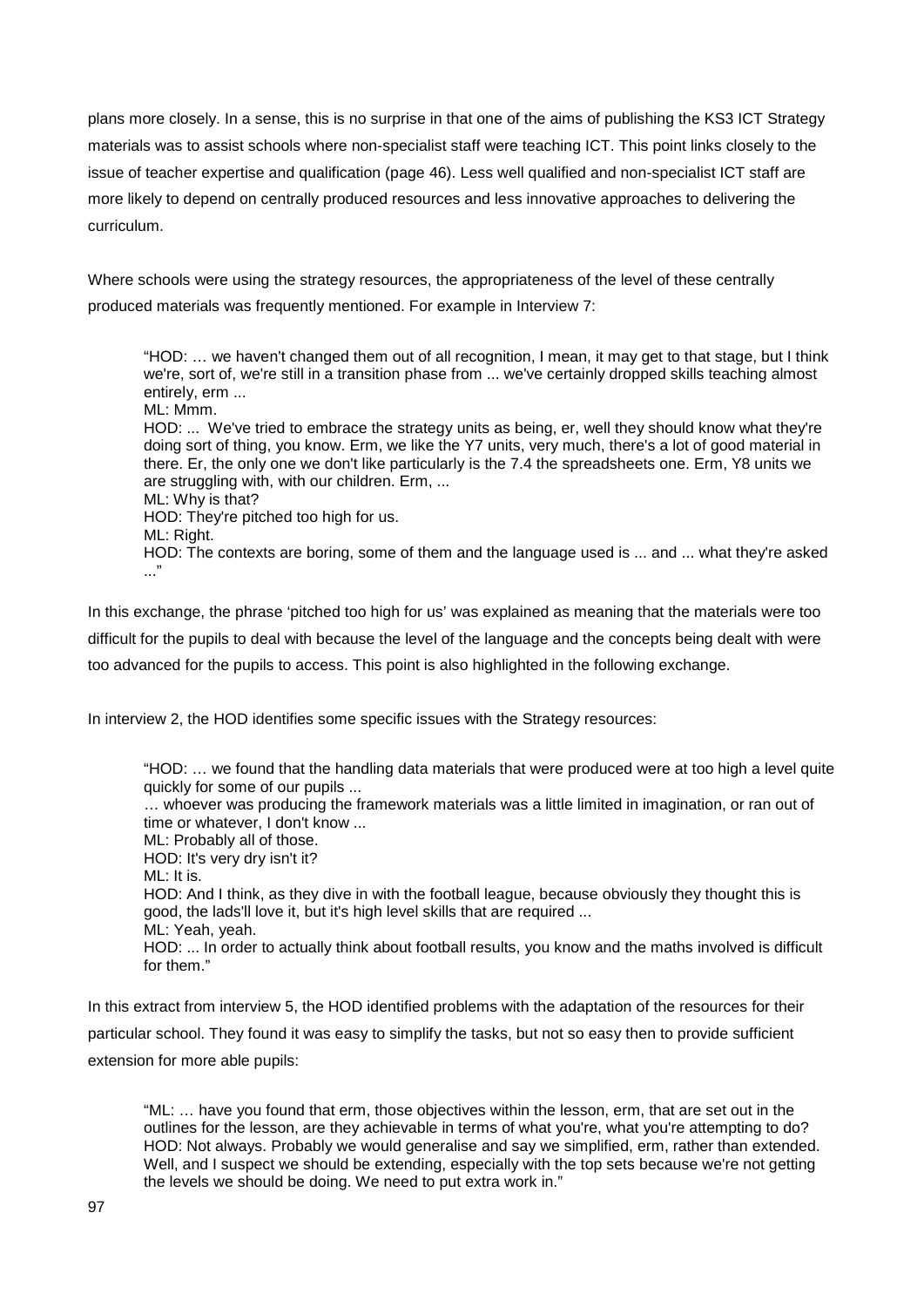In the same interview, the HOD identified a widely expressed criticism of the sample lessons provided in the KS3 Strategy. The sample lessons were devised to fit into lessons that last 1 hour and also on the premise that all pupils at KS3 would receive 1 lesson of ICT per week. However, most schools involved in this research operate a timetable of 50 minutes per lesson and in some cases schools are not delivering ICT every week, but choosing instead to deliver the ICT curriculum in 1 lesson per fortnight, or as part of a carousel of other lessons in the curriculum where pupils may get 1 term of ICT each year at KS3. Hence there is not enough time in the ICT lessons to achieve everything that is set out in the sample lessons:

"… we've re-written er, I'm using the shortened ones, not the full length ones because we haven't got the time to fit that in. Erm, and I've re-written, we did the, I've forgotten the numbers, the spreadsheets we've done, just about as it went, the databases we've re-written and the control, our students just, they couldn't do it, it's too hard. They're not, they haven't got the experience. So I'm about to re-write them."

The HOD in Interview 6 was unequivocal:

"HOD: … we've tried various activities from the strategy and, generally I've been very dissatisfied with the strategy.

ML: Right.

HOD: I think, I don't know whether it's the language which is used, or whether it's used for middle class kids, it just doesn't seem to suit our kids. A lot of activities do not suit our kids. I find that, you're doing a modelling problem for example with lower ability kids, and they can't even set up a spreadsheet."

Despite this widespread dissatisfaction with the strategy resources, only 4 out of the 55 schools who responded to the initial questionnaire indicated that they were not using the KS3 Strategy resources at all. Most respondents (43 out of 55) indicated that they were using the learning objectives from the strategy, and some of the resources but not all. Paradoxically, this indicates that, even though schools are not entirely happy with the centrally produced materials, they are still prepared to use some of them, and they appear to be using the learning objectives produced by the strategy team without any difficulty. However, the issues identified above would suggest that the possible benefit for increasing consistency of assessment across schools by using these resources is not being realised. The difficulties encountered by the HODs above in their schools would not suggest any confidence in the standardising potential of using these particular common materials to teach the curriculum.

## <span id="page-98-0"></span>*Cross-Marking and Cross-Moderating*

One of the mechanisms that can increase consistency of assessment that has been emphasised by the LA teams over the past few years is the use of cross-marking and cross-moderating of assessments. The idea of cross-marking is that within the department (and sometimes across departments in different schools) teachers mark the work of each other's classes. Cross-moderation is where teachers within a department look at the marked work of each others' class, perhaps concentrating on pupils who are at boundaries between different levels. The same process can be undertaken between schools as well. The HOD in Interview 1 illustrates both of these processes in the following extract: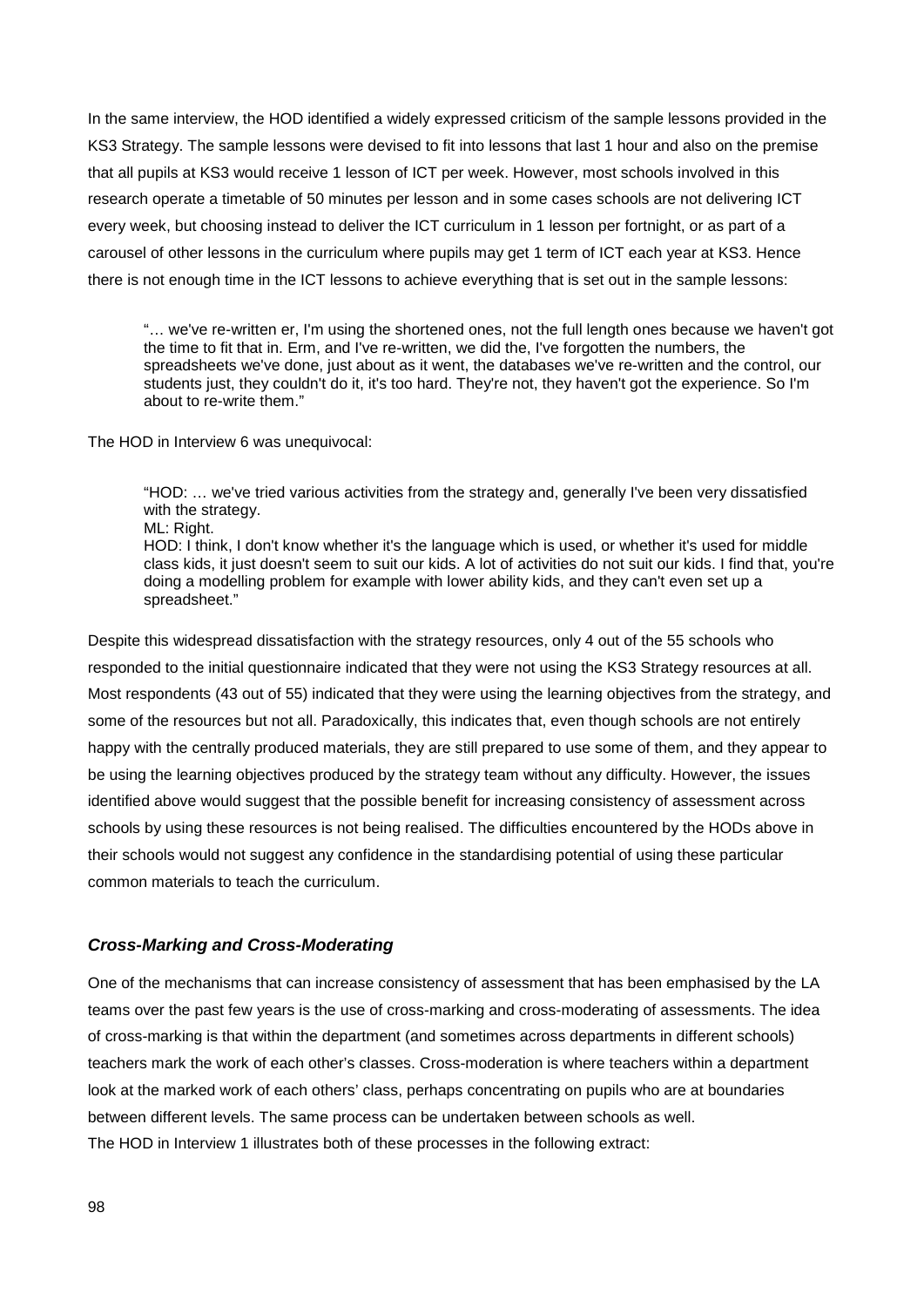"ML: ... Universally. Erm, how do you, erm, within your department, achieve a, kind of, consistency of levelling across the different classes that you have? How ... HOD: Well ... ML: ... Does that work? HOD: ... We do it with regular meetings and sharing each other's work ... ML: Do you cross mark? HOD: No we don't, but we do look at each other's. ML: So you cross moderate. HOD: Yes. ML: OK. HOD: And, we've actually had 2 sessions, the county did some moderation work last year that we sent people to. ML: And that was, erm, was that with other schools? HOD: Yes. ML: OK. HOD: So we're actually looking at other school's work as well and finding levels for it. ML: Did you find that a helpful process? HOD: It was very helpful, yes."

In this extract, the HOD in Interview 7 describes the processes for moderating assessments within their department:

"ML: What is the kind of practical process then of actually awarding a level, do you all get together and do that, or does a teacher do that decision individually, or what? HOD: The teacher takes that decision individually for their group erm, and we ... this is a very big school, you're talking about 300 kids in one year group. Erm, and what we do is we have a department meeting at the end of each unit so erm, er at that department meeting we'd be reviewing a 7, 8 and a 9 unit in one hour and that's all the time we can afford. And, I, what I do is I ask every teacher to bring 2 samples of work from each unit. Erm, and then we just pass them round the room, erm, and look at them and agree a level. I mean the last one we had, erm, most of the levels were agreed, erm and I can remember one I passed back to a teacher and I said, "I'm sorry, I don't think that's a 5, I think that's a 4. So and that's the kind of conversation we have. ML: So that's like an internal moderation process. HOD: Yes, yeah."

In Interview 2, the HOD describes the process used in their department to cross-moderate work at identified boundary levels:

"ML: How do you moderate then? You talk about moderating within the department ... HOD: We sit down and have a meeting. Everybody marks all their work and then we'll say, bring a 5, bring a 4, bring a 3 for this unit of work and we pass them around and discuss them ..."

Also in Interview 2, the HOD makes some very interesting comments about the experience of working with other schools in an attempt to moderate assessments:

ML: … in the past you've been involved with groups of other schools looking at a kind of moderation of work. Erm, was that an LEA kind of sponsored thing? HOD: Yes.

ML: How helpful did you find that?

HOD: The other schools didn't really take anything with them ...

ML: Right.

HOD: ... to moderate. Erm, so not particularly, perhaps would be more so now.

ML: Right, was that a reluctance do you think to kind of, a sort of a nervousness really about this whole issue? I mean it

HOD: I think what it, lots of the other leaders ... I was new in post when the framework was introduced and I also changed subjects, I was a maths teacher, so I think I cam at the right time, in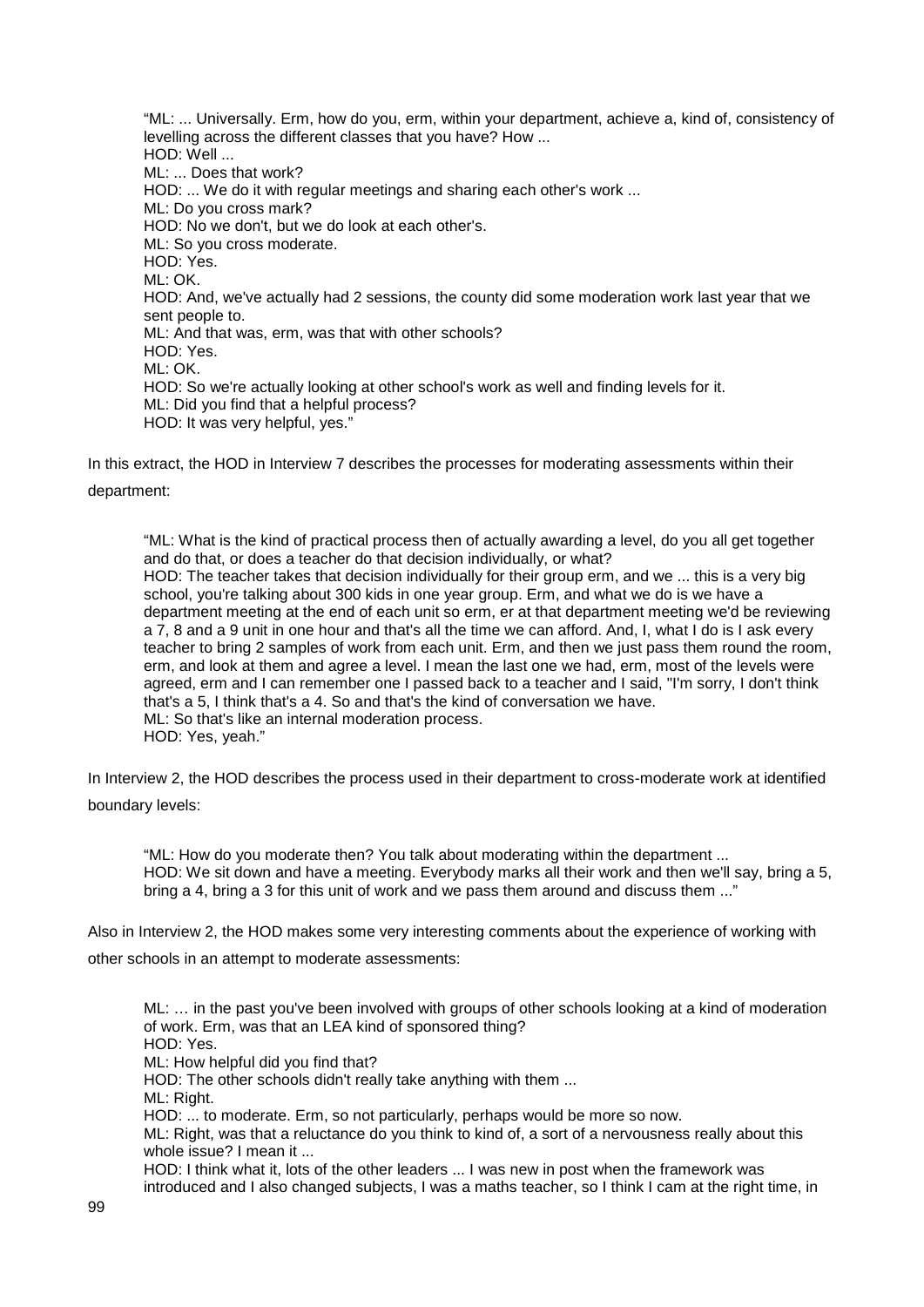that there were no real schemes of work here anyway for IT, and they arrived and I though these are wonderful and I could really see I think, the vision and where they were going with them. Whereas lots of the other curriculum leaders are perhaps older and had perhaps got schemes of work that they had developed themselves and put a lot of time and effort into and didn't want to abandon it all. And I think they were short sighted in that they didn't see that the framework was trying to teach capability and they were still stuck in, we're teaching spreadsheet now, we're teaching word processing now, we're teaching ..."

The comment in this extract about the experience of the HOD is enlightening. Perhaps as this HOD suggests, more experienced HODs are 'stuck' in practices that are now becoming out of date and based (as the HOD implies) on skills-based or application-based ICT teaching. Or perhaps a willingness to share assessment data with other schools is more a reflection of the lack of experience of the HOD in this school who was faced with having to set up the department from nothing. The issue of experience of HOD is an interesting one. Within the interviewed HODs there was an even split between HODs with more than 3 years and HODs with less than 3 years experience in post. This was a deliberate strategy to see if the experience of the HOD had any discernable effect on the responses from the schools. It appears as if there is a difference between experience in post and confidence in assessing capability in ICT at KS3, although it may be somewhat counter intuitive. At least 2 of the experienced HODs interviewed (Interview 5 and Interview 6) appear to lack confidence with the KS3 Strategy and the emphasis on assessing capability in ICT. Whereas the HODs in Interview 2 and Interview 4 who had been in post less than 3 years were much more confident in the procedures and practices of themselves and their departments. This also links with the earlier point about the willingness of HODs to base their departmental teaching on non-Strategy materials. The more experienced HODs were more likely to use the materials without modification, whereas the recently appointed HODs were more likely to experiment with alternative resources. Although this does seem to run counter to the previous discussion (commencing page [43](#page-43-0) ) about the importance of maturity and experience in the assessment process, it is important not to make too much of this however, as it could be more to do with the personality of the HODs rather than any actual difference between experienced and inexperienced HODs.

In this extract from Interview 4, the HOD makes the point that cross-moderation of assessments between schools is a time-consuming and costly thing to undertake and it is not something that is high on the list of priorities:

"ML: Have you been involved in any kind of cross-school moderation with others? HOD: Only when we've been to the LA courses.

ML: Right.

HOD: I mean, it is sort, it is something that we've thought about, it's just one of those things that's lower down the ...

ML: Mm. It's very difficult ...

HOD: ...The priority list to be, to be honest. Well I have quite a few friends who are ICT teachers or coordinators and I know \*\*\* who has a friend who's also an ICT coordinator, so it is possible to do it, but it's matter of organising the time, because it means you've got to come off timetable, or you've got to do it at night, and there's, at the moment there's an awful lot of other things we've got to do first."

In the questionnaire responses, over 30% of respondents indicated that they used year-on-year comparisons as part of their practices in order to attain a greater consistency of assessment.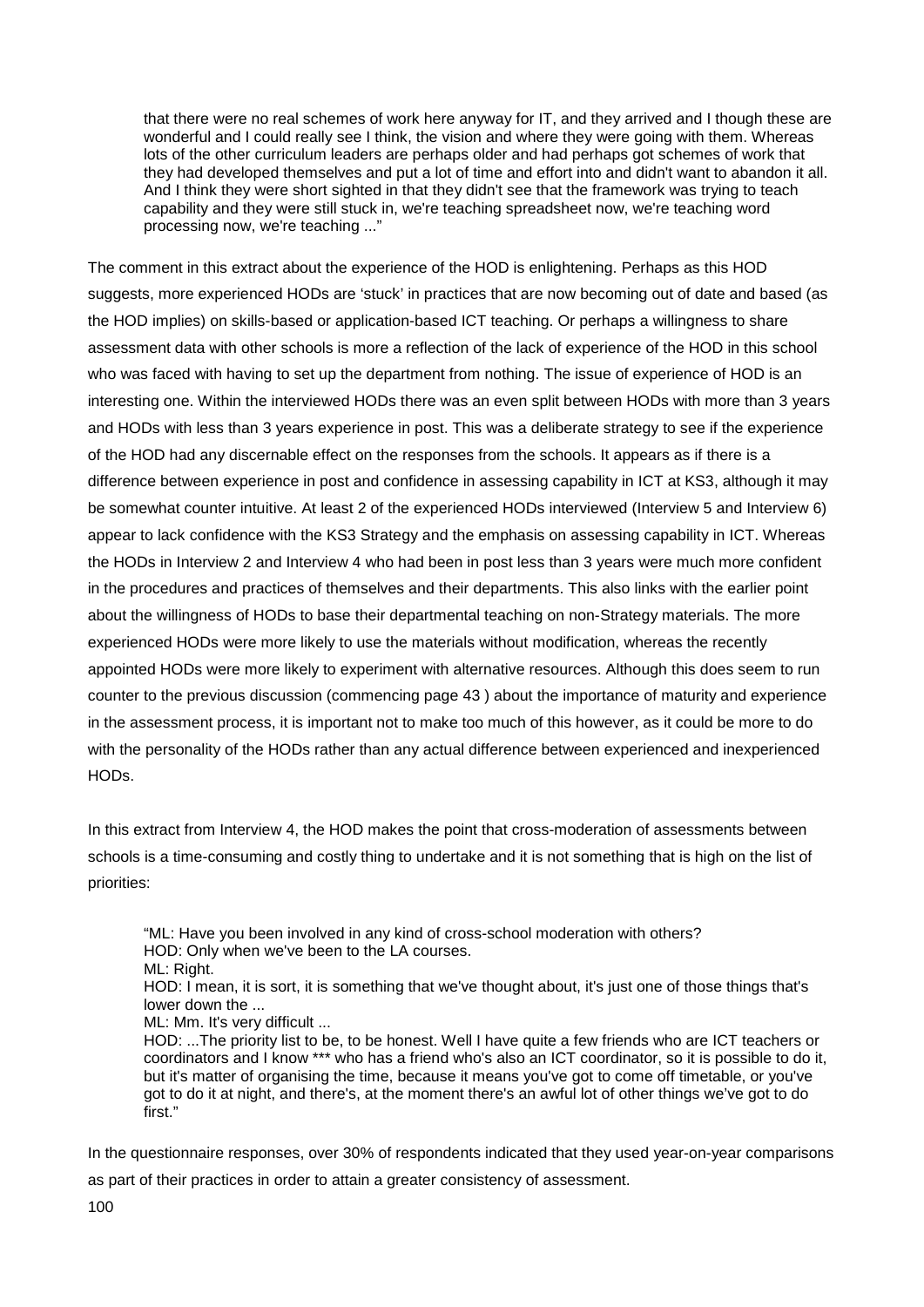From the interview discussion it seems that these year-on-year comparisons are being made at the cohort level, so for example the overall percentage rate of different levels of attainment is compared this year with that of last year, but there is little evidence of individual work being compared with examples of work from previous years. This may be because a particular class may have the same teacher throughout the KS (although this cannot be so in every case). If there is little sharing of individual data between teachers, this would suggest that the purpose of record keeping to facilitate communication with other professionals (Brooks, p. 117) is not well embedded in school practice. To some extent, this is understandable because the percentages of the year group cohort achieving various levels is used as part of the school's centralised statutory reporting to government at the end of the KS. Hence these figures assume a high degree of importance and a yearly comparison of overall attainment is part of the analysis that schools undertake. However, this cohort level comparison does not assist ICT departments in the quest for consistency of assessment. Indeed, it might even mitigate against such consistency as this extract from Interview 7 suggests:

"ML: So how, how confident then are you that as a school the levels you're awarding are correct? HOD: They're ... I mean, they're ... they probably don't stand up to much scrutiny, I have to say they're very subjective

ML: Mmm, mmm

HOD: Erm, again, we're under pressure from the KS3 manager of, you have to get 80% above level 5 or 84% or whatever the target is. …"

Hence the department in this school was set a target for the percentage level of attainment of level 5 for its Y9 cohort. This target was based on the previous year's figure and an analysis of the school's overall KS3 target performance. When the department in this school then discovered that in that year over 90% of their pupils had been awarded a L5 for ICT, this was deemed to be impossible because it varied so much from the target figure.

## **Conclusion**

Although there is a widespread dissatisfaction with the centrally produced resources supporting the KS3 ICT Strategy, schools are still using the materials. It is as if the resources have become a 'de facto' standard and HODs feel reluctant to move to far away from them in case they become non-compliant in terms of delivering the curriculum. Even where schools are using alternative materials, this research suggests that schools are amending and altering materials without moving too far away from the scheme of work devised in the KS3 ICT Strategy documentation.

Clearly, schools are coming to terms with changing assessment practices within the national educational arena. As methods of cross-marking and cross-moderation become more embedded within whole school practice, ICT assessment practice will become more comfortable with the idea of opening up departmental assessment practice to both internal and external scrutiny and questioning. At the moment it seems that schools are reluctant to do this; probably out of a feeling of insecurity in their own judgements.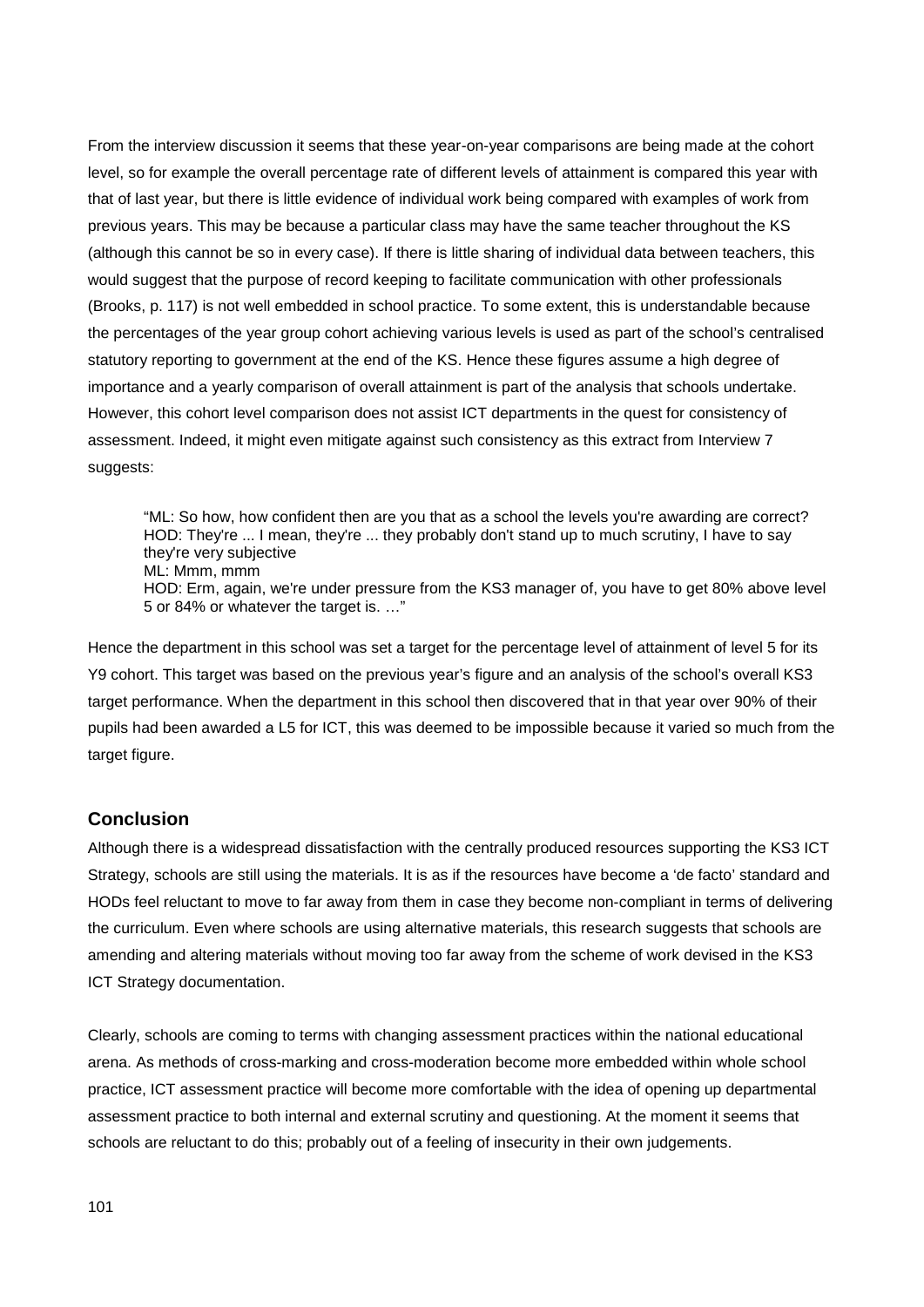# **Chapter 5 – Conclusions**

In a national policy context that places an increasing emphasis on the importance of ICT within the school curriculum, a number of research questions were determined that formed the basis of the enquiry of this research.

In this chapter I intend to revisit each of the research questions in turn to summarise how the theory uncovered in the Literature Review (Chapter 2) relates to the analysis of research data undertaken in the Analysis (Chapter 4). Additionally, I intend to consider this research in the light of other research in the field to determine how the findings of this study contribute to the body of knowledge relating to assessment of ICT in schools and also assessment in general. Finally I will point forward to the future in terms of how this research could be carried on, what work could follow on from this study and identify possible areas of useful research that may have emerged during the course of this work.

As this research has progressed, the research questions initially posed have proved in some ways to be interlinked and circular. Consideration of any one of these questions is likely to be influenced by the findings relating to the others. However, in the discussion below each question will be considered individually to ensure that an attempt is made to summarise the findings from the research that relate to each of the questions in turn.

Within both the literature review and the analysis of the data, a major difficulty in defining the nature of ICT capability was identified. The review of literature in chapter 2 (pages 15 – 45) and the subsequent analysis of the research findings in chapter 4 (pages  $61 - 99$ ) constitute the central core of the discussion. The literature illustrates the difficulty in determining a universal and easily understood definition of 'capability'. As the discussion confirms, a universally accepted and agreed definition of ICT capability does not exist. Capability is a complex and multi-facetted thing. As a consequence, this research has found that many attempts by teachers to assess ICT capability lack consistency and a legitimate, comprehensive basis in theory. The research findings confirm this difficulty and, based on the findings of this study, there is a lack of commonality in terms of what schools consider to be capability. This has implications for the status and role of ICT as a subject in the school curriculum. If there is no accepted agreement on the boundaries of ICT knowledge, then schools will choose to place their own boundaries on that knowledge and, hence, on the ICT curriculum. The responses related to determining what schools mean by ICT capability formed a major part of the discussion in this thesis. This is an example of the circularity between the research questions (referred to above), because if schools cannot define what ICT capability is with any certainty and consistency, they will be equally uncertain about what it is they are assessing and then the whole KS3 ICT assessment mechanism at work in schools must be open to question. The discussion and analysis of schoolbased assessment of ICT capability commencing on page [63](#page-63-0) confirms that there is a wide range of practice at work here and that HODs are often lacking in confidence in the consistency and accuracy of their departmental assessments.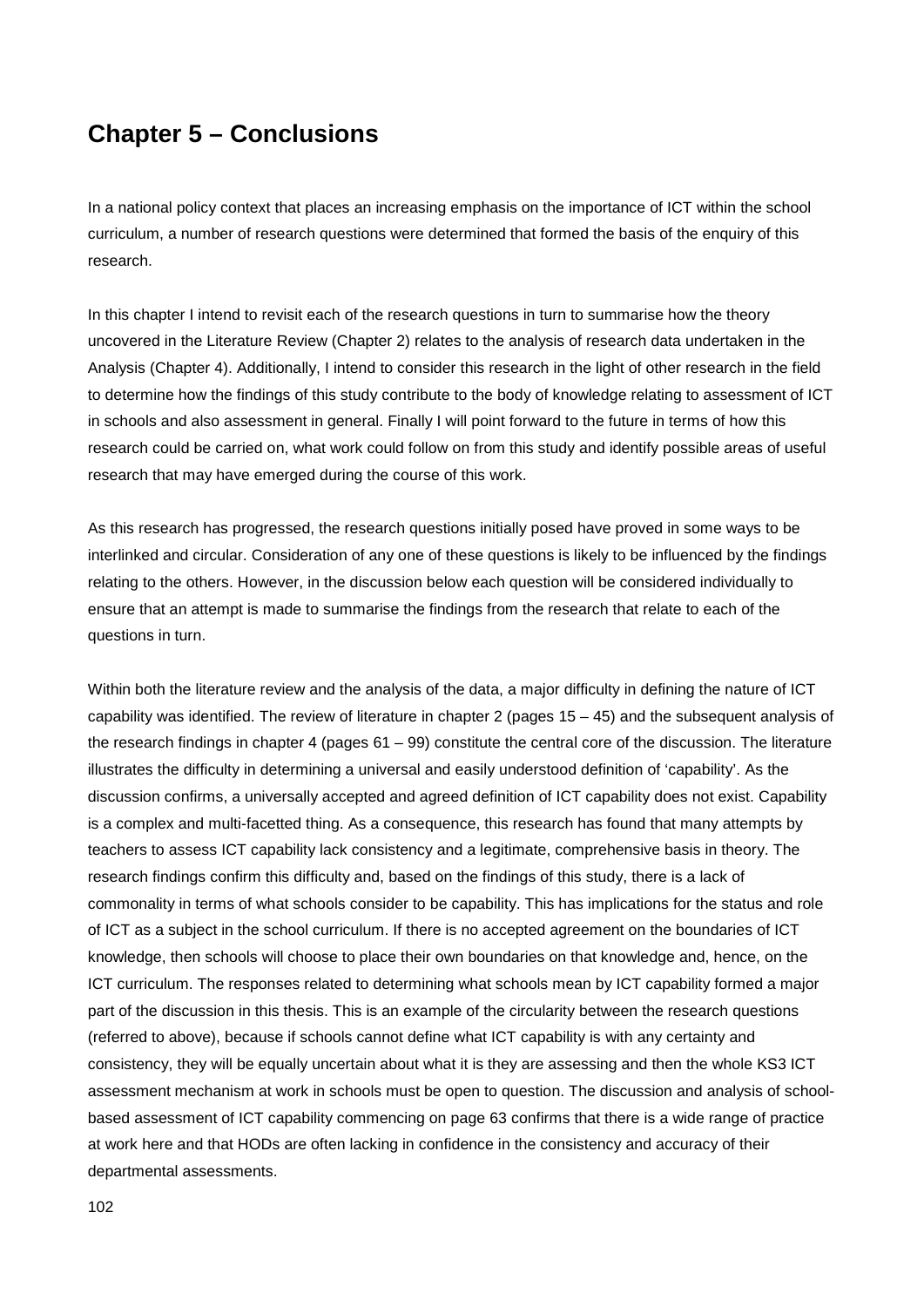Also problematic is the nature of the NC assessment itself. The original notions of assessment in the NC were based on criterion referenced measures (see page [23\)](#page-23-0). In ICT this has led to heavy reliance on assessment of product and infrequent consideration of the process by which that product was created. In practice, teachers find it easier to mark printed output from a pupil than it is to assess how the pupil got to that stage, (see page [73\)](#page-73-0) hence a potentially significant element of an individual pupil's ICT capability is not taken into consideration in many instances. Indeed, the work of Wolf (1993) would suggest that any attempt to assess the complexity of capability using a pseudo-criterion based assessment regime is doomed to failure. This reliance on output at the expense of process also limits the taught curriculum. By concentrating on ICT related tasks that result in output, schools are missing the opportunity to consider the more difficult concepts that underlie ICT knowledge and that cannot be easily captured through pupil generation of a product.

Another factor relating to this question is that much of the ICT assessment that is recorded at the end of KS3 is based on assessment data from earlier in the KS (for example see page [91\)](#page-91-0). Hence the assessment is not undertaken at the end of the KS, it is reported at the end of the KS. As the discussion in chapter 4 (commencing page [92\)](#page-92-0) illustrates, processes of aggregation, best fit, and the use of intuition are widely used to determine the final assessed level at the end of the KS. Whilst these practices are common among schools, it is difficult to see how a consistent and reliable judgement can be made by using these techniques. This also has implications for the nature of ICT as a curriculum subject. The lack of an holistic view of ICT knowledge with a spiral curriculum that revisits earlier knowledge and understanding and builds on them is a real danger of the approach identified in some schools where topics are covered and then assessed early in the KS, but rarely returned to thereafter. The 1998 QCA SOW for ICT did provide Y9 units of work that were designed to revisit and secure elements of the ICT curriculum covered in Y7 and Y8. However, according to the DfES (2004), few schools adopted these units into their curriculum and hence the opportunity to consolidate pupil knowledge was lost.

As indicated in chapter 2 assessment is a problematic area in terms of its validity and reliability (commencing page [21\)](#page-21-0). If schools can show how they achieve consistency of assessment, this would perhaps provide confidence that, even if school assessment was not always entirely valid, it should be reliable from one year to the next and from cohort to cohort. It would not necessarily suggest that assessment was reliable between schools, and that would still provide a difficulty in a curriculum that is meant to be national, with the same standards across the country. The evidence from this research about consistency of assessment is mixed. Schools maintain that they act consistently, yet they are frequently unable to identify how they ensure this consistency. There is good evidence of moderation of assessment at work at one level – most schools are moderating their teacher assessments between classes at KS3 towards the end of the year. However, there is little evidence of year on year moderation (to ensure that the standards this year are largely in line with the standards last year), and virtually no evidence of moderation between schools – despite the efforts of LAs to encourage and mediate this (see discussion commencing page [9828\)](#page-98-0). A recent review by OFSTED on the impact of the National Strategies suggests that this situation may be improving over time (OFSTED 2010).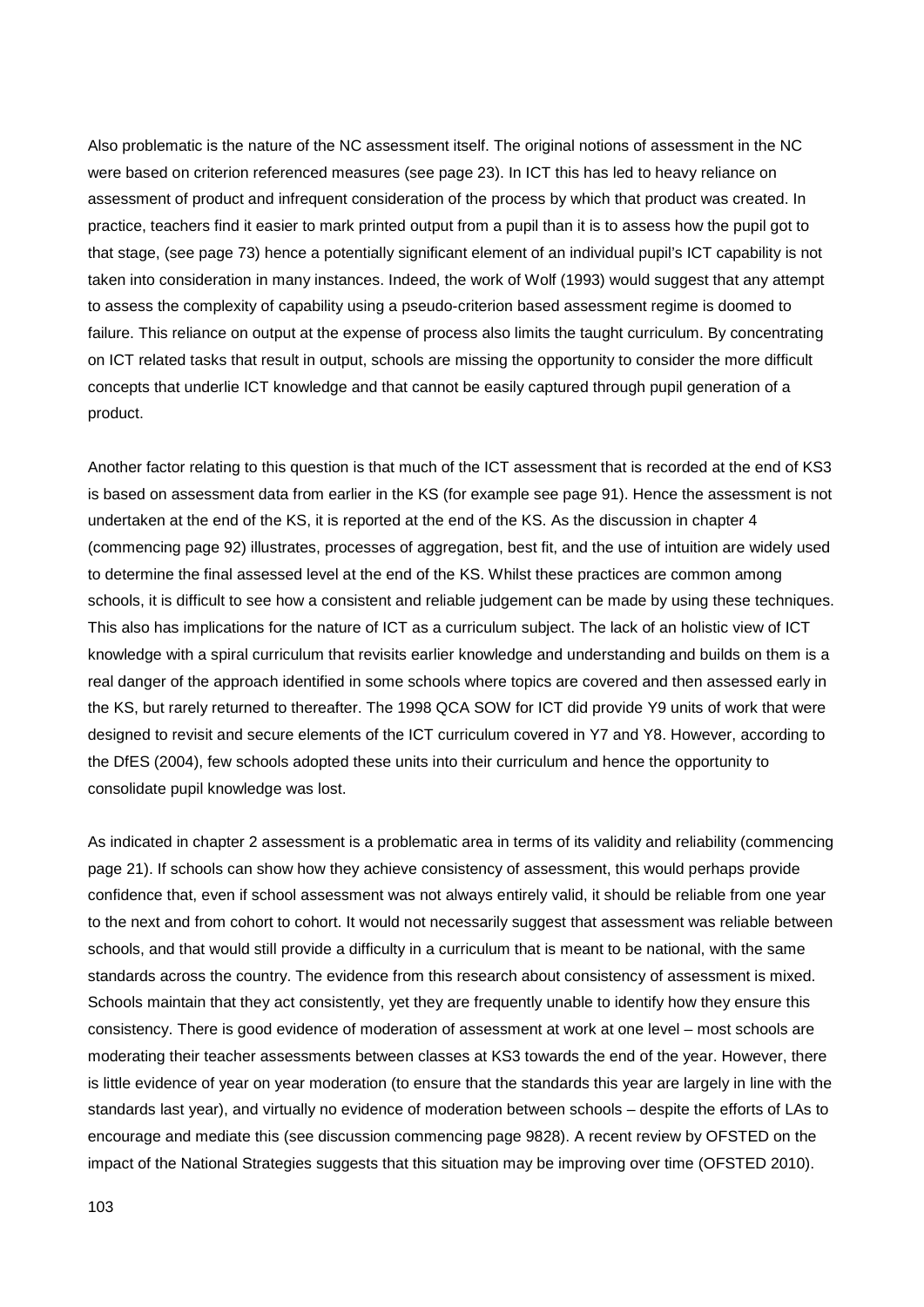This would lead to a conclusion that the validity, reliability and consistency of ICT assessment may be questionable, but, as schools become more confident in administering these assessments each successive year, the overall picture is improving.

Are the current assessment methods being used reliable? Simplistically, the answer to this question is no. The discussion of validity and reliability in chapter 2 (commencing page [21\)](#page-21-0) indicates the main issues surrounding assessment and its validity and reliability. However, this research indicates a greater complexity at work here. The lack of clear definition of what is being assessed, the lack of consistency of judgements against (often ill-defined) criteria, the reliance on internal moderation and reluctance to engage in external moderation activities would indicate that the validity and reliability of ICT assessment at KS3 is poor. However, these factors are not unique to ICT assessment. Assessment of most of the subjects in schools could be subject to the same criticism. The introduction of centrally assessed standardised tests for all subjects is not the answer either. Whilst central testing may be more reliable and consistent, it is not necessarily more valid. The introduction of centrally produced resources and lesson materials from the KS3 ICT Strategy illustrates this point as the discussion in chapter 4 (commencing page [95\)](#page-95-0) indicates. Also the attempted introduction of an on-line test for the end of KS3 ICT and the abandonment of end of KS3 testing altogether illustrate that national testing of this type is difficult to control and administer and of questionable value.

What is needed is a different view of reliability. Considerable resources and attention have been directed at schools over the past decade to improve their assessment processes. The introduction of AfL has added a range of assessment techniques that schools are becoming more comfortable with and are embedding in their whole-school practices. These techniques have a use in summative as well as formative assessment events. It is by means of this greater emphasis on and attention to assessment that more reliability of assessment will be achieved. If schools can be encouraged to share their assessment results with each other, then the moderating effect of this will produce a more consistent measure of pupil progress and attainment. The disconnection of end of KS assessment from the standing or value of the school would undoubtedly encourage greater openness in this respect.

The main concern of this research relates to summative assessment and, in all cases, the schools involved in the study were fulfilling their statutory obligations to assess at the end of KS3 and then report that assessment to government and parents. A wide variety of assessment techniques were being used, although a number of schools were using some form of traditional testing to triangulate their teacher assessment (see page [75\)](#page-75-0). The main assessment technique in evidence from this study was marking of printed output of some kind. The literature in chapter 2 (commencing page [34\)](#page-34-0) illustrates some of the difficulties associated with this, although all schools involved in this research were using assessment of product as a major constituent of their assessment. Teacher observation was also widely used (see for example page [74\)](#page-74-0), particularly by the more experienced teachers – the discussion in chapter 2 (commencing page [40\)](#page-40-0) summarises some of the main issues relating to making assessment decisions based on (often) transitory evidence.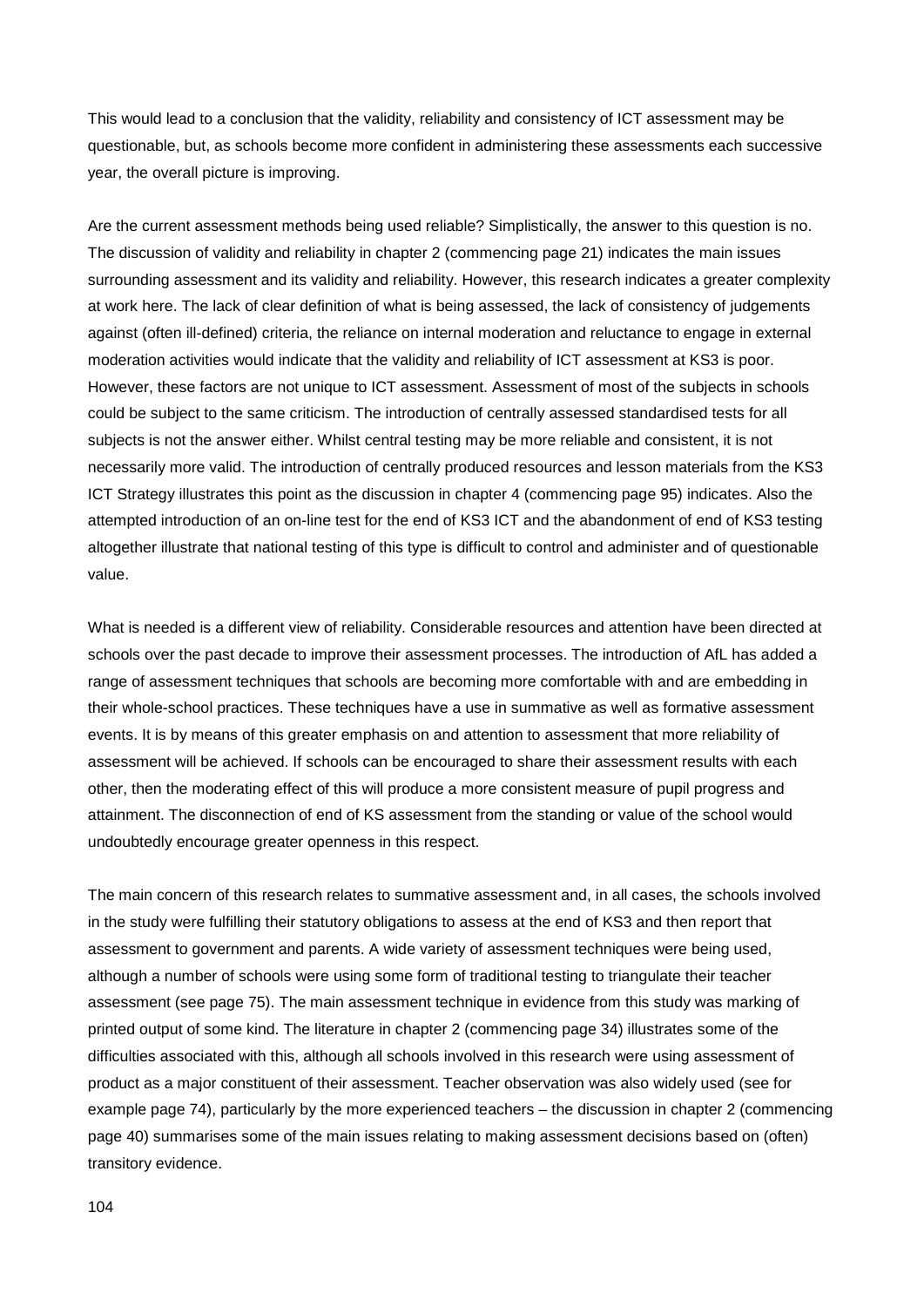In chapter 2 the notions of assessment 'backwash' and 'high stakes' assessment are discussed (commencing page [38\)](#page-38-0). There is some evidence from this research (chapter 4, commencing page [93\)](#page-93-0) that schools are using the end of KS3 assessment of ICT for purposes that go beyond the reporting of pupil progress and at least one department may be over assessing ICT at KS3 in order to encourage pupils to study the subject later in their school careers (see page [93\)](#page-93-0). This was not a widespread finding, but out of the nine schools interviewed, one HOD acknowledged this practice.

Although this research is primarily concerned with the summative purpose of end of KS assessment, there is a growing emphasis in the literature (commencing page [37\)](#page-37-0), and also being driven by the introduction of the AfL Strategy in 2008, for schools to use formative assessment techniques to support learners' progress. This is a different purpose of assessment. During this research I found evidence that schools were using these techniques, although they were not yet embedded in practice. There were some good examples of use of formative assessment, but more often these methods were being applied in a rather instrumental manner (for example see page [78\)](#page-78-0). As a consequence the proposed benefits of formative assessment were not yet evident across the schools involved in this study. However, since this research was undertaken, there has been continued emphasis on AfL techniques in school, so the situation and systematic application of these techniques may now be more evident. As AfL techniques become more embedded within practice it is likely that this form of assessment will have a considerable effect on the ICT curriculum as it is delivered in schools. Certainly that is the intention of the increased emphasis on the use of these techniques.

The evidence from this research of systematic and wholesale training and development of ICT departmental staff in terms of both subject knowledge and how to assess the curriculum is limited (page [69](#page-69-1) and [85\)](#page-85-0). There is some indication (page [82\)](#page-82-0) that as staff develop greater experience and maturity in the application of assessment techniques they become more confident in the accuracy and reliability of their judgements although in some cases interviewees reported the opposite effect (see page [82\)](#page-82-1). This raises important implications for the training and professional development of all ICT staff in schools.

A number of schools involved in this research are reliant on non-specialist staff to deliver and assess the ICT curriculum. There are implications for the level of specialist knowledge of these staff (see page [69\)](#page-69-1) and so the training and development of these staff becomes an important issue if they are to continue teaching and assessing ICT.

By implication, the point about training of staff raised in the two paragraphs above also applies to the initial training of student teachers. If training and development of ICT teaching staff in schools is lacking, then a greater emphasis on assessment of ICT and the pedagogic knowledge needed to teach ICT effectively is required in teacher training courses.

In the section below, I consider the implications of these findings in terms of pedagogy; assessment practice and departmental organisation.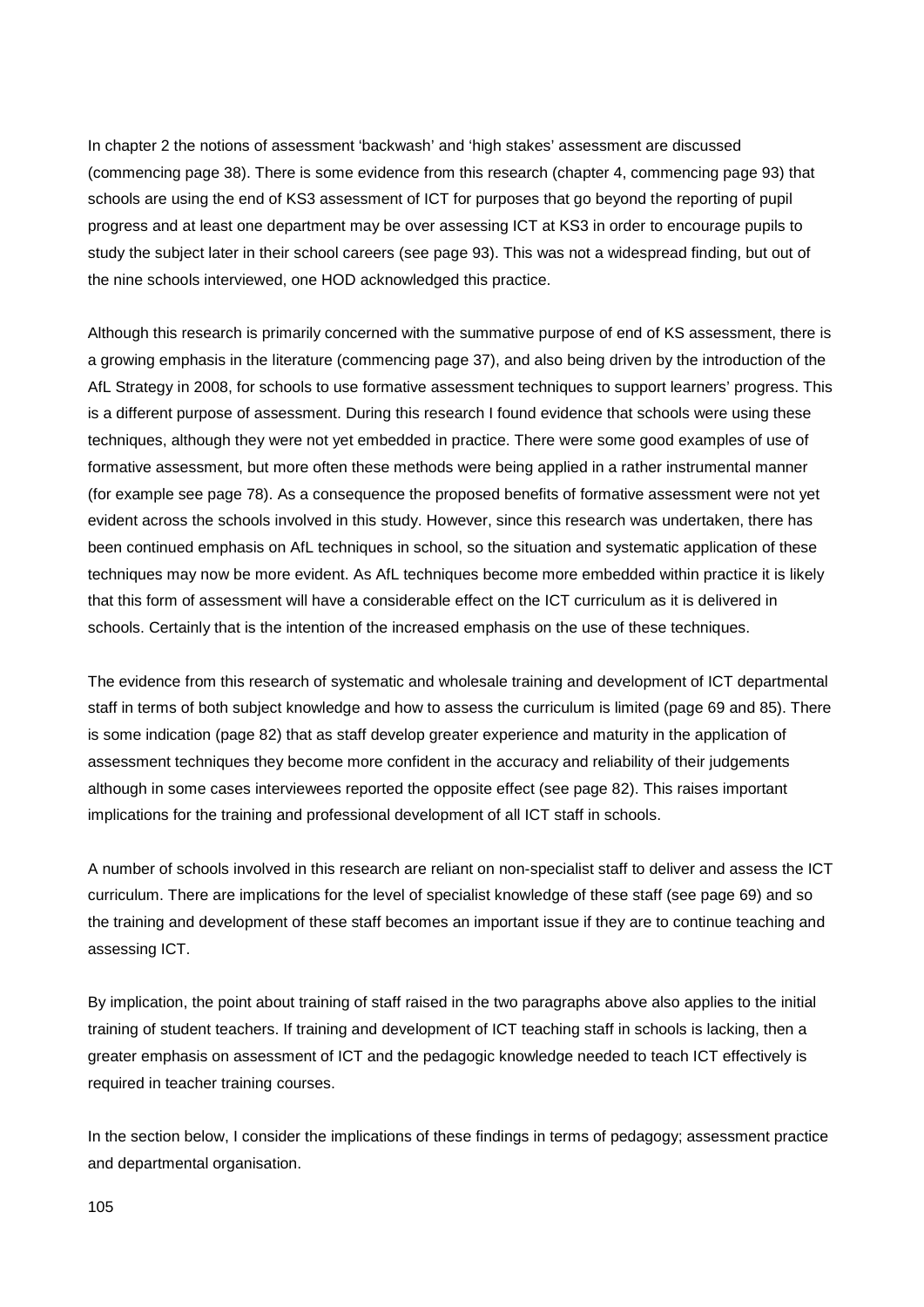# *Implications for Practice*

During the data analysis, a number of implications have emerged. Some implications relate to pedagogical matters, some to assessment and others are more related to the way in which departments organise their business. There is a good deal of inter-relation between these categories, although the implications within the categories will be discussed separately below. Whilst these points are discussed in the context of ICT, there are a number of places where the point could equally be applied to other subjects in the school curriculum.

# **Implications for Pedagogy**

Pupils appear to lack understanding of underlying ICT concepts. In some ways this is understandable, given the relative 'newness' of ICT as a subject in the school curriculum. Also, given the pace of development of ICT in general, some concepts that may have been important in the past may not be so important for the future. However, too much current ICT teaching focuses on teaching software application skills and neglects the conceptual basis upon which software applications are built. Any progress that can be made by the ICT profession both within and outside of education to define a universally accepted concept typology would be a useful addition to the ICT curriculum in schools. In the meantime, particular attention should be paid to the importance of how ICT networks permeate every aspect of the use of technology. At the school LAN level, network structures and the implications for the general user are not well understood, and beyond school, many pupils are connected through technology to extended mobile networks without a clear understanding of what 'connectedness' means. This latter point links directly to current debates about on-line safety and security of young people.

This is linked to the last point. There is some evidence that some teachers of ICT have a tenuous grasp on the core subject knowledge of the ICT curriculum. When the curriculum changes as it can when new GCSE or Post 16 qualifications come into being, a lack of knowledge of a particular software package can be understood, and most teachers in this subject are well aware of the necessity to keep themselves up to date. However, the continued reliance in some school on non-specialist ICT staff means that there is a potential gap in knowledge. This is often exacerbated at KS3, where non-specialist staff are frequently used because the specialist staff are already fully committed teaching KS4 or Post-16 examination groups. A greater knowledge of how many non-specialist staff are employed teaching ICT and then an understanding of where the gaps in subject knowledge may be would be a useful development in the future. In addition, more consideration should be given to in-service training of staff in new and emerging technologies (whether qualified ICT teachers, or non-specialist ICT teachers). This training should also include training in the pedagogical developments and innovations most relevant to the ICT curriculum.

There is currently much emphasis within schools about independent learning, although in the ICT domain, this independence has become synonymous with pupils making decisions without reference to teacher guidance. This has been encouraged by LA consultant teams and KS3 Strategy advisors through their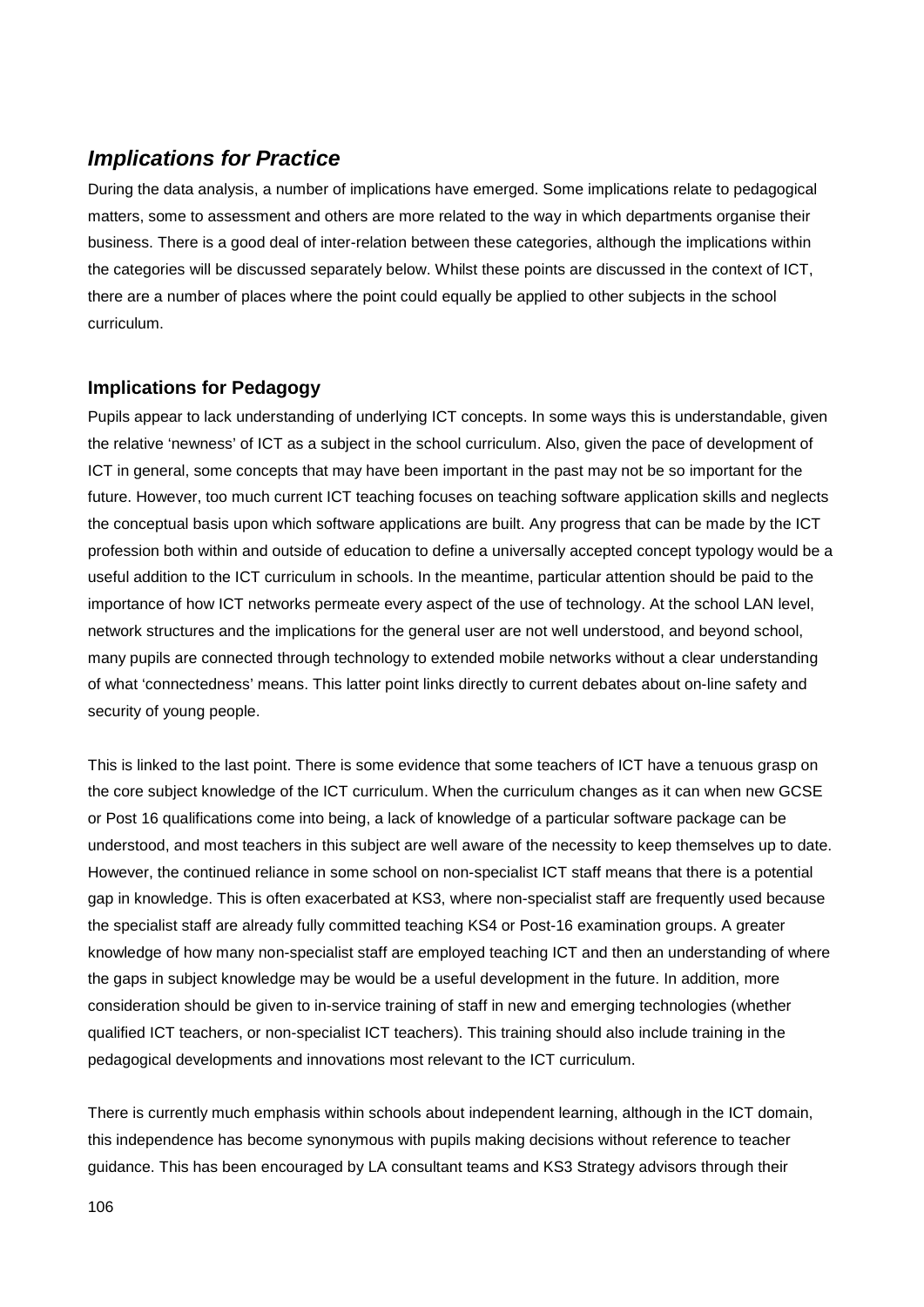emphasis on L5 ICT work being distinguished by pupil activity and decision making that is not guided by teacher input. However, in contrast, a great deal of teaching of ICT is still situated within an instruction-led pedagogy. If ICT teachers are to develop more independence in their pupils, then more opportunities must be provided within the curriculum for pupils to work independently, to explore through trial and error and to engage in problem solving activities that challenge understanding rather than relying on repetition of prelearned routines.

Because of the way funding for ICT was introduced into schools, most schools provide Microsoft Office<sup>®</sup> Application Software as the only choice of software to their pupils and staff. The teaching of ICT thus becomes 'locked' into the teaching of one proprietary range of applications. This encourages the acquisition of software specific skills and mitigates against the exploration of different ways of achieving a particular task. Although some evidence of alternative software is becoming more widespread through examination courses such as the Diploma in Digital Applications (DiDA) that introduces web design and multimedia applications to pupils, evidence from the experience of the pilot KS3 testing is that pupils are still generally poor at using unfamiliar application software. This point is closely linked with the point above about understanding concepts rather than remembering key presses. Exposing pupils to a greater range of software is likely to be beneficial in developing their independence of action and learning.

The current ICT curriculum encapsulates some very useful concepts that go beyond ICT and impact upon the wider school curriculum. However, the emphasis on discrete ICT lessons in schools often means that the potential for these concepts to be applied across the curriculum is lost and students do not appear to make the connection between what is learned in ICT and how it can be applied elsewhere (and vice-versa). Finding ways of making connections between ICT and the wider curriculum would enhance the learning of pupils and encourage greater flexibility.

The introduction of AfL into school is encouraging a greater use of pupil talk to explain their understanding of what they are learning. For the ICT teacher, a greater emphasis on this would be a good way of accessing the process by which a pupil has arrived at a solution. From a pedagogical point of view, this would provide a greater insight into what has been learnt than marking printed output could achieve alone. However, techniques such as this are time consuming and can be difficult to manage in a busy classroom. Certainly the current practice of allowing only one lesson to cover particular learning objectives would be challenged by this approach.

The widespread adoption of the KS3 ICT Strategy materials during the last decade was perhaps a necessary phase for the development of ICT as a curriculum subject across the country. However, it could also be said to have stifled the development of the curriculum in some schools for a number of years. The potential for standardisation of content to produce more consistent assessment is attractive, but according to the findings of this research not realised in practice. The implication is that school will always wish to adopt resources and materials to their own context and circumstances. Unfortunately, from the evidence of this study, this adoption has often been limited and trivial, and the schools are expressing dissatisfaction with teaching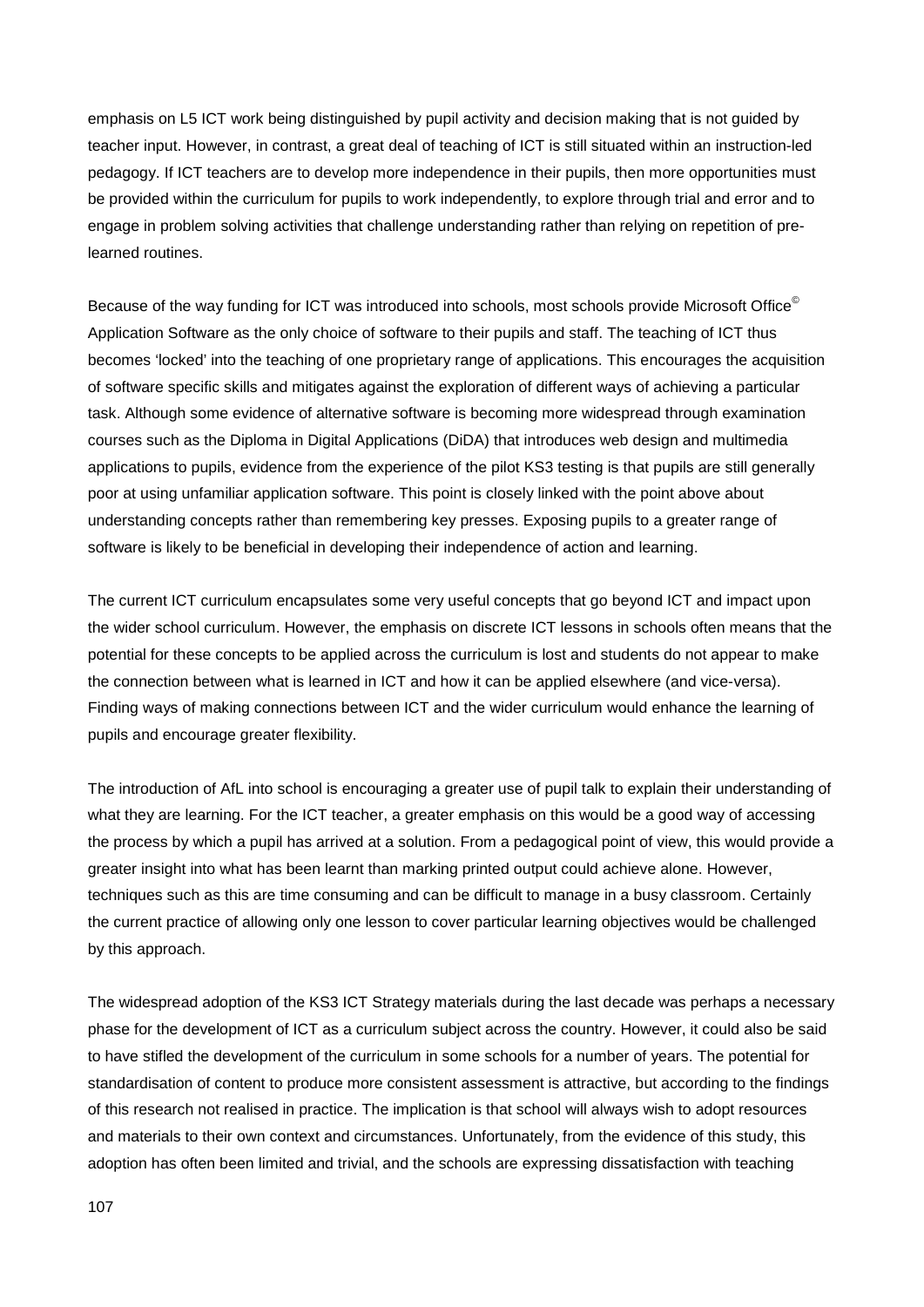materials that they have the power to reject if they so wish. Certainly, the new KS3 curriculum (introduced in 2008) places much greater emphasis on schools using their own initiative and creativity to define the content of the curriculum. However, it is beyond the scope of this research to determine how well or to what extent schools are embracing this challenge.

### **Implications for Assessment Practice**

At the moment, it is difficult to establish how well all teachers of ICT have been trained in assessment. The evidence from this study suggests that some members of departments have been trained and then they are given the responsibility to pass this training on to everyone else in the department. The KS3 Strategy has employed 'cascade' training techniques, where one or two people in the school are trained and then expected to take the training back to the school to disseminate the messages to all staff in the department. As Blois noted in her written memorandum to the House of Commons Education and Skills Committee in 2002:

"Cascade training is very limited and teachers need an entitlement to direct access quality CPD during working hours supported by supply teachers who are well trained and valued." House of Commons (2003, p. 20)

Hence there is a question over the quality and value of the training methods used by the KS3 Strategy team. If the training is not being disseminated effectively to all staff, then it is not surprising that teaching staff find the application of new approaches to assessment difficult to put into practice. If we seek to improve the overall assessment practices of schools, being systematic about delivering high quality training is one way of achieving this. It is perhaps a pity that, once the roll-out of KS3 Strategy materials had finished, LAs stopped the centralised training events that brought many schools within an authority to share in training together.

Assessment against the pseudo-criteria of the NC ATs encourages instrumental approaches to assessing that rely on product and ignore the process that the pupil has undertaken. A greater use of more holistic methods of assessment that incorporate how the pupil has arrived at a solution as well as what the solution is would enable teachers to access a rich source of assessment evidence that currently is largely overlooked. The key here is time for teachers to do this effectively. Time is always a problem when there is an imperative to deliver the curriculum. Of course, there has to be a curriculum in place, but the three years of KS3 should provide plenty of time to cover the curriculum objectives fully and still allow time for the application of holistic assessment techniques.

To ensure that the more holistic assessment referred to above has reliability and consistency, opportunities should be provided for teachers to join together to share their judgements. In this way, common understanding of judging evidence from a variety of sources could be facilitated. What seems to be stopping this at the moment is the sensitive nature of assessment judgements brought about by assessment 'backwash' effects.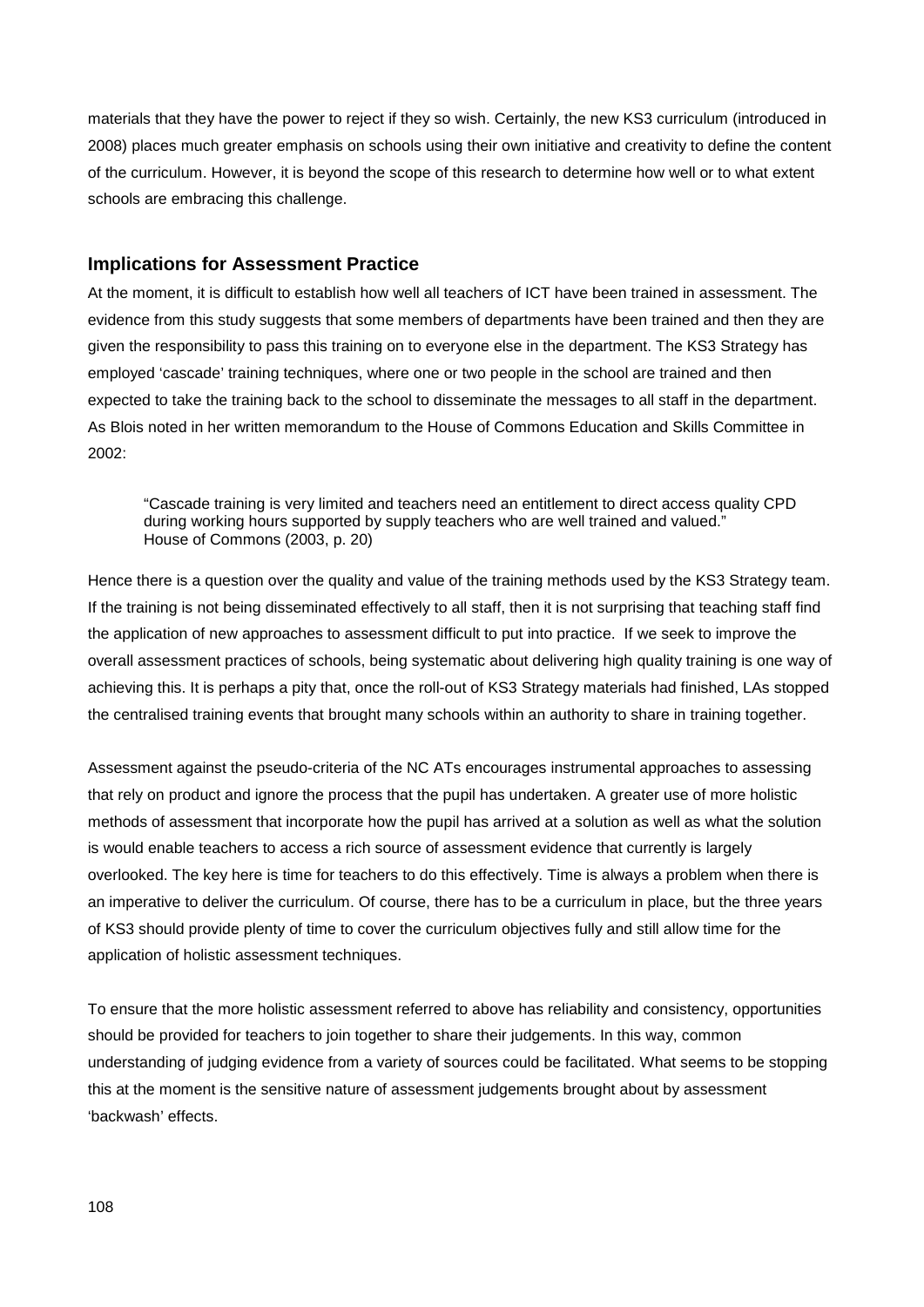Although there is no longer any possibility of a specific ICT on-line test at KS3, this point is illustrative of assessment practices that encourage teachers to asses only what they know the pupils can do successfully. Hence the assessment process is driving the curriculum, rather than the other way round. In this environment the validity of assessment becomes questionable. Ultimately, the way to prevent teachers teaching to the test is to do way with testing! However, given the fundamental importance placed on testing by our education system in this country, this seems unlikely. At KS3, perhaps what can be achieved is to minimise the overall importance for the school on the end of KS3 assessment. Again, the current 'backwash' surrounding assessment data is encouraging poor assessment practices.

As the application of AfL techniques becomes more secure in schools, effective annotation by pupils and greater self-evaluation are likely to become embedded in whole school practices. However, teachers need to also encourage and value the self-assessment of pupils in their practice. Departments will need to assume responsibility here to ensure that a whole-school approach is being taken and that the lessons learnt in one subject are not being undermined by practices in another. This point links closely to the departmental implications discussed below.

The evidence from this study suggests that whilst departments see the value of teacher annotation of pupil work, they do not systematically carry it out. There is of course an implication that, where teacher annotation is fully embedded in practice, much greater quantities of assessment evidence will be generated. This has an impact on teachers' time and workload. It also complicates the current assessment regimes in that such annotations will provide a qualitative measure of progress and attainment that is more difficult to analyse that a simple mark. However, such annotations allow teachers to capture 'in the moment' events which otherwise are likely to be missed or forgotten. These events can prove highly significant in determining a pupil's understanding or progress.

The potential for cross-moderating of assessment judgements in improving reliability and consistency of judgement is not currently being realised. Despite good attempts to encourage this sharing of judgements, little evidence was found of schools capitalising on these opportunities. At local levels, schools generally have good working relationships with their near neighbours. A renewed emphasis on using local school links to consider moderation of teacher assessments would be welcomed. Once more though, the sensitivity of assessment and its 'backwash' are likely to discourage this valuable activity.

### **Implications for Departmental Organisation**

Within departments maintaining centralised records can be difficult. However, given that the end of KS assessment in Y9 depends on judgements that are often undertaken in Y7 and Y8, some form of reliable central record is vital. The evidence from the schools involved in this study is that such record keeping is haphazard and incomplete. This conclusion is supported by the latest OFSTED Report into ICT practices in schools (OFSTED 2010). Hence the aggregation of evidence upon which to make an end of KS judgement on a pupil becomes more problematic. One way to ameliorate this problem is to ensure that the Y9 curriculum fully reflects and assess the totality of the KS3 ATs for each pupil. Unfortunately, the lack of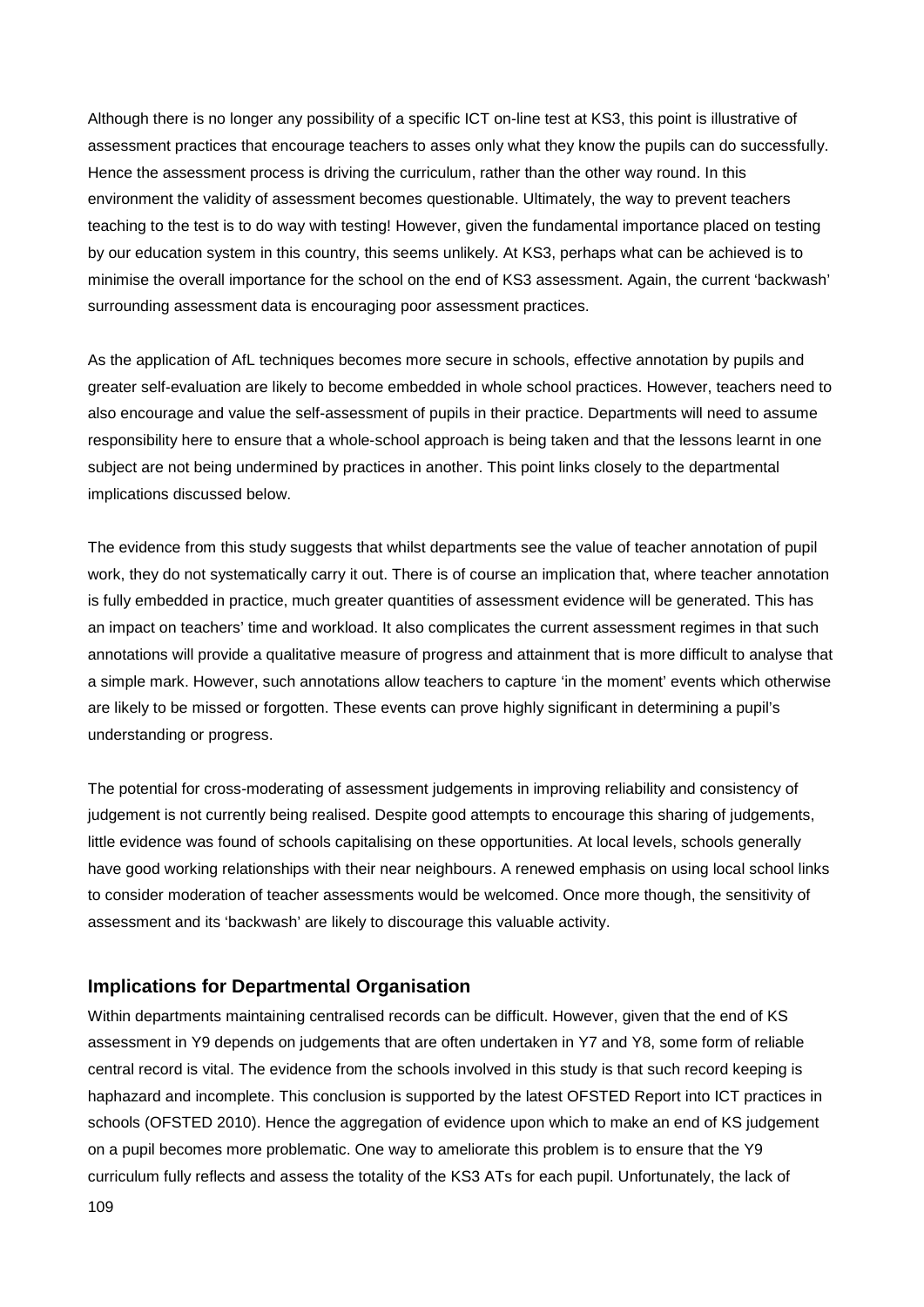uptake of the 1998 QCA Y9 units of work illustrates a gap in the way most schools secure the curriculum at the end of the KS.

The issue of resisting 'backwash' effects is probably beyond the reach of departments and indeed schools. For as long as end of KS assessment results are used to judge the quality of schools and hold schools to account, there will be too much pressure on the assessment process to resist. However, the evidence in the study suggests that, even given the 'high stakes' nature of end of KS assessment, many schools are producing teacher assessment that appears at great variance from the comparative tested results of the core subjects. In some cases, schools appear to be significantly under-performing in ICT in comparison with their tested performance elsewhere. Whilst this could indicate that the teaching of ICT in that school is not adequate, it could also indicate that assessment is lacking in reliability. Given that the use of KS3 assessment results as a means of school accountability looks likely to remain for the immediate future, schools, and particularly departments should do everything within their power to ensure that their teacher assessments are accurate and reliable. Otherwise they are misreporting and potentially mis-selling themselves.

### **Summary**

Given the way in which assessment is being influenced by AfL in the current climate, one area I would highlight is to encourage a greater use of assessment of process in ICT rather than always relying on the assessment of product. The discussion in chapter 2 (pp. 33 – 35), could provide a significant pedagogical shift in the way ICT is taught at KS3. If teachers can extract themselves from an imperative to 'teach to the scheme' and assess what is produced at the end of every topic or lesson, perhaps this liberation could enable pupils to more effectively acquire Kennewell's (2000) five key components of ICT capability (chapter 2 p. 19).

### *How this is an Original Contribution to Knowledge*

This research has been undertaken at a time of significant change for ICT practitioners in schools. Although a large number of studies (for example the 6 projects undertaken as part of the pan-European Impact Study between 2002 and 2006) have considered the contribution that ICT can make to learning, few, regional, small scale studies of ICT practice in schools in England have been undertaken in the last decade outside of the routine reporting system set up by OFSTED. As such, this study provides a unique insight into the way in which secondary schools are carrying out assessment in ICT at the end of KS3. Although limited in scale and regionally contextualised, this research has confirmed concerns about assessment practice identified in the literature and provided new insight into a long-running debate over 'capability' based assessment. Even though this research is regionally based and small scale, the variation in practice that has been found between schools and the lack of confidence that schools report in their summative assessment practices would suggest that this regional case study highlights a wider national problem; one that may also go affect other subjects in the curriculum.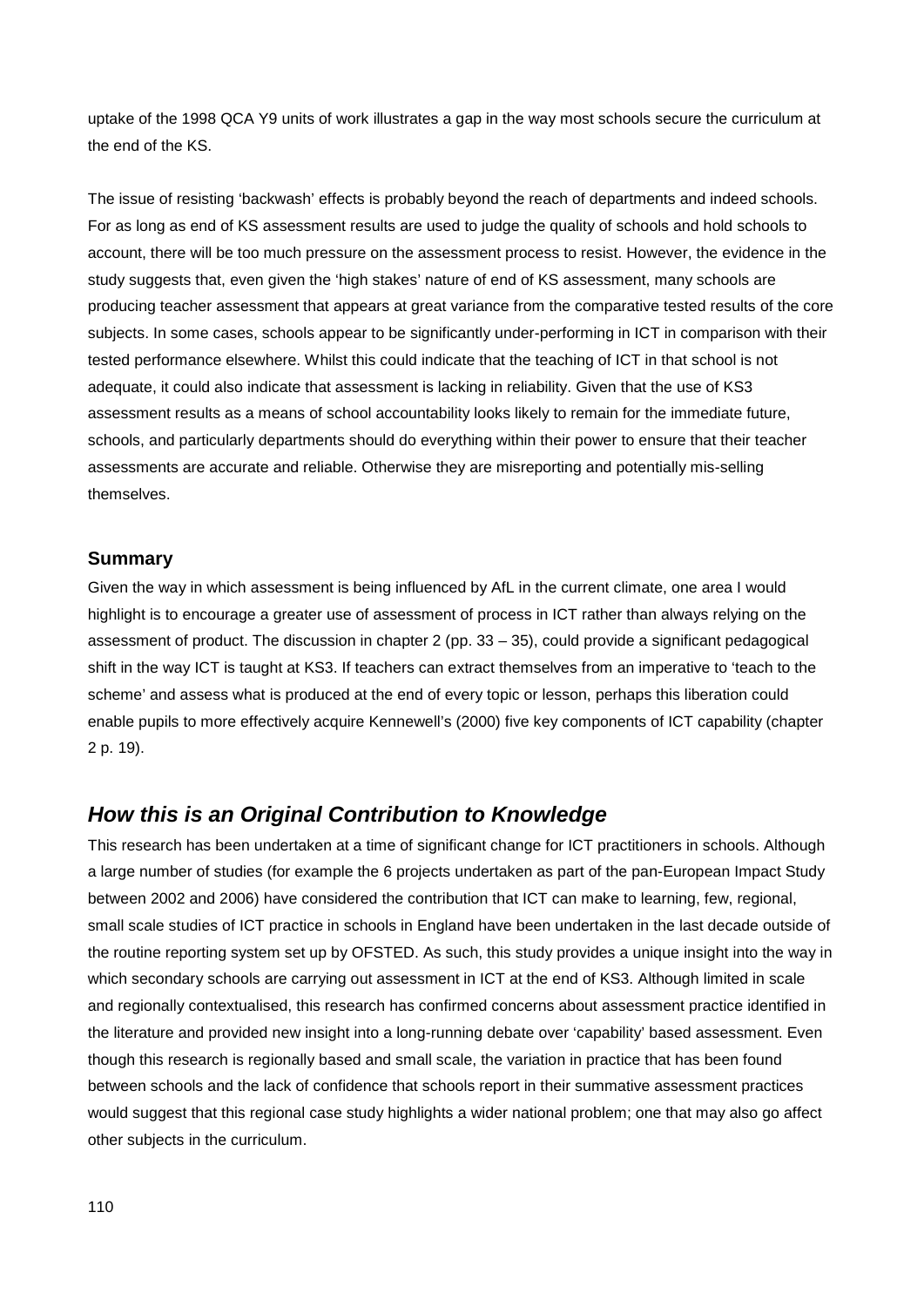The theme of capability has been central to this thesis although no consensus from either the theoretical perspective of the literature, or the practice identified in schools has been determined. Capability in ICT remains an undefined and illusive notion. This has implications for pedagogy in ICT as well as assessment of ICT in schools. Because there is no common agreement over what ICT capability actually is schools are delivering an ICT curriculum that largely fails to capitalise on recent innovations of technology and that is not effectively equipping pupils for their use of technology in the wider world. The reliance on output driven assessment methods is exacerbating this and hence methods of assessment are driving the curriculum. Despite recent attempts by the QCA (2007) to 'free up' the ICT curriculum and provide more scope for teachers to innovate, the statutory NC statements still remain vague and the statutory requirement for schools to report end of KS3 ICT levels remains a barrier to innovative curriculum development. This research suggests that the 'backwash effect' of reporting assessments exerts a powerful influence over school practice.

Recent research into assessment has focused largely on Assessment for Learning and the formative assessment that is undertaken in schools. This study has considered formative assessment techniques, but only insofar as they can be applied to facilitate a summative judgement at a point in time. Given the recent emphasis on formative assessment, it may be that further development and embedding of formative assessment methods could provide schools with a more appropriate means of assessing pupils in terms of securing their development and progress. For this to happen, what will be needed is a revision of the traditional views of reliability and validity in assessment and a move away from summative assessment as being the only measure of attainment that is given value both inside and outside of schools.

In addition, this research provides a timely consideration of summative assessment at the point at which summative judgements are still firmly embedded in school practice, but are coming under increasing criticism in the light of changing opinions and attitudes brought about by policy initiatives that emphasise formative assessment over summative. However, it is clear from this research that the practice of summative assessment of ICT in schools is inconsistent and, in some cases incoherent. As the assessment of ICT is grounded in teacher assessment (rather than testing), this calls into question the practices of teacher assessment across the whole curriculum. If the evidence found in this research of inconsistency and lack of coherence of ICT assessment is replicated in other subjects in the curriculum that rely on teacher assessment (currently at KS3 that includes all subjects with the exception of RE), then it is possible that all KS3 assessment lacks accuracy and consistency. Hence any notion of national standards for subjects at the end of KS3 is potentially a fallacy.

This research raises a number of implications for the training and development of teachers (both in-service and on initial teacher education courses). The lack of a clear subject pedagogy for ICT is largely due to its relatively recent introduction into the school curriculum. However, the existing ideas held by some teachers of what ICT consists of reduces the ICT curriculum in some schools to skills based drill and practice exercises that not only fail to capture the interest of pupils, but also consign the subject to an increasingly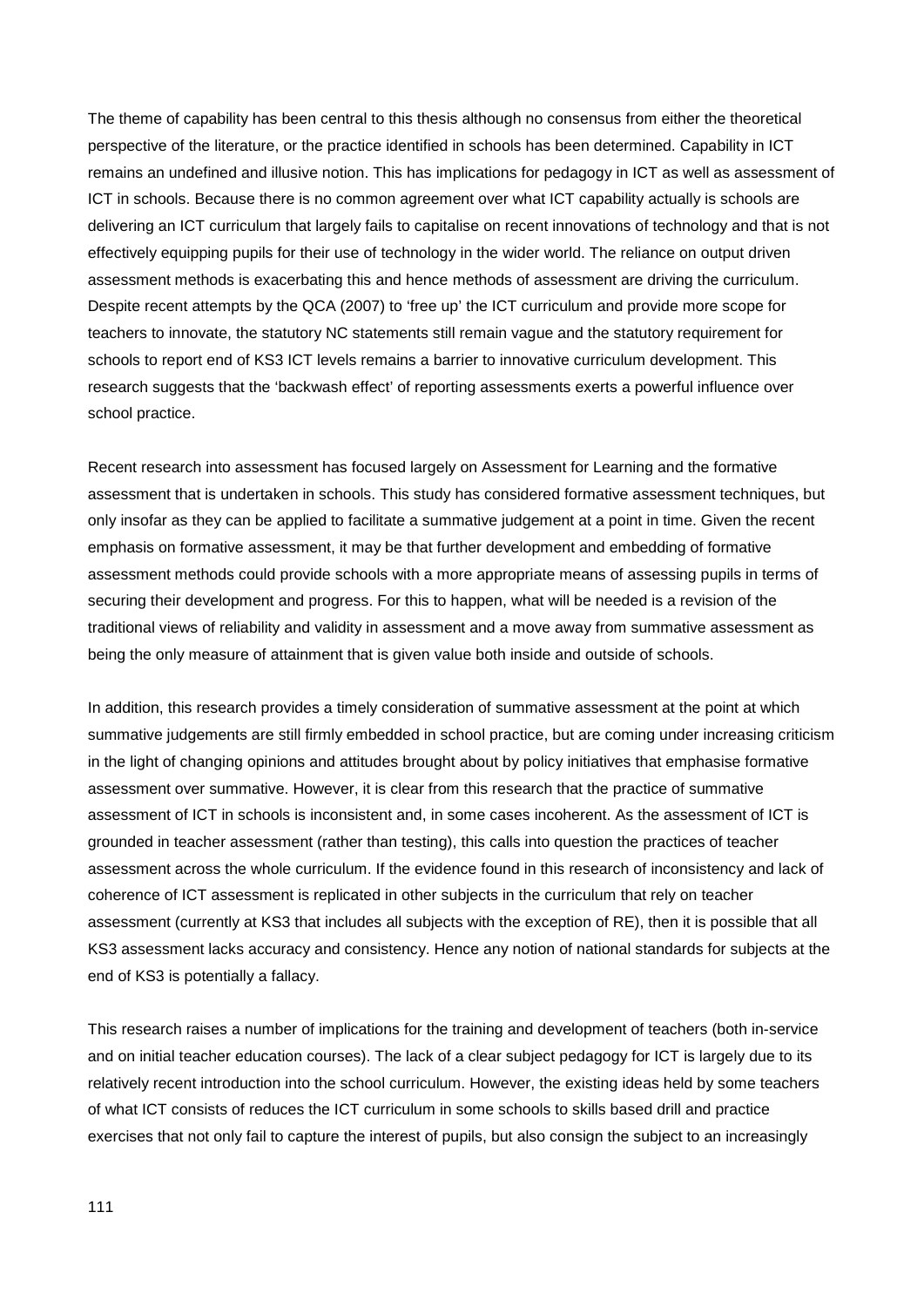outdated and constricting domain of knowledge. For ICT to develop further as a school subject, more pedagogical innovation (such as that proposed by Woollard (2005) is needed.

### *Recommendations for Further Work*

A number of possibilities can be identified for further work relating to assessment and the ICT curriculum in schools.

The introduction of a new KS3 curriculum in 2008 provides the potential and encouragement for schools to approach the curriculum in new and innovative ways. As this curriculum settles down, it will be interesting to discover what impact this has on the way in which assessment is carried out.

In the same way, the publishing of the Assessment for Learning Strategy in 2008 has emphasised the importance being placed on formative techniques of assessment. Further consideration of the impact that these techniques can bring to bear on summative assessment opportunities, particularly as these techniques become embedded within school assessment practice, would be a worthwhile extension to the work undertaken in this research.

This research has identified a lack of clarity over core ICT concepts. Whilst I am aware that colleagues within the IT in Teacher Education (ITTE) community have been working to develop core concepts for the subject. It would be beneficial for this work to be researched further, particularly within the school context.

The continued use of non-specialist ICT teaching staff in schools is worthy of further research, particularly to survey the subject knowledge requirements of this group of teachers. The current emphasis being placed on subject knowledge by OFSTED inspections and the recent (2010) round of Teacher Development Agency (TDA) sponsored events looking at the subject knowledge standards for teachers would suggest that consideration of this issue is timely and necessary. A comprehensive training programme (such as that available to non-specialist mathematics or science teachers) is needed to ensure that all teachers delivering the ICT curriculum in schools are properly equipped with the appropriate knowledge to do so. As Hadjerrouit (2009, p. 172) suggests, '… both teacher education and teaching practice in secondary schools need to emphasise knowledge and qualifications that enable trainee teachers to identify the underlying principles of software…'.

Finally, the potential for ICT to contribute to the development of skills and concepts across the curriculum has been diminished over recent years as ICT has been increasing taught in schools as a discrete subject. It is perhaps time to evaluate this practice once more.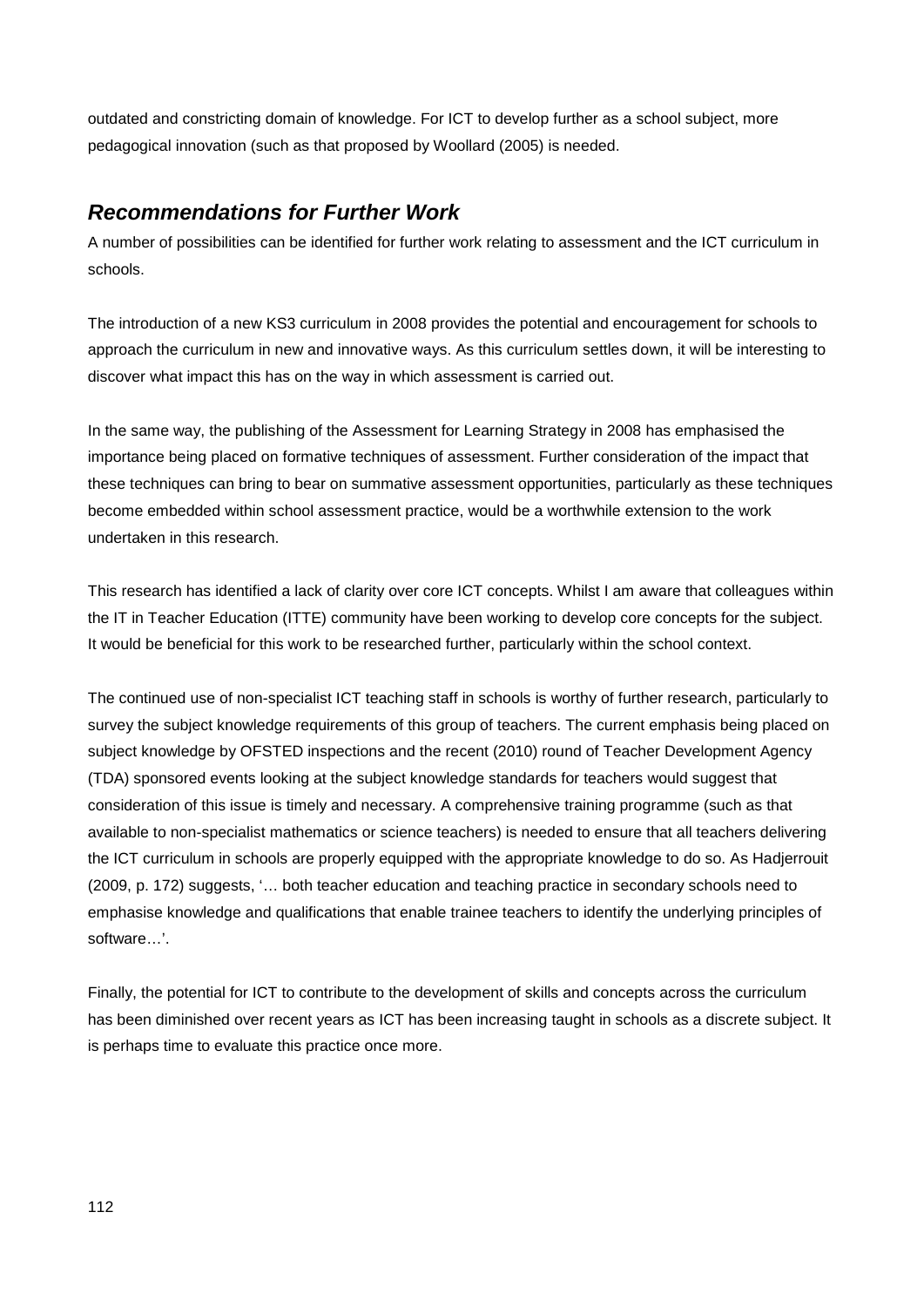# **Appendix 1 – Questionnaire Relating to the Assessment of Pupil ICT Attainment at the End of Key Stage 3**

Thank you for agreeing to complete this questionnaire about the assessment of pupil attainment in ICT at Key Stage 3/Year 9. The questionnaire should take no more than 15 minutes to complete. All responses will be treated in the strictest confidence and the collection of names and school details is only for the purposes of identifying potential participants in the follow up interview process. If you do not wish to participate in this questionnaire, please just place the uncompleted document in the envelope provided to return it.

This questionnaire is being sent to the ICT departments of a sample of secondary schools in the Blackpool, Blackburn, Cumbria and Lancashire LEA areas. The data that is collected from this survey will be used in a research study into the assessment of pupil attainment in ICT at the end of Key Stage 3. It is anticipated that the results of the survey will indicate how confident a sample of teachers of KS3 ICT classes are in reaching their judgements of the attainment of their pupils. Following the analysis of the data from this survey we would hope to carry out some interviews with a selected number of teachers who completed this questionnaire, in order to further identify the factors that lead to confident assessment of pupil attainment in ICT at the end of KS3. If you do not wish to be considered for inclusion in the interview process please indicate this in your response to question 16 at the end of the questionnaire.

Once you have completed the questionnaire, please return it in the stamped addressed envelope provided.

Q1. To what extent is your school using the KS3 ICT Strategy resources published by DfES? (please tick one response only)

Not at all

Using the Learning Objectives but nothing else

Using the Learning Objectives and some of the materials but not all

Using all the materials as written and straight out of the box

Other (please specify)

Q2. Please tick the methods used in your school to assess pupils ICT ability at the end of KS3. (please tick all that apply)

\_\_\_\_\_\_\_\_\_\_\_\_\_\_\_\_\_\_\_\_\_\_\_\_\_\_\_\_\_\_\_\_\_\_\_\_\_\_\_\_\_\_\_\_\_\_\_\_\_

Printed output of pupil work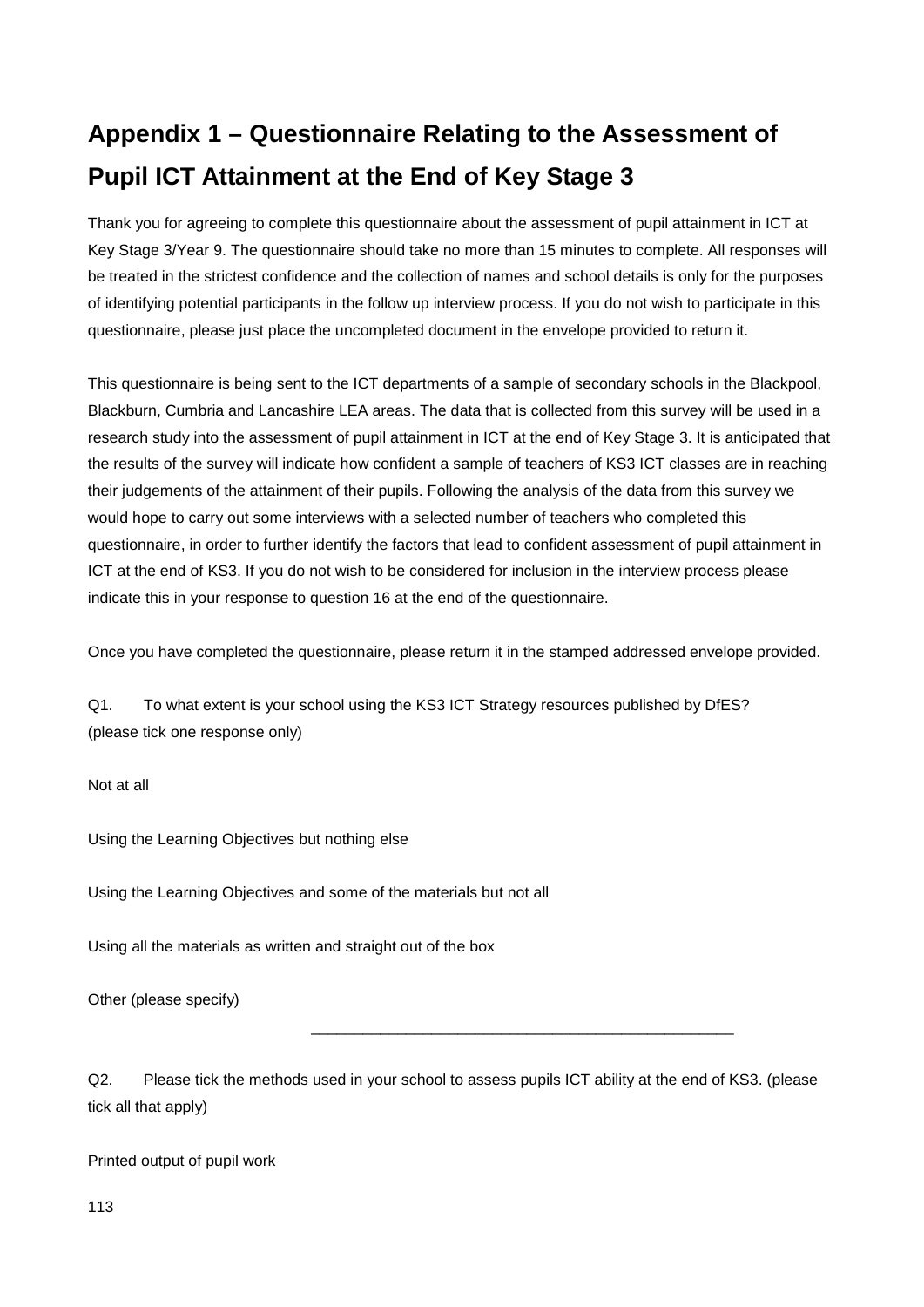Teacher assessment

Pupil annotation of work

Pupil self-assessment

Peer-group assessment

End of unit or module or KS tests

\_\_\_\_\_\_\_\_\_\_\_\_\_\_\_\_\_\_\_\_\_\_\_\_\_\_\_\_\_\_\_\_\_\_\_\_\_\_\_\_\_\_\_\_\_\_\_\_\_

Other (please specify)

Q3. Does your school use the exemplar materials published by the QCA as a guide when determining levels of ICT work at KS3? (please tick one response only)

114 Yes No Q4. Does your school use the exemplars provided on the NCAction website? (please tick one response only) Yes No Q5. Does your school use Pupil Self-assessment to check that pupils have met the criteria for successful achievement of a task? (please tick one response only) Yes No Q6. How does your school achieve consistency of assessment in ICT at the end of KS3? (please tick all that apply) Independent marking of work in the department (i.e. another teacher marks the work of the group) Departmental moderation of marking External moderation of marking with other schools Comparison of current assessment with assessment from previous years Comparison of current assessment with exemplars provided by QCA and others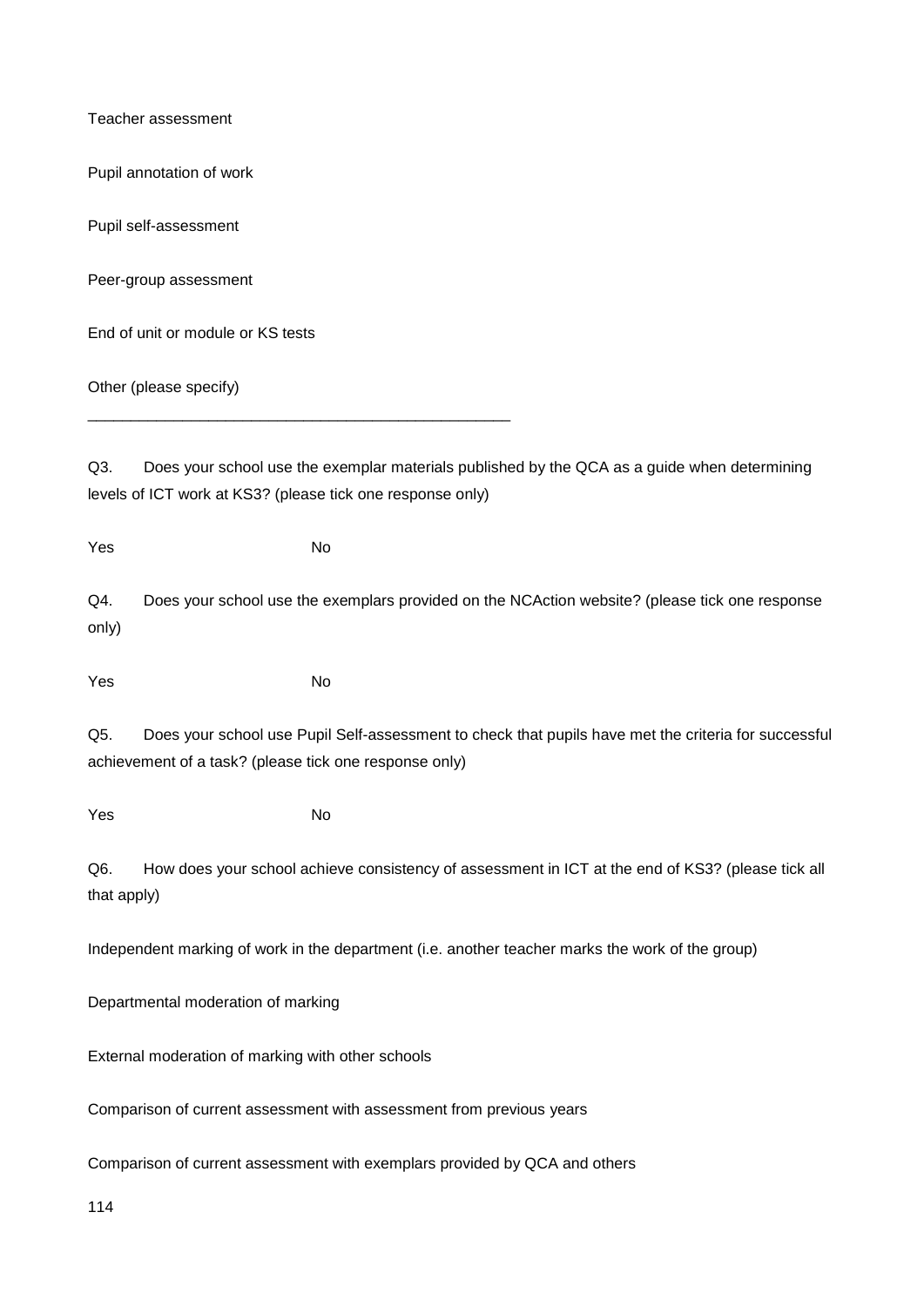Other (please specify)

\_\_\_\_\_\_\_\_\_\_\_\_\_\_\_\_\_\_\_\_\_\_\_\_\_\_\_\_\_\_\_\_\_\_\_\_\_\_\_\_\_\_\_\_\_\_\_\_\_\_\_\_\_\_\_\_\_

| Q7.            | Does your school moderate their assessment of ICT at KS3? (please tick one response only) |                                                               |                               |                                                                                            |                   |  |  |  |  |
|----------------|-------------------------------------------------------------------------------------------|---------------------------------------------------------------|-------------------------------|--------------------------------------------------------------------------------------------|-------------------|--|--|--|--|
| Yes            |                                                                                           | No                                                            |                               |                                                                                            |                   |  |  |  |  |
| Q8.            | If yes, how? (please tick all that apply)                                                 |                                                               |                               |                                                                                            |                   |  |  |  |  |
|                |                                                                                           | Within the school across different groups/sets/teachers       |                               |                                                                                            |                   |  |  |  |  |
|                |                                                                                           | Externally with an informally arranged group of other schools |                               |                                                                                            |                   |  |  |  |  |
|                |                                                                                           | Externally with a group of schools arranged by the LEA        |                               |                                                                                            |                   |  |  |  |  |
|                | Other (please specify)                                                                    |                                                               |                               |                                                                                            |                   |  |  |  |  |
|                |                                                                                           | (for questions 9 - 14 please tick one response box only)      |                               |                                                                                            |                   |  |  |  |  |
| Q9.            |                                                                                           |                                                               |                               | Consistency of assessment at the end of KS3 is difficult to achieve in our school?         |                   |  |  |  |  |
| strongly agree |                                                                                           | agree                                                         | neither agree nor<br>disagree | disagree                                                                                   | strongly disagree |  |  |  |  |
| Q10.           |                                                                                           |                                                               |                               | The only accurate means of assessing a pupil at the end of KS3 is by teacher assessment    |                   |  |  |  |  |
| strongly agree |                                                                                           | agree                                                         | neither agree nor<br>disagree | disagree                                                                                   | strongly disagree |  |  |  |  |
| Q11.           |                                                                                           |                                                               |                               | Pupil annotation of work indicates how a pupil has understood the requirements of a task   |                   |  |  |  |  |
| strongly agree |                                                                                           | agree                                                         | neither agree nor<br>disagree | disagree                                                                                   | strongly disagree |  |  |  |  |
| Q12.           |                                                                                           |                                                               |                               | Assessment of printed output is central to determining a level of pupils at the end of KS3 |                   |  |  |  |  |
| strongly agree |                                                                                           | agree                                                         | neither agree nor<br>disagree | disagree                                                                                   | strongly disagree |  |  |  |  |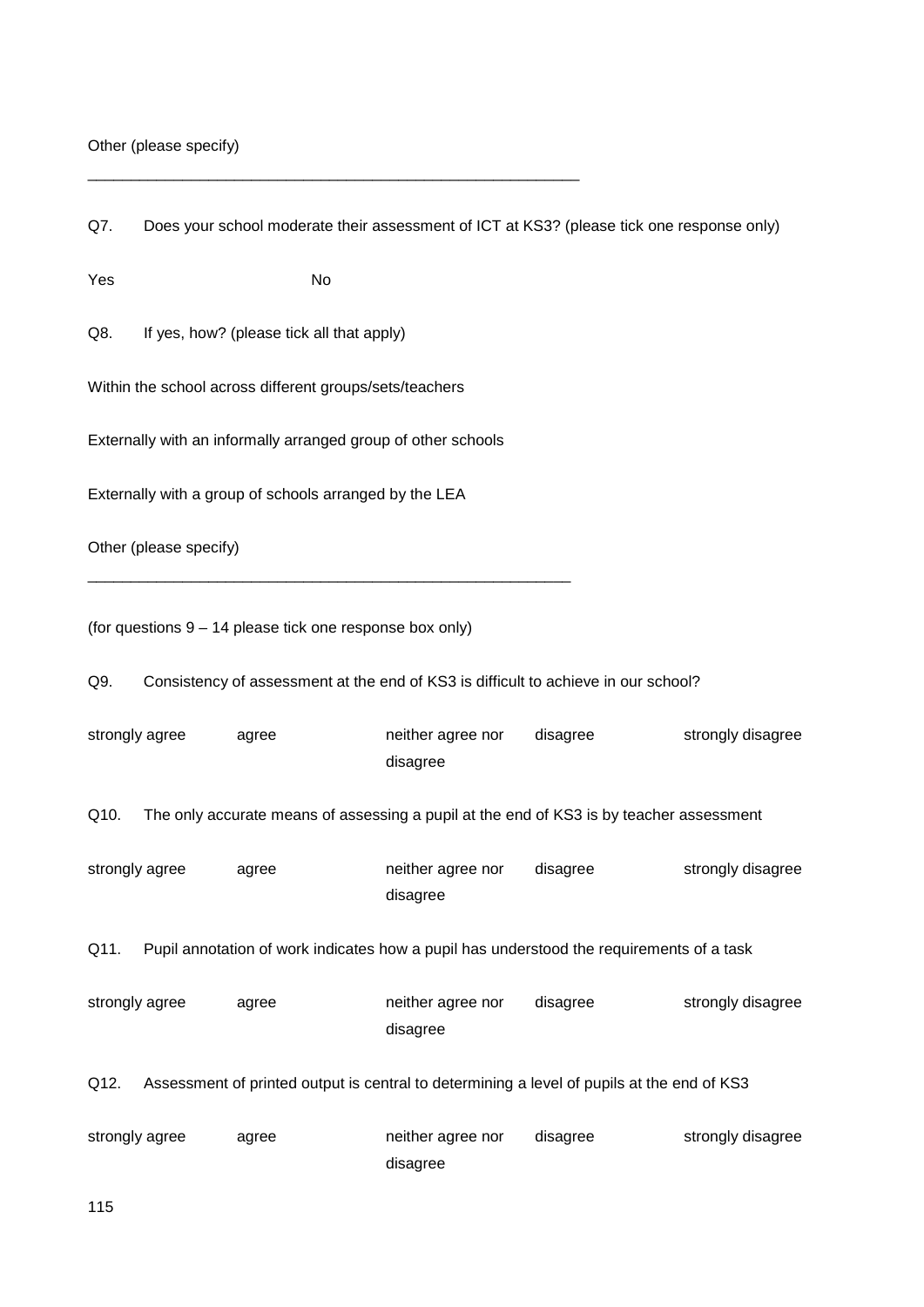Q13. The KS3 ICT curriculum provides a good basis for pupils to achieve success in examined courses in ICT at KS4

|      | strongly agree | agree | neither agree nor<br>disagree                                                                    | disagree | strongly disagree |
|------|----------------|-------|--------------------------------------------------------------------------------------------------|----------|-------------------|
| Q14. | ICT curriculum |       | The KS4 examined course(s) in ICT delivered in this school provide good progression from the KS3 |          |                   |
|      | strongly agree | agree | neither agree nor<br>disagree                                                                    | disagree | strongly disagree |
| Q15. |                |       | Has your school taken part in the KS3 ICT on-line pilot test? (please tick one response only)    |          |                   |
| Yes  |                | No    |                                                                                                  |          |                   |
| Q16. | response only) |       | Would you be willing to be interviewed as part of a follow up to this survey? (please tick one   |          |                   |
| Yes  |                | No    |                                                                                                  |          |                   |
| Q17. |                |       | Space for any comments you would like to make.                                                   |          |                   |
|      |                |       |                                                                                                  |          |                   |
|      |                |       |                                                                                                  |          |                   |
|      |                |       |                                                                                                  |          |                   |
|      |                |       |                                                                                                  |          |                   |
|      |                |       |                                                                                                  |          |                   |
|      |                |       |                                                                                                  |          |                   |
|      |                |       |                                                                                                  |          |                   |
|      |                |       |                                                                                                  |          |                   |

Thank you for your time in completing this questionnaire, your contribution is valued. Please return it following the instructions on the first page of the document.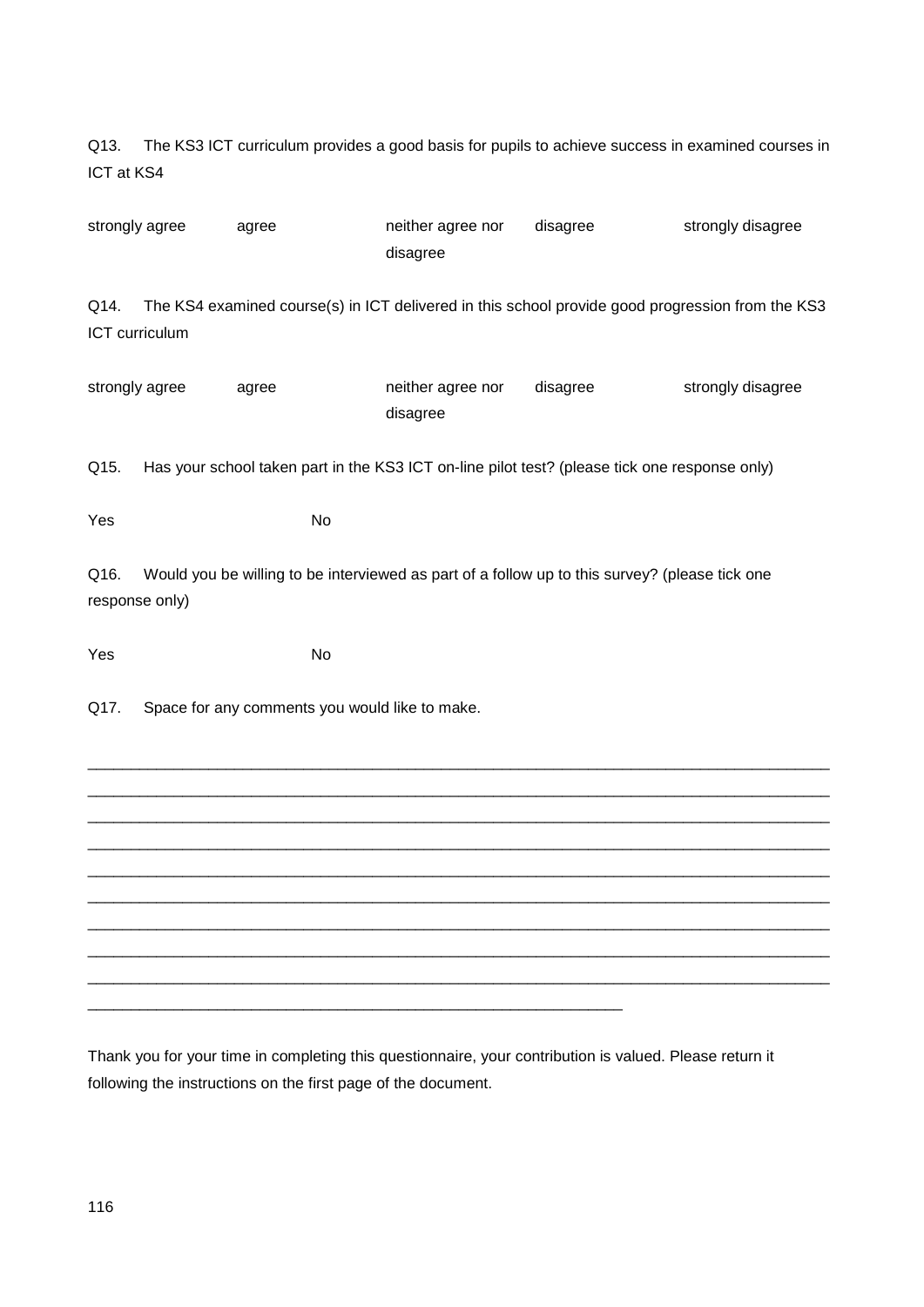## **Appendix 2 – Questionnaire Responses**

Q1. To what extent is your school using the KS3 ICT Strategy resources published by DfES? (please tick one response only)

| 4  | Not at all                                                          |
|----|---------------------------------------------------------------------|
| 1  | Using the Learning Objectives but nothing else                      |
| 43 | Using the Learning Objectives and some of the materials but not all |
| 1  | Using all the materials as written and straight out of the box      |
| 6  | Other (please specify)                                              |
|    |                                                                     |

Q2. Please tick the methods used in your school to assess pupils ICT ability at the end of KS3. (please tick all that apply)

 Printed output of pupil work Teacher assessment Pupil annotation of work Pupil self-assessment Peer-group assessment End of unit or module or KS tests Other (please specify) Q3. Does your school use the exemplar materials published by the QCA as a guide when determining levels of ICT work at KS3? (please tick one response only)

Yes 19 No

Q4. Does your school use the exemplars provided on the NCAction website? (please tick one response only)

| 15  | Yes | 40 | No. |
|-----|-----|----|-----|
| 117 |     |    |     |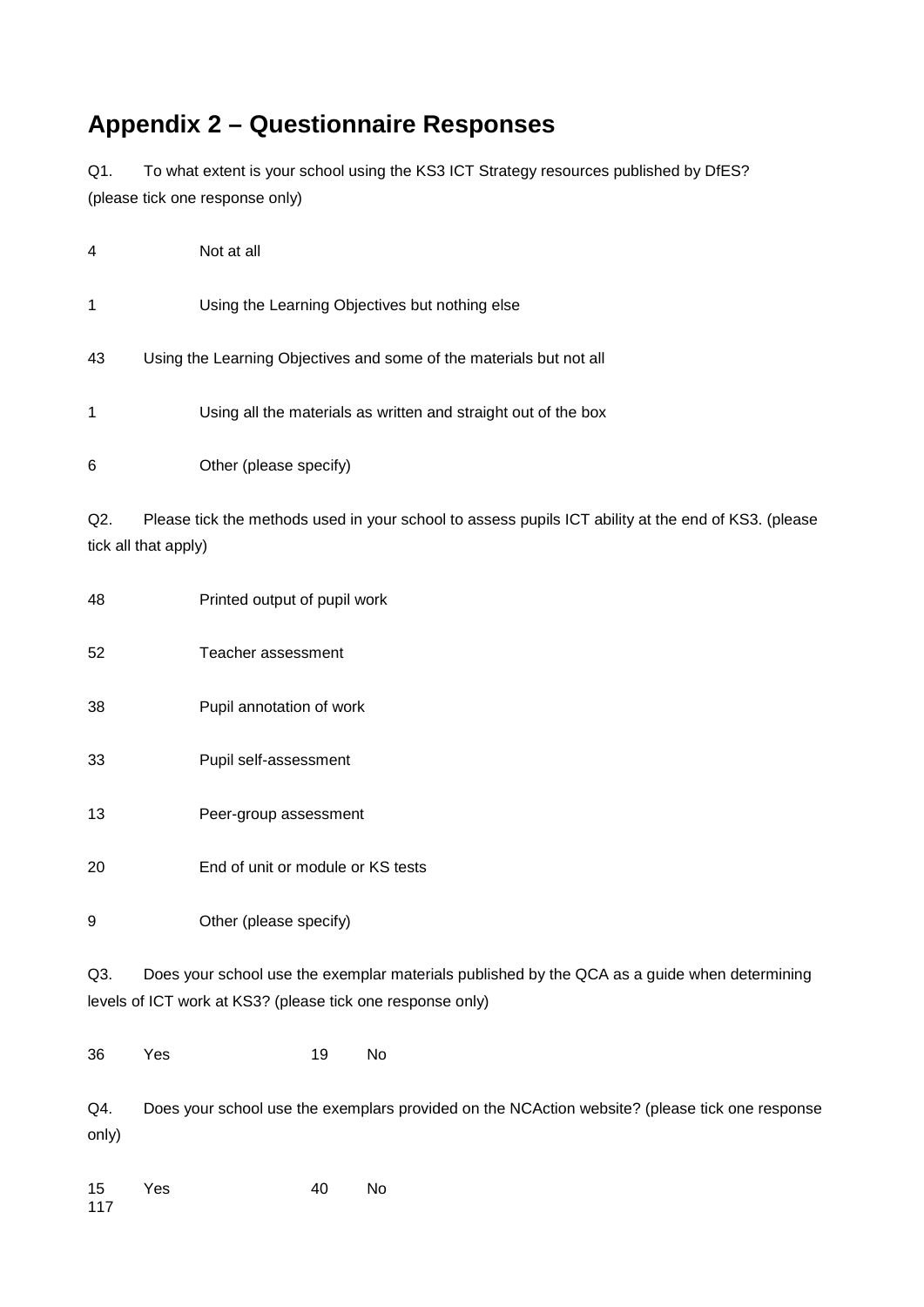Q5. Does your school use Pupil Self-assessment to check that pupils have met the criteria for successful achievement of a task? (please tick one response only)

36 Yes 19 No

Q6. How does your school achieve consistency of assessment in ICT at the end of KS3? (please tick all that apply)

- 9 Independent marking of work in the department (i.e. another teacher marks the work of the group)
- 46 Departmental moderation of marking
- 7 External moderation of marking with other schools
- 17 Comparison of current assessment with assessment from previous years
- 17 Comparison of current assessment with exemplars provided by QCA and others
- 9 Other (please specify)
- Q7. Does your school moderate their assessment of ICT at KS3? (please tick one response only)
- 46 Yes 9 No
- Q8. If yes, how? (please tick all that apply)
- 3 Within the school across different groups/sets/teachers
- 3 Externally with an informally arranged group of other schools
- 3 Externally with a group of schools arranged by the LEA
- 1 Other (please specify)
- (for questions 9 14 please tick one response box only)
- Q9. Consistency of assessment at the end of KS3 is difficult to achieve in our school?

| strongly agree | agree | neither agree nor | disagree | strongly disagree |
|----------------|-------|-------------------|----------|-------------------|
|----------------|-------|-------------------|----------|-------------------|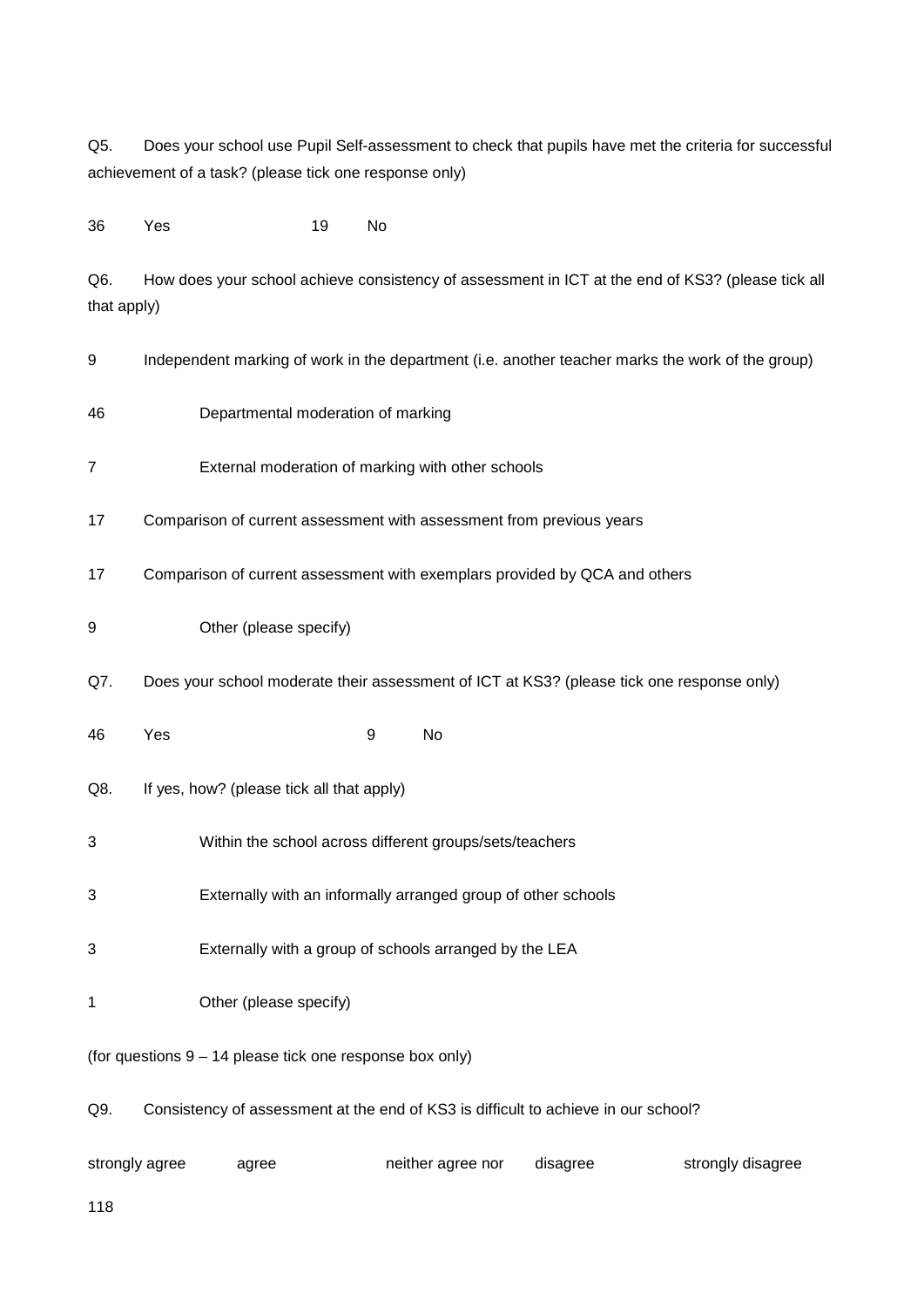|                    |                |       | disagree |                   |                |                                                                                                   |
|--------------------|----------------|-------|----------|-------------------|----------------|---------------------------------------------------------------------------------------------------|
| 4                  |                | 10    | 14       |                   | 27             | 0                                                                                                 |
| Q10.               |                |       |          |                   |                | The only accurate means of assessing a pupil at the end of KS3 is by teacher assessment           |
|                    | strongly agree | agree | disagree | neither agree nor | disagree       | strongly disagree                                                                                 |
| 5                  |                | 12    | 16       |                   | 22             | 0                                                                                                 |
| Q11.               |                |       |          |                   |                | Pupil annotation of work indicates how a pupil has understood the requirements of a task          |
|                    | strongly agree | agree | disagree | neither agree nor | disagree       | strongly disagree                                                                                 |
| 5                  |                | 35    | 11       |                   | 4              | 0                                                                                                 |
| Q12.               |                |       |          |                   |                | Assessment of printed output is central to determining a level of pupils at the end of KS3        |
|                    | strongly agree | agree | disagree | neither agree nor | disagree       | strongly disagree                                                                                 |
| 4                  |                | 16    | 20       |                   | 14             | 1                                                                                                 |
| Q13.<br>ICT at KS4 |                |       |          |                   |                | The KS3 ICT curriculum provides a good basis for pupils to achieve success in examined courses in |
|                    | strongly agree | agree | disagree | neither agree nor | disagree       | strongly disagree                                                                                 |
| 2                  |                | 28    | 13       |                   | 11             | 1                                                                                                 |
| Q14.               | ICT curriculum |       |          |                   |                | The KS4 examined course(s) in ICT delivered in this school provide good progression from the KS3  |
|                    | strongly agree | agree | disagree | neither agree nor | disagree       | strongly disagree                                                                                 |
| 5                  |                | 26    | 13       |                   | $\overline{7}$ | $\overline{\mathbf{c}}$                                                                           |
| Q15.               |                |       |          |                   |                | Has your school taken part in the KS3 ICT on-line pilot test? (please tick one response only)     |
| 14                 | Yes            |       | No<br>40 |                   |                |                                                                                                   |

119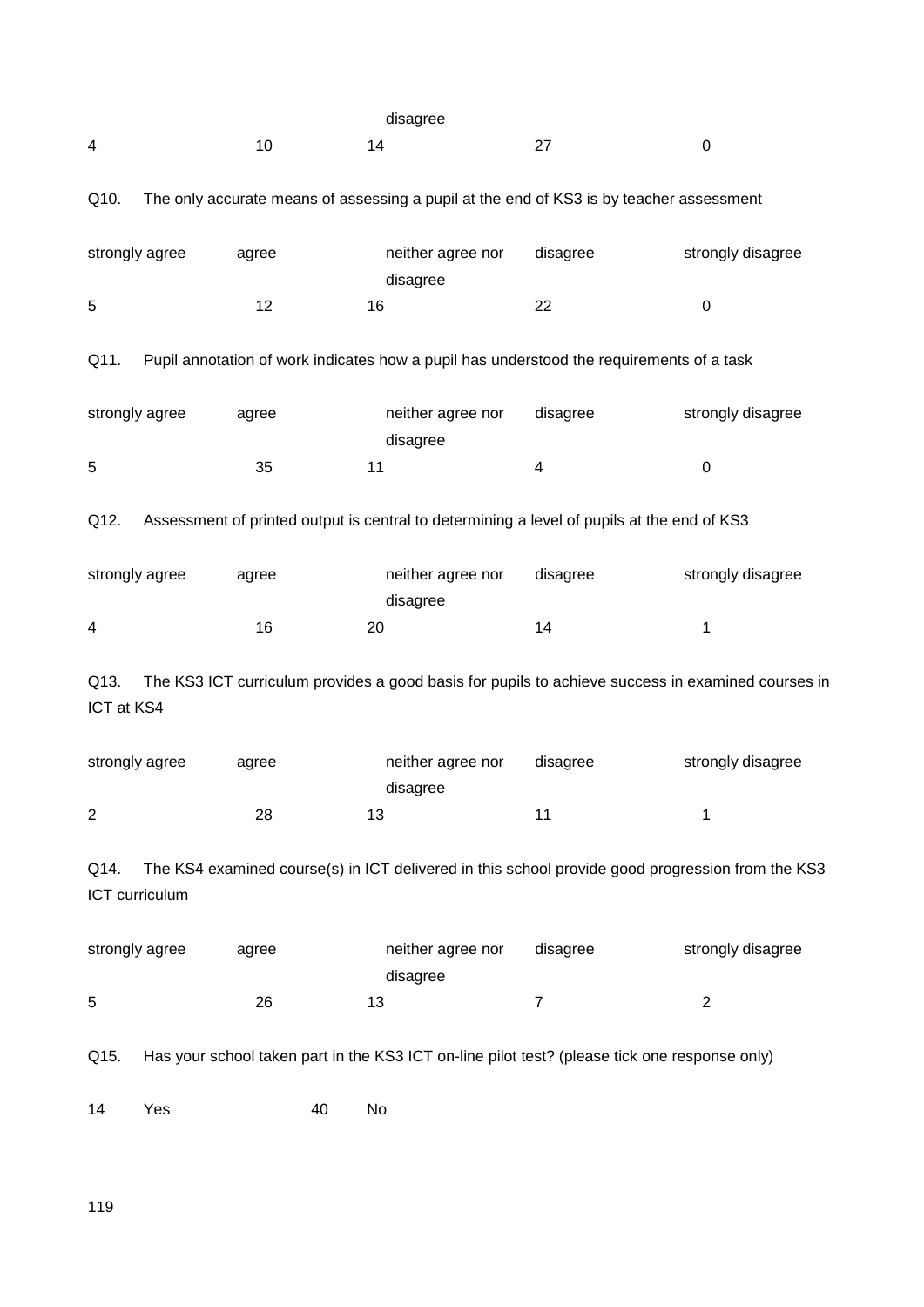Q16. Would you be willing to be interviewed as part of a follow up to this survey? (please tick one response only)

30 Yes 25 No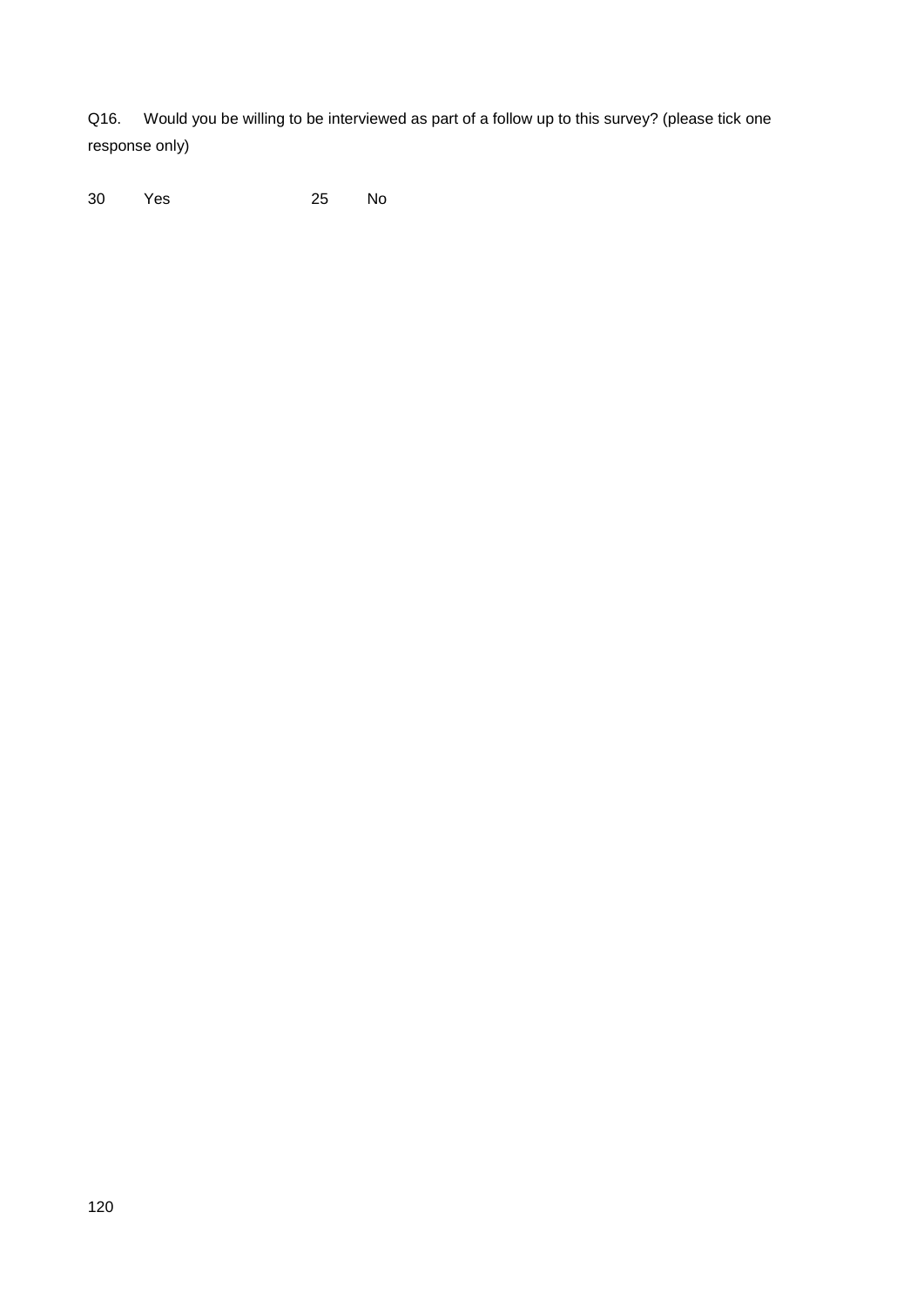# **Appendix 3 – Interview Schedule**

### Introductory Script:

Welcome and thank you for being willing to participate in this interview today. As you will be aware, this interview is a follow-up to the questionnaire survey you completed a while ago.

Can I first of all assure you that your identity will remain completely anonymous in this research and no records of the interview with your name on them will be kept. Although the whole interview will be recorded on minidisk, your identity will not be disclosed on that disk, nor will the disk be labelled with your name or details. Also, in the subsequent analysis of the data gathered in this research project, you will not be identifiable from any of your responses to either the questionnaire or the interview. Are you happy with these arrangements?

You may remember that the questionnaire survey related to the assessment of pupils attainment in ICT at the end of Key Stage 3. Based on the responses to the questionnaire, I've invited a number of teachers to a follow-up interview such as this, and what I'm looking to explore with you today is how you arrive at an assessment of performance for a pupil in ICT at the end of KS3, how confident you are in that assessment and how you achieve consistency in assessment both within the year and also from year to year. Once the whole interview process has been completed, I will analyse the data that has been gathered and the results will be published along with any conclusions that can be arrived at. Do you have any further questions relating to the research project?

Are there any other initial questions before we start?

### Interview:

| <b>Main Question</b>                               | Clarification and follow up questions                   |
|----------------------------------------------------|---------------------------------------------------------|
| When you are identifying NC levels at the end of   | Use examples to clarify, e.g. set tasks, tests, pieces  |
| KS3, how do you decide what level a pupil has      | of work etc.                                            |
| achieved?                                          | Take each method in turn and explore specifically       |
|                                                    | how it is used.                                         |
|                                                    | Encourage use of particular pupils as example           |
|                                                    | (anonymously) if required.                              |
| How confident are you that the NC levels you award | Relate back to the questions on the questionnaire       |
| are correct?                                       | dealing with this issue                                 |
| Can you explain why you feel this way?             | Be careful not to be threatening $-$ ensure that the    |
|                                                    | respondent understands that you are looking to          |
|                                                    | identify factors that would increase confidence, not    |
|                                                    | undermine the assessments that have been made.          |
| What do you think are the main differences between | Again, try and get the interviewee to identify specific |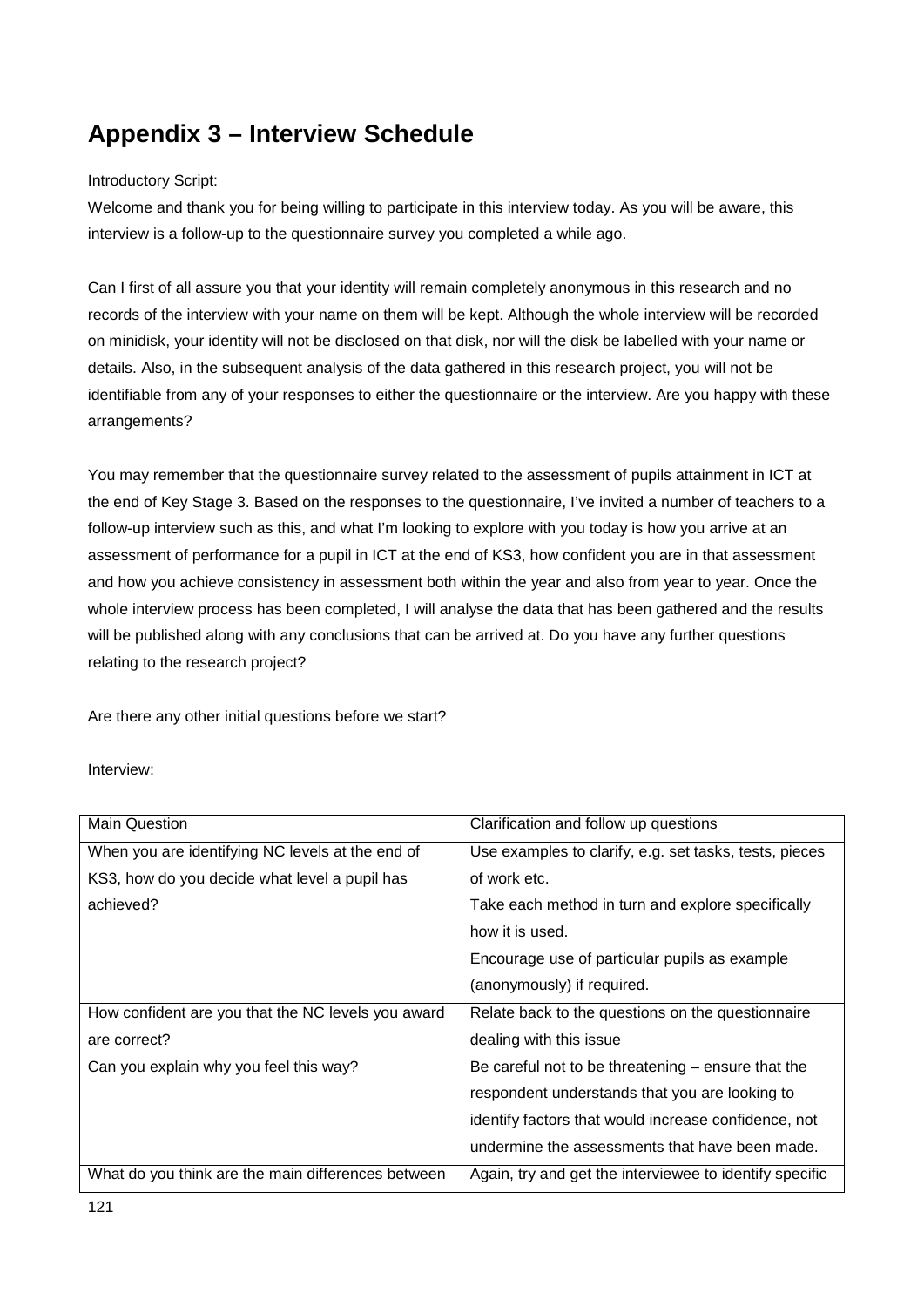| a pupil who is achieving level 4 and one who is       | things. Ask them to explain 'gut reaction' when used |
|-------------------------------------------------------|------------------------------------------------------|
| achieving level 5 in ICT?                             | in levelling.                                        |
|                                                       | If necessary use NC statements such as               |
|                                                       | independence of use of ICT to help.                  |
| What recording mechanisms do you use to identify      | Ask interviewee to specify, but be careful not to be |
| pupil attainment on a day-to-day basis?               | threatening or judgemental.                          |
|                                                       | Relate back to previous questions if possible.       |
| How do you achieve consistency of assessment          | Deal with each point separately.                     |
| between classes in the same year band and then        | Again, beware of being a threat.                     |
| across the years?                                     | Look for any innovative methods that might be being  |
|                                                       | used - how did they devise the methods they use?     |
| Has your experience of assessment of ICT at KS3       | Obviously only applicable to those interviewees with |
| over the last 'n' years led you to a greater level of | several years of experience. Look to relate back to  |
| confidence, consistency and accuracy in these         | first question – has the interviewee's levelling     |
| assessments?                                          | changed? If so, how and what has caused these        |
|                                                       | changes?                                             |

Conclusion:

Ask if the interviewee has any final questions. Thank the interviewee.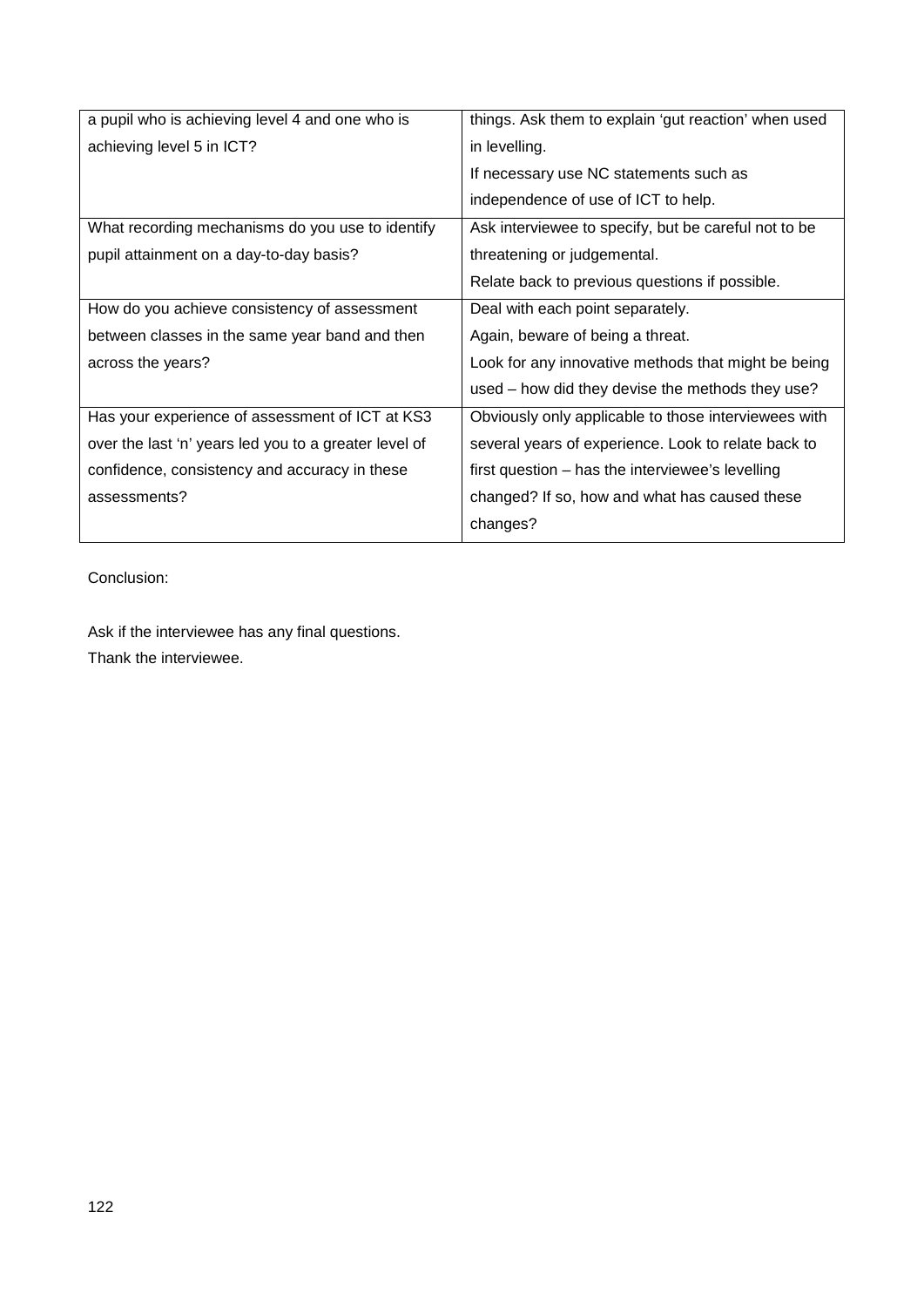# **Appendix 4 – Extract from Code Book**

| Code text                       | <b>Interview Occurrence</b> |                |            |                |            |            |                |            |                  |
|---------------------------------|-----------------------------|----------------|------------|----------------|------------|------------|----------------|------------|------------------|
|                                 | $\mathbf{1}$                | $\overline{2}$ | 3          | $\overline{4}$ | 5          | $6\,$      | $\overline{7}$ | 8          | $\boldsymbol{9}$ |
| Ability range within level      | $\sqrt{ }$                  | $\sqrt{ }$     | $\sqrt{ }$ | $\sqrt{ }$     | $\sqrt{ }$ |            | $\sqrt{ }$     | $\sqrt{ }$ |                  |
| Adapted strategy                | $\sqrt{ }$                  | $\sqrt{ }$     | $\sqrt{ }$ | $\sqrt{ }$     | $\sqrt{ }$ | $\sqrt{ }$ | $\sqrt{ }$     | $\sqrt{ }$ |                  |
| Additional assessment           | $\sqrt{ }$                  | $\sqrt{}$      | $\sqrt{}$  | $\sqrt{}$      | $\sqrt{}$  | $\sqrt{ }$ |                |            |                  |
| Administration load             | $\sqrt{ }$                  |                | $\sqrt{ }$ |                |            | $\sqrt{ }$ |                | $\sqrt{ }$ |                  |
| Annotation of work              | $\sqrt{ }$                  | $\sqrt{}$      | $\sqrt{ }$ | $\sqrt{}$      |            | $\sqrt{ }$ | $\sqrt{ }$     | $\sqrt{ }$ |                  |
| Assessment for learning         | $\sqrt{ }$                  | $\sqrt{}$      | $\sqrt{}$  | $\sqrt{}$      | $\sqrt{}$  | $\sqrt{}$  | $\sqrt{ }$     | $\sqrt{ }$ |                  |
| <b>Best fit</b>                 | $\sqrt{ }$                  | $\sqrt{ }$     | $\sqrt{ }$ | $\sqrt{ }$     | $\sqrt{ }$ | $\sqrt{ }$ | $\sqrt{ }$     | $\sqrt{ }$ | $\sqrt{ }$       |
| Capability                      | $\sqrt{ }$                  |                |            | $\sqrt{ }$     | $\sqrt{ }$ |            |                |            |                  |
| Confidence in levelling         | $\sqrt{}$                   | $\sqrt{ }$     | $\sqrt{ }$ | $\sqrt{}$      | $\sqrt{ }$ | $\sqrt{ }$ | $\sqrt{ }$     | $\sqrt{ }$ |                  |
| Consistency of levelling        | $\sqrt{ }$                  | $\sqrt{}$      | $\sqrt{ }$ | $\sqrt{ }$     | $\sqrt{ }$ | $\sqrt{ }$ | $\sqrt{ }$     | $\sqrt{ }$ |                  |
| Contact with other schools      | $\sqrt{ }$                  |                | $\sqrt{ }$ | $\sqrt{ }$     | $\sqrt{ }$ | $\sqrt{ }$ | $\sqrt{ }$     |            |                  |
| <b>Cross marking</b>            | $\sqrt{ }$                  | $\sqrt{ }$     | $\sqrt{ }$ | $\sqrt{ }$     | $\sqrt{ }$ | $\sqrt{ }$ | $\sqrt{ }$     | $\sqrt{ }$ |                  |
| <b>Cross moderating</b>         | $\sqrt{ }$                  | $\sqrt{ }$     | $\sqrt{ }$ | $\sqrt{}$      | $\sqrt{ }$ | $\sqrt{}$  | $\sqrt{ }$     | $\sqrt{ }$ |                  |
| Dealing with absence            |                             | $\sqrt{}$      | $\sqrt{ }$ | $\sqrt{ }$     | $\sqrt{}$  |            | $\sqrt{}$      |            |                  |
| Difference between L4&L5        | $\sqrt{}$                   | $\sqrt{}$      | $\sqrt{}$  | $\sqrt{}$      |            | V          |                |            |                  |
| Experience as HOD               | $\sqrt{ }$                  | $\sqrt{ }$     | $\sqrt{ }$ | $\sqrt{ }$     | $\sqrt{}$  |            | $\sqrt{}$      | $\sqrt{ }$ |                  |
| Experience of department        | $\sqrt{}$                   | $\sqrt{ }$     | $\sqrt{}$  | $\sqrt{}$      | $\sqrt{}$  | $\sqrt{}$  | $\sqrt{}$      | $\sqrt{ }$ |                  |
| Experience of young<br>teachers | $\sqrt{}$                   |                | $\sqrt{ }$ |                |            | $\sqrt{ }$ | $\sqrt{}$      |            |                  |
| Have piloted test               | $\sqrt{ }$                  | $\sqrt{ }$     |            | $\sqrt{ }$     |            |            | $\sqrt{ }$     |            |                  |
| ICT at home                     | $\sqrt{}$                   | $\sqrt{}$      |            | $\sqrt{}$      |            |            | $\sqrt{ }$     | $\sqrt{}$  |                  |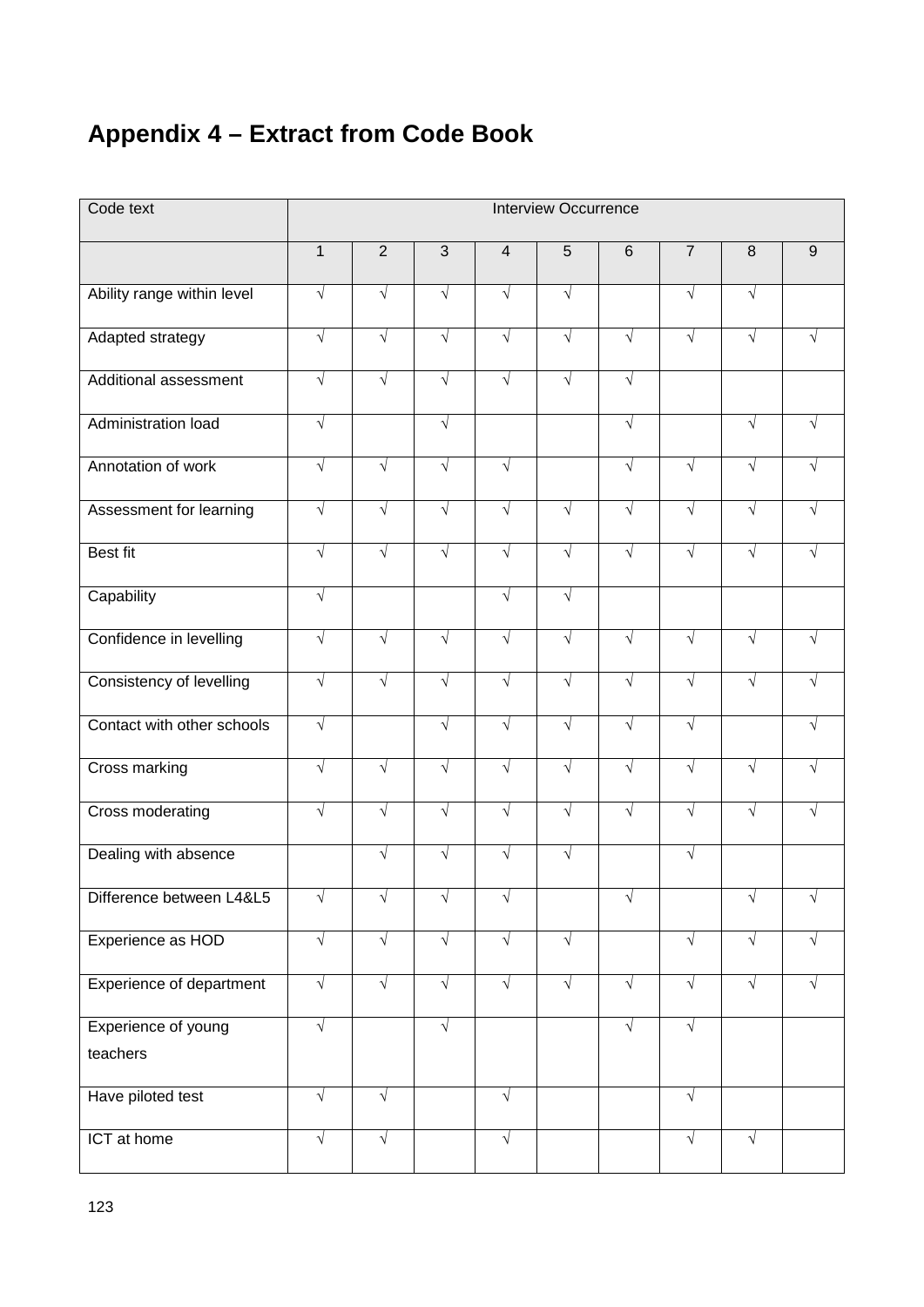| <b>ICT Capability</b>        | V          |            |            |            |            | V          |            |            |            |
|------------------------------|------------|------------|------------|------------|------------|------------|------------|------------|------------|
| Impact of test on curriculum |            |            |            | $\sqrt{}$  |            |            | $\sqrt{}$  |            |            |
| Importance of ICT            | $\sqrt{ }$ | $\sqrt{}$  |            |            | $\sqrt{}$  | $\sqrt{ }$ |            |            | $\sqrt{ }$ |
| Independence of pupil        |            |            |            |            |            |            |            | $\sqrt{}$  |            |
| action                       |            |            |            |            |            |            |            |            |            |
| Inspection evidence          |            | $\sqrt{ }$ | $\sqrt{ }$ |            | $\sqrt{}$  |            |            |            |            |
| KS4 ICT                      | $\sqrt{ }$ | $\sqrt{ }$ |            | $\sqrt{}$  |            | $\sqrt{}$  | $\sqrt{ }$ | $\sqrt{ }$ |            |
| LA moderating                | $\sqrt{ }$ |            | $\sqrt{}$  |            | $\sqrt{}$  | $\sqrt{}$  | $\sqrt{}$  |            |            |
| <b>LA Training</b>           | $\sqrt{ }$ | $\sqrt{ }$ | $\sqrt{ }$ | $\sqrt{}$  | $\sqrt{ }$ | $\sqrt{}$  | $\sqrt{ }$ | $\sqrt{ }$ | $\sqrt{ }$ |
| Lower ability children       | $\sqrt{ }$ | $\sqrt{}$  | $\sqrt{}$  |            | $\sqrt{}$  |            | $\sqrt{ }$ | $\sqrt{ }$ |            |
| Mapping NC to work           |            | $\sqrt{ }$ | $\sqrt{ }$ |            | $\sqrt{ }$ | $\sqrt{ }$ |            | $\sqrt{ }$ |            |
| Nervous about sharing        |            | $\sqrt{ }$ |            | √          | $\sqrt{ }$ |            | $\sqrt{ }$ | $\sqrt{ }$ |            |
| work                         |            |            |            |            |            |            |            |            |            |
| Non specialist staff         | $\sqrt{}$  |            | $\sqrt{ }$ | $\sqrt{}$  | $\sqrt{ }$ |            |            | $\sqrt{ }$ |            |
| Non strategy material        | $\sqrt{ }$ | $\sqrt{}$  | $\sqrt{}$  | $\sqrt{}$  | $\sqrt{ }$ | $\sqrt{ }$ | $\sqrt{ }$ | $\sqrt{ }$ |            |
| Not using strategy material  |            | $\sqrt{}$  |            | $\sqrt{}$  | $\sqrt{}$  |            |            |            |            |
| <b>Other Tests</b>           | $\sqrt{}$  | $\sqrt{}$  |            | $\sqrt{}$  | $\sqrt{ }$ | $\sqrt{ }$ |            | $\sqrt{ }$ |            |
| On-line Test                 | $\sqrt{}$  | V          | $\sqrt{}$  | V          | $\sqrt{}$  | V          | V          | $\sqrt{}$  | V          |
| Output driven assessment     | $\sqrt{2}$ | $\sqrt{ }$ | $\sqrt{}$  | $\sqrt{ }$ | $\sqrt{ }$ | $\sqrt{ }$ | $\sqrt{ }$ | $\sqrt{ }$ | √          |
| Skills teaching              | $\sqrt{ }$ | $\sqrt{}$  | $\sqrt{}$  | $\sqrt{}$  | $\sqrt{ }$ | $\sqrt{}$  | $\sqrt{ }$ | $\sqrt{ }$ |            |
| Strategy negative            |            |            | $\sqrt{ }$ | $\sqrt{ }$ |            | $\sqrt{ }$ |            |            | $\sqrt{ }$ |
| <b>Strategy positive</b>     | $\sqrt{}$  | $\sqrt{}$  |            |            | $\sqrt{2}$ |            | $\sqrt{ }$ | $\sqrt{}$  |            |
| Student self assessment      | $\sqrt{2}$ | $\sqrt{ }$ | $\sqrt{ }$ | $\sqrt{ }$ | $\sqrt{ }$ | $\sqrt{ }$ | $\sqrt{}$  | $\sqrt{ }$ | $\sqrt{ }$ |
| Student tick box             | $\sqrt{}$  | $\sqrt{}$  | $\sqrt{}$  |            | $\sqrt{}$  | $\sqrt{ }$ | $\sqrt{}$  |            |            |
| Teacher assessment vital     | $\sqrt{}$  | $\sqrt{ }$ | $\sqrt{ }$ | $\sqrt{ }$ | $\sqrt{ }$ | $\sqrt{ }$ | $\sqrt{}$  | $\sqrt{ }$ | $\sqrt{ }$ |
| Teacher assessment           | $\sqrt{ }$ | $\sqrt{ }$ | $\sqrt{ }$ | $\sqrt{ }$ | $\sqrt{ }$ | $\sqrt{ }$ | $\sqrt{}$  | $\sqrt{ }$ | $\sqrt{ }$ |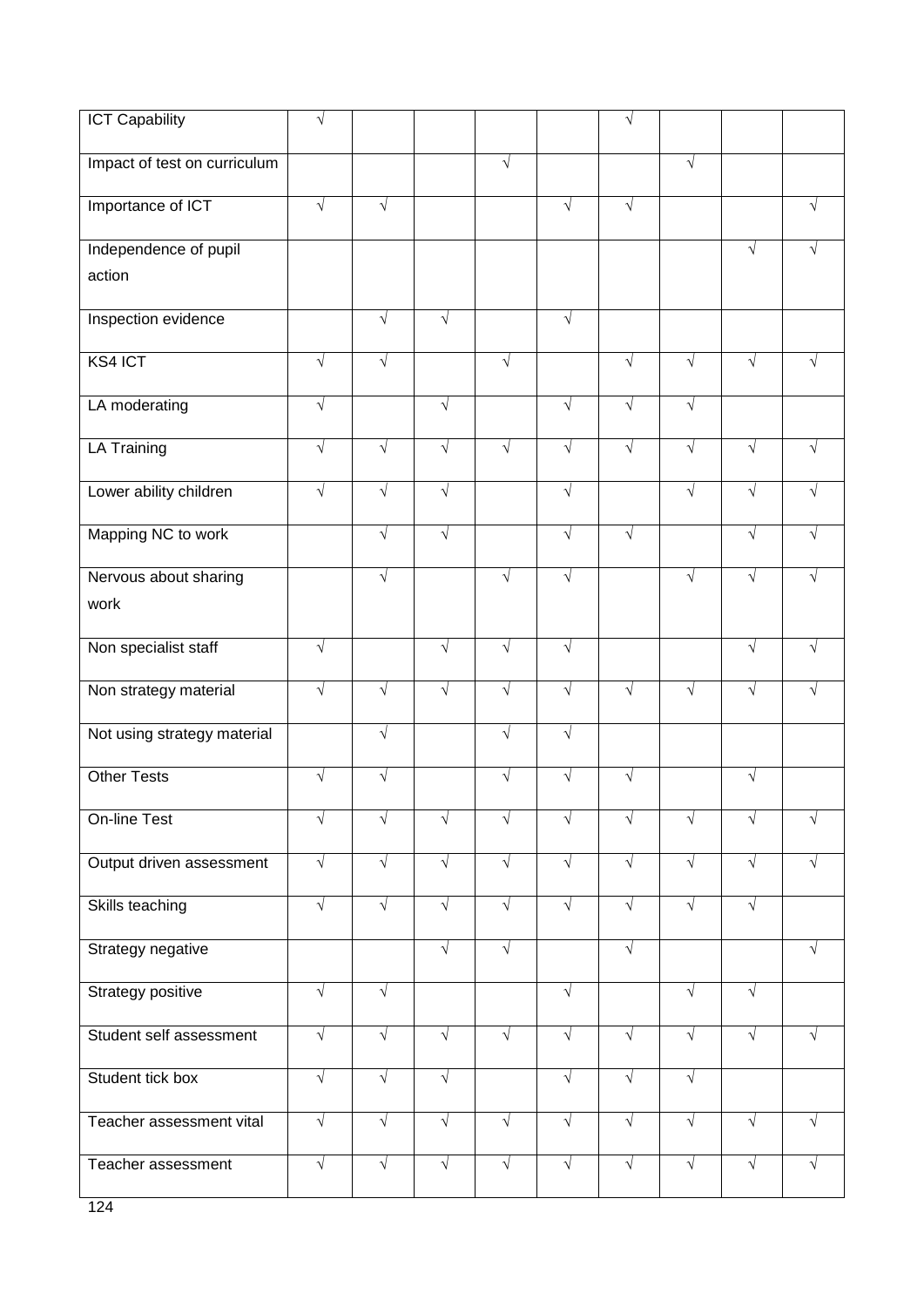| Teacher tick box     |        |          |               |        |        |               |        |  |
|----------------------|--------|----------|---------------|--------|--------|---------------|--------|--|
| Teaching to test     |        | $\Delta$ |               |        |        | $\sim$        | $\sim$ |  |
| Test effect on KS4   |        |          | N             | $\sim$ |        | N             | N      |  |
| Test language level  |        | $\Delta$ |               |        | $\sim$ |               |        |  |
| Tracking other       | $\sim$ |          | $\sim$        |        | اد     |               | $\sim$ |  |
| Tracking spreadsheet |        |          |               | $\sim$ |        | $\mathcal{N}$ |        |  |
| Use of email         | اد     | $\sim$   | $\mathcal{N}$ |        |        | N             |        |  |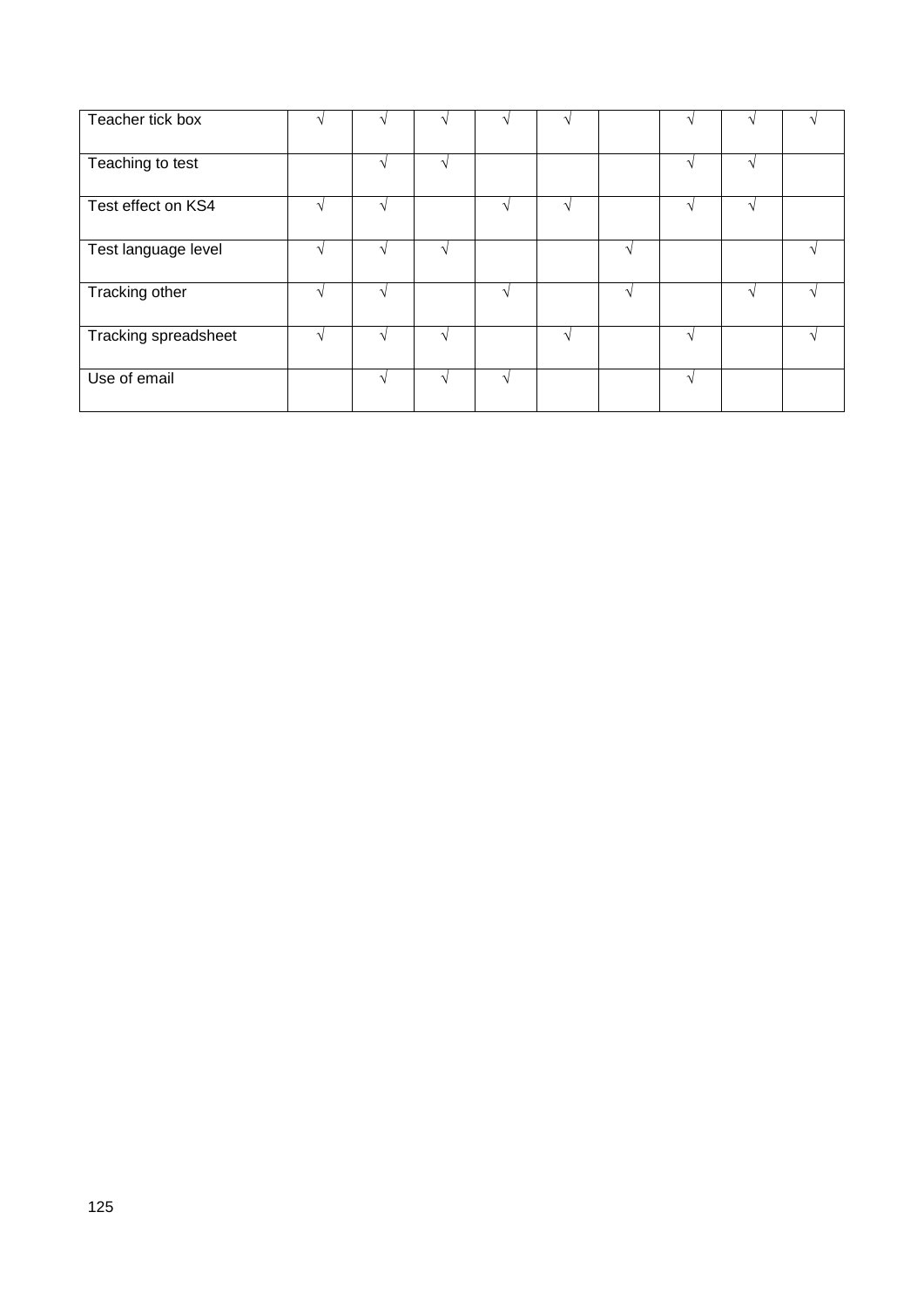## **Bibliography**

- ACITT. (2002). Clare Johnson Lightly Grilled. Teaching ICT, Vol. 1, No. 3, Autumn 2002. Available at: <http://acitt.digitalbrain.com/acitt/web/resources/pubs/Journal%2003/index.htm> last accessed 6th April 2010
- ACITT. (2003). Skills vs. Capability. Teaching ICT, Vol. 2, No. 4, Summer 2003. Available at: http://acitt.digitalbrain.com/acitt/web/resources/pubs/Journal%2004/skills%20vs%20capability.pdf last accessed 6<sup>th</sup> April 2010
- Association of Teachers and Lecturers, the National Association of Head Teachers, the National Association of Schoolmasters Union of Women Teachers, the National Union of Teachers, the Professional Association of Teachers, the Secondary Heads Association. (2005). 2005 Key Stage 2 Assessment. London. ATL Press.
- Babbie, E. (2007). The Practice of Social Research (11<sup>th</sup> Ed). Belmont. Wadsworth.
- Bell, J. (1999). Doing Your Research Project: A Guide for First-time Researchers in Education and Social Science (3<sup>rd</sup> Ed). Maidenhead. OU Press.
- Berger, P. L., Luckmann, T. (1967). The Social Construction of Reality. London. Allen Lane.
- Biggs, J.B. (1992). The Psychology of Educational Assessment and the Hong Kong Scene. Bulleting of the Hong Kong Psychological Society, No 29.29, pp. 5-26
- Biggs, J.B., Collis, K.F. (1982). Evaluating the Quality of Learning The SOLO Taxonomy. New York. Academic Press.
- Billington, R., Taylor, R. (2008). Public Trust in High-Stakes Assessment and its Measurement. Manchester. Paper presented at the 34<sup>th</sup> Annual Conference of the International Association for Educational Assessment. Cambridge, July 2008.
- Birnbaum, I. (1990). The Assessment of IT capability. Journal of Computer Assisted Learning, Vol. 6, pp. 88- **97**
- Black, P., William, D. (1989). Inside the Black Box: Raising Standards Through Classroom Assessment. Available at <u><http://www.assessment-reform-group.org/AssessInsides.pdf></u> last accessed 22nd May 2010
- Blois, J. (2003). In House of Commons Education and Skills Committee Report March 2003. London. House of Commons.
- Bloom, B.S. (1956). Taxonomy of Educational Objectives: The Classification of Educational Goals. New York. Longmans.
- Boud, D. (2000). Sustainable Assessment: Rethinking Assessment for the Learning Society. Studies in Continuing Education, Vol 22, No. 2, pp. 151-167
- Brooks, V. (2002). Assessment in Secondary Schools: The New Teacher's Guide to Monitoring, Assessment, Recording, Reporting and Accountability. Maidenhead. OU Press.
- Brown, G.T.L. (2004). Teachers' Conceptions of Assessment: Implications for Policy and Professional Development. Assessment in Education, Vol. 11, No. 3, pp. 301-318
- Bruner, J.S. (1962). The Process of Education. Cambridge Massachusetts. Harvard University Press.
- Bruner, J.S. (1990). Acts of Meaning. Cambridge Massachusetts. Harvard University Press.

126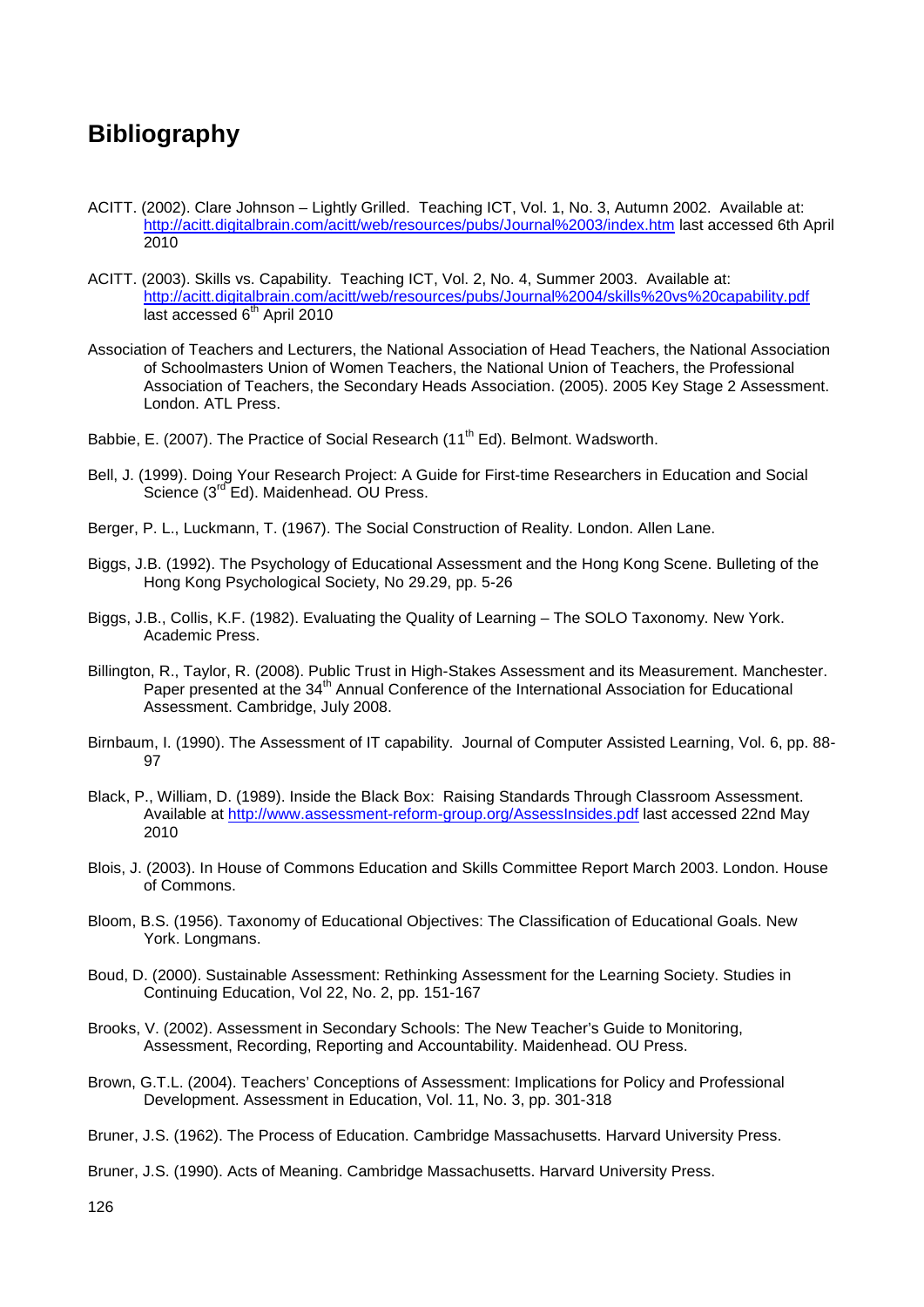- Burrell, G., Morgan, G. (1979). Sociological Paradigms and Organizational Analysis. London. Heinemann Educational Books.
- Cairns, L. (2000). The Process/outcome Approach to Becoming a Capable Organisation. Australian Capability Network Conference 2000 (pp. 1–14). Sydney.

Cicourel, A.V. (1964). Method and Measurement in Sociology. New York. Free Press of Glencoe.

- Clough, P., Nutbrown, C. (2007). A Student's Guide to Methodology. London. Sage.
- Cohen, L., Manion, L., Morrison, K. (2007). Research Methods in Education ( $6<sup>th</sup> Ed$ ). London. RoutledgeFalmer.
- Coombs, S., McKenna, C. (2008). Reconceptualising Assessment for Learning and its Implications for Education Policy. Research position paper presented to the British Educational Research Association (BERA) conference 3-6 Sep, 2008, Herriot Watt University, Edinburgh, UK

Cooper, W.H. (1981). Ubiquitous Halo. Psychological Bulletin, Vol. 90, No. 2, pp. 218-244

- Crawford, R. (2001). Factors Associated with High Levels of ICT Capability Among 14-16 Year Olds in English Schools. Unpublished Doctoral Thesis.
- Creswell, J. (2003). Research Design: Qualitative, Quantitative and Mixed-Methods Approaches. London. Sage.
- Cronbach, L.J. (1982). Designing Evaluations of Educational and Social Programs. San Francisco. Josey-Bass.
- DCSF. (2008). The Assessment for Learning Strategy. Middlesex. DCSF Publications.
- DES. (1998). The National Curriculum. London. DES Publications.
- DfEE. (1995). Information Technology in the National Curriculum. London. DfEE Publications.
- DfEE. (1999). The National Curriculum for England: Information and Communications Technology. London. DfEE Publications.
- DfES. (2002a). Framework for teaching ICT capability: Years 7, 8 and 9. London. DfES Publications.
- DfES. (2002b). The Formative Use of Summative Assessment. Chapter Two in Training Materials for Foundation Subjects. London. DfES Publications
- DfES, (2004). Securing Level 5 in ICT: KS3 National Strategy. London. DfES
- Doolittle, P.E. (2000). Complex Constructivism: A Theoretical Model of Complexity and Cognition. Unpublished Draft.
- Elton-Chalcraft, S., Hansen, A., Twiselton, S. (2008). Doing Classroom Research: A Step By Step Guide for Student Teachers. Maidenhead. OU Press.
- Freedman, T. (2007). Assessing ICT.<http://terry-freedman.org.uk/artman/publish/index.phpg> last accessed 6th April 2010
- Geertz, C. (1973). The Interpretation of Cultures: Selected Essays. New York: BasicBooks.
- Giddens, A. (1979). Studies in Social and Political Theory. London. Hutchinson.

Gigerenzer, G. (2008). Gut Feelings: Short Cuts to Better Decision Making. London. Penguin.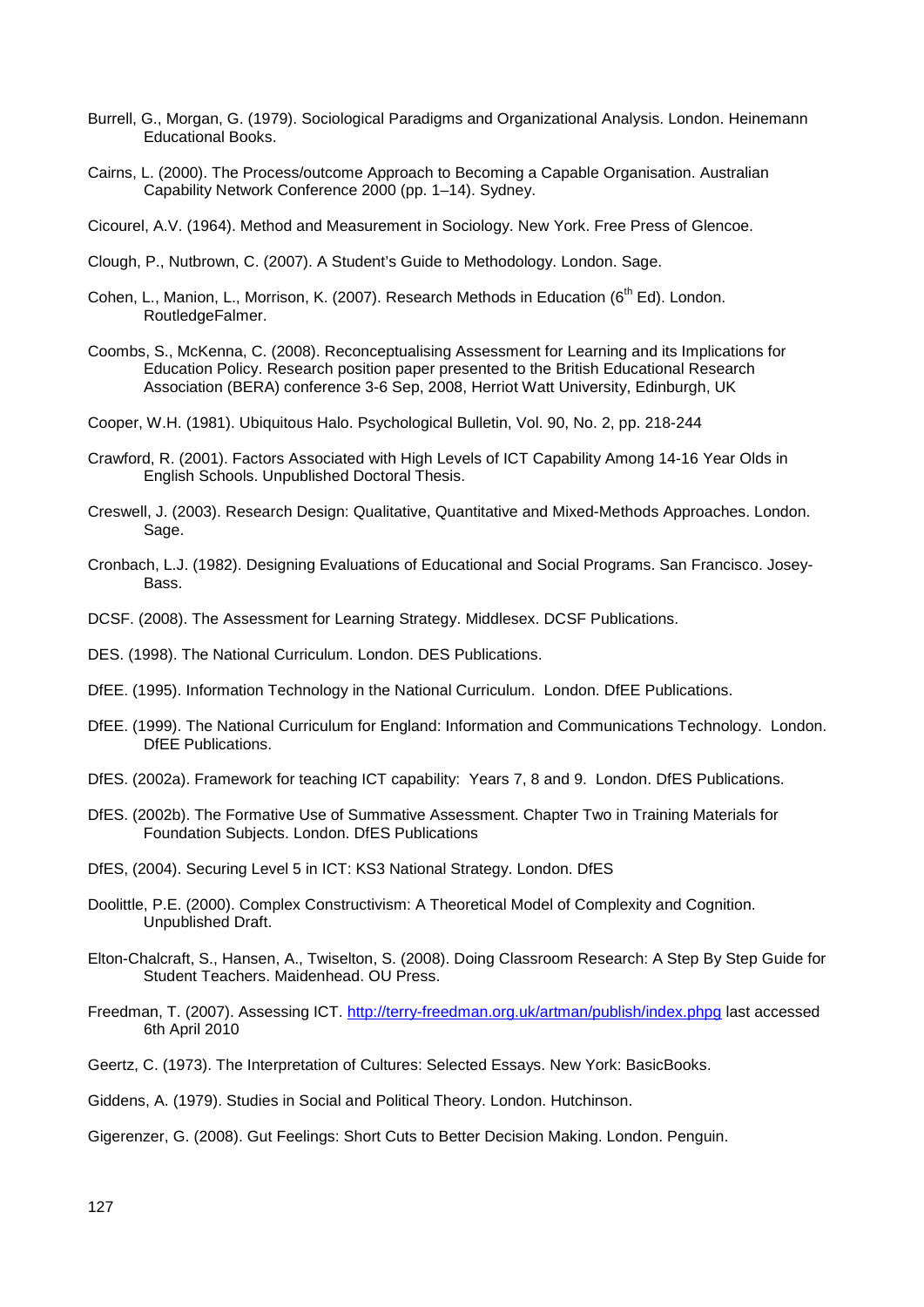- Graham, L., Takis Metaxas, P. (2003). Of Course It's True: I Saw It On the Internet. Critical Thinking in the Internet Era. Communications of the ACM, Vol. 46, No. 5, pp. 71-75
- Hadjerrouit, S. (2009). Didactics of ICT in Secondary Education: Conceptual Issues and Practical Perspectives. Issues Informing Science and Information Technology, Vol. 6. Pp. 153-178

Hammersley, M. (1993). Social Research: Philosophy, Politics and Practice. London. Sage.

- Hammersley, M. (1992). Ethnography: What it is and What it Offers. In: Hegarty, S. Nation, P. (1992). Research and Evaluation Methods in Special Education. Philadelphia. NFER-Nelson.
- Hammersley, M., Atkinson, P. (1983). Ethnography: Principles in Practice. London. Routledge.
- Hammond, M. (2004). The Peculiarities of Teaching Information and Communication Technology as a Subject: A Study of Trainee and New Teachers in Secondary Schools. Technology, Pedagogy and Education, Vol. 13, No. 1, pp. 29-42

Handy, C. (1994). The Empty Raincoat: Making Sense of the Future. London. Hutchinson.

Hannan, J. (2007). Interviews in Education Research. Available at: <http://www.edu.plymouth.ac.uk/resined/interviews/inthome.htm> last accessed 23rd May 2010

- Hargreaves, E. (2005). Assessment for Learning? Thinking Outside the (Black) Box. Cambridge Journal of Education, Vol, 35, No. 2, pp. 213-224
- Harlen, W. (2007). Assessment of Learning. London. Sage.
- Harlen W., Deakin Crick R (2002). A Systematic Review of the Impact of Summative Assessment and Tests on Students' Motivation for Learning. EPPI-Centre Review, version 1.1. In: Research Evidence in Education Library. Issue 1. London: EPPI-Centre, Social Science Research Unit, Institute of Education.
- Harlen, W., Deakin Crick, R. (2003). Testing and Motivation for Learning. Assessment in Education, Vol. 10, No. 2, pp. 169-208
- HMC, (2004). School League Tables: What They Tell You and What They Don't. London. Headmasters' and Headmistresses' Conference.
- Hockney, D. (2009) Radio Times  $27^{th}$  June  $3^{rd}$  July 2009 p. 23

Holderness, M. (1994). Want Pay, Play!. London Guardian.

Humphrey, W.S. (1989). Managing the Software Process. Boston. Addison-Wesley Longman Publishers Ltd.

James, M., Pedder, D. (2006). Beyond Method: Assessment and Learning Practices and Values. The Curriculum Journal, Vol. 17, No. 2, pp. 109-138

Johnson. R.B. (1995). Qualitative Research in Education. SRATE Journal, Vol. 4, No. 1, pp. 3-7

- Jedeskog, G., Nissen, J (2004). ICT in the Classroom: Is Doing More Important than Knowing? Education and Information Technologies, Vol. 9, No. 1, pp. 37-45
- Kehr-Tittle, C. (1994). Towards and Educational Psychology of Assessment for Teaching and learning: Theories, Contexts and Validation Arguments. Educational Psychologist, Vol. 28, No. 3, pp. 149-162
- Kelly, A.V. (2009) The Curriculum: Theory and practice  $(6<sup>th</sup> Ed)$ . London. Sage.
- Kemmis, S., McTaggart, R. (1992). The Action Research Planner (3<sup>rd</sup> Ed). Geelong Victoria. Deakin University Press.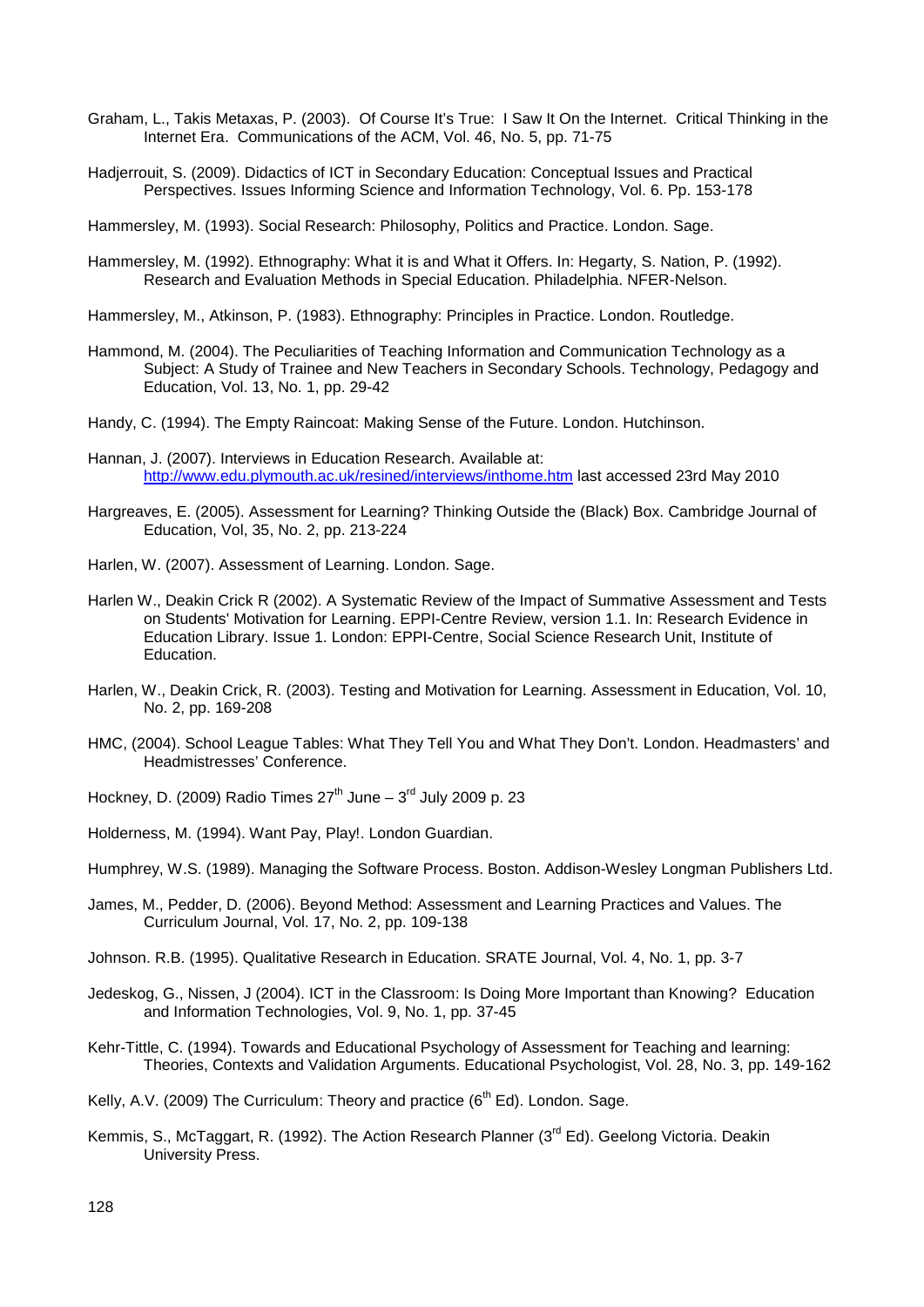- Kennewell, S. Parkinson, J., Tanner, H. (2000). Developing the ICT Capable School. London: RoutledgeFalmer.
- Kennewell, S., Parkinson, J., Tanner, H. (2003). Learning to Teach ICT in the Secondary School. London: RoutledgeFalmer.
- Kruger, J., Dunning, D. (1999). Unskilled and Unaware of it: How Difficulties in Recognizing One's Own Incompetence Lead to Inflated Self-Assessments. Journal of Personality and Social Psychology, Vol. 77, No, 6, pp.1121-1134
- Lankshear, C. Peters, M. Knobel, M. (2000). Information, Knowledge and Learning: Some Issues Facing Epistemology and Education in a Digital Age. Journal of Philosophy of Education, Vol. 34, No. 1, pp. 17-39
- Loveless, A., Ellis, V. (2001). ICT, Pedagogy and the Curriculum. London: RoutledgeFalmer.
- Loveless, A. and Longman, D. (1998). Information Literacy: Innuendo or Insight? Educational and Information Technologies, Vol. 3, No. 2, pp. 27-40
- Magrass, Y., Upchurch, R. (1988). Computer Literacy: People Adapted for Technology. Computers and Society, Vol. 18, pp. 8-15
- Marshall, B., Drummond, M. (2006). How Teachers Engage with Assessment for Learning: Lessons from the Classroom. Research Papers in Education, Vol. 21, No. 2, pp. 133-14
- McDougal, A., Boyle, M. (2004). Student Strategies for Learning Computer Programming: Implications for Pedagogy in Informatics. Education and Information Technologies, Vol. 9, No. 2, pp. 109-116
- Meadows, M., Billington, L. (2005). A Review of the Literature on Marking Reliability. London. National Assessment Agency.
- Mercer, N. (1995). The Guided Construction of Knowledge: Talk Amongst Teachers and Learners. Clevedon. Multilingual Matters Ltd.
- Messick, S. (1993), Validity. In: Linn, R.L. Educational Measurement (3<sup>rd</sup> Ed). Phoenix, AZ: American Council on Education and The Oryx Press.
- Mills, G. (2003). Understanding Standards: What is ICT Capability? Presentation at BETT North 2001. QCA.
- National Strategies. (2007). Framework for Guidance for Secondary ICT. Available at: [www.nationalstrategies.standards.dcsf.gov.uk/node/16106?uc=force\\_uj](http://www.nationalstrategies.standards.dcsf.gov.uk/node/16106?uc=force_uj) last accessed 8<sup>th</sup> April 2010
- NCAction. (2004). The National Curriculum in Action. Available at: [http://www.ncaction.org.uk](http://www.ncaction.org.uk/) last accessed  $6<sup>th</sup>$  April 2010
- Newton, P. E. (2007). Clarifying the Purposes of Educational Assessment. Assessment in Education Vol. 14, No. 2, July 2007, pp. 149-170
- Nightingale, D.J., Cromby, J. (1999). Social Constructivist Psychology. A Critical Analysis of Theory and Practice. Maidenhead. OU Press.
- Northern Grid for Learning. (2000). ICT Assessment. Available at: [www.portal.northerngrid.org](http://www.portal.northerngrid.org/) last accessed 30<sup>th</sup> March 2010
- Nunes, C.A.A., Nunes, M.M.R., Davies, C. (2003). Assessing the Inaccessible: Metacognition and Attitudes. Assessment in Education, Vol. 10, No. 3, pp. 375-388
- OFSTED. (2000). Information and Communications Technology in Secondary Schools. OFSTED Subject Reports 1998/1999. London. OFSTED.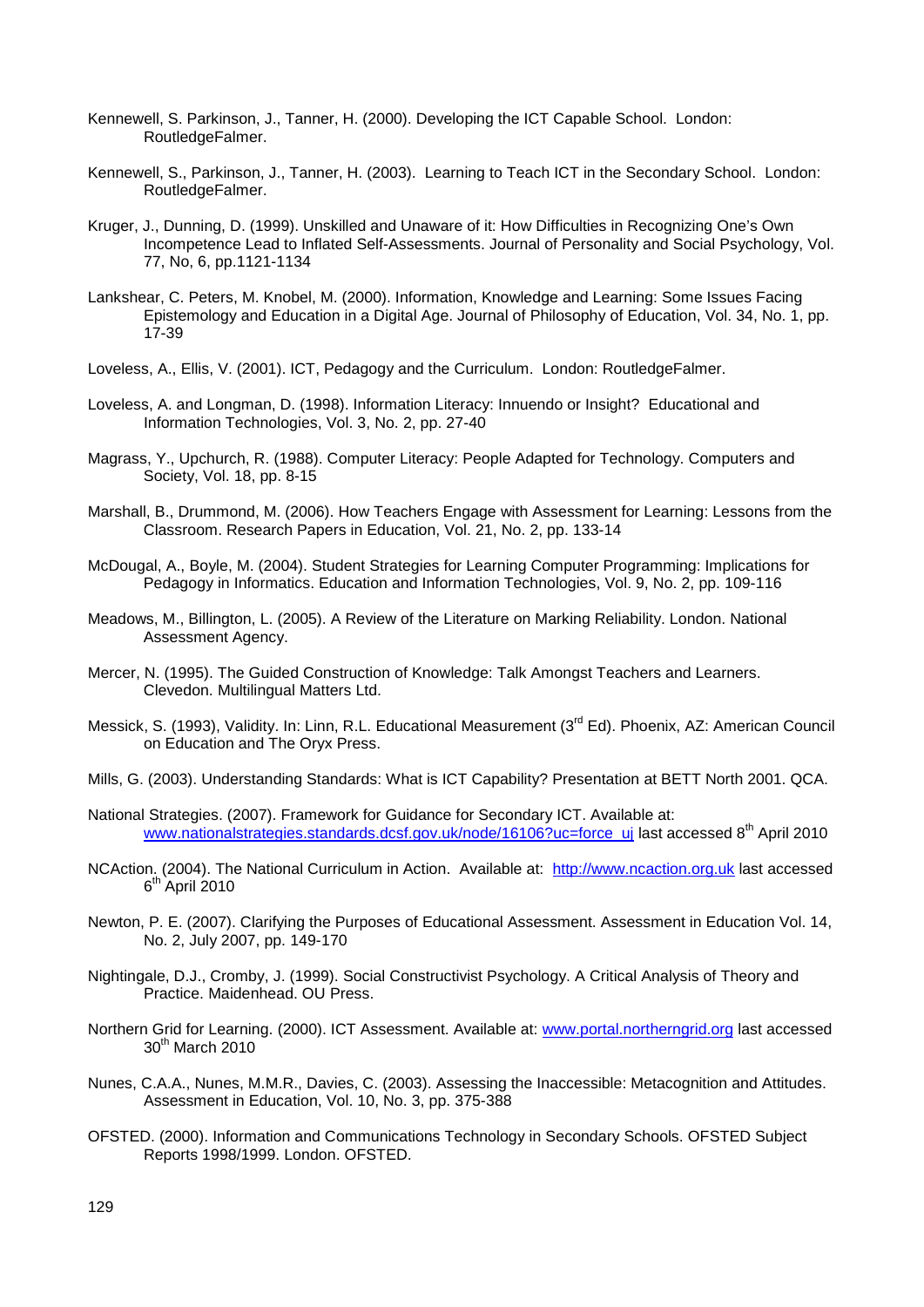- OFSTED. (2002). The Annual Report of Her Majesty's Chief Inspector of Schools 2000/2001. London. OFSTED.
- OFSTED. (2003). Good Assessment Practice in Information and Communications Technology. London. OFSTED.
- OFSTED. (2004). Information and Communications Technology in Secondary Schools. OFSTED Subject Reports 2002/03. London. OFSTED.
- OFSTED. (2010). The National Strategies: A Review of Impact. London. OFSTED.
- Opie, C. (2004). Doing Educational Research. London. Sage.
- Oppenheim, A.N. (1992). Questionnaire Design, Interviewing and Attitude Measurement. New York. Heinemann Educational Publishers.
- Pearson, M. (2005). Splitting Clips and Telling Tales: Students' Interactions With Digital Video. Education and Information Technologies, Vol. 10, No. 3, pp. 189-205
- Phelps, R., Hase, S., Ellis, A. (2005). Competency, Capability, Complexity and Computers: Exploring a New Model for Conceptualising End-user Computer Education. British Journal of Educational Technology, Vol. 36, No. 1, pp. 67-84
- Popham, W. J. (1984). Specifying the Domain of Content Behaviours. In: Berk, R.A. A Guide to Criterion-Reference Test Construction. Baltimore. John Hopkins University Press.
- Popham, W. J. (2006). Assessment for Learning: An Endangered Species? Educational Leadership. February 2006, pp. 82-83
- Potter, F., Darbyshire, C. (2005). Understanding and Teaching the ICT National Curriculum. London: David Fulton Publishers.
- QCA. (1998). Information Technology. A Scheme of Work for Key Stages 1 and 2. Middlesex: QCA.
- QCA. (2000). Teaching the Key Stage 3 Scheme of Work. Middlesex: QCA.
- QCA. (2005a). A Review of GCE and GCSE Coursework Arrangements. Middlesex. QCA.
- QCA. (2005b). Final Evaluation of the 2005 Pilot of the KS3 ICT Tests. Middlesex. QCA.
- QCA. (2007). ICT Key Stage 3 Curriculum. Available at: [http://curriculum.qcda.gov.uk/key-stages-3-and-](http://curriculum.qcda.gov.uk/key-stages-3-and-4/subjects/key-stage-3/ict/index.aspx)[4/subjects/key-stage-3/ict/index.aspx](http://curriculum.qcda.gov.uk/key-stages-3-and-4/subjects/key-stage-3/ict/index.aspx) last accessed 23rd May 2010
- QCA. (2009). KS3 Teacher Assessment and Reporting Arrangements. Middlesex. QCA.
- Quellmalz, E.S., Kozma, R. (2003) Designing Assessments of Learning with Technology. Assessment in Education, Vol. 10, No. 3, pp. 389-407
- Richards. L. (2005). Handling Qualitative Data: A Practical Guide. London. Sage.
- Ritchie, J., Lewis, J. (2003). Qualitative Research Practice. London. Sage.
- Rowntree, D. (1977). Assessing Students: How Shall We Know Them? London. Harper and Row.
- Sadler, D.R. (1989). Formative Assessment and the Design of Instructional Systems. Instructional Science, Vol. 18, pp. 145-165
- Salmon, P. (1998). Life at School: Education and Psychology. London. Constable.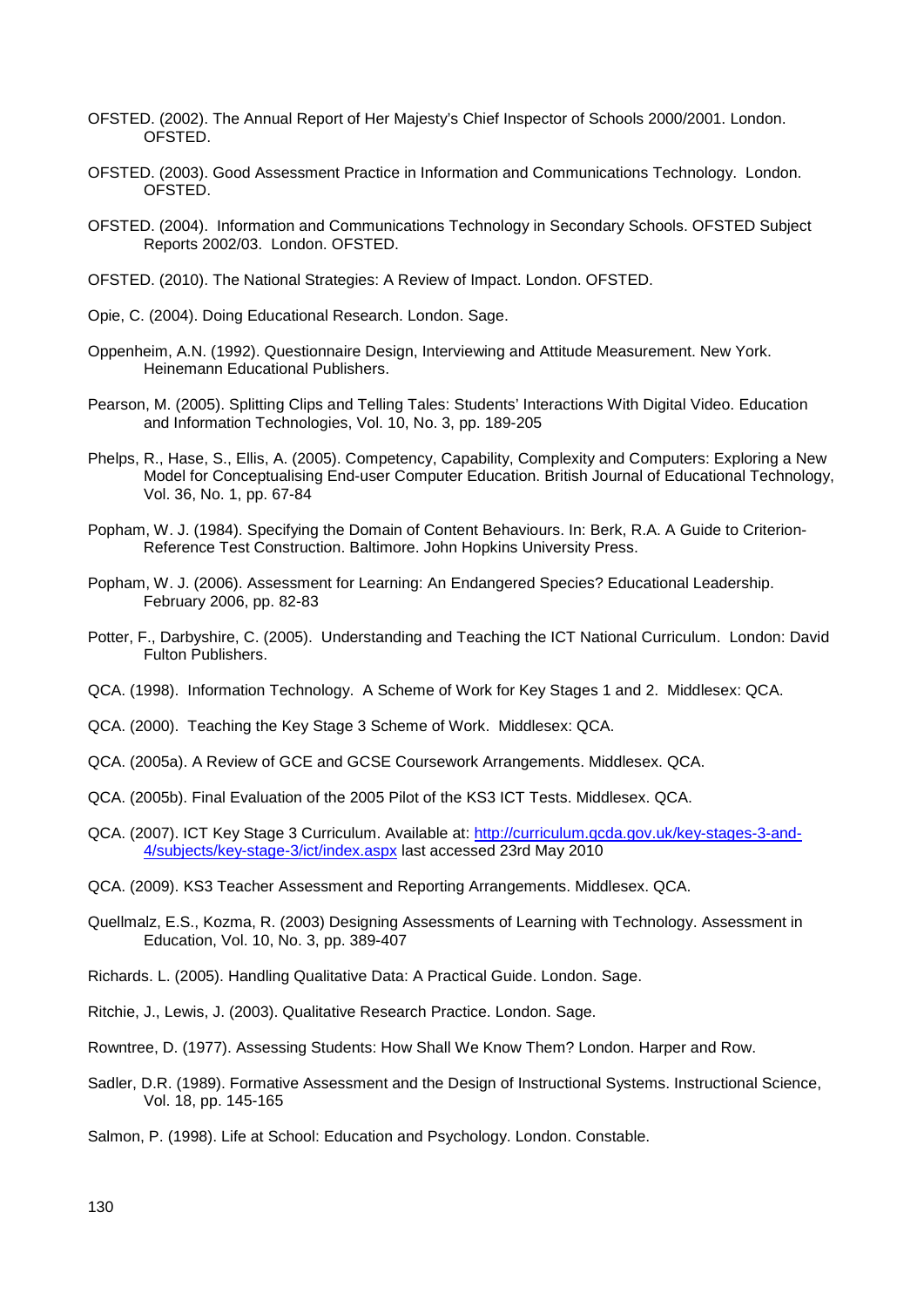- Scriven, M. (1967). The Methodology of Evaluation. In: Tyler, R., Gagne, R,. Scriven, M. (1967). Perspectives on Curriculum Evaluation. AERA Monograph Series – Curriculum Evaluation. Chicago. RandMcNally and Co.
- Selwyn, N. (1997). Assessing Students' Ability to Use Computers: Theoretical Considerations for Practical Research. British Educational Research Journal. Vol. 23, Issue 1.
- Selwyn, N., Gorard, S. (2004). How People Learn to Use Computers. Cardiff School of Social Sciences, Occasional Paper Series, Paper 58.
- Silverman, D. (2004). Qualitative Research: Theory, Method and Practice. London. Sage.
- Skidmore, P. (2003). Beyond Measure: Why Educational Assessment is Failing the Test. London. Demos.
- Snow, R.E. (1990). New Approaches to Cognitive and Conative Assessment in Education. International Journal of Educational Research, Vol. 14, pp. 455-474
- Somekh, B., Mavers, D., Restorick, J. (2002). Interpreting the Externalised Images of Pupils' Conceptions of ICT: Methods for the Analysis of Concept Maps. Computers and Education, Vol. 38, pp. 187-207
- Somekh, S., Davies, R. (1991). Towards a Pedagogy for Information Technology. The Curriculum Journal, Vol. 2, No. 2, pp. 153-170
- Somekh, B., Lewin, C. (2005). Research Methods in the Social Sciences. London. Sage.
- Stemler, S. (2001). An Overview of Content Analysis. Practical Assessment, Research and Evaluation, Vol. 7, No. 17. Available at:<http://pareonline.net/getvn.asp?v=7&n=17> last accessed 23<sup>rd</sup> May 2010
- Stephenson, J. (1998). The Concept of Capability and its Importance in Higher Education. In: Stephenson, J., Yorke, M. (1998). Capability and Quality in Higher Education. London. Kogan Page.
- Stobart, G. (2001). The Validity of National Curriculum Assessment. British Journal of Educational Studies, Vol. 49, Issue, 1, pp. 26-39
- Tapper, R. (1997). The Problem of High Stakes Assessment in Public Education. Newark. DE: International Reading Association.
- Taras, M. (2005). Assessment Summative and Formative Some Theoretical Reflections. British Journal of Educational Studies, Vol. 53, No. 4, December 2005, pp. 466–478
- Taras, M. (2007). Assessment for learning: understanding theory to improve practice, Journal of Further and Higher Education, Vol. 31, No. 4, pp. 363-371
- TDA (2007). Professional Standards for Teachers. London TDA. Available at: [http://www.tda.gov.uk/teachers/professionalstandards/standards/skills/assessingmonitoring/core.asp](http://www.tda.gov.uk/teachers/professionalstandards/standards/skills/assessingmonitoring/core.aspx) [x](http://www.tda.gov.uk/teachers/professionalstandards/standards/skills/assessingmonitoring/core.aspx) last accessed 6th April 2010
- Underwood, J.D.M., Dillon, G. (2004). Maturity Modelling: a Framework for Capturing the Effects of Technology. *Technology, Pedagogy and Education*, Vol. 13, No. 2, pp. 213-225.
- Underwood, J.D.M., Dillon, G. (2004). Maturity Modelling Year 2: Institutional Self Assessments, June 2004. London. BECTA/DfES
- Valke, M., Rots, I., Verbeke, M., VanBrank, J. (2997). ICT Teacher Training: Evaluation of the Curriculum and Training Approach in Flanders. Teaching and Teacher Education, Vol. 23, pp. 795-808
- Waks, L. (2008). Intuition in Education: Teaching and Learning Without Thinking. Available at: <http://www.philosophy-of-education.org/pdfs/Friday/Waks.pdf> last accessed 25th June 2009